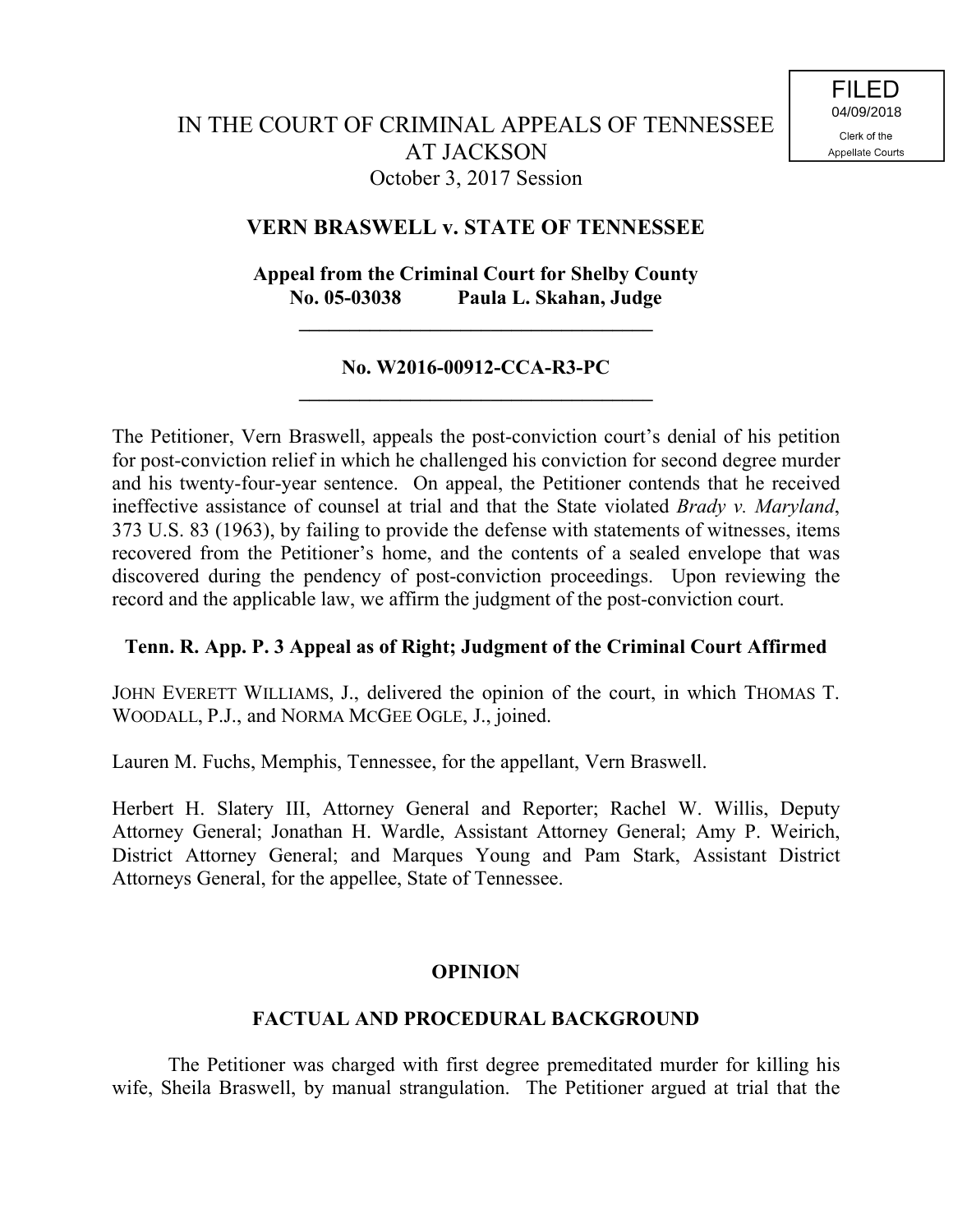victim's death was accidental and occurred after he and the victim engaged in erotic asphyxiation. The jury convicted the Petitioner of second degree murder, and the trial court sentenced him to twenty-four years as a Range I, standard offender. This court affirmed the Petitioner's conviction and sentence on direct appeal. *See State v. Vern Braswell*, No. W2006-01081-CCA-R3-CD, 2008 WL 238014, at \*1 (Tenn. Crim. App. Jan. 28, 2008), *perm. app. denied* (Tenn. Aug. 25, 2008).

#### **Trial Proceedings**

The evidence presented at trial was summarized by this court in its opinion on direct appeal as follows:

Pauline Washburn testified that her daughter Sheila Braswell, the victim, had been married to Defendant for ten years, and the couple had two young sons. Defendant and the victim resided together with their children in Cordova, Tennessee. Ms. Washburn said that she received a telephone call from Defendant on November 5, 2004, at 4:34 a.m. Defendant told Ms. Washburn that the victim was not breathing. Defendant said that he had fallen asleep around 1:30 a.m., and when he woke up at approximately 3:30 a.m., the victim was floating in the bathtub.

Ms. Washburn drove to her daughter's residence where several people had already gathered. Ms. Washburn and Defendant sat together on the living room couch for a few minutes. Defendant was wearing a white terry cloth robe which was wet. Defendant, who was crying, said that the victim had taken a bath after the couple had sexual intercourse and Defendant had fallen asleep. Defendant said that sometimes after sexual intercourse, the victim's hip would hurt, and she got into the Jacuzzi bathtub to relieve the cramps. Ms. Washburn said that Defendant kept saying, "I should have never let her get in the tub." Ms. Washburn did not understand why Defendant made this statement if a bath after sexual intercourse was not unusual in the victim's routine.

Ms. Washburn said that the victim was approximately four feet, eleven inches tall and weighed between one hundred and twenty-five and one hundred and thirty pounds. Ms. Washburn returned to her daughter's residence the following day to retrieve some of the victim's personal property and clothes for the victim's two sons. Ms. Washburn found some mail in a bag in the kitchen. The mail included a copy of a divorce decree, a request for an order of protection dated April 1996, a one hundred-dollar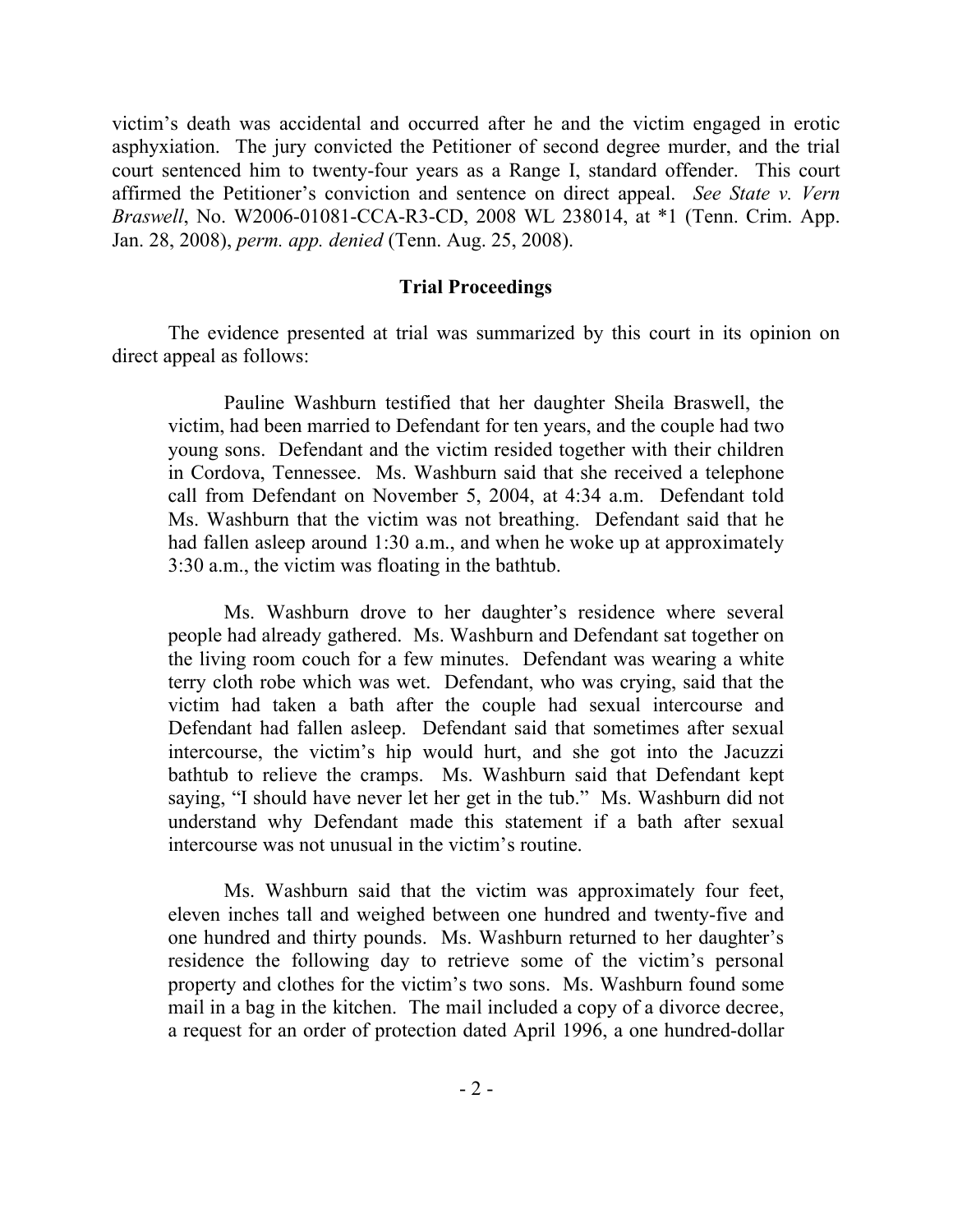bill and a twenty-dollar bill, and a check in the amount of \$288.50, made payable to the victim's divorce attorney.

Angela Tall Snyder testified that she and the victim worked parttime providing in-home spa treatments. Ms. Snyder stopped by the victim's house on November 4, 2004, at approximately 10:00 p.m. The victim was talking on the telephone. Ms. Snyder said that she stayed approximately thirty minutes and did not see Defendant or his car during this time.

Roosevelt Coleman, a communications supervisor with the Memphis Police Department, maintains the documentation of 911 calls placed to the department's dispatchers. Mr. Coleman said that an event chronology is generated by the computer as soon as a 911 call is received, and a time factor is assigned for the call as soon as possible. The time assigned to Defendant's 911 call was 3:57 a.m. The event was closed at 7:43 a.m. when responding officers were placed back into service. On crossexamination, Mr. Coleman acknowledged that the dispatcher had noted on the event chronology that Defendant was hysterical and screaming during the telephone call.

Lieutenant Fred Jackson, with the Memphis Fire Department, was the first responder to arrive at the crime scene. Defendant was standing outside the residence wearing a white bathrobe. Lieutenant Jackson followed Defendant into the couple's bedroom. The victim was in the adjacent bathroom's bathtub, with the lower part of her body inside the bathtub, and the upper half of her body hanging over the edge. Lieutenant Jackson said that the victim had no visual signs of life. Lieutenant Jackson and an emergency medical technician lifted the victim out of the tub and placed her on the bedroom floor.

Lieutenant Jackson said that he attempted to console Defendant who kept asking what the emergency medical technicians could do for the victim. Lieutenant Jackson stated that Defendant commented that he "shouldn't have let her have that drink or [he] should have awakened [her] or something to that effect." Defendant made and received several cell phone calls while he was with Lieutenant Jackson. Lieutenant Jackson did not remember seeing any children in the home.

Lieutenant Jackson testified that he noticed that the air in the bathroom was humid and moist when he arrived and that the water in the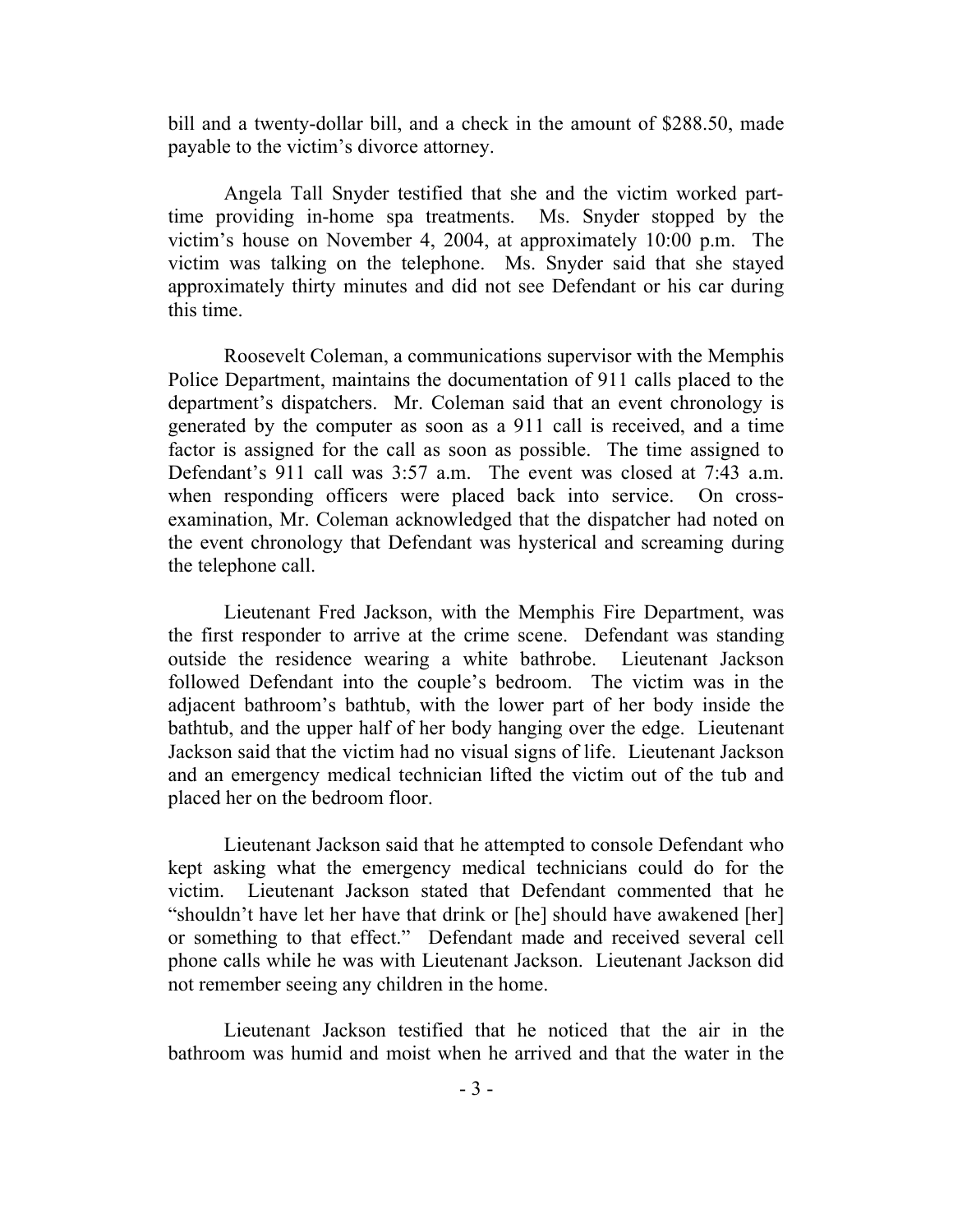bathtub was warm. Lieutenant Jackson said that the victim was a small woman, and it was not difficult to lift her out of the bathtub. Lieutenant Jackson added that the victim's legs appeared to be stiff.

Baba Tanzy, an emergency medical technician with the Memphis Fire Department, testified that he and a paramedic, Matthew Wayne Hamm, accompanied Lieutenant Jackson to the Defendant's residence. They arrived at approximately 4:00 a.m. Mr. Tanzy said that Defendant told him that the victim had taken a bath around 2:00 a.m. after the couple had sexual intercourse. Defendant woke shortly before 4:00 a.m. and discovered the victim in the bathtub. Mr. Tanzy said that the water in the bathtub was warm when he arrived. Mr. Tanzy noticed small red marks on each side of the victim's neck and broken blood vessels in her eyes, which indicated to Mr. Tanzy that the victim had died by suffocation or asphyxiation. Mr. Tanzy said that the victim's arms were stiff.

Mr. Hamm testified that the victim showed no signs of life when the medical personnel arrived, and she was in rigor mortis. Mr. Hamm stated that the victim had a condition in her eyes known as petechiae which consisted of broken blood vessels in the cornea. Mr. Hamm said that this condition indicated that the victim had suffered a strangulation trauma. Mr. Hamm noted three red marks on the victim's neck and stated that the froth in the victim's mouth indicated the presence of water in the victim's lungs. Mr. Hamm said that the water in the bathtub was hot. He checked the water's temperature at 5:07 a.m. and it measured 94.6 degrees Fahrenheit. Officer David Galloway with the Memphis Police Department testified that the bathtub was five feet, one inch long, and two feet, ten inches deep.

Sergeant Andrew Kjellin, with the Memphis Police Department's felony response unit, arrived at Defendant's home at approximately 5:30 a.m. Defendant told Sergeant Kjellin that his wife had taken a bath after he fell asleep around 1:30 a.m., that he woke up between 3:40 a.m. and 3:50 a.m., and that he discovered the victim in the bathtub. Defendant said that he called a friend named Brian, and then called 911. Defendant told Sergeant Kjellin that he could not lift the victim out of the bathtub. Sergeant Kjellin said that Defendant, in a separate vehicle, followed him back to the police station to make a statement. On cross-examination, Sergeant Kjellin acknowledged that he did not notice any wounds on Defendant, and that there were no signs of a struggle at the crime scene.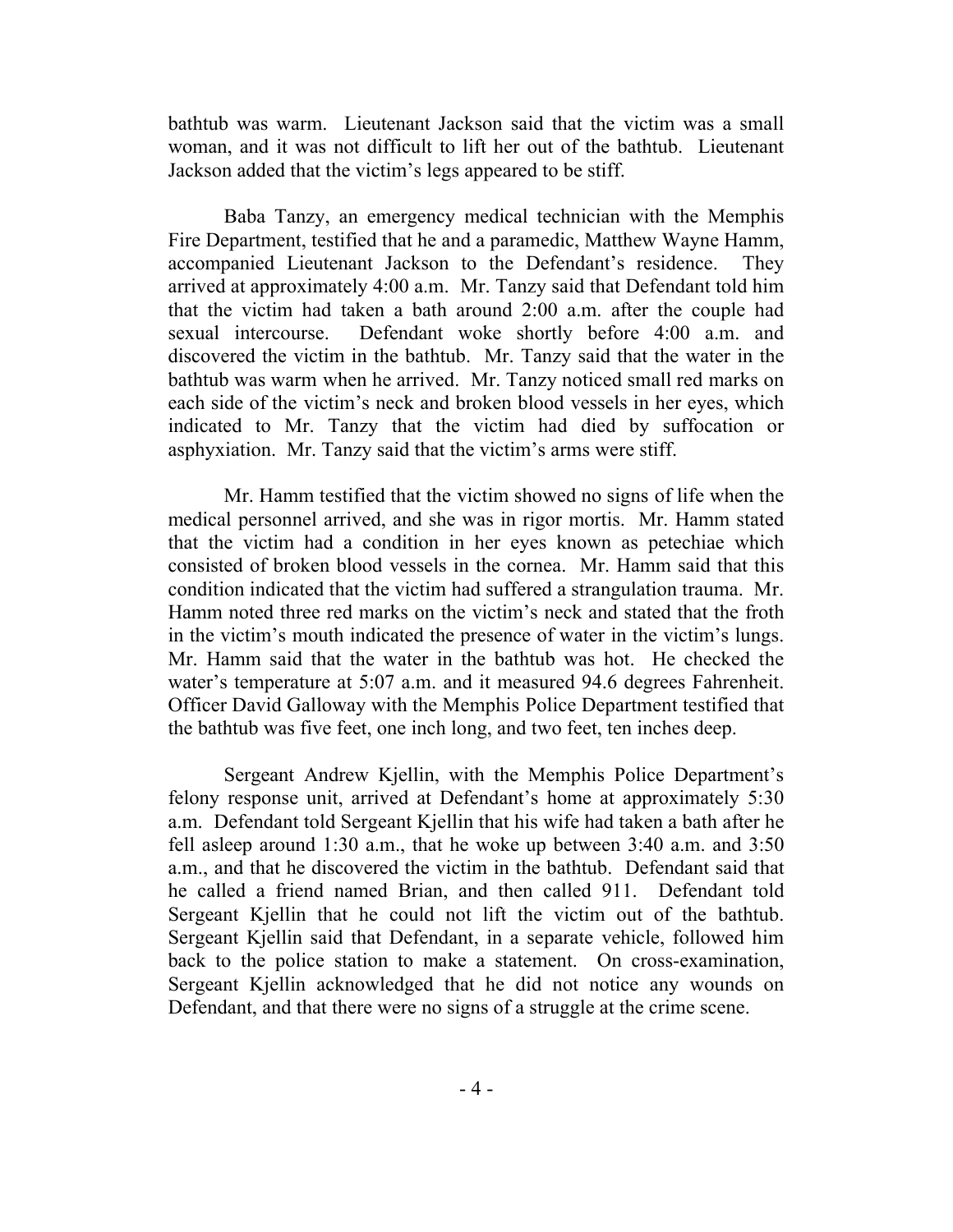Sergeant William D. Merritt, with the Memphis Police Department's homicide squad, testified that Defendant arrived at the police station with a friend on November 5, 2004, between 8:30 and 8:45 a.m. Defendant was advised of his Miranda rights and he executed a written waiver of those rights. In his written statement, Defendant said that he and the victim

were in the Jacuzzi together around midnight. Relaxing and bathing. We began getting intimate and engaging in sex. As a result of an inadequate amount of lubrication, we continued sex in the bedroom and in the bed. At approximately 1:30 a.m. we stopped and joked about who was going to let the water out of the Jacuzzi. She commented about an aching cramping pain in her abdomen. Then she got up and walked with a limping motion to the bathroom. And shortly thereafter, I heard in the bathroom [the] Jacuzzi faucet, as well as the Jacuzzi jets turn on. At which time or shortly thereafter, I fell asleep. It was approximately 1:30 a.m. to 1:40 a.m. At approximately 3:50ish to 4:00 a.m., I noticed that she wasn't in the bed. I went to check on her and she was somewhat submerged in the water. I called 911 and Brian James as well as a host of other family and friends trying to get help.

Defendant said that the air jets in the bathtub were still operating when he found the victim, and he added that the victim's head and face were under water. Defendant stated that he noticed that "the pink bath" pillow with suctions" had detached from the bathtub and was floating in the water. Defendant said that the victim had drunk one twelve-ounce bottle of Skyy Blue malt beverage before midnight and another bottle while they were in the bathtub. Defendant said that it was not unusual for the victim to fall asleep in the bathtub while the air jets were operating. Defendant stated that he attempted to get the victim out of the bathtub but was unsuccessful.

Sergeant Merritt said that Defendant was crying and emotional during the interview, and he received and made several calls on his cell phone while he was at the police station. Sergeant Merritt said that Defendant did not mention that he and the victim had engaged in the practice of erotic asphyxiation that evening. Defendant was arrested on November 6, 2004.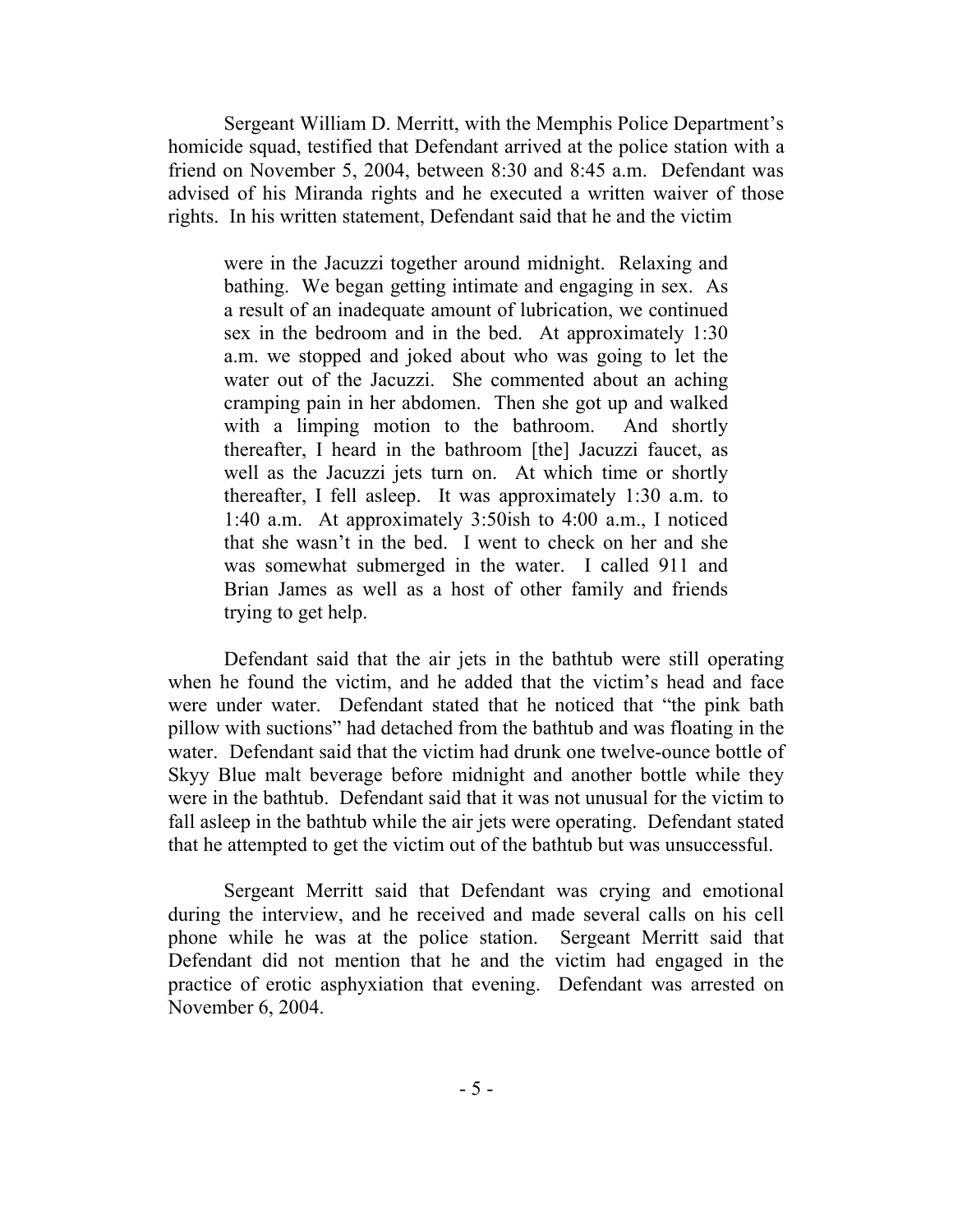Sergeant Merritt said that after his arrest, Defendant's telephone calls were monitored while he was incarcerated in the county jail. Defendant made approximately thirty-five calls over a two-month period. During the telephone conversations, Defendant commented that "the soldier" was underground. Sergeant Merritt believed that Defendant was referring to his girlfriend, Kristie Woods, and meant that Ms. Woods could not be found. Later, Defendant called Ms. Woods at her place of employment and told her to refer to herself as Defendant's cousin when she called him. Defendant also told Ms. Woods to send him letters at his mother's address. Defendant discussed the victim's life insurance with his mother, who told him that the insurance proceeds were not being released because of the murder investigation. The tape of Defendant's telephone conversations while he was in jail was introduced as an exhibit at trial and played for the jury.

Robert D. Burton, a service manager for Watson's Pools and Spas, explained the operation of a bathtub outfitted with air jets such as the one in Defendant's residence. Mr. Burton testified that after the bathtub is filled with hot water, air is pumped into the water through the jets. The air cools the bath water quickly, and more hot water generally has to be added in approximately fifteen to twenty minutes. Mr. Burton stated that if the air jets in a bathtub ran for two hours, the water would be cold at the end of the period. If the jets were turned off, the water temperature in the bathtub would fall to approximately eighty degrees over a period of two hours.

Benjanette Sturdevant, with Nextel Communications, identified the telephone records pertaining to Defendant's cell phone number. Ms. Sturdevant testified that according to her records, the first call on November 5, 2004, from Defendant's cell phone was placed at 3:55 a.m. and twenty-five calls were made between 3:55 a.m. and 4:40 a.m. Of these, seventeen calls were made to telephone number 901-737-6100, and two calls were made to telephone number 901-484-8568.

Lieutenant John E. Mitchell, with the Memphis Police Department, testified that he knew Defendant socially and that he and Defendant were members of a professional fraternity, Omega Psi Phi. Lieutenant Mitchell said that his home telephone number was 901-737-6100, and his cell phone number was 901-484-8568. Lieutenant Mitchell said that he was in Texas on November 5, 2004. When he awoke that morning, Lieutenant Mitchell noticed that he had missed several telephone calls from a number reflected on his caller identification. Lieutenant Mitchell dialed that telephone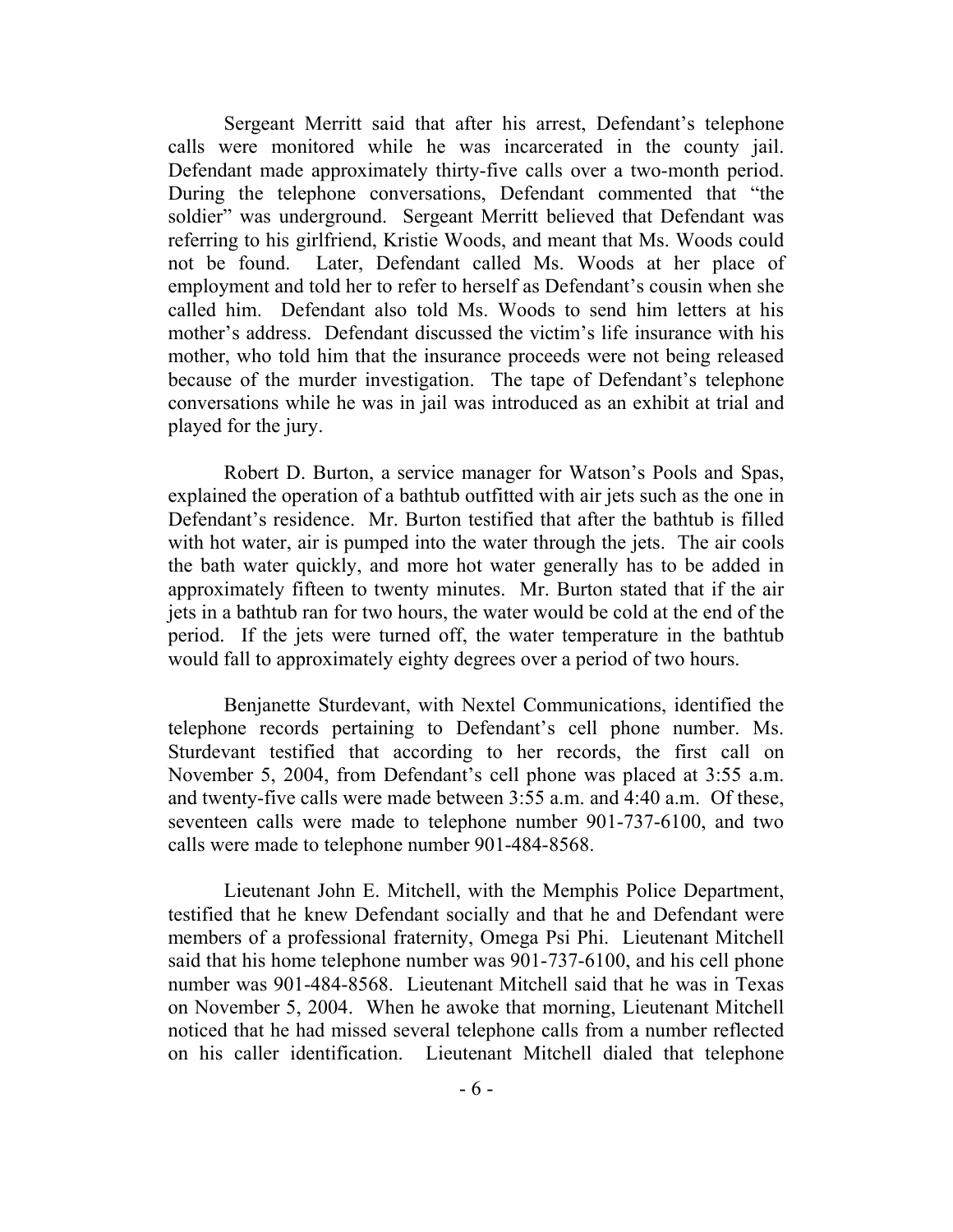number at approximately 6:00 a.m., and Defendant answered. Defendant was distraught and told Lieutenant Mitchell that his wife was dead. Lieutenant Mitchell was unaware that Defendant had called him numerous times that morning before Lieutenant Mitchell returned the call.

Officer Myron Fair, with the Memphis Police Department, was also a member of the Omega Psi Phi fraternity. Officer Fair discovered that he had missed a telephone call from Defendant on November 5, 2004, which had been made sometime before he woke up. Officer Fair returned the call between 9:00 and 9:30 a.m. Defendant told Officer Fair that he could not talk because he was about to give his statement to the police. Defendant said, "[T]hese people think I killed my wife." Defendant did not mention to Officer Fair or Lieutenant Mitchell that the victim died after engaging in erotic asphyxiation.

Officer Troy Walls, with the Millington Police Department, testified that he responded to a 911 call placed by the victim on April 17, 1996. He found the victim upset and crying when he arrived at the victim's residence at approximately 11:30 p.m. Officer Walls observed a scratch over the victim's right eye and on her right arm, and her face was flushed. The victim told Officer Walls that Defendant had hit her and held her in a choke hold. There were signs of an altercation in the town house. Officer Walls said that Defendant was not in the house when he arrived, and he advised the victim to obtain a warrant for his arrest.

William Mangum, the custodian of the records for the Shelby County Circuit Court, identified an order of protection against Defendant which was requested by the victim on April 19, 1996. In the protection order, which was introduced as an exhibit at trial, the victim stated that during an argument, Defendant slapped and choked her, cutting off her air supply. An order of protection was entered on May 10, 1996.

Mr. Mangum also identified a complaint for divorce filed by the victim on June 15, 2004. Mr. Mangum said that his records showed that an order for nonsuit was entered in this case on November 9, 2004.

Dr. Joye Maureen Carter performed an autopsy on the victim on November 5, 2004. Dr. Carter was informed before the autopsy began that the victim had died as a result of an accidental drowning. Dr. Carter testified, however, that the victim's neck injuries and the presence of hemorrhaging in her eyes indicated that the cause of death was not an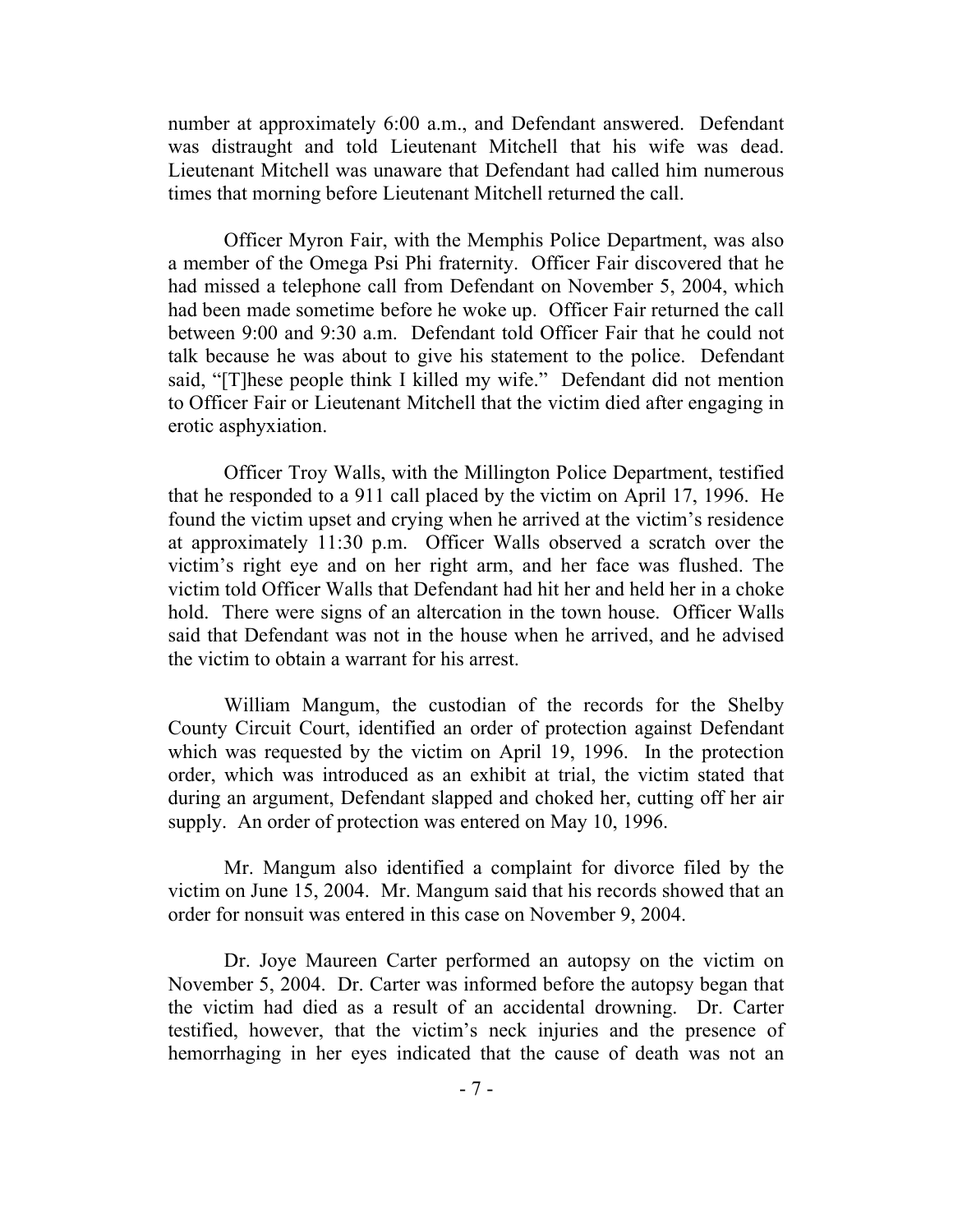accidental drowning. Dr. Carter said that the victim had petechiae, or pinpoint hemorrhages, all over her face, including her neck, the lining of the lips, and the gums. Dr. Carter explained that petechiae are caused by an increased pressure on the capillaries.

Dr. Carter observed oval-shaped contusions on the victim's neck. An examination of the interior of the neck revealed patchy hemorrhaging under all six layers of the neck's muscles. Hemorrhaging was also present in the soft tissue of the pharynx. Petechiae were present throughout the voice box and vocal chords. Dr. Carter stated that these injuries were consistent with manual strangulation. The absence of white blood cells at the injury sites indicated that the injuries were recently inflicted.

Dr. Carter said that some water was present in the victim's lungs, but not of a quantity to suggest that the victim's death was caused by drowning rather than strangulation. Dr. Carter acknowledged that it was possible for water to be present in the lungs if the victim was strangled in water. Dr. Carter said that the skin on the bottom of a person's hands and feet wrinkles when submerged in water because the water soaks in between the layers of skin. Dr. Carter said that such wrinkling usually occurs, whether the person is alive or dead, within fifteen to twenty minutes of being submerged in water. Dr. Carter said that an examination of the victim's hands and feet revealed only a minimal amount of wrinkling and did not support a finding that the victim had been submerged in water for a significant length of time.

Dr. Carter said that constant pressure around the neck would lead to death in three to seven minutes. Dr. Carter observed some early signs of rigor mortis when the autopsy was performed at approximately 9:00 a.m. on November 5, 2004. Dr. Carter said it was her understanding that the victim's body had been discovered approximately six hours earlier, and signs of rigor mortis generally became evident approximately six hours after death. Based on her findings, Dr. Carter estimated that the time of death was between the time of the discovery of the body to one or two hours earlier. Dr. Carter stated that no drugs or alcohol were found in the victim's body.

Dr. Carter said that she had performed autopsies on people who had died from erotic asphyxiation. Dr. Carter said that a crime scene investigation was very important to determine if the death resulted from such activity. Dr. Carter said that she usually looked for ligatures, pornography, or signs of a safe escape such as something that needs to be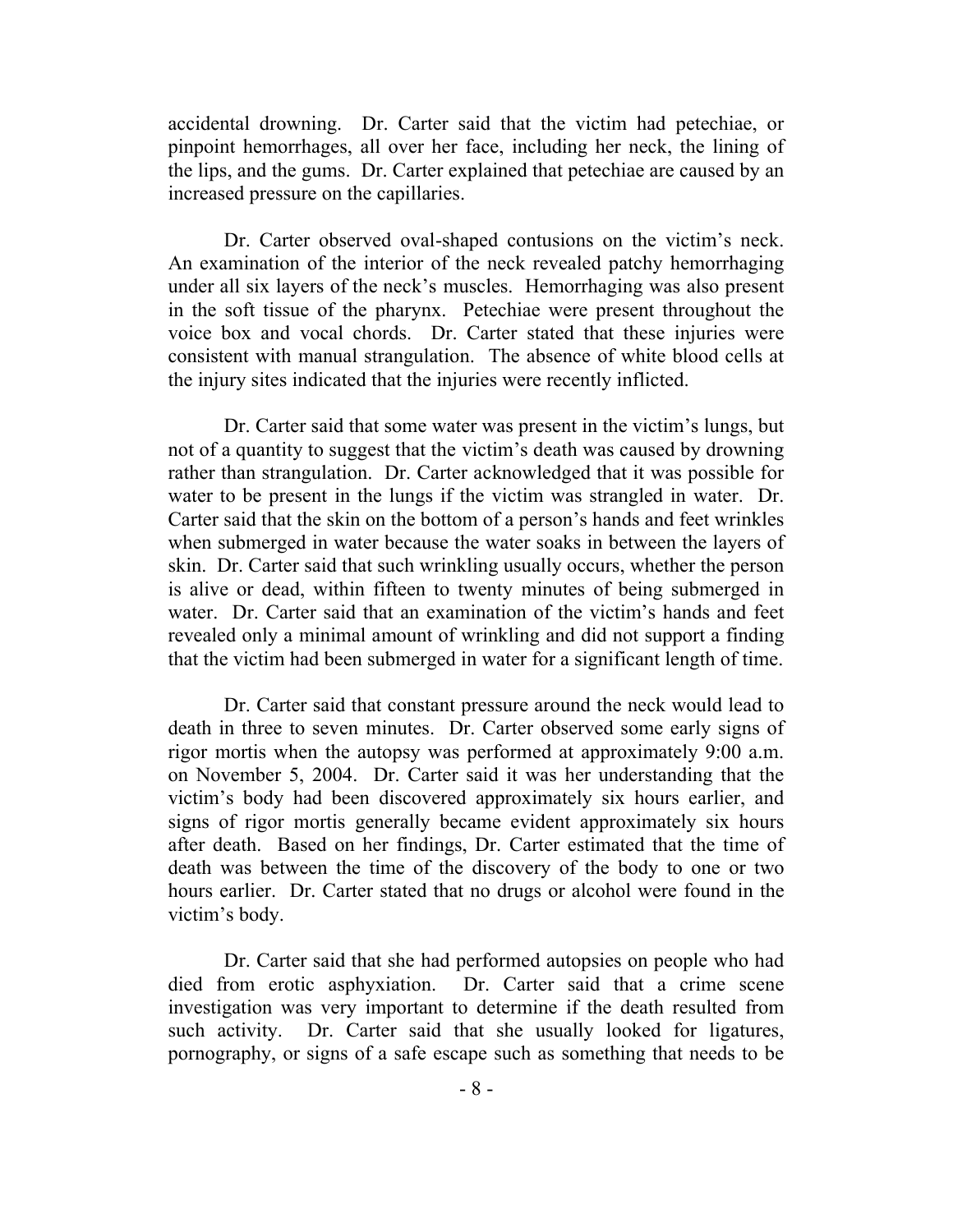pulled to release the choking. Dr. Carter said that generally the victim is found in the position where they accidentally asphyxiated. Dr. Carter stated that the victim's injuries were not consistent with a death from erotic asphyxiation because there were multiple injuries to the victim's neck muscles as opposed to a pattern made by some type of ligature.

On cross-examination, Dr. Carter acknowledged that there were no fractures present in the victim's thyroid cartilage or hyoid bone, and there were no defensive wounds. The victim's acrylic fingernails were not damaged. Dr. Carter disagreed that the victim's injuries were consistent with the application of a choke hold. Dr. Carter stated that placing the victim in a choke hold by using the forearm would have inflicted a wider distribution of pressure related injuries as opposed to the individual areas of injury found in the victim's body.

Kristie Woods testified that she met Defendant in the spring of 2002, and the couple dated until the victim's death. Ms. Woods said that she and Defendant were involved sexually during this period of time. Defendant told Ms. Woods that he was married around Thanksgiving 2002, but she decided to continue the relationship. After Ms. Woods graduated from college in 2003, Defendant subsidized the cost of her apartment. In October 2004, Defendant told Ms. Woods that he would "make things right." Ms. Woods believed at this time that Defendant meant that he would leave the victim.

Ms. Woods said that she and Defendant belonged to a social motorcycle club. Defendant also owned a business which rented a facility for parties and gatherings. Ms. Woods helped with the business but was not paid for her services. The funds generated by the rental business were used to support the motorcycle club's activities. Ms. Woods said that she saw the victim at a motorcycle sports track one time when Ms. Woods was with Defendant.

In June 2004, Ms. Woods and Defendant attended a party together. Ms. Woods said that Defendant became upset with her because she was dancing with other people. They argued, and Defendant put his hands around her neck and applied pressure. Defendant told Ms. Woods not to call him anymore. Ms. Woods responded, "okay," and left the party.

Ms. Woods said that she called the victim as she drove away from the party. She told the victim who she was and gave the victim directions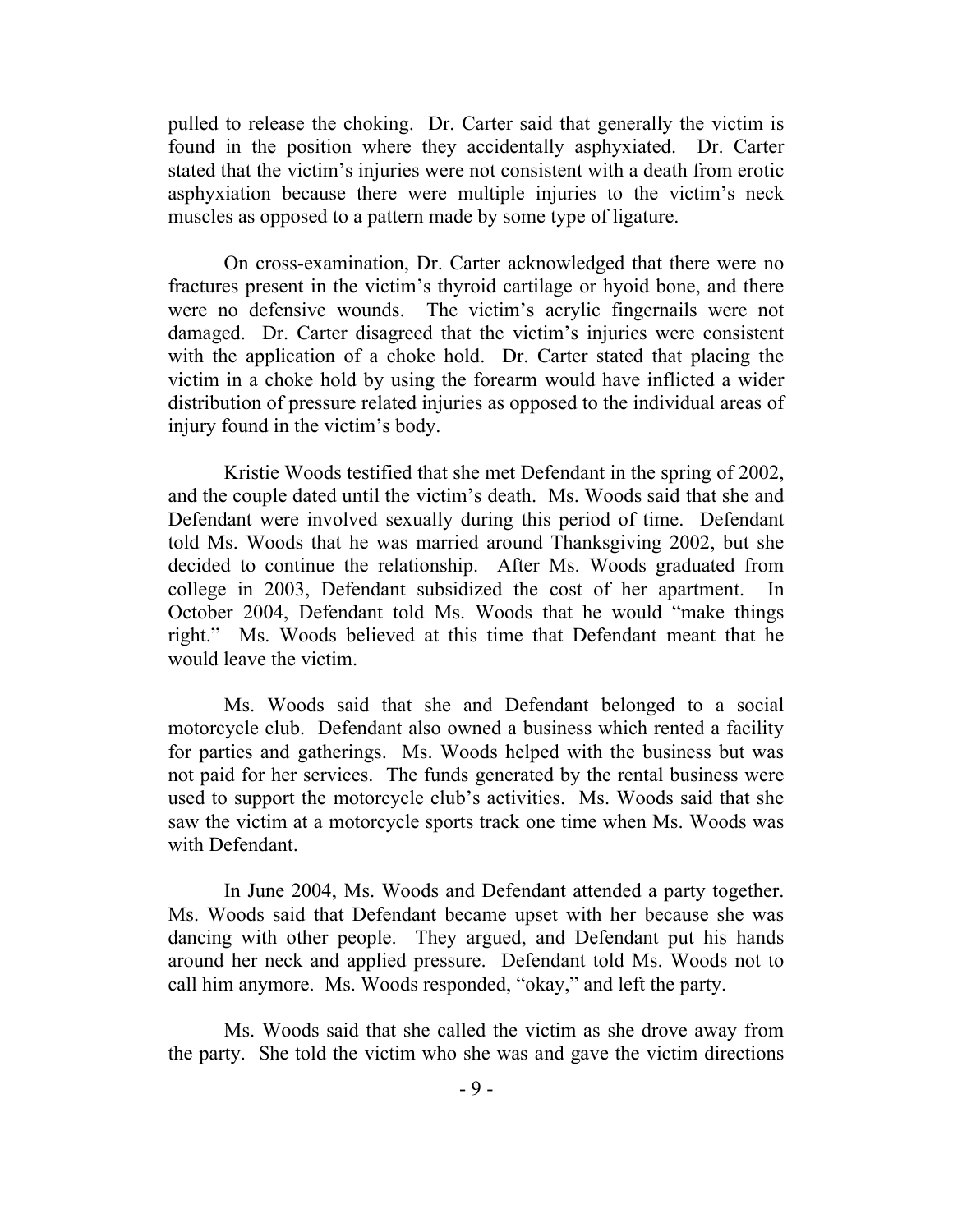to her apartment. After the victim arrived at Ms. Woods' apartment, the two women drove to a local fast food restaurant to talk. Ms. Woods said that Defendant repeatedly called her on her cell phone while she and the victim were talking, but Defendant did not know that Ms. Woods was with the victim. Ms. Woods arrived back at her apartment around 6:00 a.m., and Defendant arrived shortly thereafter. Defendant confronted Ms. Woods about calling the victim and then left. Ms. Woods said Defendant kept calling her after the incident, and a few days later the two resumed their relationship.

In September 2004, Defendant confronted Ms. Woods about a man she had met at a Labor Day party. Defendant obtained a copy of Ms. Woods' telephone records and argued with her when Ms. Woods returned from a weekend trip to Mississippi where the man attended college. Ms. Woods said that Defendant grabbed her by the arms and threw her on the couch, and then banged her head against the wall. Ms. Woods managed to escape his grasp, and they wrestled in front of the couch. Defendant grabbed her by the neck and banged her head against a glass table as he applied pressure to her neck. Ms. Woods said that Defendant then left the apartment.

Ms. Woods acknowledged that she slashed the victim's car tires in September 2004, because she was angry with Defendant. Ms. Woods left the victim \$120 in cash in her mailbox to cover the cost of replacing the tires. Ms. Woods said that she resumed her relationship with Defendant after the September altercation and continued to have contact with him after his arrest until June 2005.

Ms. Woods said that she did not know what the term "erotic asphyxia" meant before the trial. Ms. Woods acknowledged that Defendant sometimes placed his forearm against Ms. Woods' neck while they had sexual intercourse. Ms. Woods said that Defendant would apply pressure to her neck but not to a great extent.

Ms. Woods said that Defendant was at her apartment on the evening of November 4, 2004, and left at approximately 8:45 p.m. to meet a repairman at the motorcycle club. Ms. Woods telephoned Defendant between 10:30 and 11:00 p.m. to tell him that she was going to bed. Ms. Woods said that Defendant told her that he was driving home from the club. Ms. Woods acknowledged that she avoided the investigating officers for a period of time after Defendant's arrest.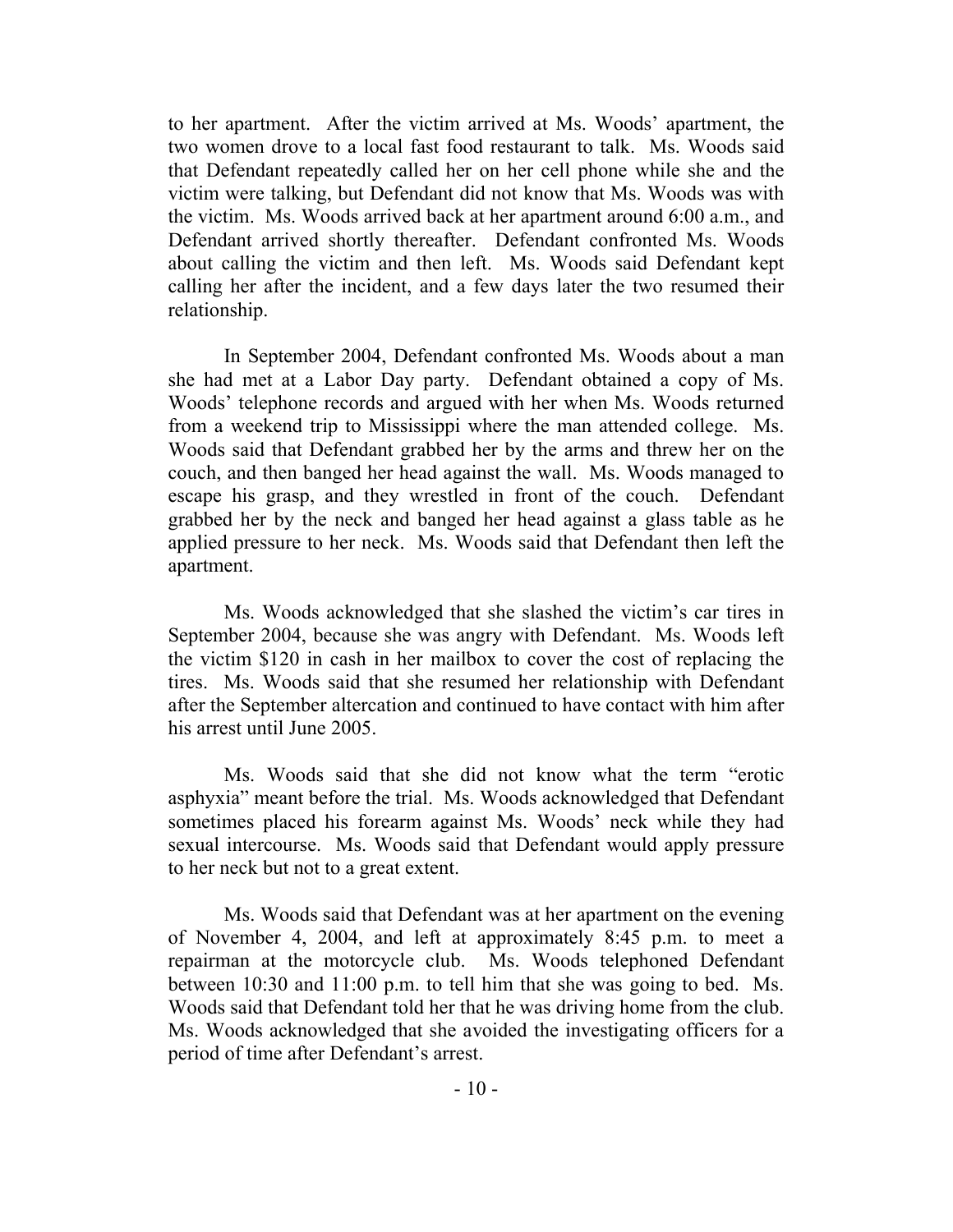On cross-examination, Ms. Woods said that her nickname in the motorcycle club was "the soldier." Ms. Woods said that she and Defendant were open about their relationship with the other members of the club, and the victim knew about her relationship with Defendant before Ms. Woods called her….

Ms. Woods said that it was not unusual for Defendant to make numerous cell phone calls during any given day. Ms. Woods said that she was not able to reach Defendant immediately on November 5, 2004. When she finally got through, Defendant was crying and hysterical.

Ms. Woods acknowledged that Defendant had not taken any steps to end his marriage during their relationship, and she was under the impression that Defendant and the victim would continue to live together. Ms. Woods said that she was not afraid that Defendant would hurt her. Ms. Woods stated that she was aware of Defendant's reputation in the community and said that Defendant "was always trying to lend a helping hand."

On redirect examination, Ms. Woods said that she did not know either Lieutenant Mitchell or Officer Fair. Ms. Woods admitted that she was not aware of Defendant's altercation with the victim in 1996 which led to the issuance of an order of protection. Ms. Woods said that Defendant told her in June 2004 that the victim had filed for divorce. Ms. Woods added that she was not aware that Defendant had two other prior physical altercations with the victim. Ms. Woods said that she was not aware that Defendant had been convicted of assault in 1990 and misdemeanor theft in 1992. Ms. Woods testified that knowing these facts would change her opinion about Defendant's reputation in the community.

On recross-examination, Ms. Woods said that the victim did not mention any of her prior altercations with Defendant during their conversation in June 2004.

Sheronda Smith, the victim's friend, testified that she and the victim talked to each [other] several times each day by telephone. Ms. Smith talked to the victim at approximately 9:00 p.m. and again at approximately 11:00 p.m. on November 4, 2004. Ms. Smith helped straighten up the victim's bedroom and bathroom during the afternoon of November 5, 2004. Ms. Smith said that the bathtub was still filled with water. When the water was drained, Ms. Smith found some hair which she believed to be that of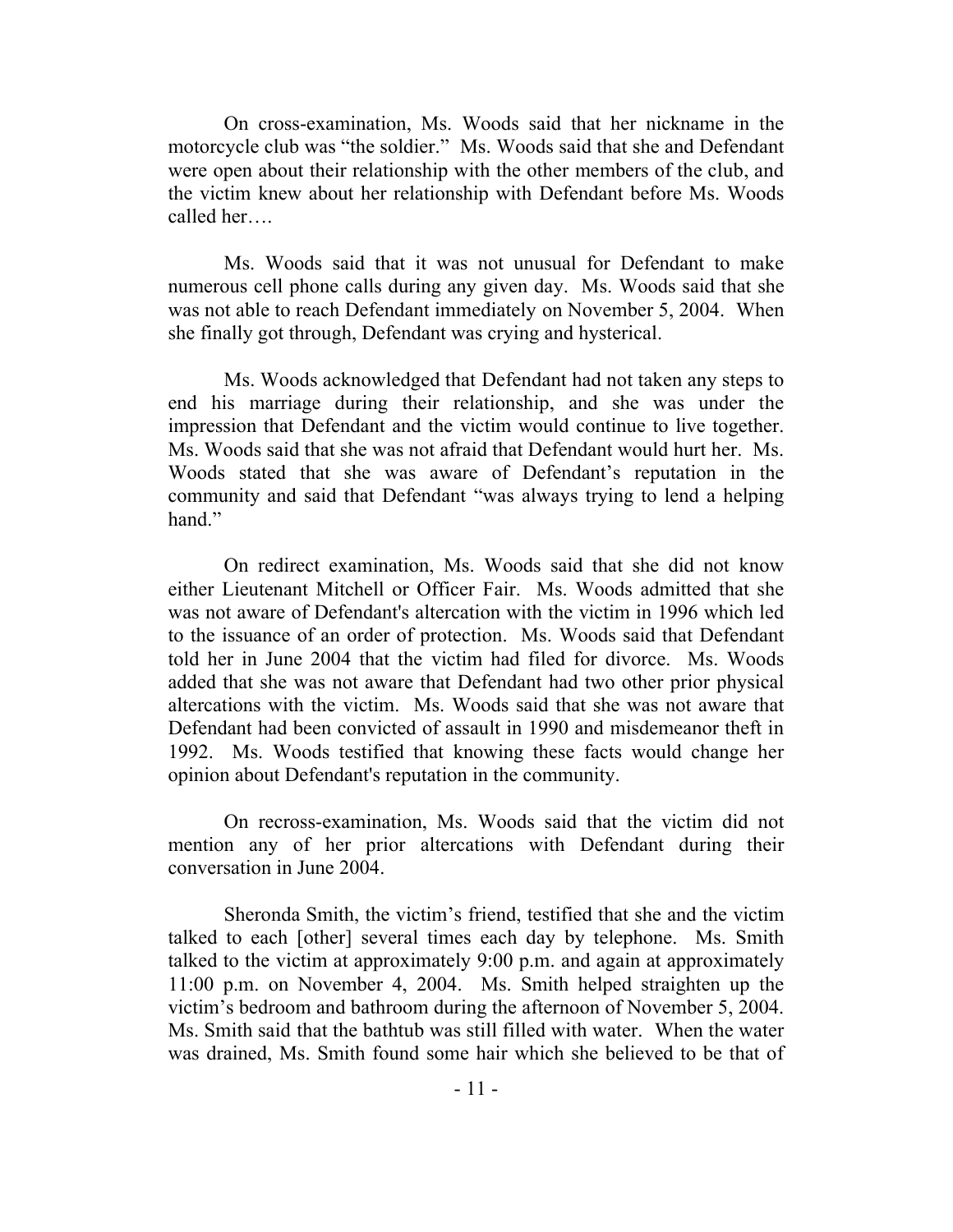the victim and the victim's earrings. Ms. Smith said that she also found what appeared to be another earring in the bottom of the tub. Ms. Smith stated that earlier that afternoon, Defendant told her he had lost his nipple ring. Defendant went into the bedroom to search for the ring but could not find it.

On cross-examination, Ms. Smith said that she accompanied Defendant and the victim to North Carolina. Ms. Smith said that there was a display at the hotel with sadomasochistic overtones, and that Defendant appeared interested in the display. Ms. Smith said that she was aware that Defendant had pierced his nipples.

Vera Cole, Defendant's sister-in-law, testified that the victim came to her house one night between 10:00 p.m. and 11:00 p.m., crying and upset. The victim told Ms. Cole that Defendant had pulled her down a flight of stairs by her hair.

Ms. Cole said that she and her husband had a fight on November 4, 2004, and Mr. Cole left the house without his cell phone. Ms. Cole said that the cell phone rang at approximately 1:36 a.m. and again at 1:38 a.m. Defendant's cell phone number was displayed on the caller identification, so Ms. Cole did not answer the calls. Ms. Cole thought her husband had gone to Defendant's house and was calling her on Defendant's cell phone. On cross-examination, Ms. Cole acknowledged that the two telephone calls did not appear on the telephone records introduced as exhibits but insisted the calls were placed with Defendant's cell phone.

Magra Harden testified that she had known the victim since 1993 when the two women were students at The University of Tennessee. The victim lived with Ms. Harden during the spring and summer of 1995 while Defendant was a patient at a rehabilitation facility in Shelby County. Ms. Harden said that the victim came home one night after visiting Defendant at the facility upset, confused, and distraught. The victim told Ms. Harden that Defendant had choked her during an argument. Ms. Harden said that both sides of the victim's neck were discolored, and the victim's voice was raspy.

Defendant testified on his own behalf. Defendant stated that he and the victim met at a party at college and dated for two or three years before they married. Defendant said he has a master's degree from the University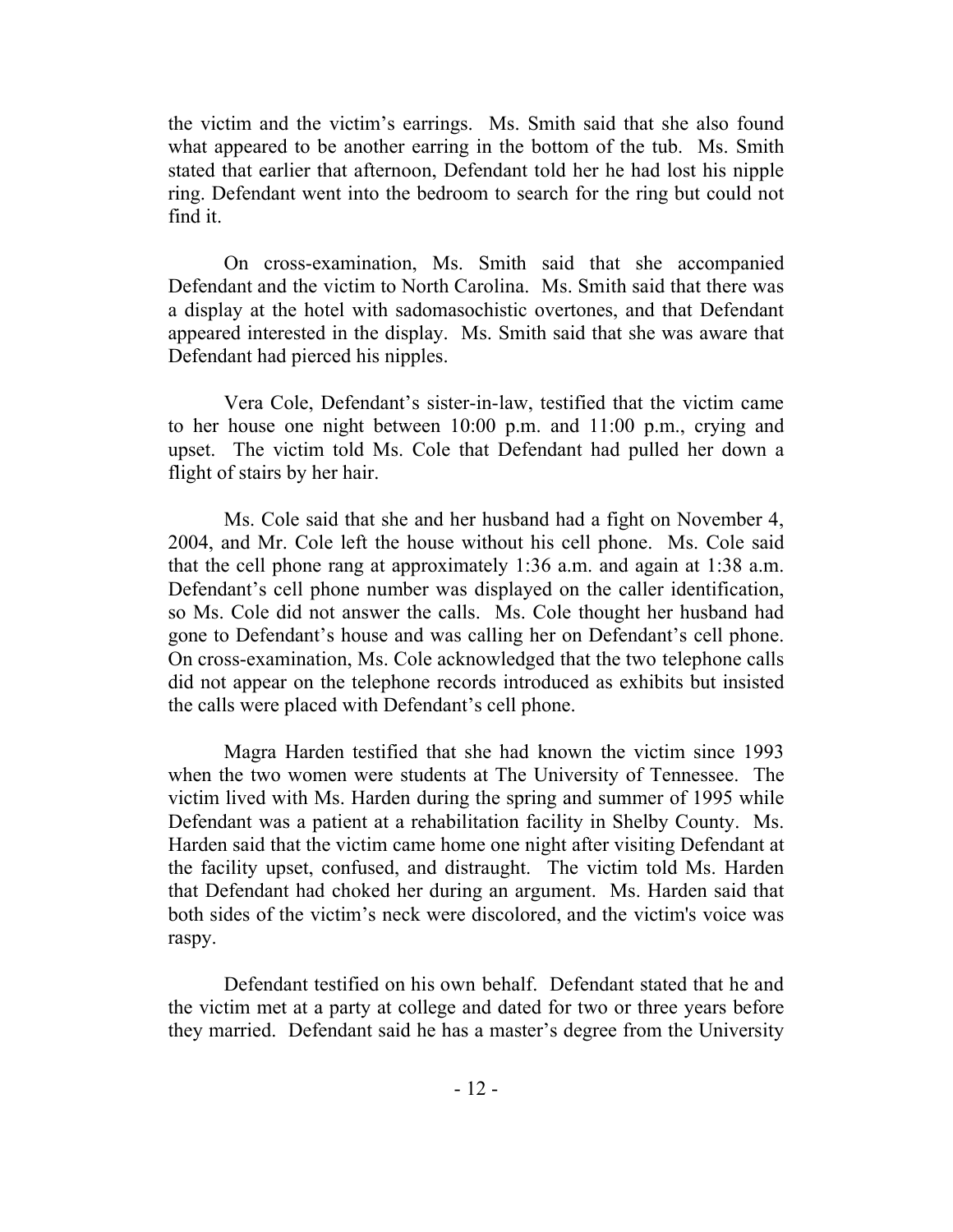of Memphis in administration and supervision. At the time of the incident, Defendant was the assistant principal at Hanley Elementary School.

Defendant acknowledged that he struck the victim in 1995 during an argument but denied that he dragged her down a flight of stairs. Defendant said that the victim lived with Ms. Harden for a period of time during their marriage, and the victim had an affair during this time. Defendant found some letters from the man and confronted the victim. Defendant said the couple argued and he "snapped." Defendant acknowledged that he hit the victim and held her in a choke hold on this occasion. Defendant said that he did not have any other altercations with the victim prior to her death.

Defendant testified that he and the victim had grown apart when he met Ms. Woods. Defendant said the relationship at first was just sexual, but he and Ms. Woods grew fond of each other. Defendant told Ms. Woods that he was married when the relationship became serious. Defendant stated that Ms. Woods grew obsessive about the relationship during the spring of 2004. Ms. Woods would telephone the victim and hang up. She also sent the victim text messages and e-mail. During the party in June 2004, the victim called Defendant and told him she was still getting messages from Ms. Woods. Defendant grew angry, grabbed Ms. Woods, and told her to leave his family alone. Defendant pushed Ms. Woods away and left the party.

Defendant's tenth wedding anniversary occurred during the Labor Day weekend. Ms. Woods was upset and slashed the victim's tires. Defendant went to Ms. Woods' apartment and confronted her about the incident. Defendant said he grabbed Ms. Woods and told her to leave the victim alone. Defendant denied that he banged Ms. Woods' head against a table or the wall.

Defendant said that he and the victim learned about various sexual practices from pornography and felt their experiments were "adventuresome." Defendant stated that he and the victim frequented a "swingers club" in Shelby County. Defendant added that the victim first suggested that they engage in erotic asphyxiation. Defendant testified that he would get behind the victim and place his arm around her neck, sometimes with his hands against the side of her neck. Defendant said that the victim would signal him with her fingers. If his hold was too tight, the victim would tap her fingers; if his hold was too loose, the victim would pinch him. When her fingers grew limp, Defendant would release his hold.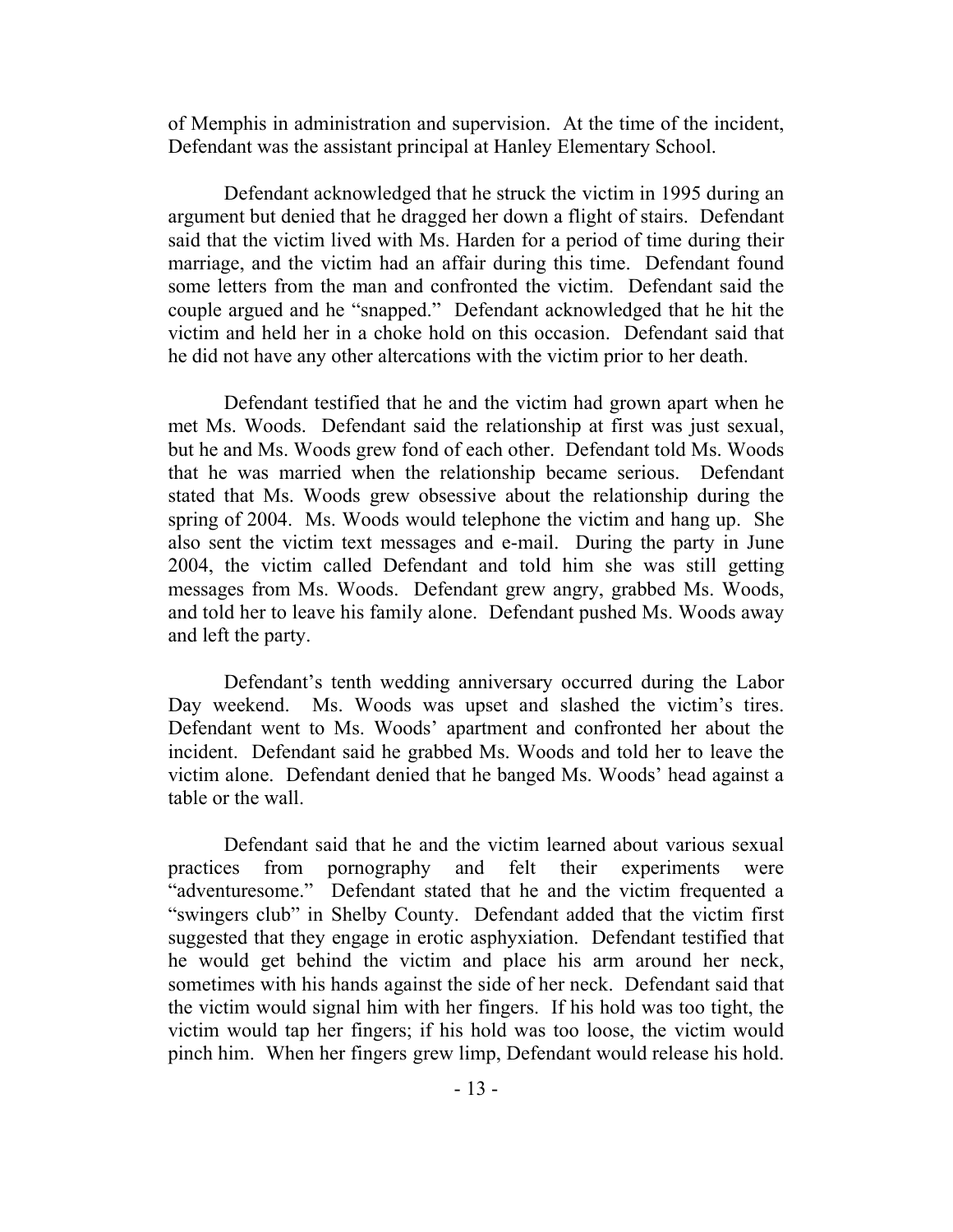Defendant said that the choking sensation heightened sexual pleasure. Defendant added that after he released his choke hold, he would lay the victim down until she "came around." Defendant said that they had engaged in the practice for approximately two years on a weekly basis.

On November 4, 2004, Defendant attended football practice with his sons, then returned home. Defendant said that he went to his club after dinner to meet a repairman. Defendant left the club at approximately 10:45 p.m. He received a telephone call from Ms. Woods at 10:57 p.m. After he arrived home, Defendant and the victim took a bath together which eventually led to sexual activities. The victim took a bath and then woke Defendant up at approximately 2:45 a.m. The victim asked for a "fixie," her term for erotic asphyxiation. The couple got into the bathtub and turned the air jets on. Defendant said the water was very hot. Defendant proceeded to choke the victim. When her fingers grew limp, he released his hold and laid her back in the water with an inflatable pillow beneath her head. Defendant said that he went to bed and dozed off. He woke up between 3:45 and 3:50 a.m. and noticed that the victim had not come to bed. He went into the bathroom and found the victim submerged in the bath water.

Defendant said that he tried to lift the victim out of the water by grabbing her around the neck area and then around the waist, but he was unsuccessful. Defendant said that every time he let go of the victim, something pulled her back into the water. Defendant believed the victim's hair may have been caught in one of the air jets.

Defendant acknowledged that he made numerous cell phone calls after he discovered the victim's body. He said he called Captain Fifer because Captain Fifer had told Defendant to call him if he ever needed help. Defendant said that he did not tell the investigating officers that he and the victim had engaged in erotic asphyxiation because the victim would not have wanted him to disclose that activity. Defendant said his counsel then advised him not to make any more statements to the police.

Defendant identified several "sex toys" which were present in the couple's bedroom at the time of the incident. Defendant acknowledged that he discussed the victim's insurance policy while he was confined in the county jail. Defendant said his mother asked about the release of the proceeds because she had the custody and care of Defendant's sons. Defendant said that he never intended to end his marriage with the victim.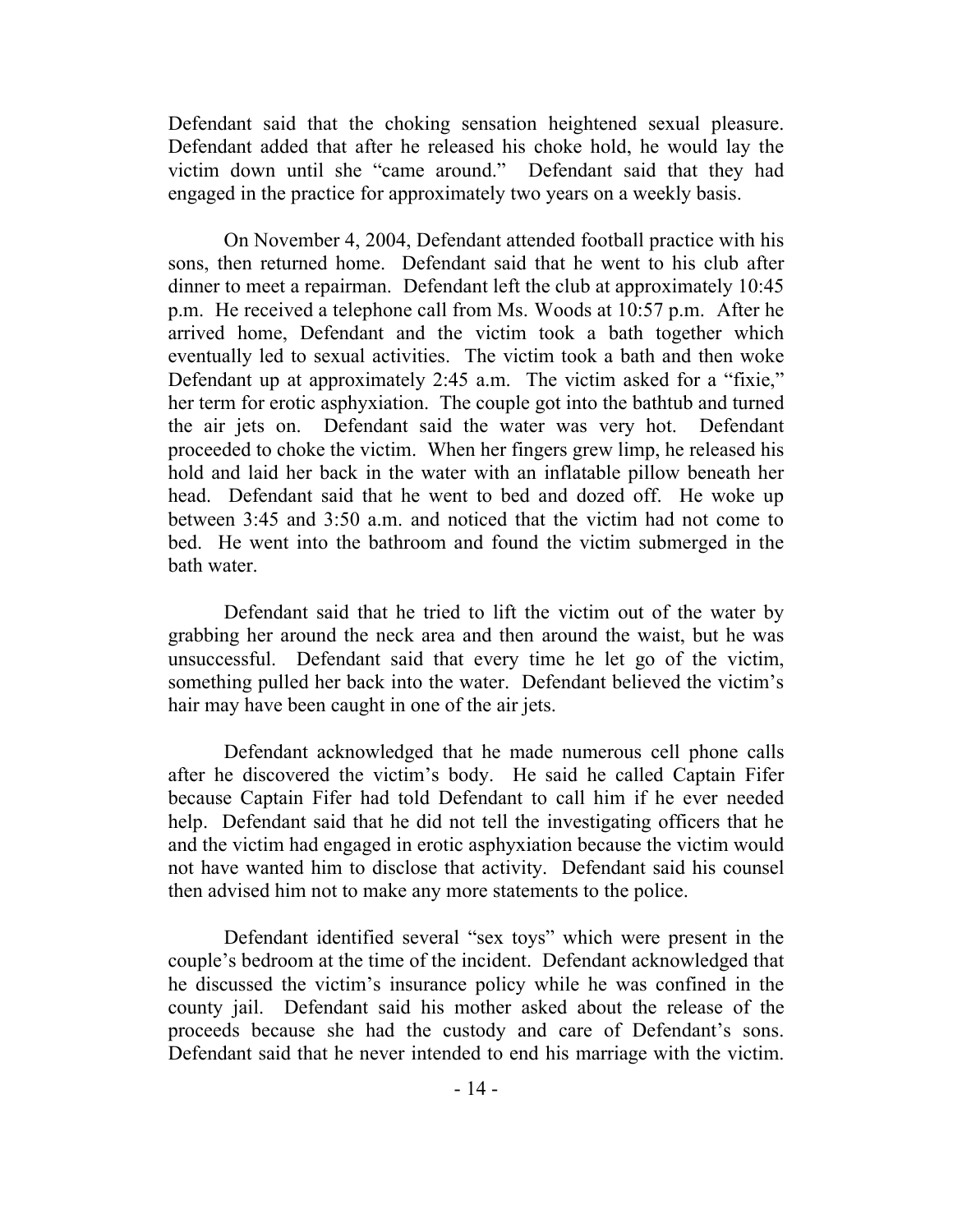He acknowledged that he had previously attended a rehabilitation facility as a result of alcohol and cocaine abuse. Defendant said that he had been sober for ten years.

Defendant denied that he intentionally killed his wife, or that he choked her to death in anger. When asked if the victim's death was an accident, he responded, "Yes."

On cross-examination, Defendant said that he was five feet, four inches tall and weighed between 170 and 175 pounds at the time of the victim's death. Defendant acknowledged that the victim visited him at the rehabilitation center, but he denied that he choked her on this occasion. Defendant said that his relationship with Ms. Woods ended in June or July, 2004. Defendant conceded he continued to see Ms. Woods on a friendship basis. Defendant acknowledged that there were two bottles of Skyy Blue malt beverage in the bedroom and bathroom, and he said that the victim drank the alcohol. Defendant said that he later found his nipple ring inside his shirt, and the ring was not the one found in the bathtub after the victim's death.

Dr. Mark Schwartz testified that he is a psychologist, with a doctor of science degree, specializing in sexual and relational therapy. Dr. Schwartz is also a member of the faculty of the St. Louis University's Department of Psychiatry and teaches a course in sexual medicine. Dr. Schwartz's specialty has been in the areas of sexual trauma, sexual deviation, and sexual offenders. Dr. Schwartz defined erotic asphyxiation as the limiting of oxygen to the brain during orgasm. The activity decreases dopamine, increases the endorphin, and enhances sexual arousal. Like most addictions, participants develop a tolerance level which leads to increased risk taking and increased risk of death or an accident. Participants also engage in the activity with increased frequency.

Dr. Schwartz said that he met with Defendant for two and one-half hours the night before the trial. He stated that the use of the forearm to increase pressure on the partner's throat was an effective form of erotic asphyxiation. Dr. Schwartz said that a distinguishing feature of a crime scene involving erotic asphyxiation as opposed to suicide or homicide by strangulation was the presence of ligatures or sexual devices such as dildos and whips. Dr. Schwartz said that participants in the activity were almost always involved in other excitement inducing activities such as riding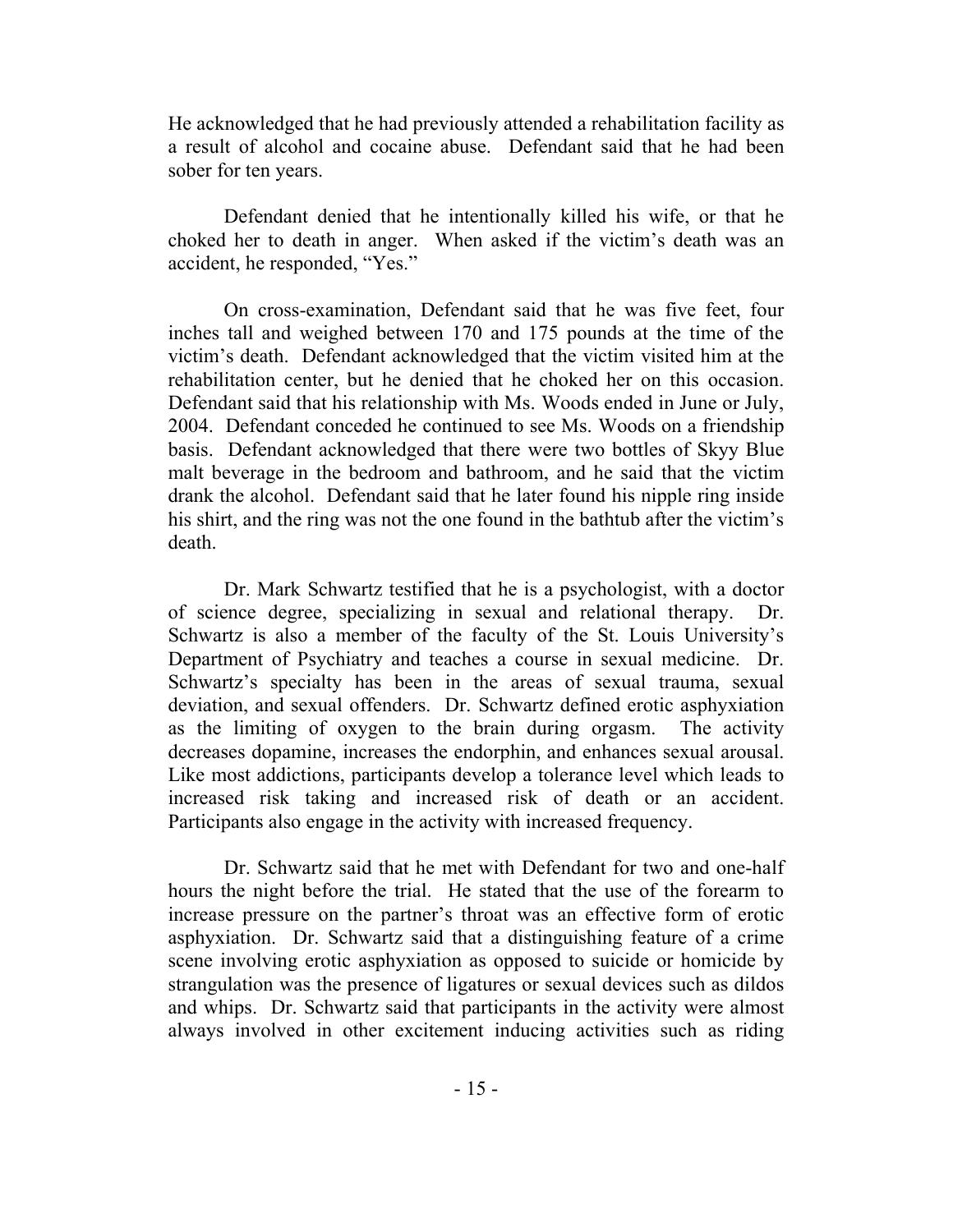motorcycles or deviant sexual activities such as swingers clubs. Body piercing was also common among participants of erotic asphyxiation.

Dr. Schwartz said that Defendant's explanation of the use of hand signals to control the application and release of pressure around the neck supported his credibility because someone who had not engaged in erotic asphyxiation would not grasp the significance of anticipating a signal for release. Dr. Schwartz explained that the problem with the system described by Defendant was that the partner waits longer and longer before signaling release, and it was a "lethal kind of system that they used."

Dr. Schwartz stated that as a result of his interview with Defendant and review of the material which had been introduced into evidence, it was his opinion that the victim's death was an accident due to erotic asphyxiation.

On cross-examination, Dr. Schwartz verified that he was not a medical doctor.

*Vern Braswell*, 2008 WL 238014, at \*1-11.

## **Post-Conviction Proceedings**

The Petitioner filed a pro se petition for post-conviction relief in which he claimed that trial counsel was ineffective at trial and that the prosecution engaged in multiple acts of prosecutorial misconduct, including the failure to disclose favorable evidence to the defense. The post-conviction court appointed attorney Ms. Taylor Eskridge to represent the Petitioner, and Ms. Eskridge filed an amended petition in August 2009. In March 2011, Assistant Attorney General Doug Carriker filed a response to the petition, and an evidentiary hearing was scheduled for July 2011.

During an April 20, 2011 report date, Ms. Eskridge requested that the evidentiary hearing be continued. During a bench conference, the following exchange occurred:

GENERAL CARRIKER: I need to sit down with [Assistant Attorney General Glen] Baity and review with him, regarding what he wants her to get from me. There is some of this stuff that I am not comfortable just handing over in Court, so I'll need someone else to review it, too. And that is partly because [District Attorney General Amy] Weirich had things marked as, "not exculpatory," in bold letters in an envelope and it is sealed.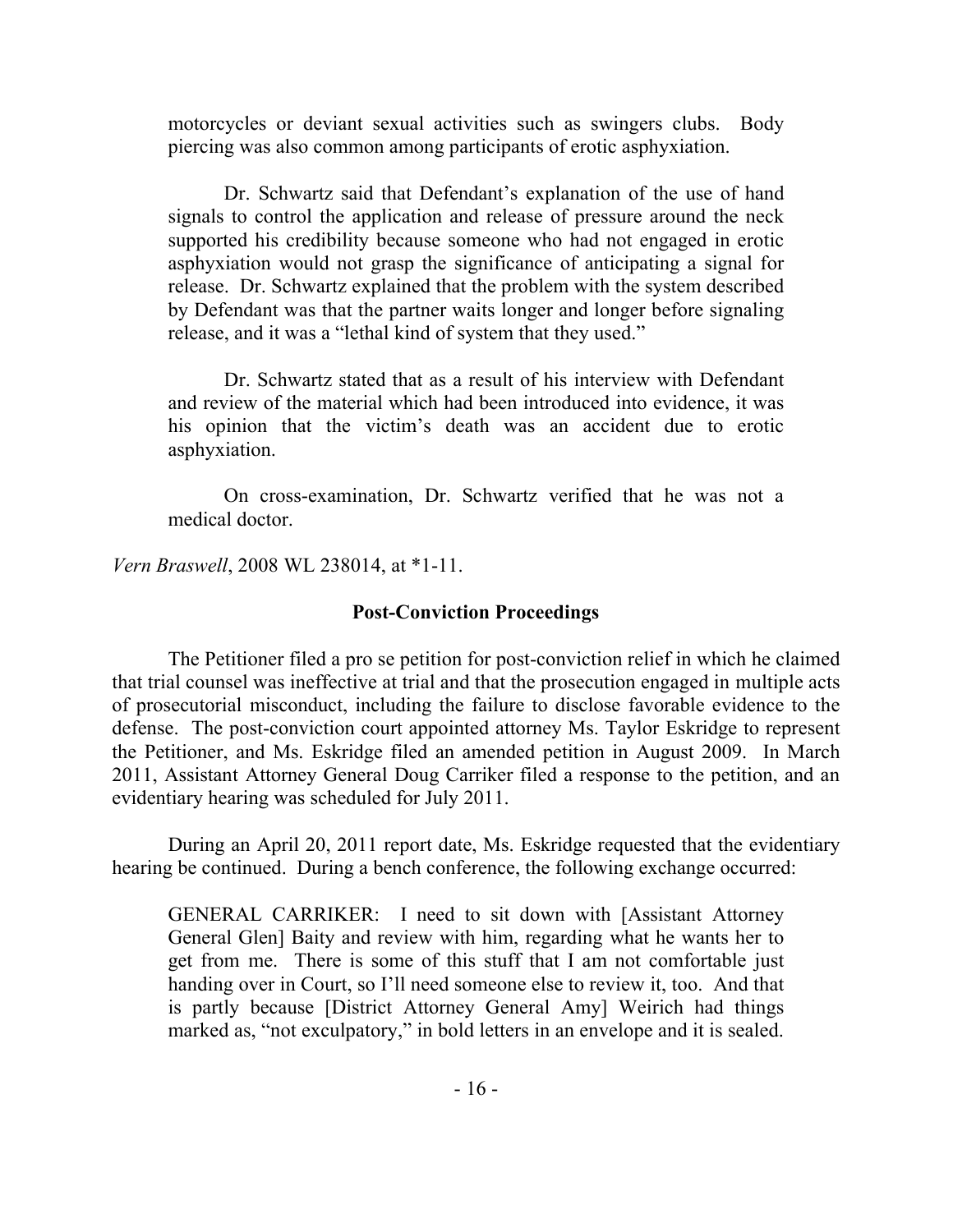And I want to make sure that before I hand something over that I am not going to—

THE COURT: Oh, my gosh.

MS. ESKRIDGE: Now of course, that wets my appetite, I'm like, what's in the envelope?

THE COURT: For all I know you can file a freedom of information act request for all of that.

GENERAL CARRIKER:And [General] Baity has called me this morning, called me in to make an open file discovery, but I want to meet with him and sit down and show him what he's requesting that we—but, we did find a couple of things that he had questioned the day we met and I want to show him what—to make sure I'm doing the right thing and not getting myself in trouble with the State, whatsoever.

General Carriker also stated that he needed time to review the file and locate additional items requested by the Petitioner. The post-conviction court agreed to continue the evidentiary hearing.

During a report date on July 1, 2011, General Carriker informed the postconviction court that he still needed to meet with General Weirich, explaining, "I've got to meet with her and let her review it, she was the trial lawyer and I want to get with her before I turn over things that she says I shouldn't be turning over." On July 28, 2011, the post-conviction court entered an order allowing Ms. Eskridge to withdraw as counsel for the Petitioner and for current post-conviction counsel to be substituted as attorney of record.

During a February 13, 2013 report date, post-conviction counsel reported to the post-conviction court that counsel and Assistant Attorney General Marques Young, the prosecutor who had since been assigned the case, met and determined that General Young needed to speak with General Carriker, the prosecutor on the case "two prosecutors ago," to obtain "the full story on who has dealt with this and what's going on in the case." The Petitioner filed an amended petition on August 2013. The Petitioner raised additional claims of ineffective assistance of counsel and that "[t]he State failed to produce exculpatory evidence in this matter. Since such failure to produce, the evidence has not been able to be located."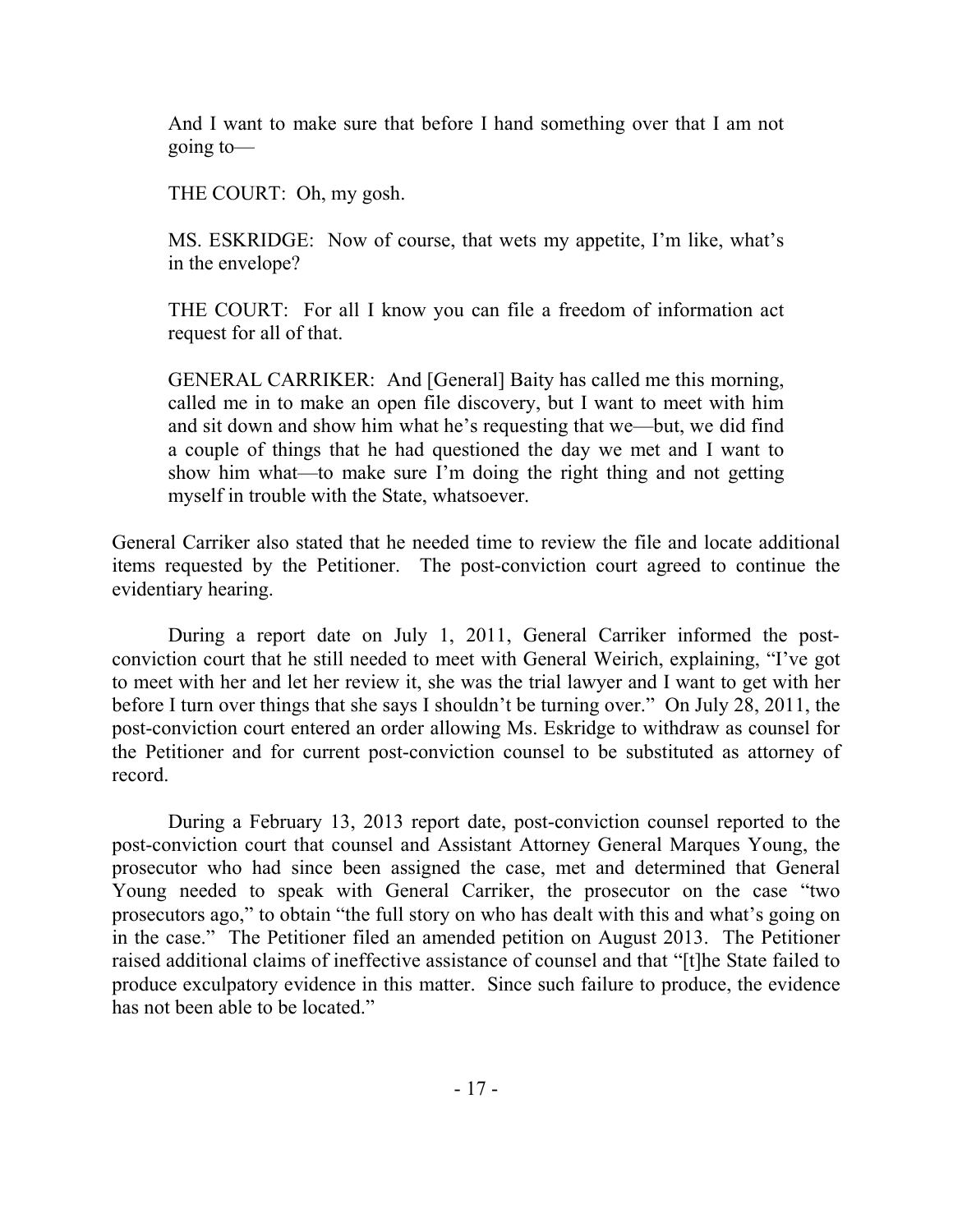During a bench conference at a report date on October 11, 2013, post-conviction counsel discussed "an envelope that had a sticky writing on the front of it that said, something along the lines of, what [Ms. Eskridge] remembered it saying was, 'Do not turn over to defense counsel." Post-conviction counsel reported that she and General Young reviewed the State's file and were unable to locate the envelope. Post-conviction counsel stated that General Young and General Carriker then searched the file and found something that might be the item for which they were searching but that the item appeared different from what both General Carriker and Ms. Eskridge recalled. While the post-conviction court stated that it recalled the discussion of the item, the court could not recall whether an order was ever entered requiring the State to turn the item over to the Petitioner and suggested that the parties review the filings.

Evidentiary hearings were held throughout 2014, 2015, and 2016. During this time period, the Petitioner filed multiple amended petitions raising additional claims of ineffective assistance of counsel and prosecutorial misconduct due to the State's failure to provide as exculpatory evidence the items from the sealed envelope, statements from witnesses, and other documents.

#### **The Petitioner's Proof**

General Carriker testified that he was a prosecutor in the post-conviction court's courtroom in 2011 and was assigned to the Petitioner's post-conviction case by the division leader, Assistant District Attorney General Glen Baity, in February 2011. Upon receiving the case, he spoke to Ms. Eskridge and learned that none of the prosecutors who had previously been assigned the case had filed a response to the post-conviction petition or allowed her to see the State's file. General Carriker subsequently filed a response to the Petitioner's petition.

General Carriker met with Ms. Eskridge on two occasions as his office. He and Ms. Eskridge spent the first meeting determining the progress of the case and the tasks that needed to be completed. During the second meeting on April 4, 2011, they reviewed the State's files, which consisted of two large accordion files. General Carriker said he allowed Ms. Eskridge to engage in "open file discovery" and to make notes and copies of anything in the State's file that she wanted. During the meeting, General Carriker located a sealed manila envelope in the file. He estimated that the envelope was approximately one-half of an inch thick and appeared to have contained somewhere between one and one hundred pages. He recalled that on the outside of the manila envelope was a fourinch by four-inch "yellow sticky pad note" with language similar to "not turned over or do not turn over to defense." The note was dated "2005 or so" and had the initials of District Attorney General Amy Weirich, the prosecutor at the Petitioner's trial. Ms.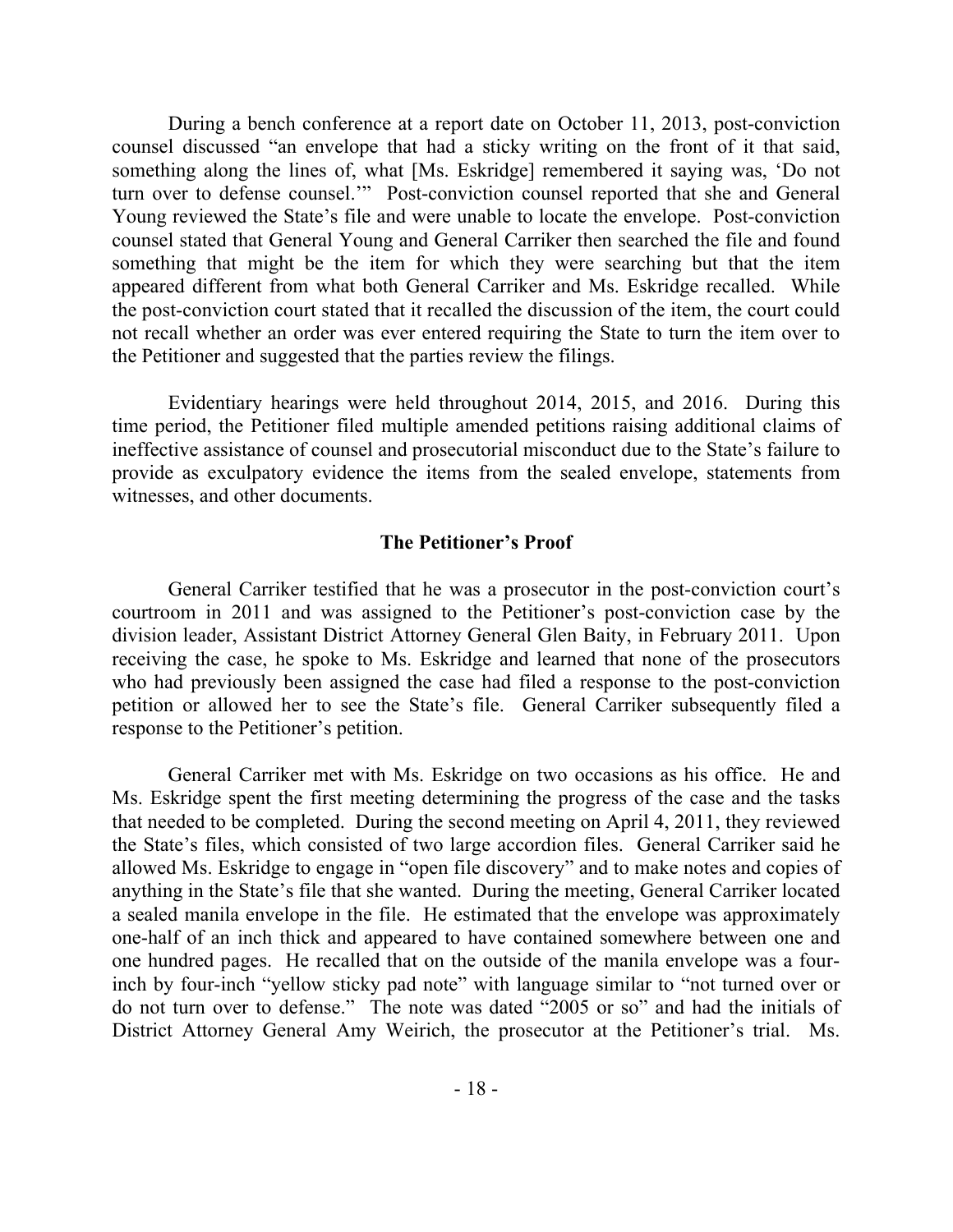Eskridge asked to look inside the envelope, and General Carriker told her that he would prefer to obtain permission from his superiors first.

General Carriker testified that he learned shortly after Thanksgiving of 2011 that he was being transferred to the domestic violence unit effective January 2012, and he was instructed that all of his cases would be reassigned to other prosecutors. The Petitioner's post-conviction case was reassigned to Assistant District Attorney General Melanie Headley Cox, and General Carriker gave General Cox the State's file sometime during the first or second week of December 2011.

General Carriker testified that he never unsealed the envelope and never looked inside it. He explained that he did not want to open the seal until he had a chance to speak to someone about it. He did not recall ever giving the envelope to Ms. Eskridge for her review. He said that he kept the State's file in his office while he was assigned the case and did not recall removing the envelope from the file. He did not know whether the envelope was still in the State's file upon his transfer. Ms. Eskridge later withdrew as counsel for the Petitioner.

General Carriker recalled that Assistant District Attorney General Betsy Carnesale Wiseman, who was one of the prosecutors at trial, was his division leader prior to General Baity. General Carriker said that while he recalled speaking to General Wiseman about the case, he did not recall whether he had the envelope with him or whether they had a chance to look at the envelope. He also did not recall reviewing the State's file with her.

Following his transfer, General Carriker did not hear anything else about the envelope until he was approached by either post-conviction counsel or Assistant District Attorney Marques Young and informed that the envelope could not be located. General Carriker went to General Young's office and searched the State's file but was unable to locate the envelope. Instead, he found an open-faced file folder, which he described as a lighter "beige" color than the manila envelope. He stated that the sealed manila envelope was standard-sized for letter-sized paper, while the folder was a legal-sized file. He also stated that the sealed manila envelope was

a fold top, and it was the type that has a metal prong that starts like this and when you close it, and wrap the thing over it, you pull the prong down and it closes and you can also, usually it has some kind of adhesive on the back that you can lick or use a wet sponge and close it and it will seal.

Inside the file folder was about thirty or forty pages attached with a binder clip and a four-inch by four-inch yellow note. General Carriker testified that he "couldn't say it's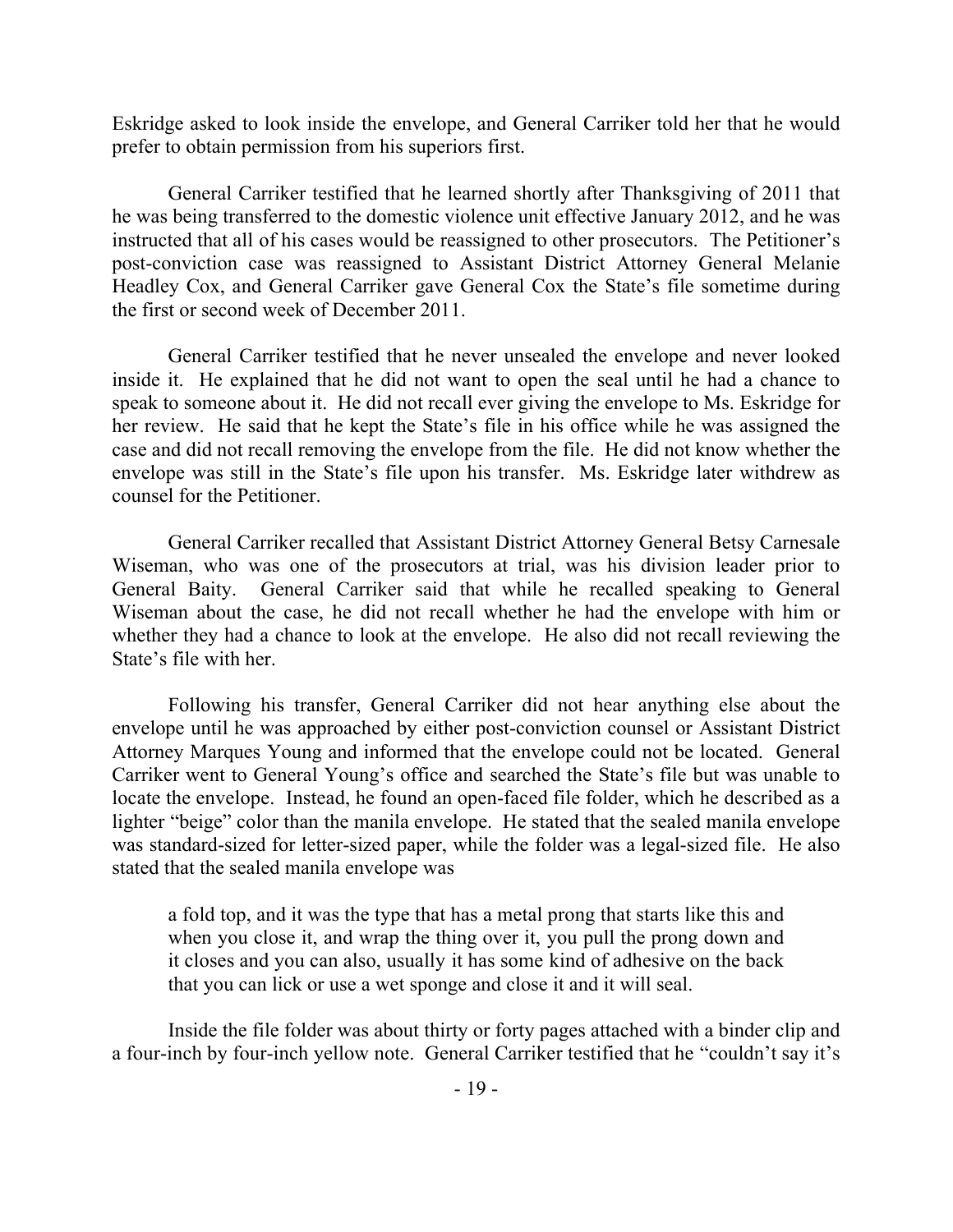not the same note, but it's very similar as far as what it says on it." The note stated in black ink:

I am NOT giving these items in discovery.

$$
8-22-05
$$
APW

In smaller lettering in blue ink, the note stated:

12-6-05 Jencks STMTS of witnesses who testified were turned over at the appropriate time.

We note that the trial occurred on December 5-9, 2005.

The note, the file folder, and the contents were entered an Exhibit 6 to the postconviction hearing ("Exhibit 6"). The contents of Exhibit 6 included: (1) the statement of Mr. Billy M. Massey of the City of Memphis Fire Department on December 14, 2004; (2) Ms. Renee Welch's statement on November 18, 2004; (3) documents labeled "Braswell's Burglar Alarm Information"; (4) the victim's employment and medical information from the victim's employer; (5) an authorization for release of the victim's medical, employment, and financial records signed by the Petitioner; (6) a handwritten journal entry dated November 29, 2002, on stationary from Comfort Suites in Grand Prairie, Texas; (7) a typewritten letter from the victim to the Petitioner dated March 24, 2004; and (8) a typewritten letter from the Petitioner to the victim. Handwritten in the bottom right-hand corner of items  $(6)$ ,  $(7)$ , and  $(8)$  was "11/19/04 PW 10:47 AM," and the evidence presented at the evidentiary hearing established that the initials were those of the victim's mother, Pauline Washburn.

On cross-examination, General Carriker testified that the pages in Exhibit 6 were "close to the thickness" to the manila envelope but that it "[c]ould have been more, could have been a little less, I really don't know." He stated that the wording on the note in Exhibit 6 was "very similar" to the wording on the note from the manila envelope. He explained that "the main part of the wording is that I am not giving these items in discovery and then at the bottom [are] initials and the date. I remember that, it's very similar, I can't say more than that, though."

On redirect examination, General Carriker acknowledged that he was not certain that the note on the manila envelope was the same note in Exhibit 6. He stated that as far as he knew, the manila envelope was in the file the last time that he possessed it. He did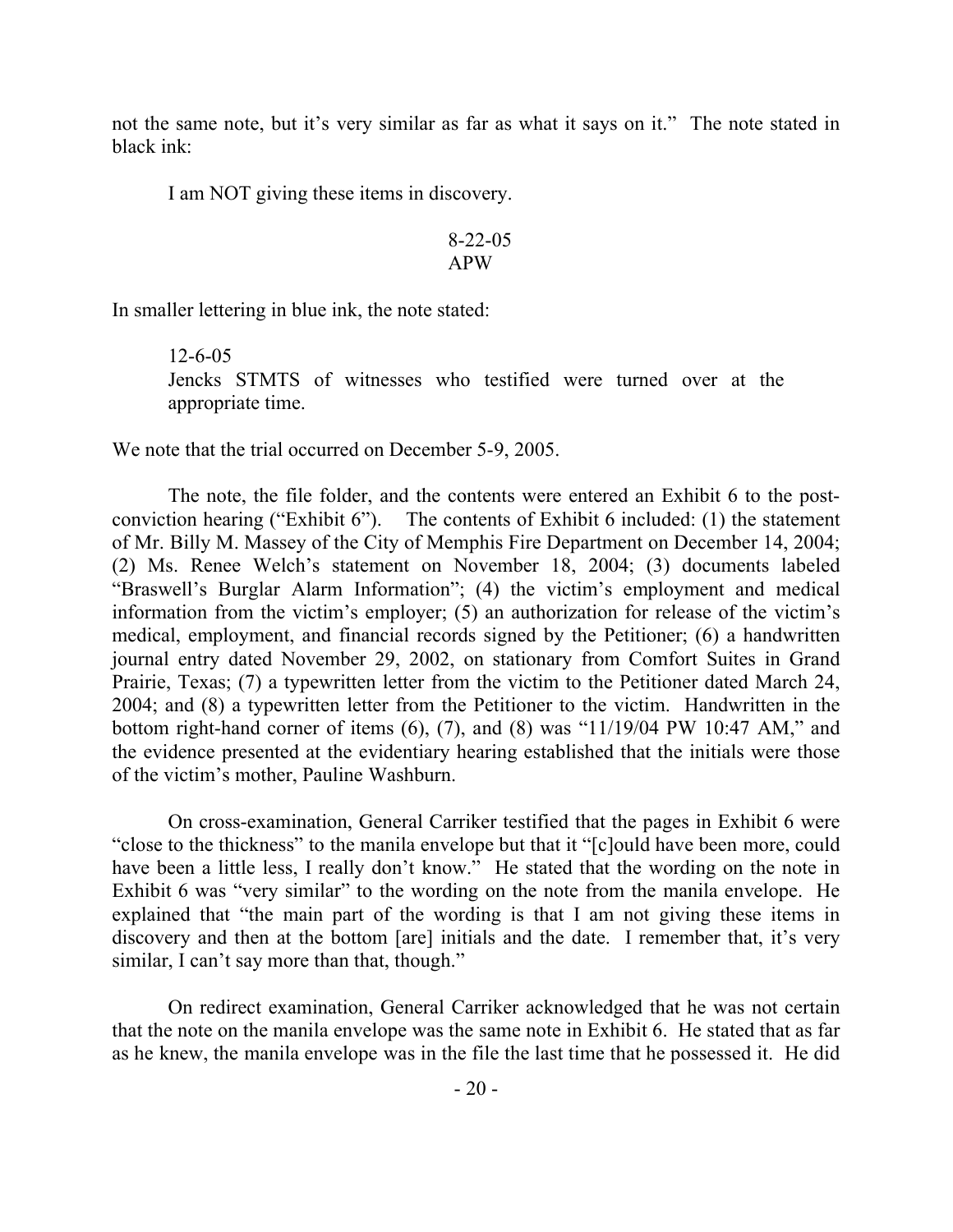not know what happened to the manila envelope after he was transferred out of the division. He testified that he "[d]idn't see [the manila envelope] today, didn't see it last fall when I was made aware of it ... not being there."

Ms. Taylor Eskridge was appointed in 2009 to represent the Petitioner in the postconviction proceedings. She filed a motion for discovery and inspection of the State's evidence in March 2009 and attempted to review the State's file for more than one year without success. She stated that she was told that no one knew where the file was and was provided different reasons why she could not have access to the file. At one point, Assistant Attorney General Brian Davis, who was previously assigned the postconviction case, informed Ms. Eskridge that the State's file was in California.

After General Carriker was assigned the case, Ms. Eskridge met with him and reviewed the State's file. Ms. Eskridge testified that while reviewing the file, they discovered a letter-sized envelope with a fold over the top that was sealed. She believed the envelope also had a prong for closing the envelope but said "it wasn't prong closed, it was closed with a seal that I recall." She recalled a note on the envelope that said "do not show defense or something like that. But it was something that caught both of our attentions." She stated that the note had "just a few words. It was written in big bold like a marker or something but it was on a post it note stuck to the front of it. But it was something that made us realize that it wasn't something that defense counsel was supposed to see." Ms. Eskridge believed the note included someone's initials or signature but could not remember. She could not recall the words on the note and said "it was something that was not usual. It wasn't like, it's not discoverable or not..., it was something that we hadn't seen before and so it made us both pause." She did not recall whether the writing was in blue or black ink or any other pen markings or other writing on the note.

Ms. Eskridge testified that General Carriker informed her that he should obtain authorization before showing the information in the envelope to her. She never received the information that was inside the envelope and never saw the envelope again. She said she and the Petitioner discussed the envelope on several occasions. Ms. Eskridge later withdrew as counsel, and post-conviction counsel was substituted as attorney of record.

Ms. Eskridge testified that Exhibit 6 did not include the envelope or the note that she saw while she and General Carriker were reviewing the State's file. She explained that unlike the note in Exhibit 6, the note that she saw did not include the language, "I am not giving these items in discovery." She said that although she could not recall the exact words on the note, "it was something shocking." She also said that the note in Exhibit 6 implied that the folder included *Jencks* material, which would not have been discoverable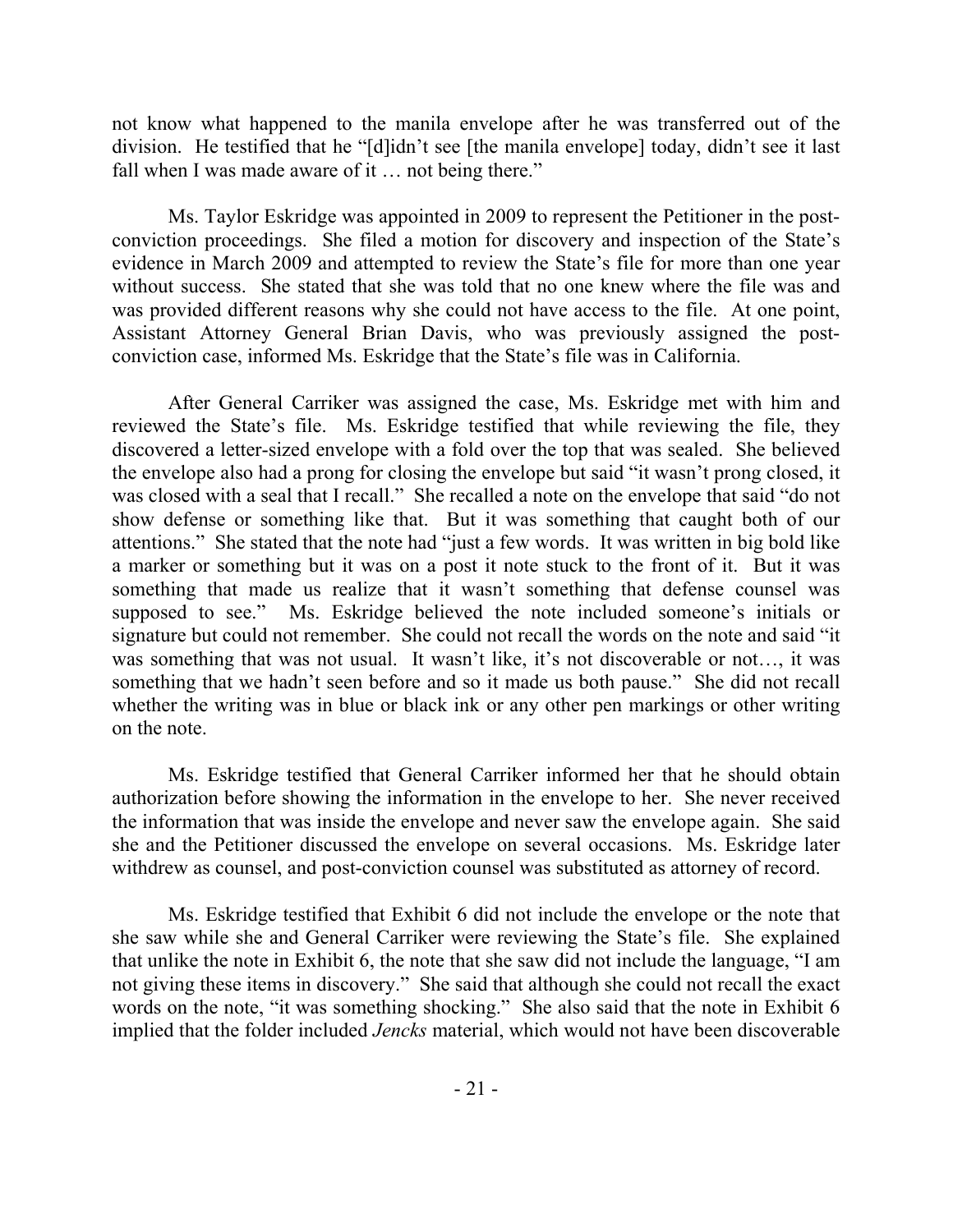prior to trial but would have been provided to the defense when the witness testified at trial and to post-conviction counsel during post-conviction proceedings.

On cross-examination, Ms. Eskridge testified that although she could not recall the exact words on the note that she saw during her meeting with General Carriker, the note in Exhibit 6 was not the same note. She said the language on the note that she saw during the meeting was unusual and that it alarmed both her and General Carriker. Ms. Eskridge stated that the note she saw during the meeting "implied that the defense should never see it" and made General Carriker understand that he should not open the manila envelope in front of her and should obtain approval before showing her the contents of the envelope. Ms. Eskridge stated that the note in Exhibit 6, however, did not say that the defense could never see the contents of the folder but that the material was not being provided in discovery. She believed that had she and General Carriker seen the note in Exhibit 6, General Carriker would have provided her with the material in the manila envelope because the note stated that the material had already been provided to the defense at the appropriate time.

Ms. Eskridge testified that she and General Carriker informed the post-conviction court that General Carriker planned to seek approval and then allow her to view the contents of the envelope. Ms. Eskridge stated that she would have filed a motion regarding the material had General Carriker indicated that he did not intend to comply with her request. She said she "was willing to, as a colleague, give him the amount of time that he requested to get it done."

On redirect examination, Ms. Eskridge testified that General Carriker appeared to be "uncomfortable" and "in shock" upon seeing the note. She informed post-conviction counsel about the envelope once post-conviction counsel began representing the Petitioner. While Ms. Eskridge acknowledged that she was unsure of the exact words on the note that she saw during the meeting, she was "sure" that the note in Exhibit 6 was not the same note and that Exhibit 6 did not include the manila envelope.

Assistant District Attorney General Melanie Cox testified that she represented the State in the Petitioner's post-conviction case while assigned to the post-conviction court's courtroom from January 2012 until August 2012. General Cox did not review the State's file to a great extent while the case was assigned to her and never came across a sealed manila envelope with a note stating, "Do not show defense."

On cross-examination, General Cox testified that prosecutors, generally, did not take any action on a post-conviction case until the case was set for a hearing. When she was assigned the Petitioner's case, it was reset on multiple occasions, and as a result, she never really looked at the file. She said neither General Carriker nor a defense attorney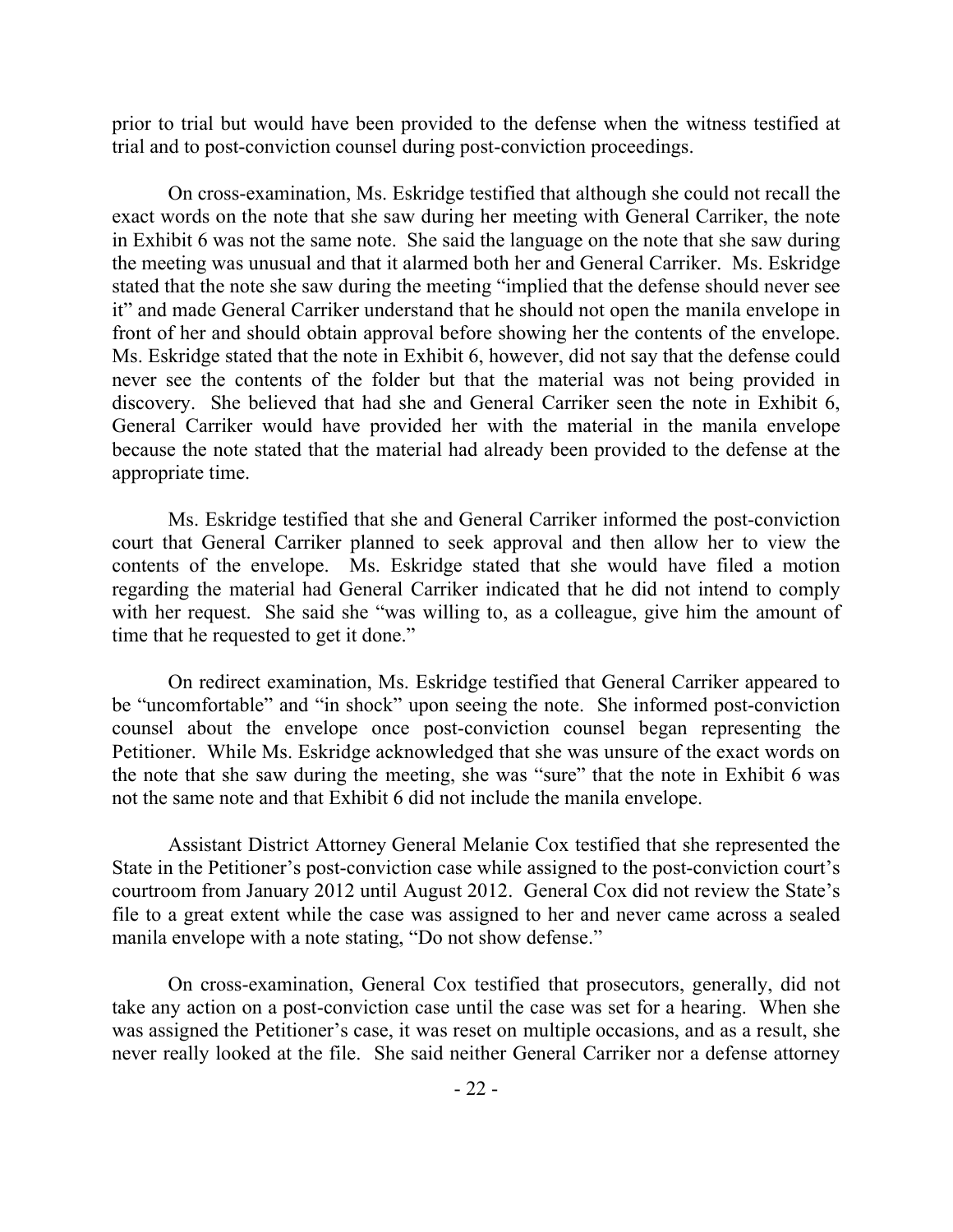told her there was any problem with the case. General Cox did not recall speaking to Ms. Eskridge about the case and stated that post-conviction counsel was representing the Petitioner when General Cox was assigned the case.

Trial counsel served as lead counsel at the Petitioner's trial, and his father served as co-counsel. Trial counsel had previously represented the Petitioner and knew him outside of the legal system. Mr. Glen Wright represented the Petitioner during the initial appearance and the arraignment in general sessions court, and Mr. Leslie Ballin and trial counsel represented the Petitioner during the preliminary hearing. Trial counsel testified that the defense theory at trial was that the Petitioner and the victim had engaged in erotic asphyxiation on the night of the victim's death, that the victim died sometime later, and that her death was not intentional.

Trial counsel testified that the Petitioner initially maintained that the victim must have drowned and that she was stuck in the Jacuzzi. Trial counsel initially looked at the possibility that the victim drowned. He said that he later learned that following the Petitioner's arrest, the Petitioner informed Mr. Wright that he had engaged in erotic asphyxiation with the victim, but trial counsel maintained that the Petitioner, initially, did not share this information with him.

Dr. Joye Carter, the State's forensic pathologist, concluded that the victim died as the result of manual strangulation, and trial counsel noted that the victim had markings around her neck. Trial counsel testified that throughout the preliminary hearing and the trial, Dr. Carter was "overtly defensive" and had "very strong feelings" which he considered "abnormal" for a physician. Trial counsel contacted Dr. Carter in preparing his case, but Dr. Carter stopped talking to him once she realized that he was questioning her conclusions. Trial counsel then spoke to Dr. O.C. Smith, Dr. Karen Chancellor, Dr. George Nichols, and Dr. Todd Brooks about the case.

Trial counsel testified that in order to obtain an objective view of the autopsy and to either support or exclude the Petitioner's claim that the victim must have drowned, trial counsel hired Dr. George Nichols, a forensic pathologist, to review the medical examiner's report. Trial counsel wanted an independent pathologist outside Memphis who had not necessarily worked with the attorney general's office. Trial counsel did not inform Dr. Nichols of the theory of defense. Trial counsel said he did not retain Dr. Nichols as a "fact witness" and did not want to turn over Dr. Nichols's report to the State if it included information that was helpful to the prosecution. Rather, trial counsel stated his hiring of Dr. Nichols "was part of work product so that [h]e could get an objective view of this autopsy."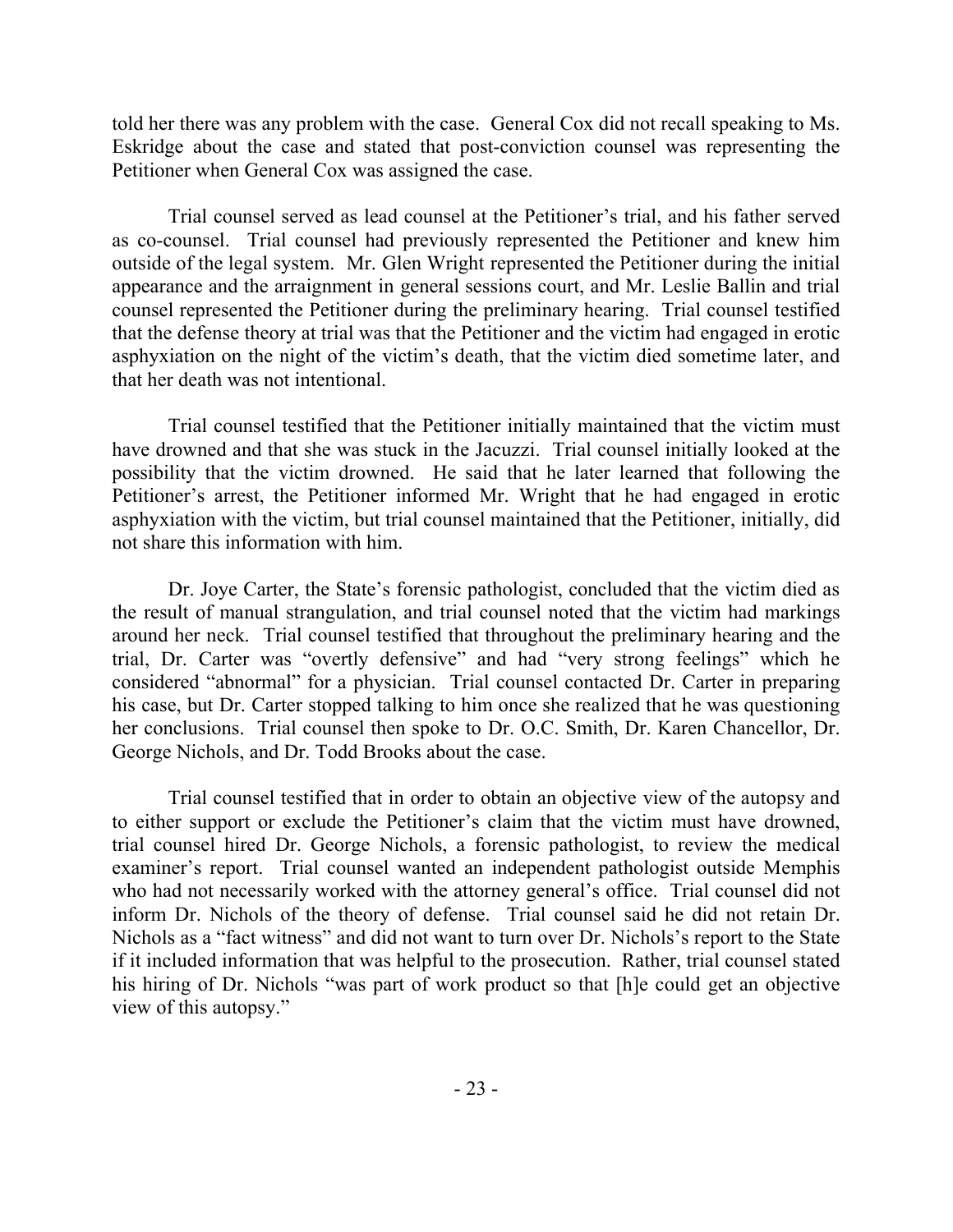Trial counsel did not believe he only sent Dr. Nichols the autopsy report and the photographs but believed he sent Dr. Nichols everything in his possession that related to the crime scene and the autopsy, including trial counsel's typewritten notes from his conversations with Dr. Smith and Dr. Brooks. While trial counsel acknowledged that crime scene photographs and evidence of sexual activity would have been important to a forensic pathologist in reviewing whether a death involved erotic asphyxiation, trial counsel stated that he was not yet pursuing erotic asphyxiation as a theory of defense when he retained Dr. Nichols. Trial counsel did not believe he sent the transcript of the preliminary hearing to Dr. Nichols and explained that he wanted an objective view of what Dr. Nichols saw and without anything to influence Dr. Nichols's observations.

Dr. Nichols informed trial counsel that he did not believe that the victim drowned but that she died due to strangulation. Trial counsel did not recall whether he discussed with Dr. Nichols the possibility that there was a delay between the strangulation and the victim's death or whether he followed up with Dr. Nichols once he began focusing upon erotic asphyxiation as a defense theory. Trial counsel testified that had he done so and had Dr. Nichols concluded that erotic asphyxiation was possible, trial counsel likely would have presented Dr. Nichols as a witness at trial.

Trial counsel denied that he failed to pay Dr. Nichols for his services. Trial counsel was certain that Dr. Nichols's fee was paid up front with a check from the law firm's bank account, and trial counsel believed that Dr. Nichols would not have begun reviewing the materials without receiving his fee.

Trial counsel testified that because Dr. Carter, Dr. Nichols, and Dr. Chancellor all concluded that the victim did not drown, trial counsel decided against presenting a defense of accidental drowning at trial. Each physician with whom trial counsel spoke stated that the amount of water in the lungs was insufficient to cause suffocation. Trial counsel believed that most of the physicians with whom he consulted thought that the water was taken in the lungs post-mortem. Trial counsel recalled that based on the physical evidence from the dissection of the victim's neck, each physician concluded that the victim was strangled to the point that it resulted in loss of consciousness and death.

Trial counsel testified that erotic asphyxiation was chosen as a line of defense despite the existence of evidence that refuted the defense because it was the most plausible line of defense and would result in some witnesses not being called at trial whose testimony would have resulted in a first degree murder conviction. Trial counsel stated that once he began looking at erotic asphyxiation as a defense, he consulted with Dr. Smith from whom he had previously sought advice in medical malpractice cases. Trial counsel explained that he did not receive a report from Dr. Smith because he utilized Dr. Smith to "bounc[e] off" ideas.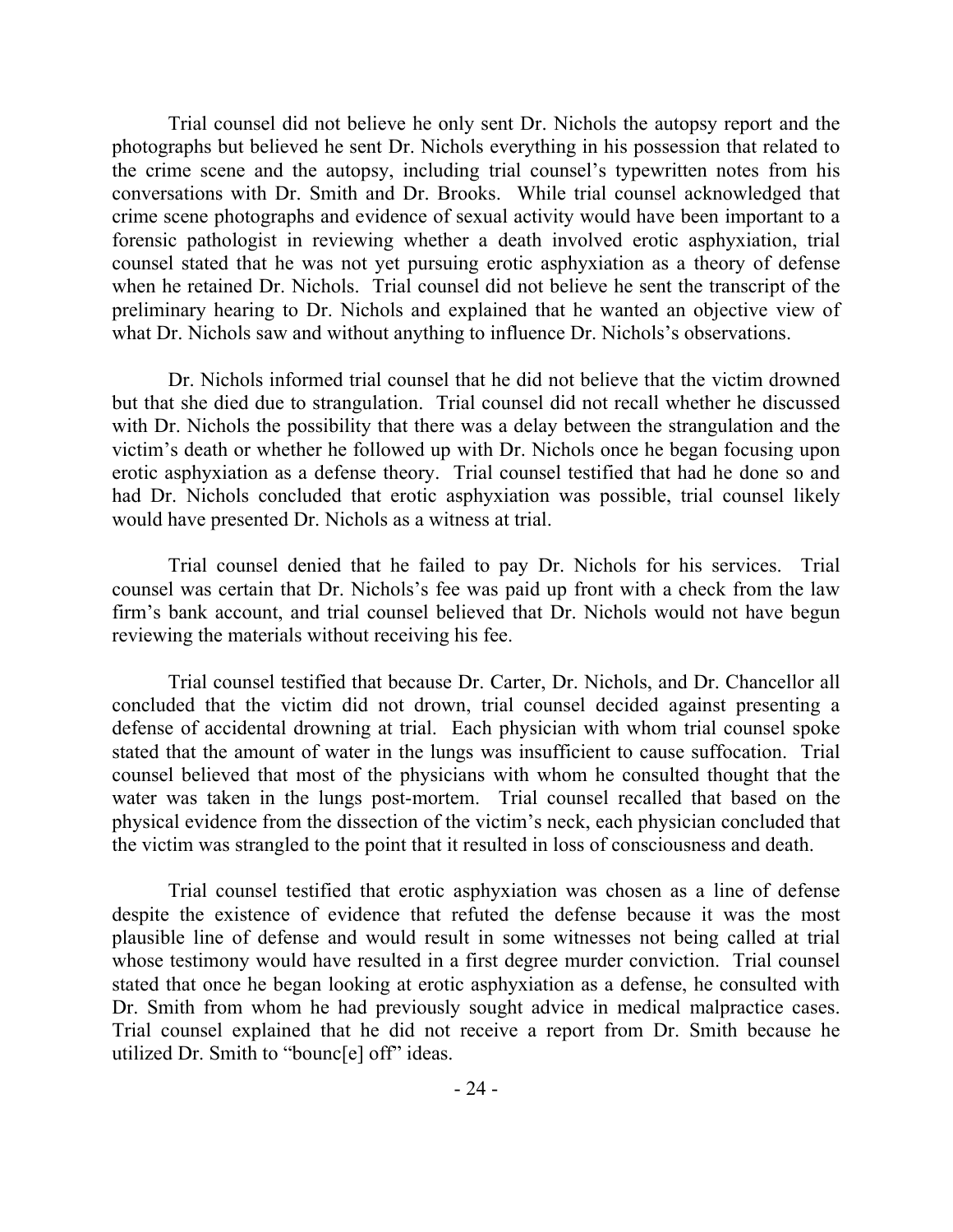Trial counsel contacted Dr. Chancellor, who worked in the Shelby County Medical Examiner's Office and who had approved Dr. Carter's autopsy, two weeks to one month prior to trial and asked her to review the materials. Trial counsel stated that based on his experience with Dr. Chancellor, he knew that Dr. Chancellor would be "straight up" with him and was not "pro prosecutor." When trial counsel contacted Dr. Chancellor, he believed that Dr. Chancellor would be testifying for the State at trial because Dr. Carter had since left the medical examiner's office. Trial counsel later learned that the State had subpoenaed Dr. Carter to testify at the trial. Trial counsel asked Dr. Chancellor to attend trial to refute some of Dr. Carter's testimony. During a break in the trial, Dr. Chancellor informed trial counsel and co-counsel that she would testify that the Petitioner would have had to have choked the victim for at least five minutes after the victim lost consciousness and explained the basis for her opinion. As a result, trial counsel did not call Dr. Chancellor as a witness. Trial counsel said that Dr. Chancellor did not inform him of this conclusion prior to trial and that had Dr. Chancellor presented such testimony at trial, it would have caused the defense to "implode."

Trial counsel acknowledged that while Dr. Carter testified during the preliminary hearing that a person could have a delayed reaction from the pooling of blood following strangulation, Dr. Carter also testified that a delayed reaction did not occur in this case. Dr. Carter also testified during the preliminary hearing that although she was unable to scientifically conclude that the victim's death was contemporaneous to the strangulation, she opined that the victim's death was, in fact, contemporaneous to the strangulation. Trial counsel did not recall whether he asked any of the physicians with whom he consulted whether there was a delay between the strangulation and the victim's death. He said that if he had any evidence that the victim was able to get out of bed after engaging in erotic asphyxiation but died minutes later due to erotic asphyxiation, he would have presented it. However, he said that "everything I had did not indicate that."

Trial counsel testified that he believed the victim died in the Jacuzzi bathtub, which was consistent with the majority of the Petitioner's version of the events. Trial counsel noted that a great amount of water was on the floor and that some of the water could have come from the Petitioner and the paramedics pulling the victim out of the Jacuzzi. Trial counsel also noted that some physical evidence suggested that the victim was in the Jacuzzi at least at the point of death, if not prior to her death.

Trial counsel and co-counsel formed a strategy for cross-examining Dr. Carter at trial. Trial counsel believed that Dr. Carter went "out of her way to be a State's witness." He recalled that Dr. Carter was "erratic" and "defensive" at the preliminary hearing. She denied having any photographs with her even though trial counsel saw the photographs. She made other statements that trial counsel knew were false. Trial counsel obtained information about accusations of misconduct or misbehavior on the part of Dr. Carter that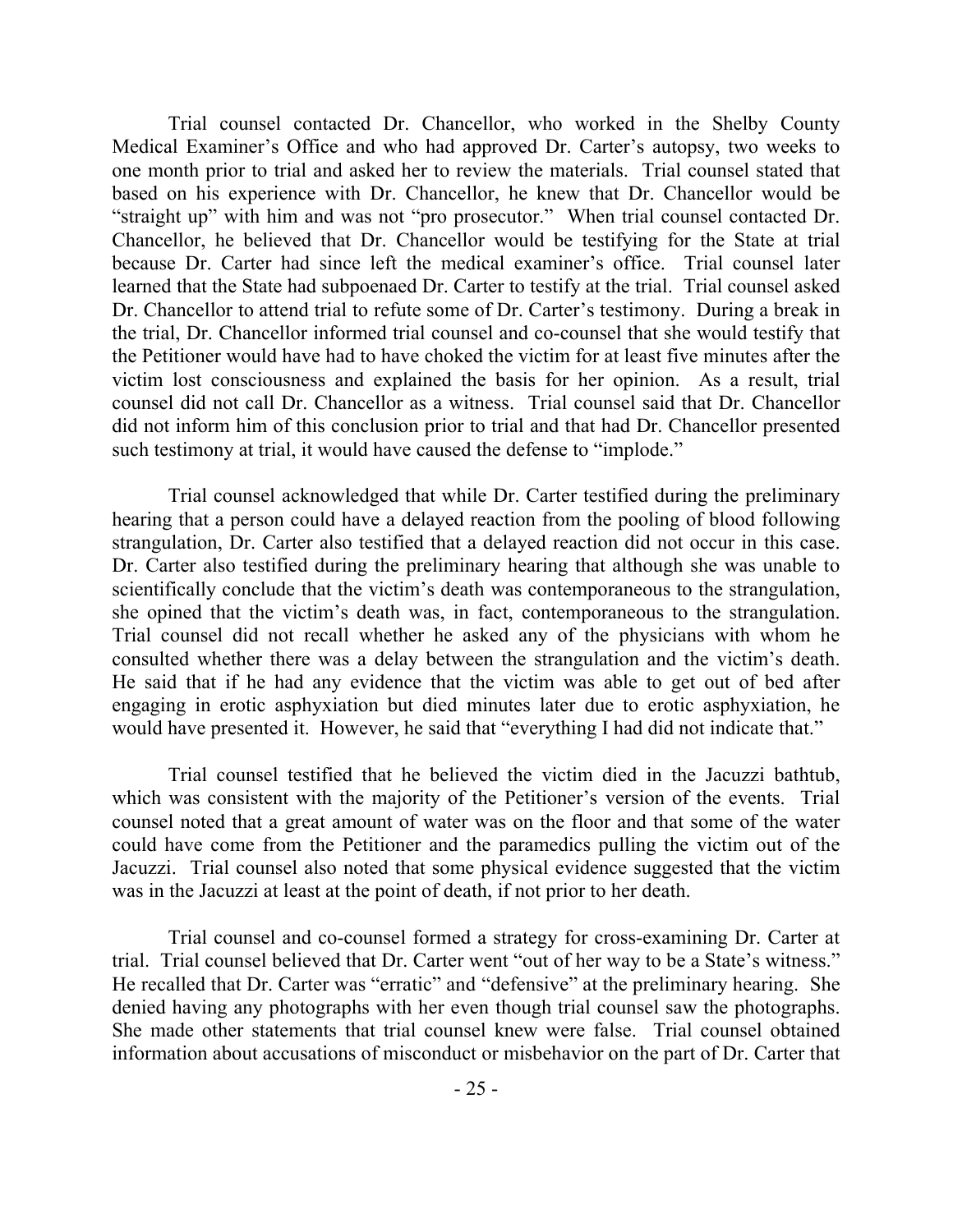fell below the standards of practice in the field of forensic pathology. Trial counsel noted that in Washington, D.C., Dr. Carter was accused of allowing bodies that had not yet been autopsied to be stacked on top of each other so that any evidence obtained from those bodies could be considered tainted. Some people refused to work with Dr. Carter due to her erratic behavior and volatile attitude. Trial counsel followed cases where Dr. Carter had been accused of manufacturing evidence. Two whistleblower lawsuits were brought in Harris County, Texas due to Dr. Carter's actions. Trial counsel recalled that during the preliminary hearing, Dr. Carter denied any disciplinary issues in Harris County.

Trial counsel acknowledged that when the issue of Dr. Carter's prior misconduct arose at trial, he informed the trial court that he did not intend to use that information at that time. Trial counsel explained that he and co-counsel knew that the trial court would accept Dr. Carter as an expert regardless of the allegations and believed that the trial court would not allow them to question her about the information on the front end. Trial counsel noted that none of the allegations of misconduct were directly related to the Petitioner's case. Rather, trial counsel stated that co-counsel, who conducted the crossexamination of Dr. Carter at trial, believed the better approach was to question Dr. Carter to the point that she would open the door to questioning about her prior misconduct. Trial counsel stated that they also wanted the jury to see how erratic Dr. Carter was and that they decided to ask questions to make her feel comfortable at first and then "go at her real hard" in order to get her "off balance."

Trial counsel testified that he intended for the Petitioner to be the only person to testify at trial regarding his relationship with the victim. Trial counsel explained that the Petitioner was the only person who had firsthand knowledge of the relationship and that the prosecutors would find it difficult to cross-examine the Petitioner regarding the relationship. Trial counsel stated that the Petitioner was the only person who could explain his side of the story without objection and say what did or did not occur in the bedroom. Trial counsel noted that the Petitioner was an intelligent man who had a master's degree and was an administrator in the school system and that he was capable of articulating to the jury what was involved in his relationship with the victim. Trial counsel found demonstrative evidence in the form of sex toys amongst the Braswells' personal belongings to corroborate the Petitioner's testimony.

While trial counsel recalled the Petitioner informing him of a woman with whom he was involved in an open relationship, trial counsel stated that the Petitioner never told him about Ms. Monique Lane and that trial counsel never interviewed Ms. Lane. Trial counsel did not recall the Petitioner telling him about his involvement with another woman with whom he engaged in choking. Trial counsel stated Ms. Kristie Woods was the only other person of whom he was aware who could corroborate the Petitioner's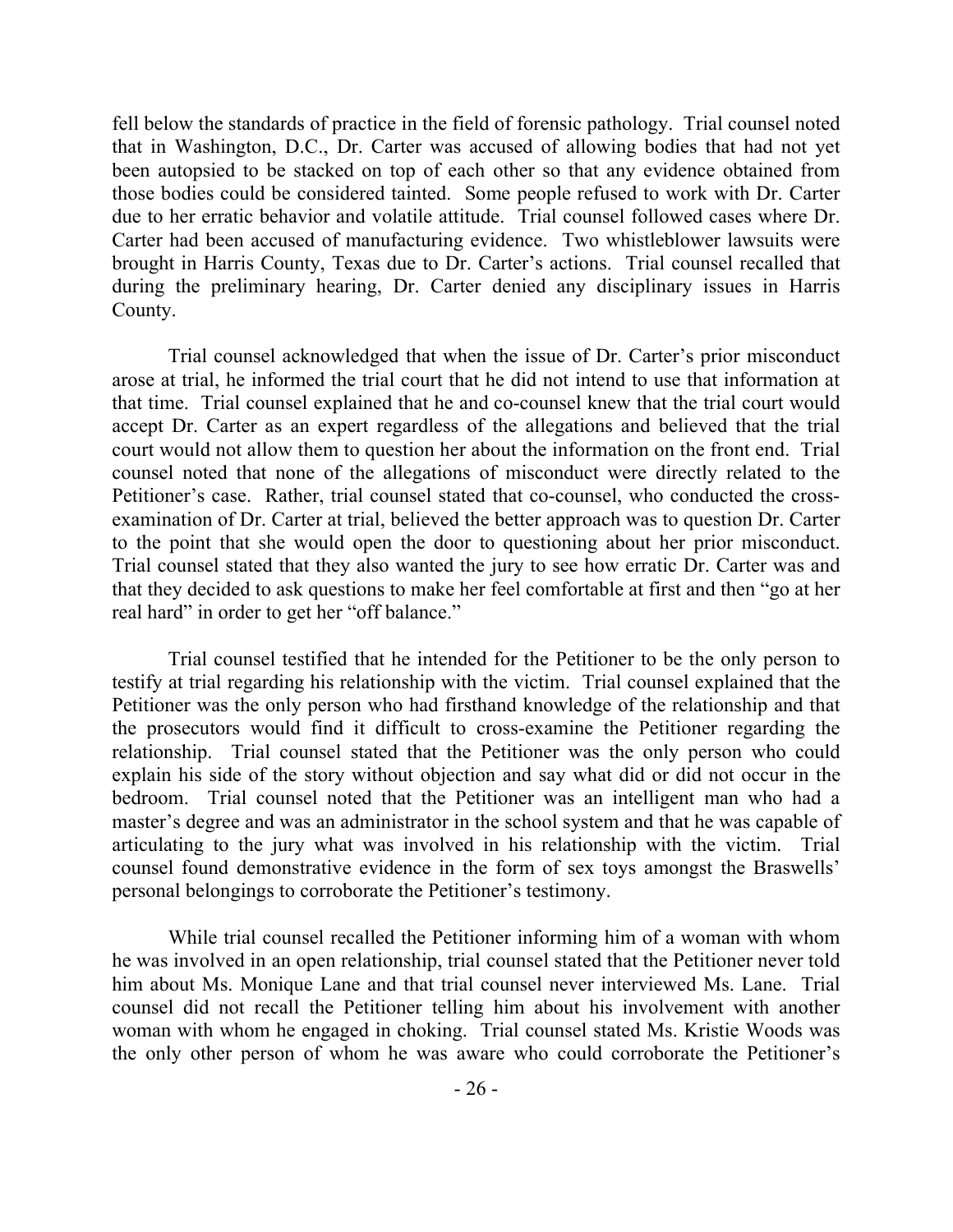statements that he engaged in rough sexual activity and choking. Trial counsel acknowledged that someone such as Ms. Lane who had observed the victim engaging in erotic asphyxiation would have been an important witness and would have corroborated the Petitioner's testimony. Trial counsel also acknowledged that had he possessed the information about Ms. Lane prior to trial, he likely would have called her as a witness at trial.

Trial counsel did not recall the Petitioner informing him that Mr. Dennis Small, a security guard at a strip club, saw the victim with another woman at the club. The Petitioner informed trial counsel that he and the victim frequented strip clubs, and someone who was familiar with the Petitioner told trial counsel that he or she believed that the Petitioner was involved in an open relationship. Trial counsel stated that this information was contrary to the victim's behavior when she learned that the Petitioner had a mistress but was consistent with the information that the Petitioner had provided him. As a result, trial counsel followed up on the information. Trial counsel spoke to a former police officer who owned a "swingers" club and informed him about the Treehouse, a "swingers club" frequented by the Petitioner. The club subsequently closed, and trial counsel lost contact with the man.

Trial counsel testified that he actively communicated with the Petitioner's sister, Ms. Cheryl Wallace, throughout the case. Trial counsel stated that while Ms. Wallace and the Petitioner's mother were helpful, they were also confused and angry because they loved the victim and wanted to know what happened to her. Trial counsel said that because the Petitioner needed their continued support, trial counsel did not want to push them to a point where they would no longer support the Petitioner. Trial counsel acknowledged that Ms. Wallace told him that the Petitioner and the victim engaged in a "somewhat kinky sexual lifestyle" and that the victim would have done anything to please the Petitioner. Trial counsel stated that Ms. Wallace was unable to provide information from a first person standpoint because she did not witness any of the acts. The Petitioner told trial counsel that some of the sex toys that he and the victim used were stored with his furniture, and Ms. Wallace took trial counsel to a storage unit where trial counsel located the sex toys.

Trial counsel recalled that during opening statements, the defense discussed an intention to show a history of erotic asphyxiation. He denied that he planned to show the pattern through Ms. Woods even though he was aware that Ms. Woods acknowledged her participation in rough sexual behavior with the Petitioner. Rather, trial counsel maintained that he planned to show the pattern of erotic asphyxiation through the Petitioner.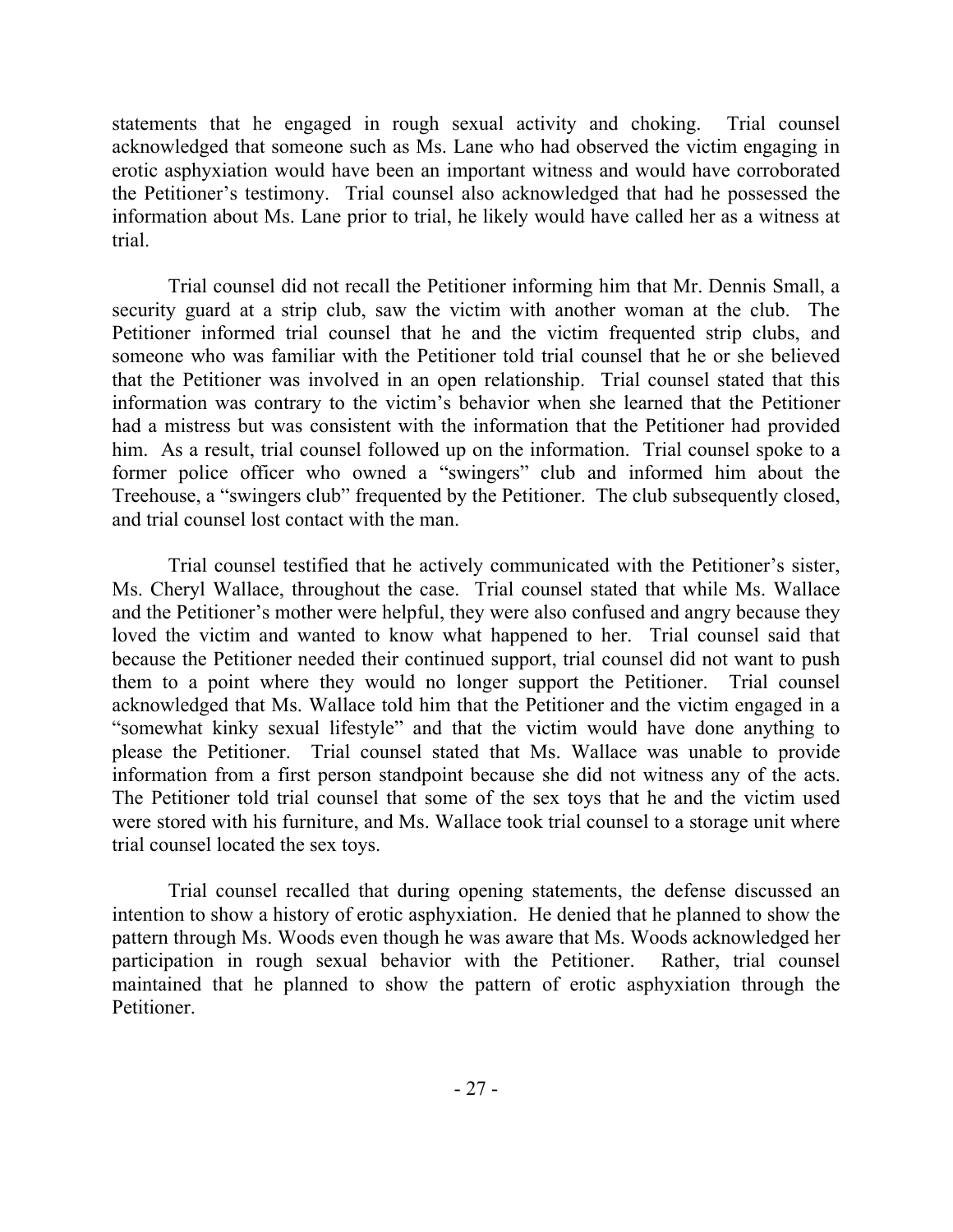Trial counsel testified that Dr. Schwartz was contacted at the "eleventh hour." On the Saturday prior to trial, trial counsel and co-counsel were at co-counsel's home preparing for trial when co-counsel opined that they needed to hire someone who could explain erotic asphyxiation to the jury. Trial counsel believed that having "someone with a lot of letters behind their last name" to testify that the sexual behavior was not abnormal "would take some of the sting out" of evidence of the Petitioner's behavior and would corroborate the Petitioner's testimony. Trial counsel later testified that he did not know whether Dr. Schwartz was contacted within days or a few weeks before trial but that Dr. Schwartz met with the Petitioner shortly before trial. Trial counsel also said co-counsel initially contacted Dr. Schwartz for the purpose of gathering information for trial preparation. Trial counsel and co-counsel wanted Dr. Schwartz to address whether the Braswells' behavior and the use of the various sexual devices were consistent with a defense of erotic asphyxiation. Trial counsel and Dr. Schwartz spoke over the telephone throughout the day for a total of two or three hours during which trial counsel provided him with background information. After Dr. Schwartz indicated that he could possibly be helpful in their defense, trial counsel arranged for Dr. Schwartz to fly to Memphis and meet with the Petitioner.

Trial counsel noted that Dr. Schwartz corroborated the Petitioner's testimony at trial. Dr. Schwartz sought to testify about his conversations with the Petitioner, but the trial court refused to allow the testimony. Trial counsel initially acknowledged that information from witnesses such as Ms. Lane would have had some value to Dr. Schwartz, but he later stated that he did not know whether such information would have been important to Dr. Schwartz.

Trial counsel recalled that the State asserted at trial that the defense of erotic asphyxiation was newly fabricated. The Petitioner did not include any information in his statement to the police that he and the victim had engaged in erotic asphyxiation prior to the victim's death. Trial counsel stated that he presented Mr. Wright's testimony during a jury-out hearing to establish that the Petitioner had mentioned it to Mr. Wright, who had initially represented the Petitioner, following his arrest. Trial counsel did not recall whether the trial court allowed him to present Mr. Wright's testimony before the jury. Trial counsel said that regardless, he did not want to present any additional testimony from Mr. Wright because he did not want the prosecutor to call rebuttal witnesses to establish that the Petitioner did not mention erotic asphyxiation to the paramedics, the police officers, or others to whom he had spoken after the victim's death.

The Petitioner informed trial counsel of instances during which the victim suffered severe cramping to the point of paralysis, and trial counsel was aware of medications that will cause low potassium levels, leading to cramping, light headedness, and the loss of consciousness. Trial counsel was aware of numerous witnesses who corroborated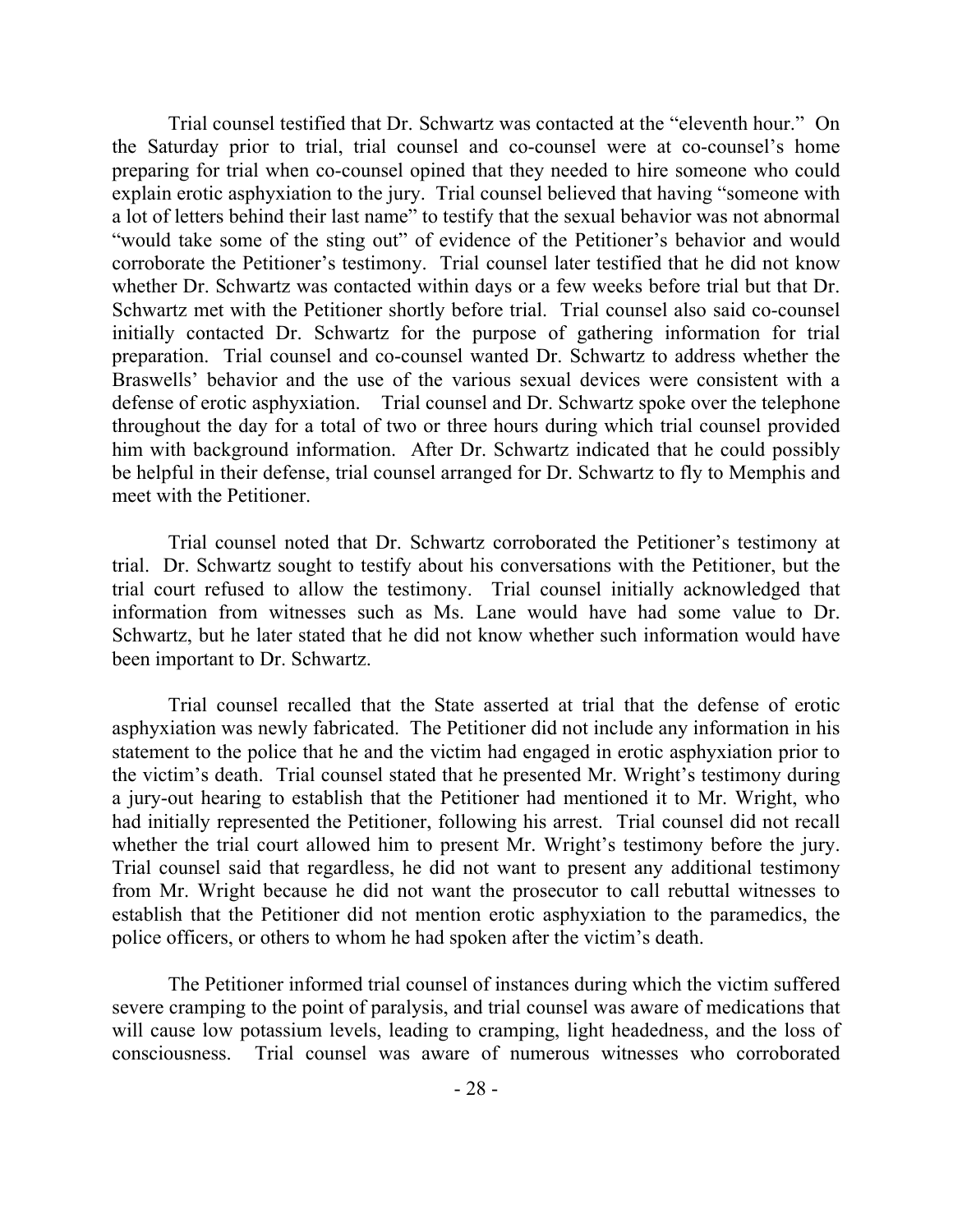information that the victim suffered episodes of paralysis in the past due to potassium deficiency and spoke to Dr. Todd Brooks and Dr. O.C. Smith about the effects of the paralysis. Trial counsel also had Dr. Brooks review the victim's toxicology report to determine whether the victim had a substance in her system that could have resulted in paralysis. While trial counsel investigated the possibility that the victim suffered an episode of paralysis, was unable to get out of the Jacuzzi, and lost consciousness, he was unable to discover any evidence to support this theory.

Trial counsel recalled having information about a large amount of hair discovered in the Jacuzzi, but he did not recall Ms. Wallace telling him that Ms. Mikki Jackson found a large amount of hair in the Jacuzzi's suction system while cleaning the Petitioner's home following the victim's death. Trial counsel researched the circulation of water and drainage in Jacuzzis and the pressure asserted from their suction systems. He searched on the internet for civil suits where the manufacturers of the model of Jacuzzi bathtub owned by the Petitioner had been accused of manufacturing a defective product resulting in someone being held underwater. Trial counsel also interviewed two plumbers who installed such devices about the mechanics of the Jacuzzi bathtub, and he obtained a manual from a plumbing company.

Trial counsel stated that while the victim could have "cramped up" or passed out in the Jacuzzi and her hair could have been caught in the suction, he did not have any solid evidence that this occurred. He noted that the suction in the Jacuzzi had a screen over it and that the suction did not have enough force to hold someone who weighed more than twenty-five or thirty pounds under water unless possibly that person was unconscious. Trial counsel "reluctantly" and "very cautiously" agreed that based on his research, the suction was strong enough to hold a 120 to 130-pound, unconscious woman under water if her hair had been caught by the suction.

Trial counsel knew that the Petitioner reported he was unable to remove the victim from the Jacuzzi during the 911 call and that when the paramedics arrived, a portion of the victim's body, including her head, was out of the Jacuzzi. Trial counsel agreed that if the victim's hair had been caught in the Jacuzzi's suction, the Petitioner could have pulled her hair out of her head while trying to pull her out of the Jacuzzi and that evidence of hair found in the Jacuzzi could have corroborated the Petitioner's claim that he was vigorously trying to get the victim out of the Jacuzzi. However, trial counsel stated that evidence of hair found in the Jacuzzi could have suggested that an altercation occurred in the Jacuzzi and that, as a result, he chose not to focus on the hair. He stated that if he had presented a witness at trial to testify about the discovery of the hair, the witness would have had to admit that she did not know how the hair got into the Jacuzzi's suction system and that the hair may have been in the water first and was then sucked into the suction system. Trial counsel stated that he would not have presented such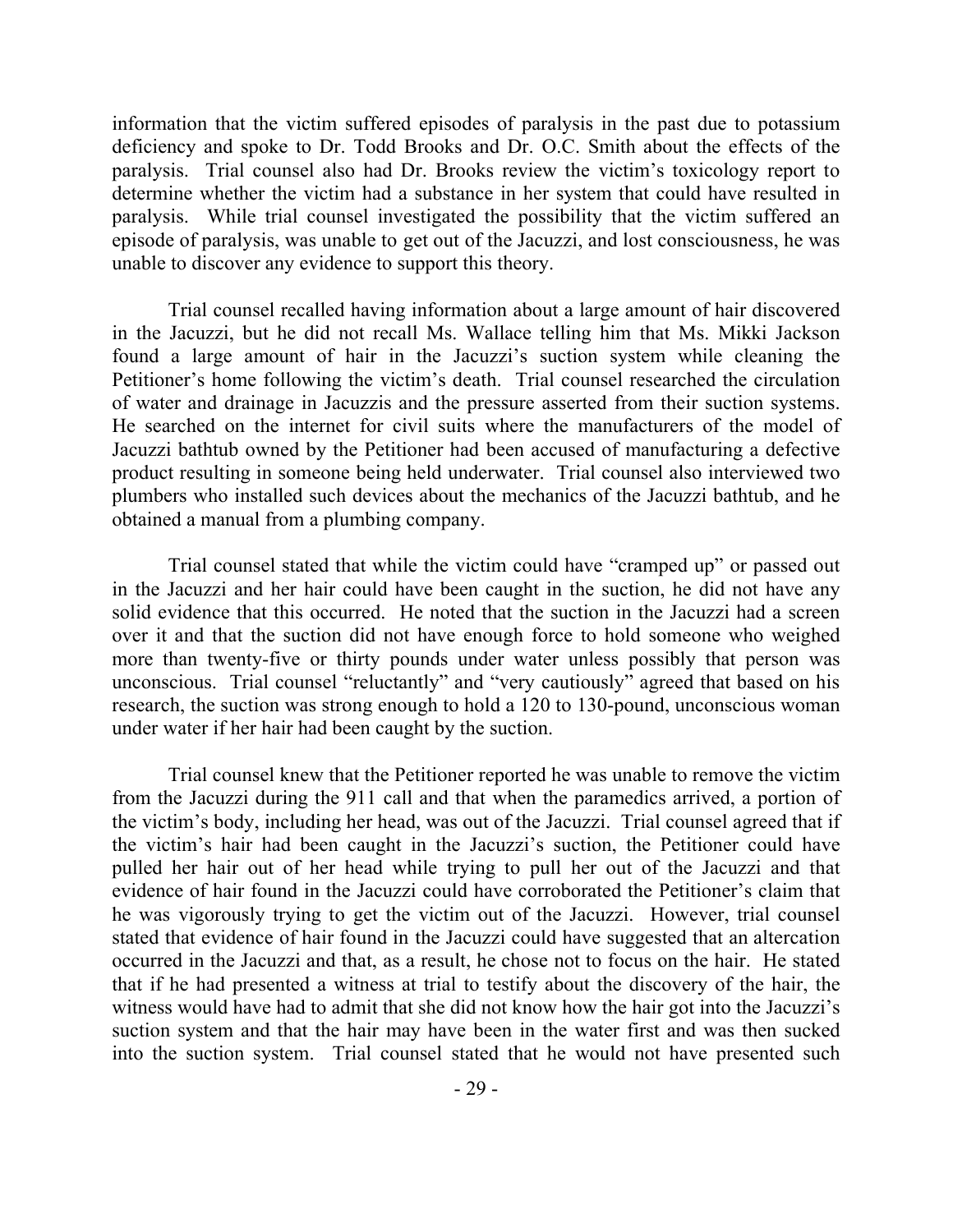evidence unless he had other proof to support the claim, such as the paramedics finding her with her hair stuck and the jets running. He could not establish that the suction system caused the victim to be stuck in the Jacuzzi and said that, as a result, he did not believe presenting such an argument would be reasonable. He acknowledged that the Petitioner stated that the victim's hair had been stuck in the suction system. Nevertheless, trial counsel explained that he believed he needed to exercise care to avoid opening the door to the prosecution creating a scenario where the jury would question the Petitioner's veracity.

Trial counsel met with one of the investigating officers and discussed the temperature of the water in the Jacuzzi. Trial counsel recalled that the temperature of the water in the Jacuzzi was in the mid to low 90s. He also recalled the State used evidence of this water temperature and Mr. Darrell Burton's calculations at trial of what the water temperature should have been based on a water heater temperature setting of 120 degrees to argue that the Petitioner added hot water to the Jacuzzi to manipulate the scene and to discredit the Petitioner's statement to the police. Trial counsel said the State basically argued that if the temperature in the Jacuzzi was 90 degrees by the time that the first responders arrived and measured the water's temperature, the temperature of the water would have initially been 167 to 180 degrees and that no one would have been able to sit in such hot water.

Trial counsel acknowledged that Mr. Patrick Taliaferro issued a report stating that the thermostat on the Petitioner's water heater was set at 160 degrees. Trial counsel testified that although he explored the information provided by Mr. Taliaferro and discussed it with the Petitioner, he decided not to "chase that assumption" and make it a large part of the defense. Trial counsel explained that he decided to focus more on presenting an affirmative defense on how the death occurred rather than simply attempting to raise reasonable doubt. Trial counsel acknowledged that evidence that the thermostat on the Petitioner's water heater was set to 160 degrees rather than the 120 degree temperature upon which Mr. Burton based his calculations may have refuted the testimony of Mr. Burton and other witnesses about the water in the Jacuzzi still being warm. Trial counsel did not call Mr. Taliaferro to testify at trial or otherwise contact an expert in hot water heaters, temperature settings, and the speed at which water cools.

While trial counsel believed he objected to Mr. Burton's testimony at trial on the basis that Mr. Burton was not an expert, trial counsel nevertheless stated that Mr. Burton was a fact witness and was never intended to be an expert witness. Trial counsel knew the State's goal in examining Mr. Burton and stated that as long as the prosecutor did not "go too far," trial counsel was not going to object. Trial counsel noted that Mr. Burton's testimony was not long and that the prosecutor made a few points and moved on to the next witness.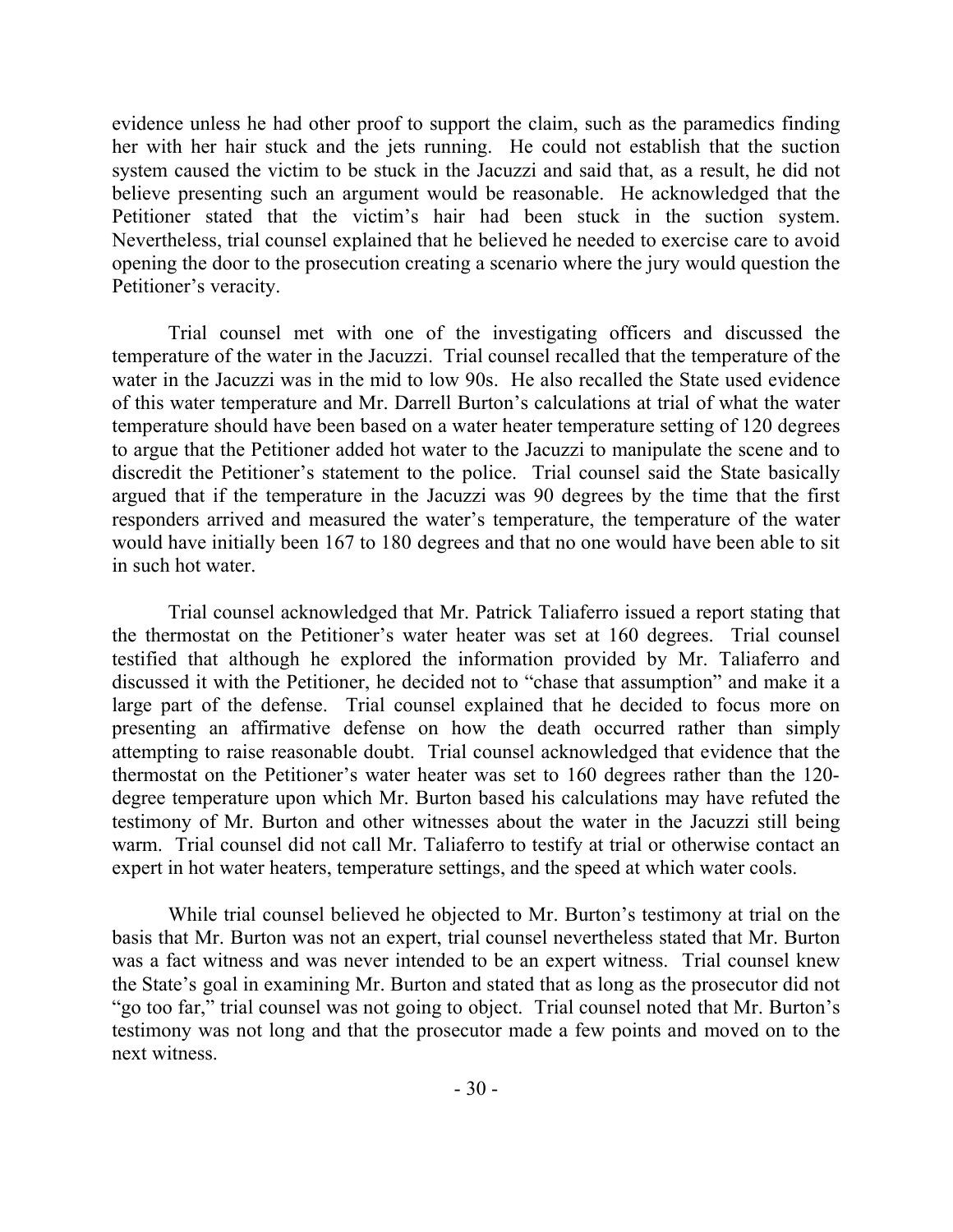Trial counsel did not hire a private investigator to assist him in the case. Rather, he dedicated a great amount of time investigating the case himself. He had prior experience as an investigator on the capital defense team of the Shelby County Public Defender's Office for several years and had tried several first degree murder cases. He also utilized the services of two paralegals and his brother, all of whom had investigation experience, and believed that his office was able to conduct a thorough investigation.

Trial counsel testified that he did not file a motion to have the Petitioner declared indigent because the Petitioner was not indigent. Although the Petitioner was arrested following the victim's death and remained incarcerated throughout the trial, he was able to pay his attorney's fees and other expenses associated with the cost of his defense. Trial counsel understood that the Petitioner's family sold the Petitioner's assets to pay for his defense. Trial counsel said that if the Petitioner had difficulty paying for the defense, trial counsel would have asked the trial court to declare the Petitioner indigent. Trial counsel acknowledged that had the Petitioner been declared indigent, the trial court would have granted funds to retain a private investigator.

Trial counsel filed a motion prior to trial seeking to exclude evidence of bad acts under Tennessee Rule of Evidence 404(b). The trial court originally ruled that the evidence could only be admitted in rebuttal if the defense opened the door. Trial counsel recalled that after the defense informed the trial court of their intention to discuss Dr. Schwartz's conclusions with the jury during voir dire, the trial court changed its ruling to allow the State to present the bad act evidence in its case-in-chief.

Trial counsel did not recall the prosecutor stating in opening statement that the Petitioner "choked women to get his message across" and did not recall whether he objected to the statement. Trial counsel disagreed that the prosecutor argued propensity in the opening statement but believed she "introduced the jury to an idea of propensity. It's a difference." He also believed "her introduction of that material and that testimony was something more to the tune of we anticipate you're going to hear proof down this line." Trial counsel described the prosecutor's statements as a dangerous way to approach the evidence because had the evidence not been presented, he would have argued to the jury that the prosecutor failed to deliver on her promise. Trial counsel explained that he did not object every time that the bad act evidence was mentioned because he did not want to emphasize the evidence to the jury.

Trial counsel testified that the State did not include the victim's 1996 order of protection against the Petitioner in its notice of its intent to present bad act evidence pursuant to Rule 404(b). Trial counsel stated that he was aware of the prior order of protection because he conducted an investigation into the Petitioner's background and had previously represented the Petitioner. Trial counsel did not recall whether he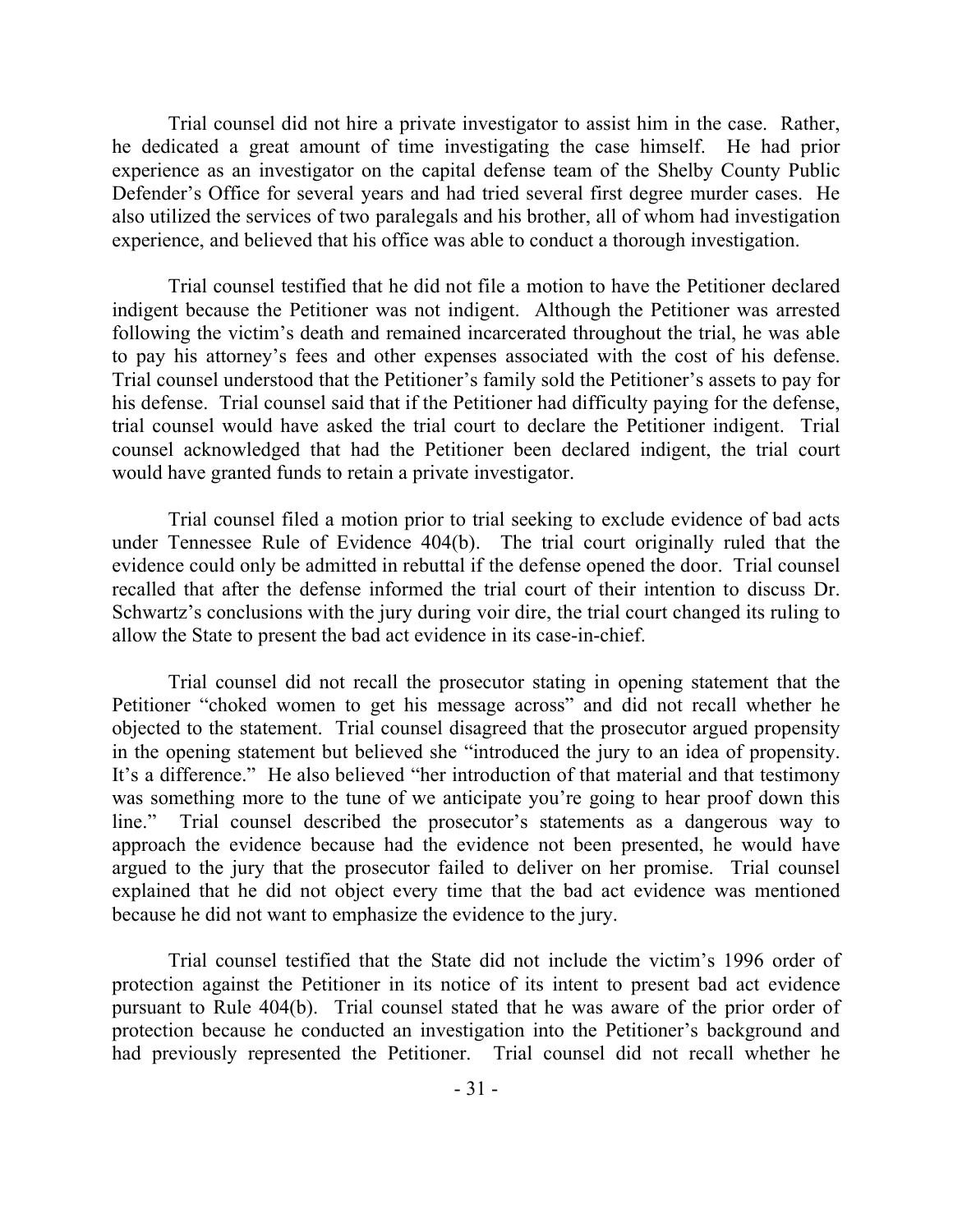objected to the admission of the evidence regarding the order of protection but said he believed the trial court erred in admitting the evidence.

Trial counsel recalled that he sought to introduce evidence of the Petitioner's good conduct during his cross-examination of Ms. Woods. The trial court found that trial counsel opened the door to allow the State to question Ms. Woods about the Petitioner's prior bad conduct. Trial counsel disagreed with the trial court's ruling and explained that he was only seeking background information about the Petitioner. He also explained that had he not engaged in such questioning, the jury may not have known that the Petitioner had positive attributes. Trial counsel said he had to make a decision "on his feet" about whether the need to present such evidence outweighed the possibility of opening the door to other acts committed by the Petitioner. He said that while the Petitioner later testified in order to "toot his own horn," trial counsel wanted one of the State's witnesses to "toot [the Petitioner's] horn too."

Trial counsel recalled that the pending divorce filed by the victim was an important part of the State's case and that the victim's mother testified at trial about a check to Mr. Dennis Sossaman, a divorce attorney, that she discovered in the victim's belongings. The Petitioner informed trial counsel that the victim had planned to dismiss the divorce. Trial counsel interviewed Mr. Sossaman, who was unhappy with the Petitioner, and trial counsel did not believe that Mr. Sossaman would be helpful to the defense and decided against calling him as a witness.

Trial counsel was aware that the Petitioner was providing too much information during his telephone calls from jail and warned him about it. Trial counsel said he never spoke to the Petitioner in great detail about the case over the telephone because he knew that the calls were recorded. Trial counsel did not recall anything that he or the Petitioner said during the telephone conversations that damaged the defense. Trial counsel received a summary of thirty-five calls that the Petitioner made while in jail in discovery and stated that the calls between him and the Petitioner were not summarized. Trial counsel did not receive the actual recordings or a transcript of the recordings in discovery. He recalled that when the issue was raised at trial, the trial court stated that trial counsel had access to the tapes, which had been maintained in the evidence room. Trial counsel believed that the most damaging recordings entered into evidence at trial were the Petitioner's telephone conversations with others during which he appeared to refer to Ms. Woods in "code" and discussed whether she had been sent out of town.

Trial counsel noted that the recordings admitted at trial included two telephone conversations between him and the Petitioner. When trial counsel objected to their admission at trial, the prosecutor informed the trial court that inmates had access to a separate line that was not recorded in order to call their attorneys. Trial counsel was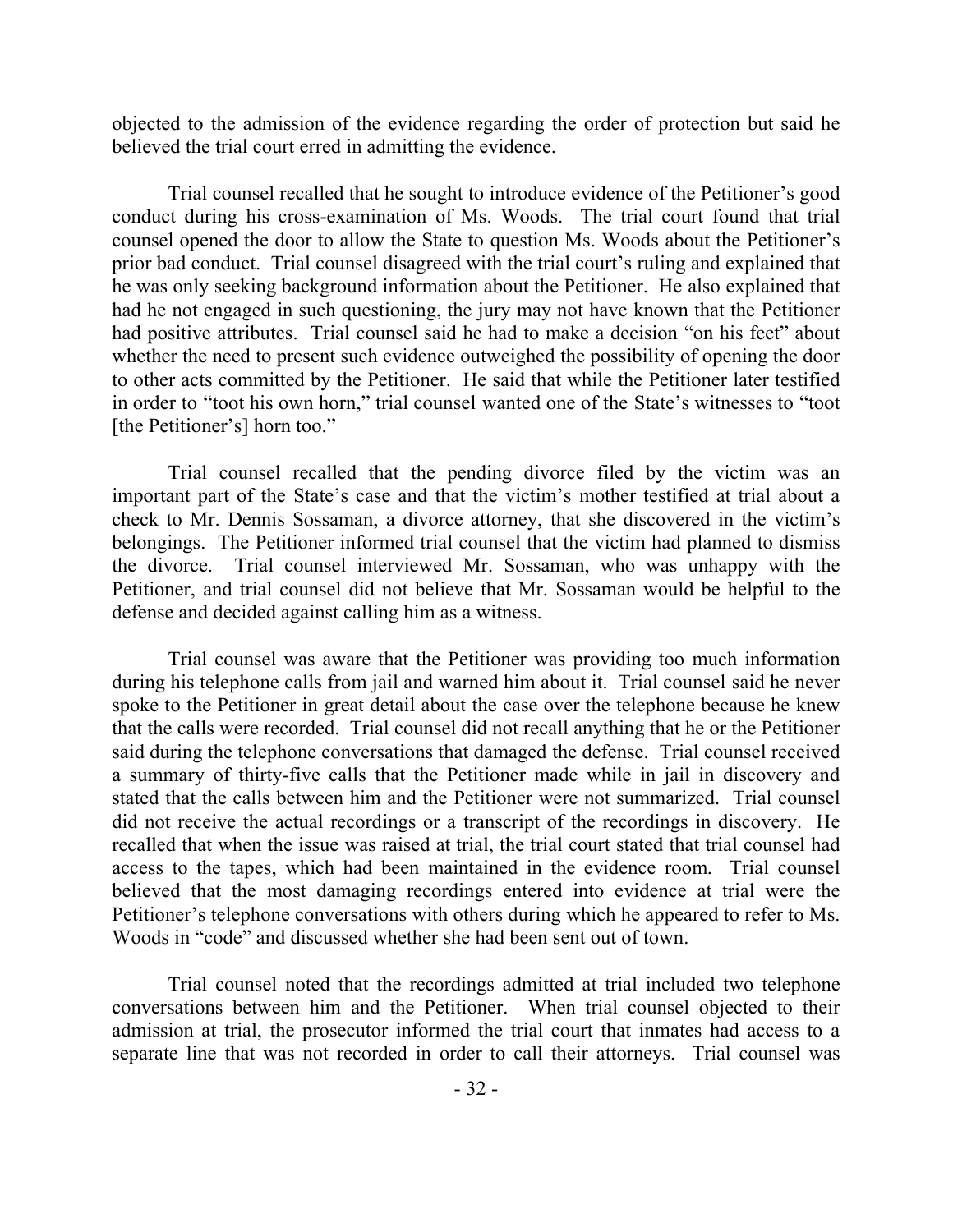unware that a separate line existed and did not try to locate someone at the jail to refute the existence of this line. Trial counsel stated that he would not have presented such a witness to the jury because he did not want to emphasize the recordings to such a degree that the jury would believe that the recordings were important.

At trial, trial counsel requested *Jencks* material on the record as it related to Ms. Woods and Ms. Vera Cole. He said he did not address any *Jencks* material for any other witnesses on the record because the prosecutors began providing him with *Jencks* material without him requesting it. Trial counsel did not receive the statements of Ms. Sheronda Smith, Ms. Magra Hardin, and Lieutenant Fred Jackson prior to trial. He stated that he received the statements of Ms. Smith and Ms. Hardin as *Jencks* material during the trial and that he believed he also received Mr. Jackson's statement during the trial.

Trial counsel acknowledged that Ms. Smith's statement to the police included favorable information that was material to the preparation of the defense. Ms. Smith informed police officers that the victim told her that she no longer wished to proceed with a divorce and that the Petitioner's abuse of the victim occurred when the Petitioner was on drugs and before he became sober. Ms. Smith also discussed with officers the convention where she saw the Petitioner viewing a display that included various sexrelated items, and trial counsel stated that he learned of this information from the Petitioner. Trial counsel testified that while Ms. Smith's statement included information that was favorable to the defense, the favorable information did not outweigh the "real bad facts" that were also included in the statement. Ms. Smith informed officers that the victim did not enjoy engaging in the unconventional sexual acts but was essentially being submissive to the Petitioner. She discussed with officers the discovery of a large amount of hair in the Jacuzzi while she and others were cleaning following the victim's death, which trial counsel stated implied that a struggle may have occurred. Ms. Smith also told officers that following the victim's death, the Petitioner stated that he was missing a nipple ring and left to have it replaced, which could imply that the Petitioner lost the nipple ring during a struggle.

Trial counsel testified that he did not receive Ms. Karen Taylor's statement to police in discovery prior to trial and that because the State did not call her as a witness at trial, he did not receive her statement as *Jencks* material. Trial counsel maintained that he first learned of Ms. Taylor's statement during post-conviction proceedings. He stated that the information included in Ms. Taylor's statement would have been material in his preparation of the defense and acknowledged that Ms. Taylor's statement included information regarding the sexual lifestyle between the Petitioner and the victim, their visiting strip clubs, and the victim's prior episodes of paralysis. Trial counsel noted that Sergeant Merritt specifically asked Ms. Taylor whether the Petitioner and the victim engaged in choking during sex, and Ms. Taylor said, "No." Trial counsel testified that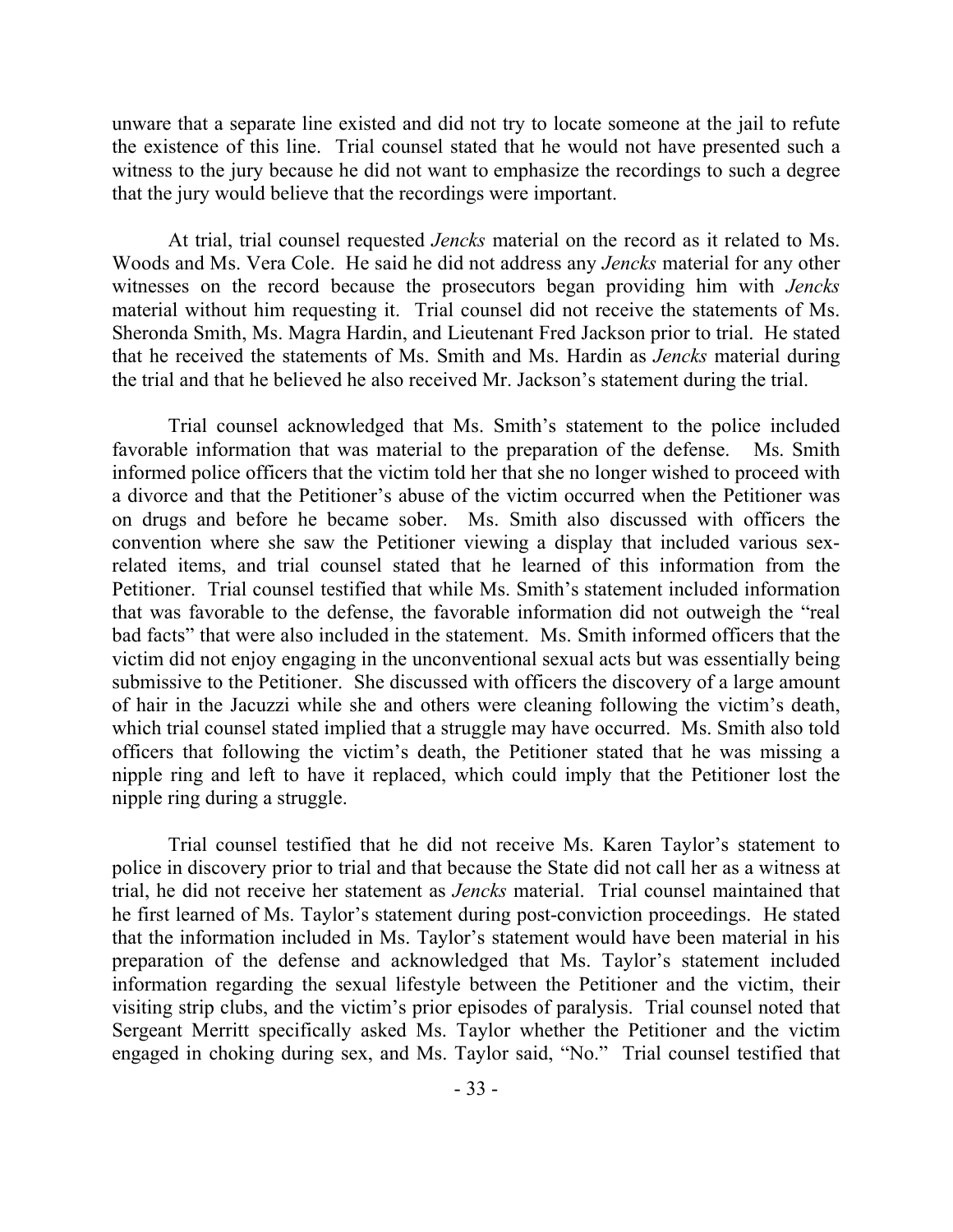Ms. Taylor's statement also included information that would have been detrimental to the defense and that as a result, he would not have utilized the statement had he received it in discovery. Trial counsel explained that Ms. Woods and other witnesses gave statements to the police officers because the witnesses believed that the Petitioner intentionally killed the victim and that their statements included information that was damaging to the defense.

Trial counsel did not receive a letter that the Petitioner wrote to the victim or the victim's medical records in discovery. He said he was able to obtain the victim's medical records through his own investigation.

On cross-examination, trial counsel testified that he obtained his law license in 1990 and had tried six or seven first degree murder cases prior to the Petitioner's trial in 2005. In investigating the case, trial counsel utilized the services of multiple investigators, including a licensed investigator and his brother, who was an attorney who had previously been employed as an investigator for the Shelby County Public Defender's Office and the Tennessee Attorney General's Office. Trial counsel interviewed witnesses to determine whether the witness would be cooperative, articulate, and able to withstand rigorous cross-examination.

Trial counsel stated that when he and the Petitioner first met, the Petitioner did not report that he and the victim had engaged in erotic asphyxiation. Rather, the Petitioner insisted that the victim had drowned and that she did not die as a result of manual strangulation. Prior to the preliminary hearing, trial counsel obtained the autopsy report and photographs and reviewed them with Mr. Ballin, after which they agreed that they had been "chasing a phantom."

Trial counsel testified that he retained Dr. Nichols to review the autopsy so that trial counsel could ascertain whether the Petitioner was being truthful in claiming that the victim drowned. Trial counsel testified that based upon his reading of the autopsy report, he knew that the victim did not drown but that he was willing to give the Petitioner the benefit of the doubt. Because the physical evidence did not support the Petitioner's claim that the victim drowned, the defense theory changed and "later morphed into no substantial affirmative defense at all to then reasonable doubt." In light of the Petitioner's statement to the police, trial counsel believed he needed to craft a reasonable defense rather than simply attack the State's proof in an effort to create reasonable doubt. He said the fact that the Petitioner gave a statement to the police and talked to a large number of people about what had occurred on the night of the victim's death limited the possible defense theories because numerous witnesses would be able to impeach the Petitioner's testimony if it was inconsistent with his prior statements.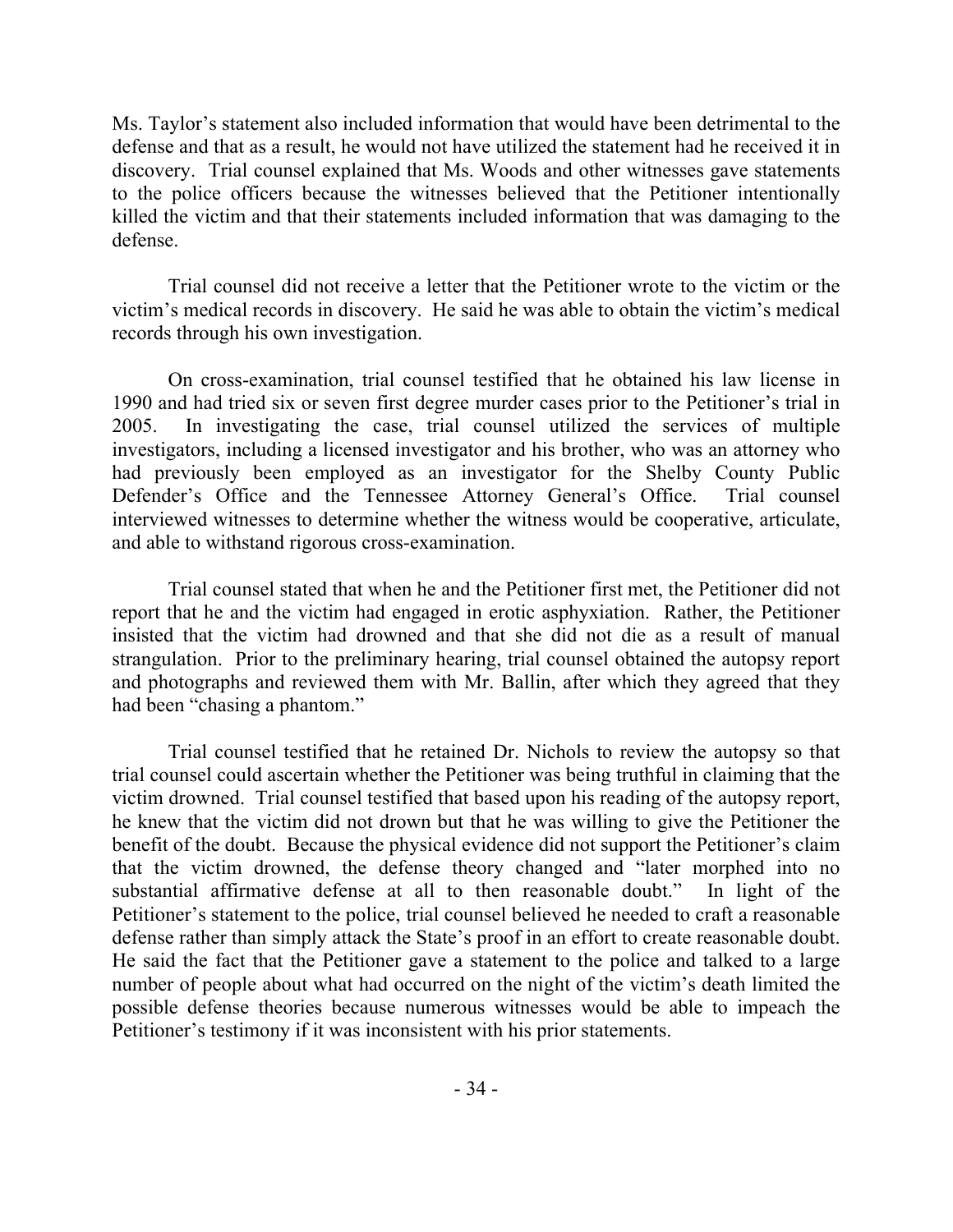Trial counsel testified that the Petitioner did not inform him about engaging in erotic asphyxiation with the victim on the night of her death until approximately three weeks before trial. Trial counsel stated that while he and the Petitioner may have discussed erotic asphyxiation a few months before trial, trial counsel did not pursue it as a defense until shortly before trial. Trial counsel already had conversations with Ms. Woods with respect to the Petitioner choking her. Trial counsel said that once he began to discuss the "idea of the sex," the Petitioner stated that he informed Mr. Wright from the beginning of the case that he and the victim had engaged in choking as part of a sexual act on the night of her death. Trial counsel stated that Mr. Wright never shared this information with him. Trial counsel explained that Dr. Schwartz was hired at such a late date because that was the point at which the defense team decided that erotic asphyxiation would be the defense theory at trial.

Trial counsel testified that after the defense changed to erotic asphyxiation, he did not seek to continue the trial because he did not believe that a continuance was necessary or that the trial court would grant a continuance. He also did not want to provide the State with sufficient time to prepare to refute the defense. He noted that the State never asked him about the theory of defense during trial preparation. He had stated during a hearing prior to trial that the theory of defense would be accidental drowning. He did not inform the State that the theory of defense would involve erotic asphyxiation until the first day of trial when he disclosed Dr. Schwartz as an expert. Trial counsel explained that he never informed the State of the theory of defense until he was required to do so. He stated that while the theory of defense may be addressed during settlement negotiations, the State never made a plea offer in the Petitioner's case. He explained that he wanted to address the defense of erotic asphyxiation during voir dire in order to gauge the prospective jurors' reactions.

Trial counsel testified that he attempted to keep the defense narrowly focused in an attempt to avoid a first degree murder conviction. He noted that the Petitioner's story that he and the victim engaged in sex involving manual strangulation after which the Petitioner went to bed was not consistent with the scientific proof. Trial counsel acknowledged that as a result, he had to "tip-toe" through the whole process from the preliminary hearing to the trial.

Trial counsel stated that based on his observations of the jurors when the State presented evidence regarding the temperature settings on hot water heaters, he did not believe that the jury understood the evidence and its purpose. As a result, trial counsel did not want to risk making the prosecutor's point during cross-examination or give the prosecutor a chance to clean up the evidence during redirect examination.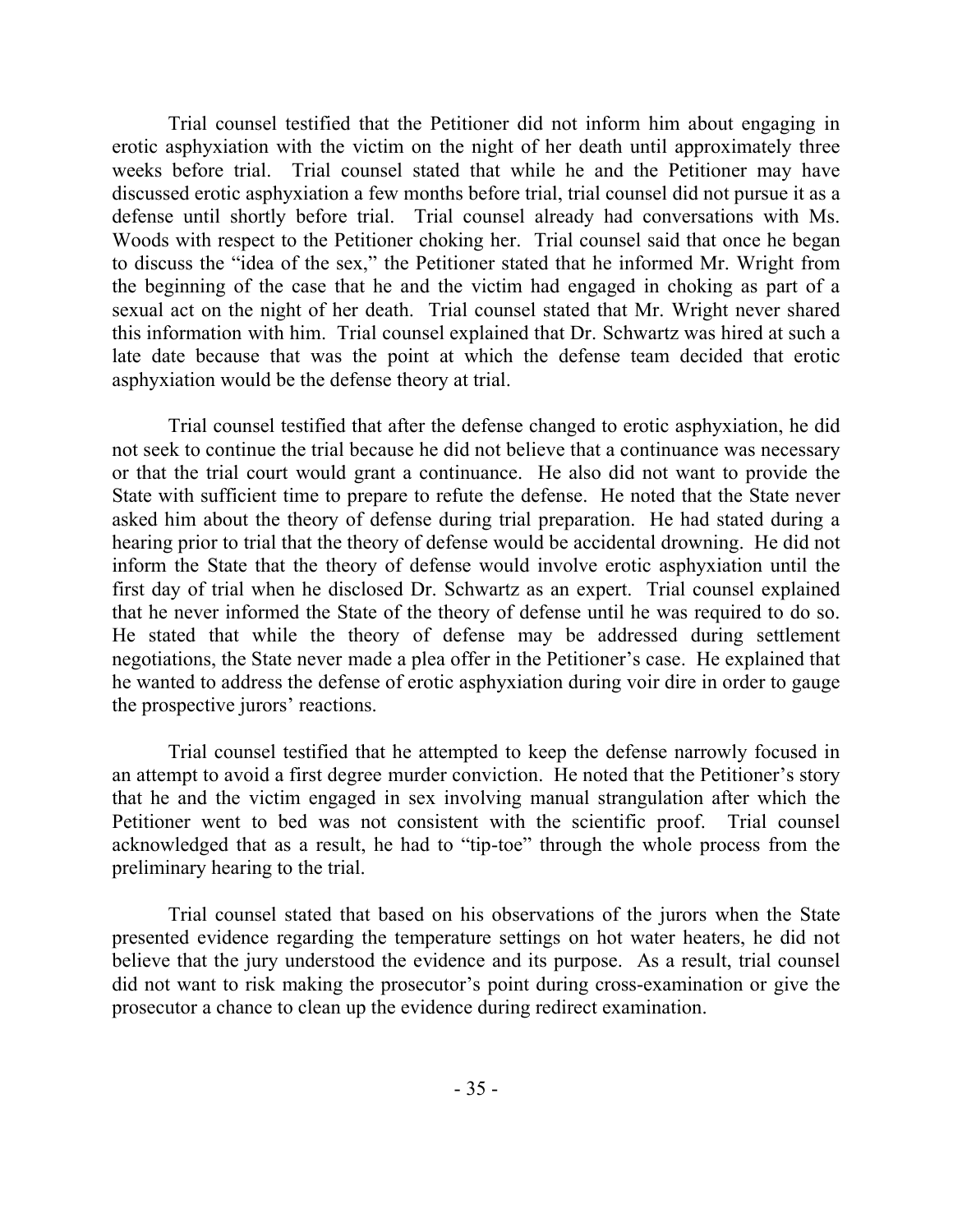Trial counsel testified that although he was not provided with the statements of witnesses who had given information about the discovery of the hair, he knew the names of those witnesses and had been told by more than one person about the hair. He also observed that the victim was missing hair in the crime scene photographs. Trial counsel went to the Petitioner's home and examined the Jacuzzi. He stated that based on the Petitioner's statement, the hair should have been stuck in the screen of the suction but that it was not. Trial counsel testified that he had "mixed feelings" on how to approach the discovery of the hair in the Jacuzzi by another witness because the witness also found a nipple ring in the Jacuzzi. He knew that the nipple ring belonged to the Petitioner and that witnesses would testify to hearing the Petitioner discuss missing a nipple ring following the victim's death and to the Petitioner's leaving to have the nipple ring replaced. Trial counsel believed he was successful in keeping out that evidence at trial.

Trial counsel determined that the defense had no basis and that the scenario of the Petitioner desperately trying to pull the victim out of the Jacuzzi was not helpful to the defense. Trial counsel explained that the scenario raised questions of why the Petitioner did not simply drain the water from the Jacuzzi and turn off the jets. Moreover, when the paramedics arrived, the upper portion of the victim's body was out of the Jacuzzi. Trial counsel acknowledged that based on Dr. Chancellor's findings, the Petitioner would have had to have continued choking the victim while in the Jacuzzi for five minutes after she lost consciousness, that the victim's hair would have had to have been sucked into the Jacuzzi's jets, and that the Petitioner would have had to have left her there. Trial counsel said he wanted the jury to focus on the fact that the Petitioner and the victim engaged in uncommon sexual behavior and that the victim's death was accidental.

Trial counsel testified that the issue of the victim's paralysis would have been more important had the defense been that the victim drowned in the Jacuzzi and would have resolved the issue of why she was unable to get out of the Jacuzzi. He did not believe that any paralysis prevented the victim from screaming out for the Petitioner, and he stated that the victim did not drown.

Trial counsel acknowledged the State presented witnesses at trial whose statements included information about which trial counsel had previously been aware. The Petitioner identified for trial counsel all those who visited his home following the victim's death and those who attended the convention where he saw the display of sexual items. The State provided him with police supplements in discovery that summarized interviews of various witnesses, including Ms. Taylor, Ms. Renee Welch, and Mr. Brian James. Trial counsel stated that no evidence was presented at trial of which he was unaware but that the trial court admitted some evidence that he did not believe was admissible. He also stated that he was unaware of any other evidence that he would have presented at trial and acknowledged that none of the witnesses admitted in their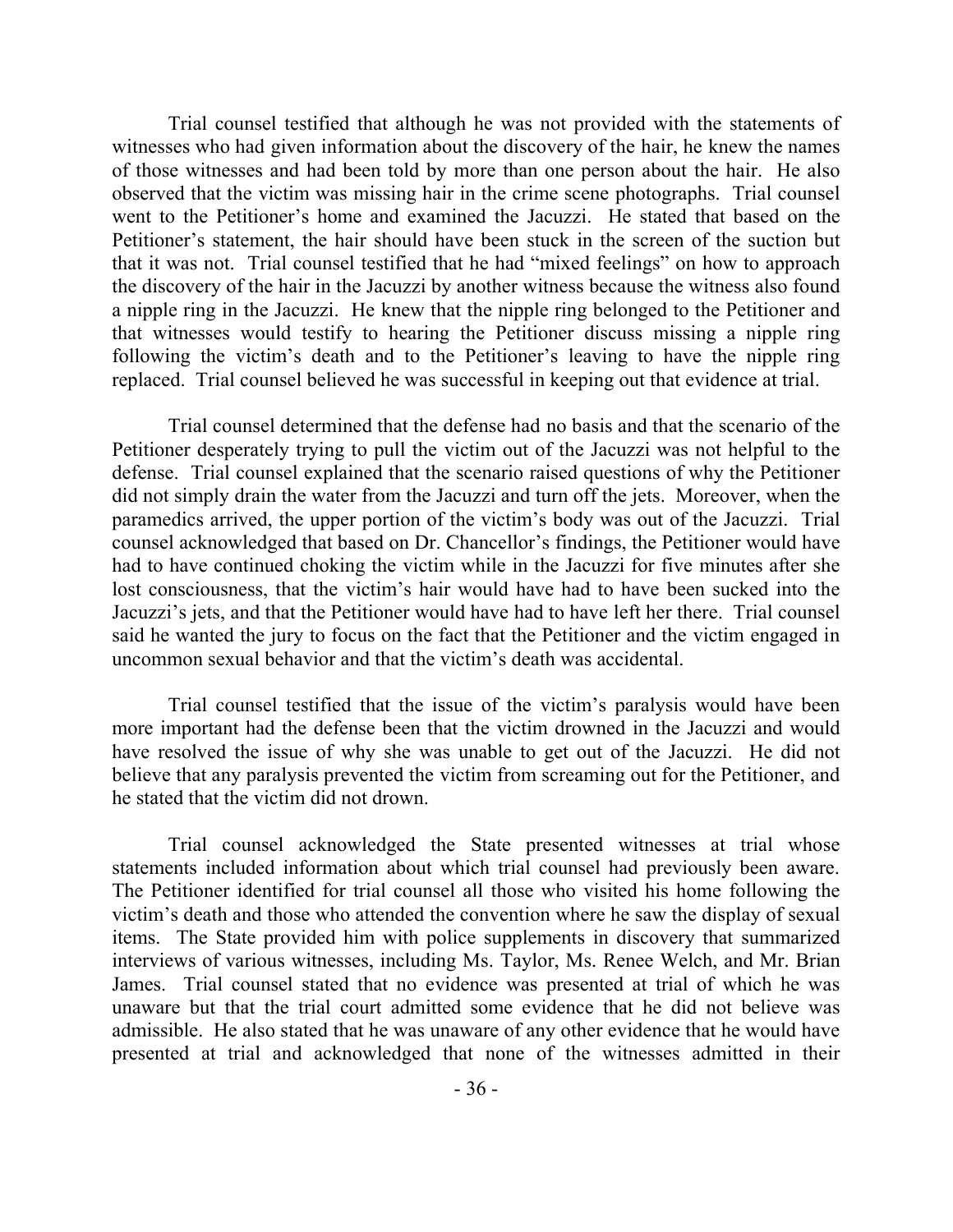statements to being aware of the Braswells' engaging in erotic asphyxiation. Trial counsel did not believe that the State suppressed his access to those who could corroborate the Braswells' sexual lifestyle.

Trial counsel agreed that each witness who had knowledge of the Braswells' sexual lifestyle stated the victim was not a willing participant but was simply complying with the Petitioner's requests. When the State presented those witnesses at trial, trial counsel chose to get them off the stand as quickly as possible in an effort to avoid providing the State with any additional ammunition against the Petitioner. Trial counsel was concerned that testimony from witnesses about what the victim may have told them about her sexual lifestyle would have resulted in jurors thinking, "I don't want this guy out here teaching my children." Trial counsel agreed that the theory behind relying upon the Petitioner to testify about the sexual lifestyle was that the State could not challenge the testimony on the basis that the victim was not a willing participant and was being pushed to engage in the acts by the Petitioner.

Trial counsel testified that while the Petitioner stated that he and the victim had been involved with another woman, trial counsel did not believe that the Petitioner identified the woman or informed him that the episodes involved erotic asphyxiation. Trial counsel stated that, nevertheless, the Petitioner was the only person who could testify as to the events leading to the victim's death and that trial counsel did not want to present additional witnesses and risk another story being told on the victim's behalf. Trial counsel acknowledged that he wanted to present the Petitioner to the jury as a man who in all other aspects of his life was normal and stable but who engaged in unusual sexual acts with his wife. Trial counsel also acknowledged that he wanted the jury to believe that the Petitioner was honest because the Petitioner was confessing to some unpleasant actions and that it would have taken "the wind out of his sails" if trial counsel presented evidence of the Petitioner's sexual lifestyle before the Petitioner testified. Trial counsel noted that he also had demonstrative evidence supporting the Petitioner's testimony of his sexual lifestyle.

Trial counsel recalled that even before the issue of his opening the door to bad act evidence arose during his cross-examination of Ms. Woods, the prosecutor questioned Ms. Woods on direct examination about an incident during which the Petitioner pushed her against a wall and pushed her head on a glass table. Trial counsel learned of other incidents during his investigation that were not presented at trial. He testified that he did not want the jury to believe that the Petitioner was living a double life and that he had to present evidence regarding the Petitioner's community activities and work with children.

Trial counsel met with Ms. Woods on multiple occasions and recalled that Ms. Woods became "somewhat adversarial" as the trial grew closer. She moved to Seattle,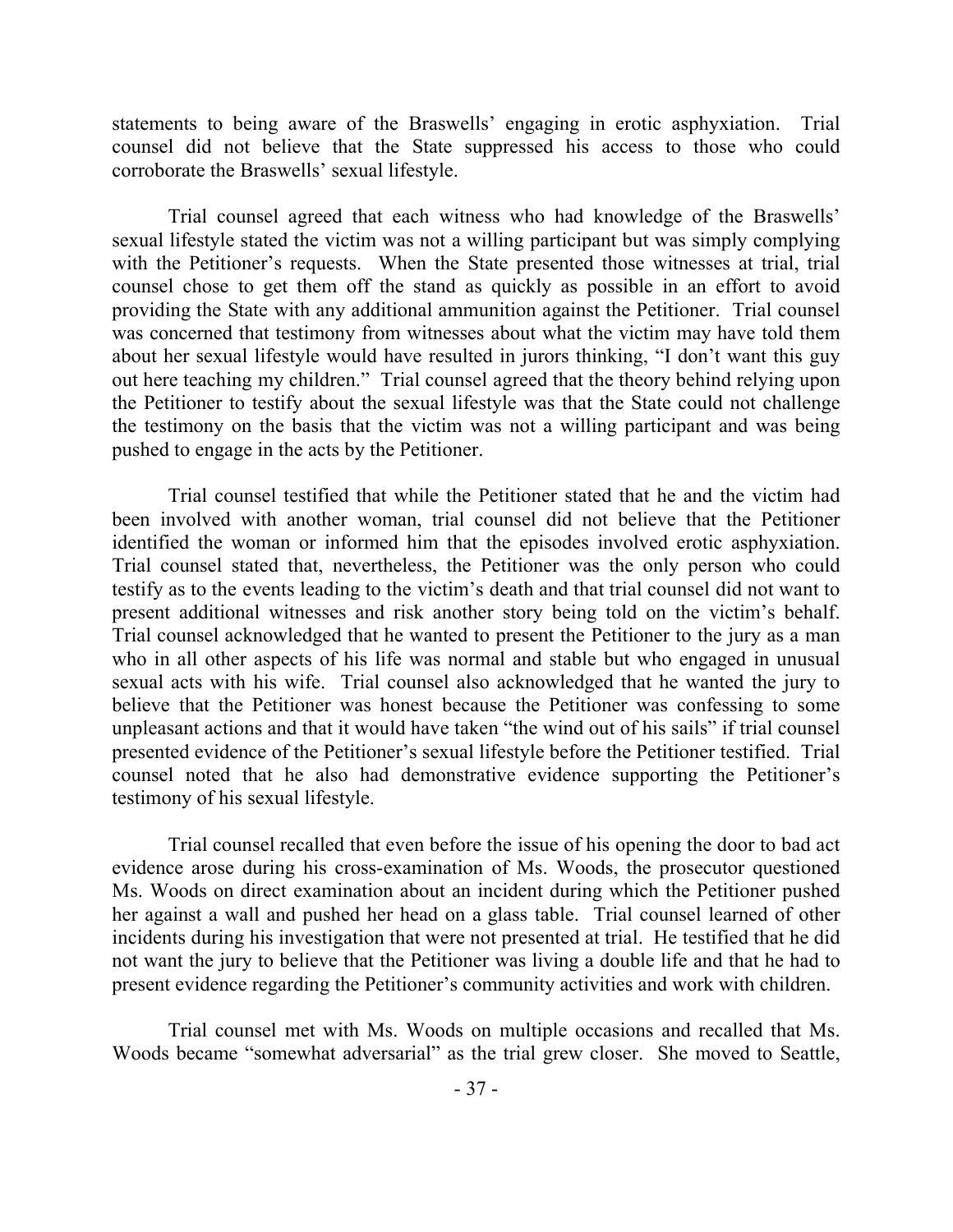Washington, and then to San Francisco, California. Trial counsel did not believe the State would be able to locate her, but they did so. He learned where she was staying prior to her testimony and met with her. Ms. Woods told trial counsel that she would not lie for the Petitioner, and trial counsel assured her that he did not want her to lie. Trial counsel told Ms. Woods that she did not have to "offer anything" to the State and that she simply needed to answer the questions asked. Ms. Woods affirmed that she could do so. Ms. Woods informed trial counsel that she spoke to the Petitioner before she learned of the victim's death and that the Petitioner asked her whether she was ready to be "number one." Trial counsel stated that he had not been aware of the nature of the telephone conversation and that her revelation "sent us into a complete spiral." Trial counsel did not know whether the prosecutor was aware of this information, and he feared that Ms. Woods would blurt out the information during her testimony. Trial counsel said he attempted to push Ms. Woods in a different direction by asking her about the Petitioner's community involvement. Trial counsel believed that had Ms. Woods testified to the Petitioner's statement during the telephone conversation, it would have resulted in a conviction for first degree murder.

Trial counsel was aware that the victim was accused of having an affair while the Petitioner was enrolled in a rehabilitation program. Trial counsel said that he did not present the evidence at trial because he believed that the evidence would be hearsay, he did not want to demonize the victim, and he did not want to open the door to evidence of all of the victim's good deeds.

On redirect examination, trial counsel testified that the victim died in November 2004, that the preliminary hearing occurred in December 2004, and that the trial occurred in December 2005. When trial counsel approached the prosecutor about a plea agreement, the prosecutor told him that she would need to speak to the victim's family first. Trial counsel said that he was later told that the Petitioner could plead guilty to the offense alleged in the indictment. He also said he knew that the case was going to trial approximately two or three months after the indictment. Trial counsel stated that he generally pushed for a trial date quickly if he knew that the case was going to trial and his client was unable to post bond.

Trial counsel did not recall the Petitioner owing a portion of his fee on the day of trial or trial counsel requesting the Petitioner to make a payment. Trial counsel identified two receipts for \$1,500 and \$700, respectively, both dated December 9, 2005, the trial date, and noted that the second receipt indicated a balance of \$10,800. Trial counsel stated that if a substantial amount was owed, he could see co-counsel requesting a payment. Trial counsel maintained that any outstanding balance would not have affected whether they went to trial or what actions they took at trial. He stated that based on his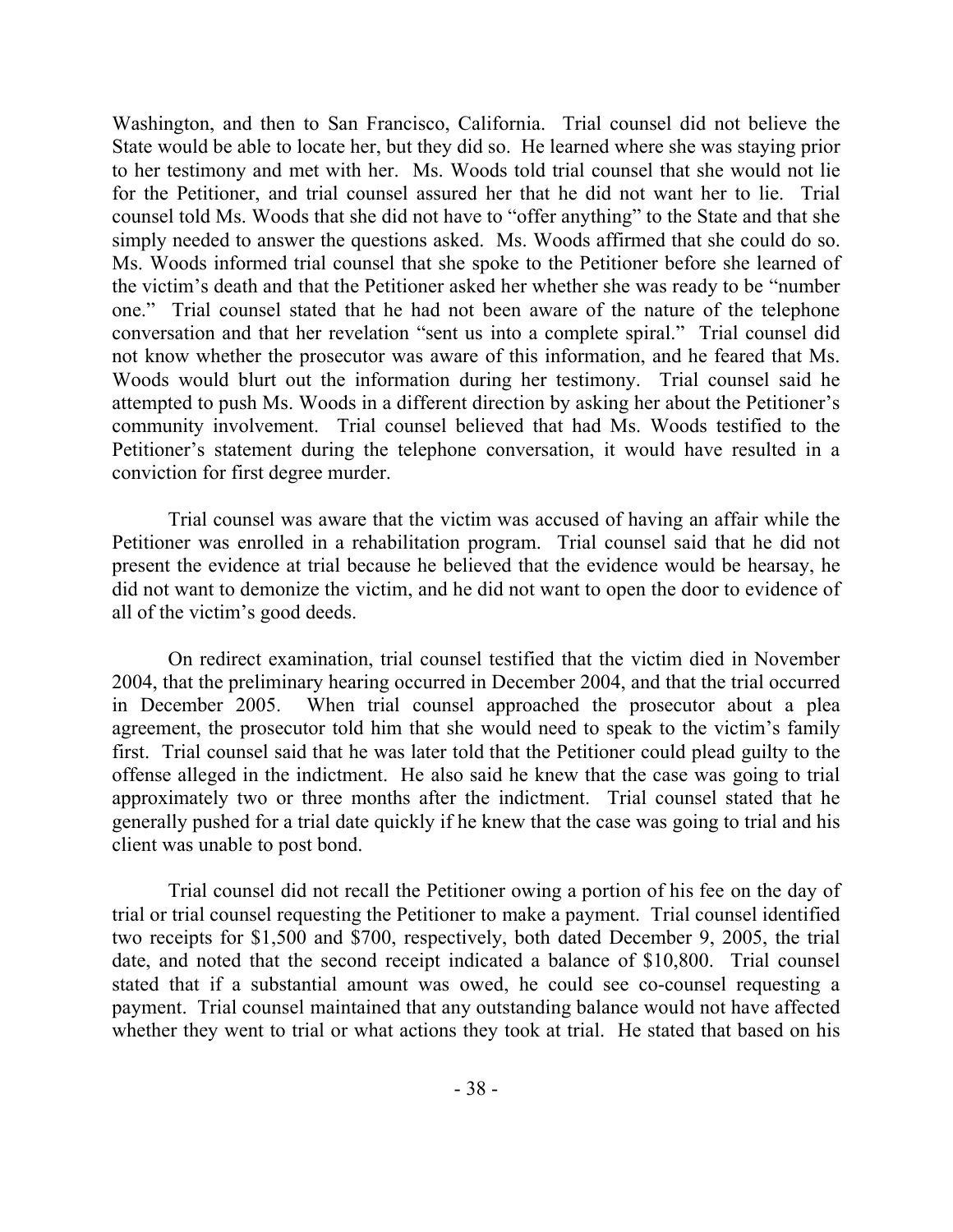representation of the Petitioner in this case and in prior cases, the Petitioner had the means to pay for his defense and, therefore, was not indigent.

Trial counsel explained that while he did not present any evidence at trial to contradict the State's evidence regarding the hot water in the Jacuzzi or the victim's episodes of paralysis, such evidence was irrelevant to the defense. He stated, "The temperature of the water had absolutely one hundred percent (100%) positively nothing to do with whether or not this manual strangulation was an accidental killing that occurred during sex." He said he could not pursue two divergent defenses at trial.

Trial counsel testified that while he had a few issues with the Petitioner's initial explanation to him about the victim's death, trial counsel did not necessarily believe that the Petitioner was lying, and he pursued the information. He noted that the foam in her mouth, her tongue being pushed out, and the broken blood vessels in her eyes could have been indicative of drowning.

When trial counsel visited the Petitioner's home, he measured the distance between the Petitioner's bedroom and the children's bedroom located across the hallway. Trial counsel also noted that the Jacuzzi was located a short distance from the Petitioner's bed and that he did not believe that the door adjoining the Petitioner's bedroom and the bathroom where the Jacuzzi was located was shut. Trial counsel questioned why the victim would not have yelled out for help if, based on the Petitioner's original explanation, the victim suffered an episode of paralysis while in the Jacuzzi.

Trial counsel clarified that the defense of erotic asphyxiation did not arise four months prior to trial but first arose during the month of trial. He affirmed that various people provided him information about the Braswells' sexual lifestyle throughout the course of his investigation but stated that none of the information included erotic asphyxiation.

Trial counsel testified that based on his reading of the jury and his conversations with some jurors following the verdict, he believed that evidence of the Petitioner's prior bad acts swayed the jury into believing that an altercation occurred between the Petitioner and the victim prior to her death. He agreed that any indication that an altercation occurred could have been refuted by evidence of the sexual lifestyle between the Petitioner and the victim.

When questioned on redirect examination regarding whether the prosecutor informed him about the existence of the recordings of the Petitioner's call from the jail and that he could bring the prosecutor a compact disc on which to copy the recordings, trial counsel replied, "Something like that." He explained that he did not provide the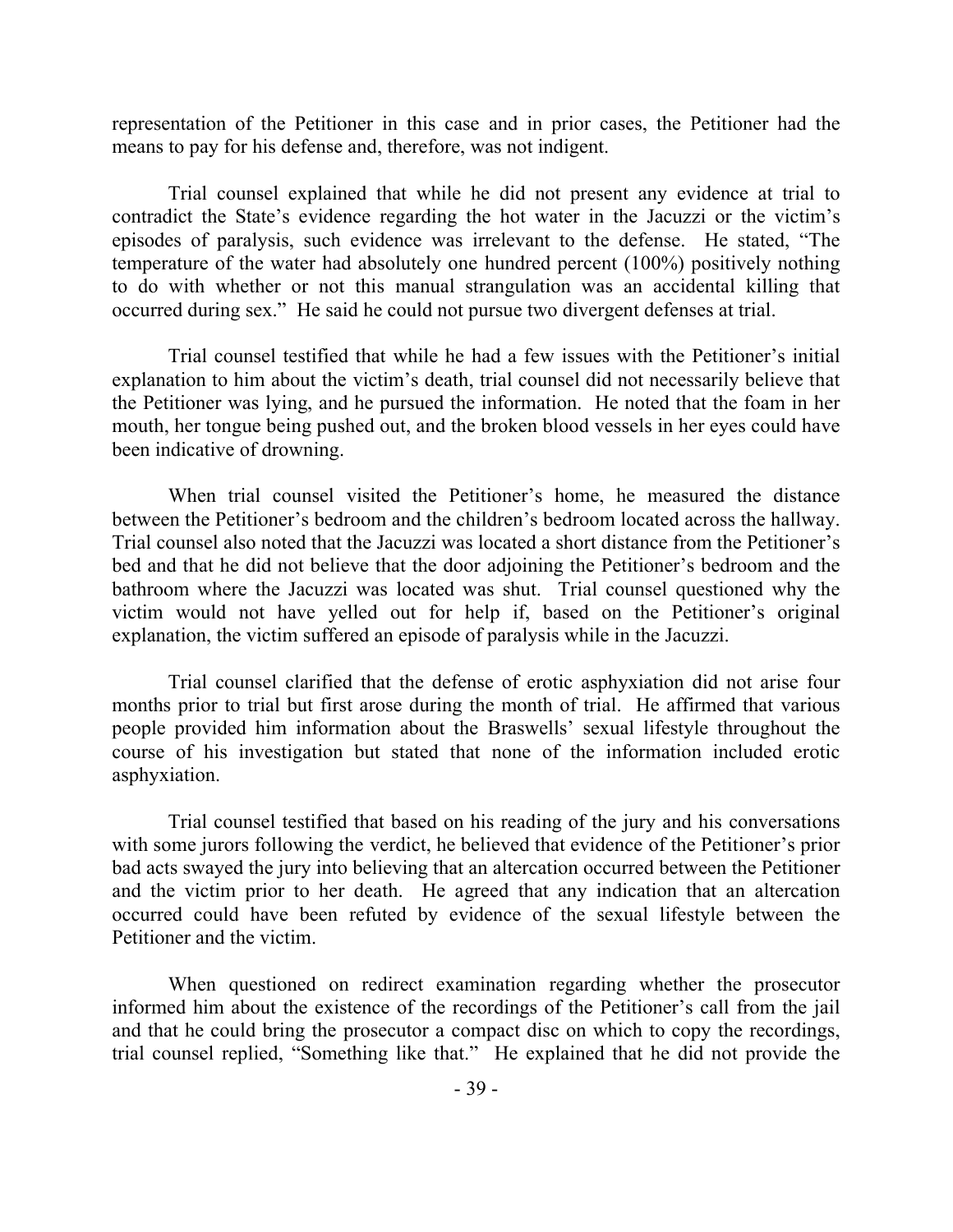prosecutor with a compact disc because the recordings were on tapes. He stated that while he received Ms. Smith's statement during the trial, he did not recall whether he received the statements of Ms. Hardin or Lieutenant Jackson.

Trial counsel acknowledged that for the most part, he basically convinced the jury that what he said occurred actually did occur and that the victim's death was not an intentional and premeditated act. He said, "We call it a win."

Post-conviction counsel recalled trial counsel during a later hearing after trial counsel contacted her and stated that he needed to clarify his earlier testimony. Trial counsel testified that following his earlier testimony, he discovered in his notes that the Petitioner mentioned Ms. Lane to him as someone who was involved with both the Petitioner and the victim. Trial counsel acknowledged that he did not interview Ms. Lane and did not call her to testify at trial. He maintained that he was not made aware of the recordings of the Petitioner's calls from the jail and that the recordings were not given to him prior to trial.

Trial counsel testified that while he was not dishonest when he testified in prior hearings, he acknowledged that he was "holding back." He explained that in 2014, he learned that the Shelby County District Attorney General's Office was investigating his involvement in a multimillion dollar transaction that occurred in 2012. Before he initially testified during the post-conviction proceedings, he was told that the State was looking into whether he should be indicted. He had to retain counsel as a result of the investigation. While trial counsel believed that he had been cleared of any wrongdoing, he had not yet been told by the prosecutor that he was no longer being investigated.

On cross-examination, trial counsel acknowledged that when he testified previously, he did not feel pressured by the State to testify in a certain manner in order to avoid an indictment. Rather, he explained that he was concerned because his counsel warned him against offering testimony that "would trigger something against him." He denied that he intentionally failed to offer complete testimony during the prior hearing due to the pending investigation. He stated that he would not have testified if he felt that he should not do so and that the pending investigation did not affect his willingness to testify.

Trial counsel acknowledged that during trial, he intentionally limited other witnesses from discussing the Braswells' sexual lifestyle because he did not want the jury to hear on a repeated basis from others about what might be characterized as unusual sexual activity. Trial counsel confirmed that he also wanted to avoid such repeated testimony to prevent the jurors from having a picture of the Petitioner in their minds before he testified. When trial counsel was asked, "So it really wouldn't have made any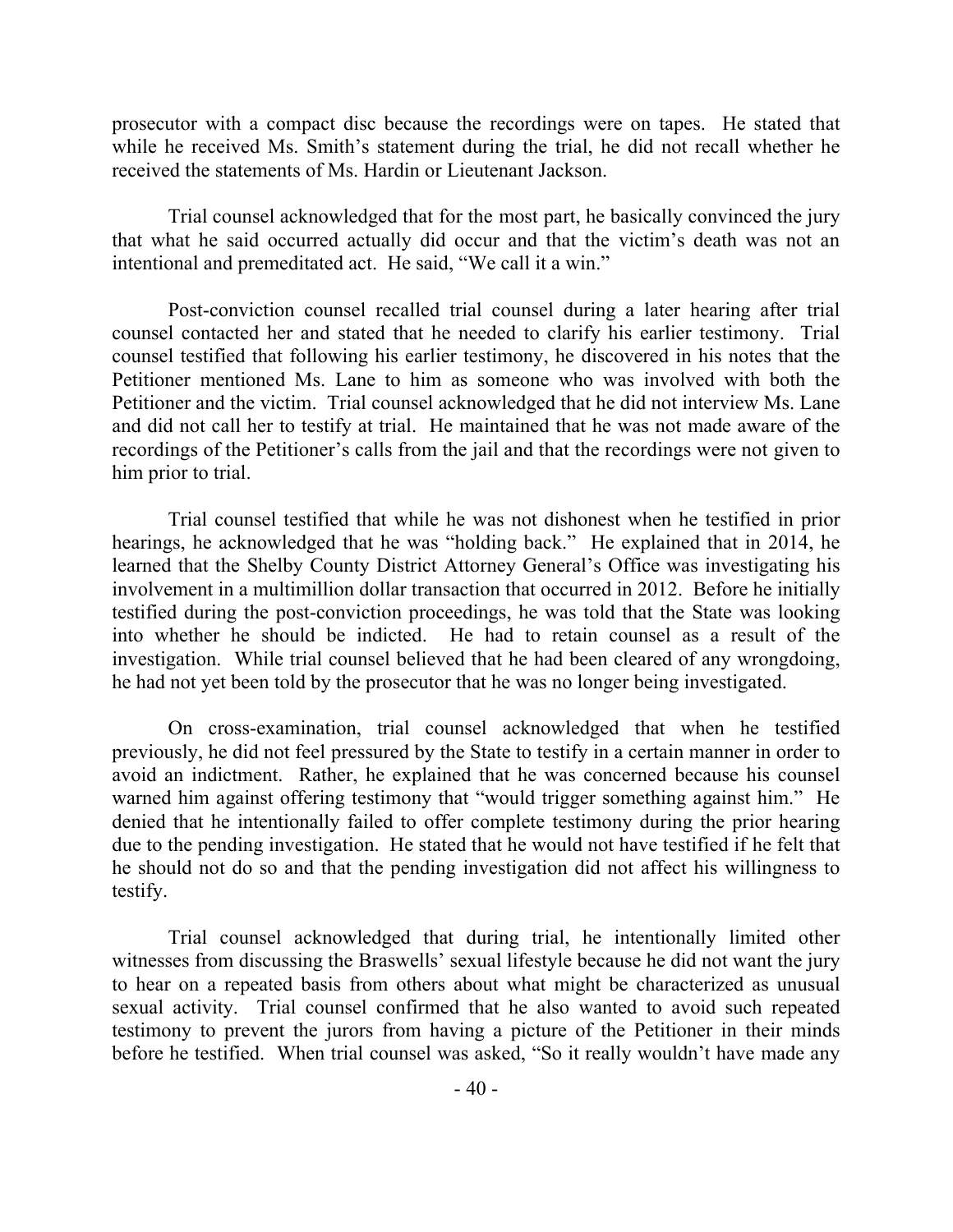difference what [Ms. Lane] said in the interview because she would have been somebody who would have been testifying to that type of behavior?" trial counsel responded, "I guess that's correct. I did not interview [Ms. Lane]."

Trial counsel testified that he was unaware of the recordings of the Petitioner's calls from the jail and did not mention them in his notes, which he stated meant that he never saw them. He clarified that his testimony was not that he never received the summaries of the calls and if the calls were summarized, "it had to have been overlooked because we were surprised by the content of the jail phone calls." Trial counsel stated that neither he nor co-counsel recalled receiving the recordings and that he believed he was "ambushed" by the State at trial. He also stated that although he believed that the trial court's ruling regarding the recordings was incorrect, he did not continue to object in front of the jury because he did not want the jury to think that the recordings were important.

On redirect examination, trial counsel testified that the night before trial began, he and co-counsel decided that co-counsel should give the opening statement. Trial counsel explained that they wanted to "put a little gray hair up front because of the nature of the case." Trial counsel believed the jury "would be a little more settled" hearing about the defense from someone who was older than trial counsel.

Mr. Glen Wright testified that in 2004, the Petitioner contacted him and his thenpartner, Mr. Jerry Stokes, to represent him. Mr. Wright said the Petitioner indicated that the victim had possibly fallen asleep in the Jacuzzi, resulting in her death. Mr. Wright believed that the Petitioner indicated that the victim had fallen asleep in the Jacuzzi on a prior occasion and almost drowned.

Mr. Wright testified that he met the Petitioner during a second time in the Homicide Office of the Memphis Police Department. The Petitioner informed Mr. Wright that he and the victim engaged in "rough sex" where he placed his arm across her throat, causing suffocation. The Petitioner asked Mr. Wright whether he should give another statement to the police and include that information, and Mr. Wright said he likely advised the Petitioner against giving the statement. Mr. Wright recalled that he was called to testify at trial to contradict the State's claim that the Petitioner's defense was recently fabricated, but he did not believe that he testified in front of the jury.

Mr. Wright testified that he had never heard of a secure telephone line at the jail where defendants could contact their attorneys. He said he generally advised clients against discussing their case on the telephones at the jail because he understood that the calls were being recorded. He did not want his clients to divulge any confidential information over the telephone.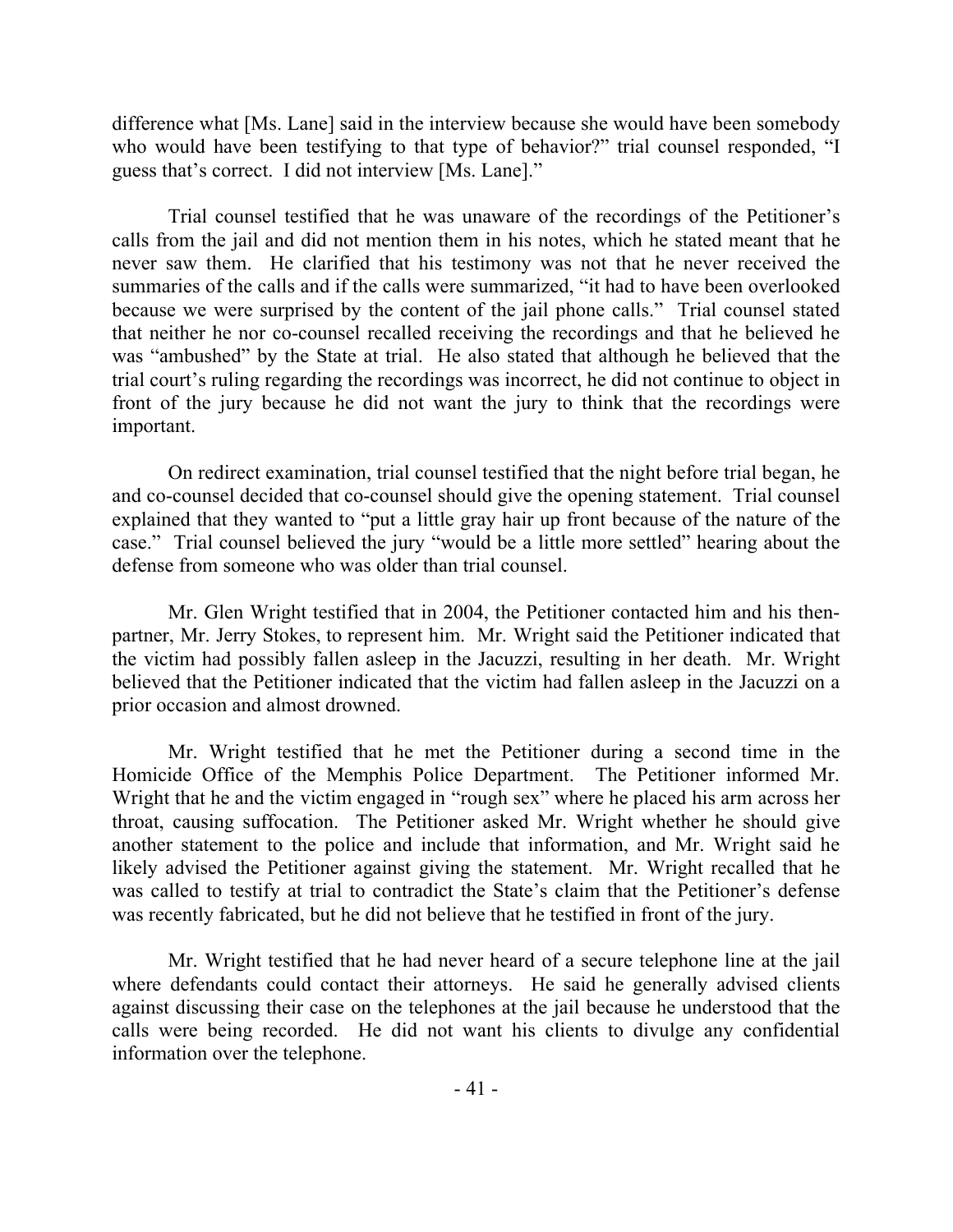On cross-examination, Mr. Wright testified that he did not recall the Petitioner stating that the victim died while they were engaging in rough sex. Mr. Wright could not recall the specifics of the conversation other than the Petitioner stating they were engaging in rough sex, which led to the victim's death.

Mr. Leslie Ballin, a criminal defense attorney, was retained in 2004 to represent the Petitioner around the time of the victim's death and during the preliminary stages of the case. Mr. Ballin testified that shortly after the victim's death, he and the Petitioner discussed how the victim's death was unintentional and that it occurred during sex. Mr. Ballin did not recall whether any other attorney worked with him on the Petitioner's case during the preliminary hearing.

Mr. Ballin testified that during his thirty-seven years of practicing law, he had never heard of a secure telephone line at the jail where his clients could contact him. He stated that whenever a client called him from the jail, they would only discuss procedural matters and that he would instruct his client to refrain from discussing factual matters because the telephone line was not secure and the discussion could be used against his client.

District Attorney General Amy Weirich testified that she and General Wiseman were the prosecutors during the Petitioner's trial in December 2005. General Weirich prepared the discovery once trial counsel filed a motion, and trial counsel was contacted to retrieve the discovery from the District Attorney General's Office on August 23, 2005. General Weirich noted that trial counsel was given a summary of the recordings of the Petitioner's telephone calls from the jail and, therefore, was aware of their existence.

General Weirich testified that she recognized Exhibit 6 and that the note on Exhibit 6 was in her handwriting. She did not recall sealing any discovery in a manila envelope and writing a note that no one should give the information to the defense. She stated that her general practice was to place those items that were not turned over to defense counsel in a folder and to label the folder as "[i]tems not turned over," similar to the folder in Exhibit 6. She recalled that General Carriker asked her about an envelope while he was preparing for the Petitioner's post-conviction hearing. She told him that she had no knowledge of an envelope and that she had not touched the file on the Petitioner's case since the December 2005 trial.

General Weirich acknowledged that she did not provide trial counsel with a handwritten statement on Comfort Suites letterhead dated November 29, 2009, a typewritten letter to the Petitioner from the victim, and a typewritten letter to the victim from the Petitioner that were included in Exhibit 6. The bottom corner of each letter included information indicating that Ms. Pauline Washburn, the victim's mother, turned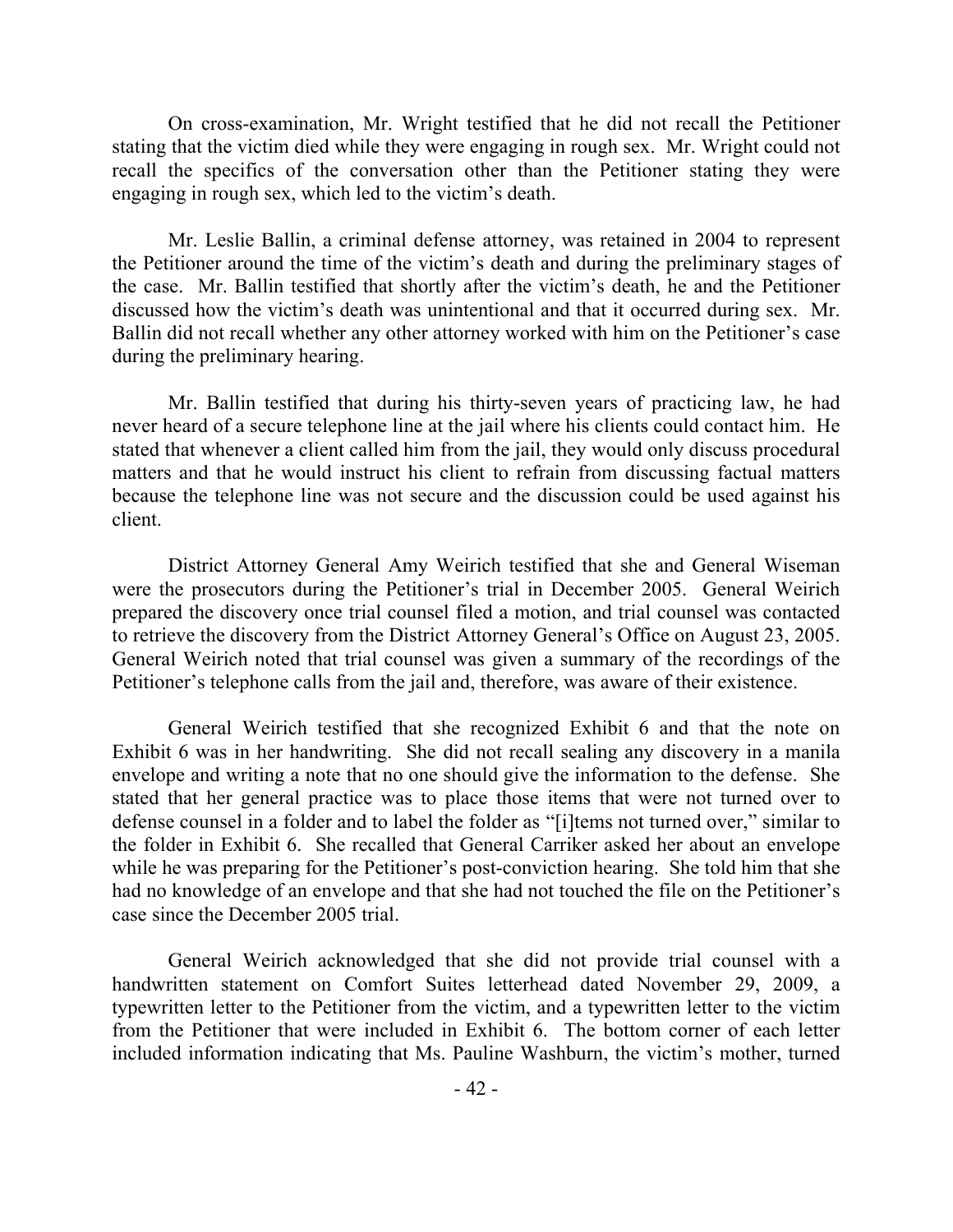the documents over on November 19, 2004. General Weirich stated that while the documents were not given directly to her, they "made it into our file." She did not know where Ms. Washburn found the documents. General Weirich acknowledged that if the items were retrieved from the Petitioner's home or his belongings, she possibly would have been required to provide them to trial counsel in discovery in accordance with Tennessee Rule of Criminal Procedure 16. When post-conviction counsel asked whether the Petitioner's typewritten letter could constitute a statement of the Petitioner, General Weirich replied, "I guess, but not under Rule 16." She explained, "It's not a statement that fell under Rule 16, and I didn't provide it. There was nothing exculpatory in it." When asked whether a defendant's statement had to include exculpatory information to be discoverable, General Weirich replied, "I don't know that it is his statement." She acknowledged that "I guess you could say" that a defendant's statement need not include exculpatory information to be discoverable.

General Weirich did not recall whether trial counsel requested *Jencks* material after every witness who testified at trial but said she might have provided the statements regardless of whether trial counsel requested it. She did not know whether she provided *Jencks* material after every witness who had given a statement testified. She noted that while the defense attorney will generally ask for a break to review *Jencks* material, the fact that a break was not indicated in the record did not necessarily mean that she did not provide *Jencks* material.

General Weirich noted that an evidence receipt that was provided to trial counsel in discovery indicated that the State had possession of a recorded statement by Ms. Smith. General Weirich stated that she likely would not have given trial counsel both the recorded statement and the formal written statement as *Jencks* material because it would be easier for trial counsel to read the written statement than to locate equipment to listen to the recording.

General Weirich acknowledged that Ms. Smith's statement included information about what the Petitioner told her occurred on the night of the victim's death and that parts of Ms. Smith's statement were consistent with the Petitioner's statement to the police. Ms. Smith also indicated that the victim told her that the victim no longer wished to pursue a divorce against the Petitioner. General Weirich acknowledged that the State presented evidence of the pending divorce at trial in painting a picture of a tumultuous relationship. When asked whether information that the victim no longer wished to pursue the divorce would have contradicted some of the State's proof at trial, General Weirich replied, "I wouldn't necessarily interpret it that way, but I guess that's one way to characterize it." She explained that a tumultuous relationship could exist irrespective of a divorce but acknowledged that "[p]erhaps" the information could have been valuable from a defense standpoint to rebut the State's proof.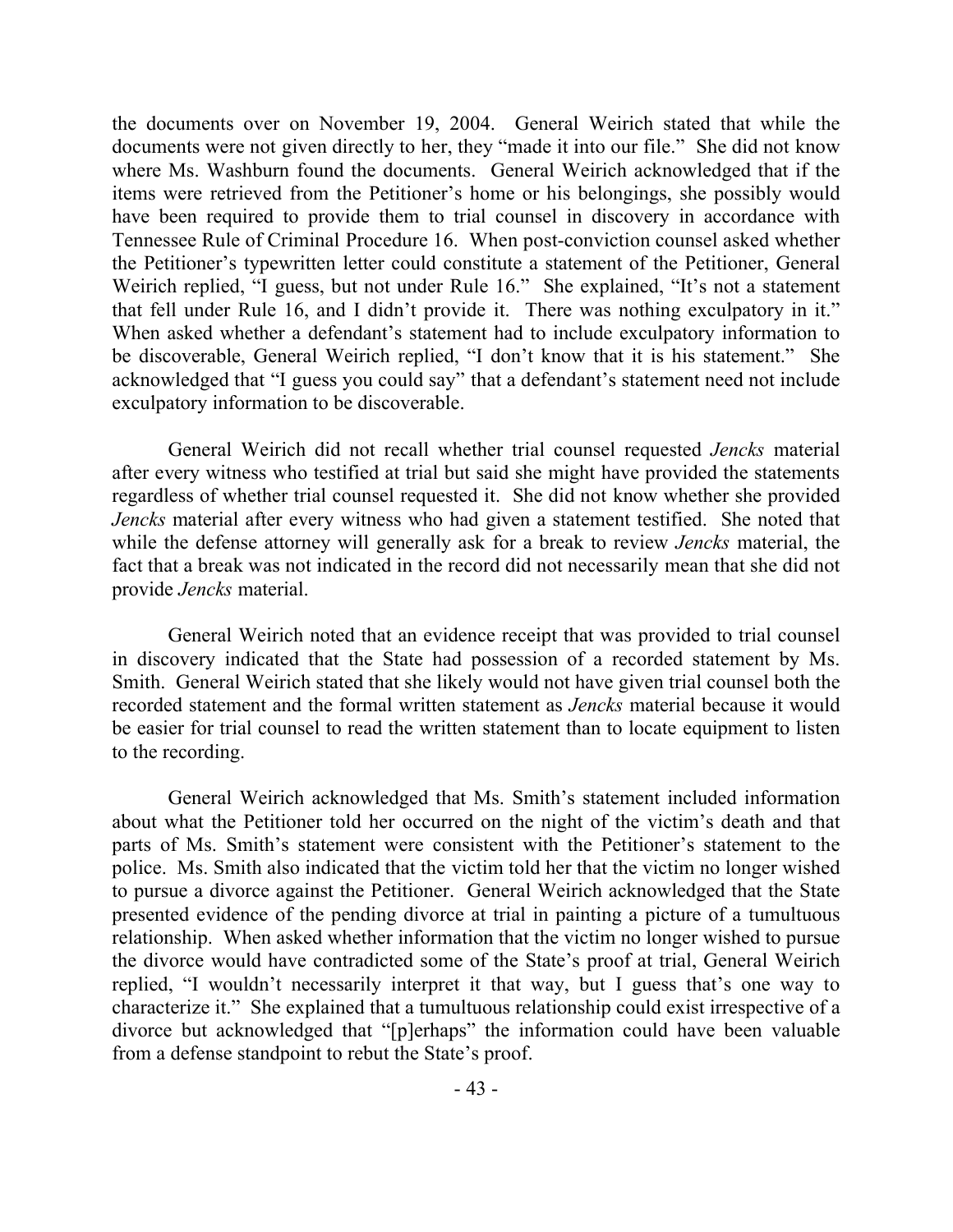General Weirich stated that Ms. Smith also spoke to the police about her knowledge of the Braswells' sexual lifestyle. General Weirich acknowledged that information about their sexual lifestyle could have been important in the context of what occurred prior to the victim's death "if you believed [the Petitioner's] statement." She testified, however, that she believed that the defense at trial would be accidental drowning based on the Petitioner's statement to the police and her conversations with trial counsel in preparing for trial. She did not learn that the defense would be erotic asphyxiation until trial counsel informed her immediately prior to trial.

General Weirich stated that Ms. Smith informed the police of the victim's prior episode of cramping after sex and getting into the Jacuzzi to alleviate the cramping, which General Weirich acknowledged was similar to the events on the night of the victim's death as described by the Petitioner to the police. General Weirich did not agree that Ms. Smith's statement about the sequence of events corroborated the Petitioner's statement to the police and testified, "I didn't believe [the Petitioner's] statement. That was part of our case in chief. That was our theory of the case." She noted that she provided the defense with the police supplemental report in discovery that summarized Ms. Smith's statement in which she described the Petitioner's struggles with drug and alcohol abuse and how the Petitioner and the victim were attempting to work through their issues rather than proceed with the divorce.

General Weirich testified that she did not provide the defense with Ms. Taylor's statement in discovery. General Weirich acknowledged that Ms. Taylor provided information about the victim's episodes of paralysis, the sexual lifestyle of the Petitioner and the victim, the victim's cramping while having sex, the victim's admitting to have participated in a "threesome," and the victim's statements that she was unsure whether she was going to proceed with the divorce. According to Ms. Taylor, the victim told the Petitioner, "Let's just begin praying and see what the Lord is going to do with this marriage." General Weirich noted that she provided a supplemental police report in discovery that referenced Ms. Taylor's statement. General Weirich stated that according to the supplemental report, Ms. Taylor said that the victim "seemed upbeat" and was not complaining about problems with the Petitioner, that the victim had filed for divorce after discovering that the Petitioner was having an affair, that the victim and the Petitioner were attempting to work through their problems, that the victim was hospitalized due to an episode of temporary paralysis in December 2003, that the victim discussed her potassium and magnesium levels, and that the victim experienced a second episode of paralysis during the summer of 2004.

General Weirich stated that although she did not provide Ms. Hardin's statement to trial counsel in discovery, she provided a supplemental police report which summarized the statement. In her statement to the police, Ms. Hardin discussed incidents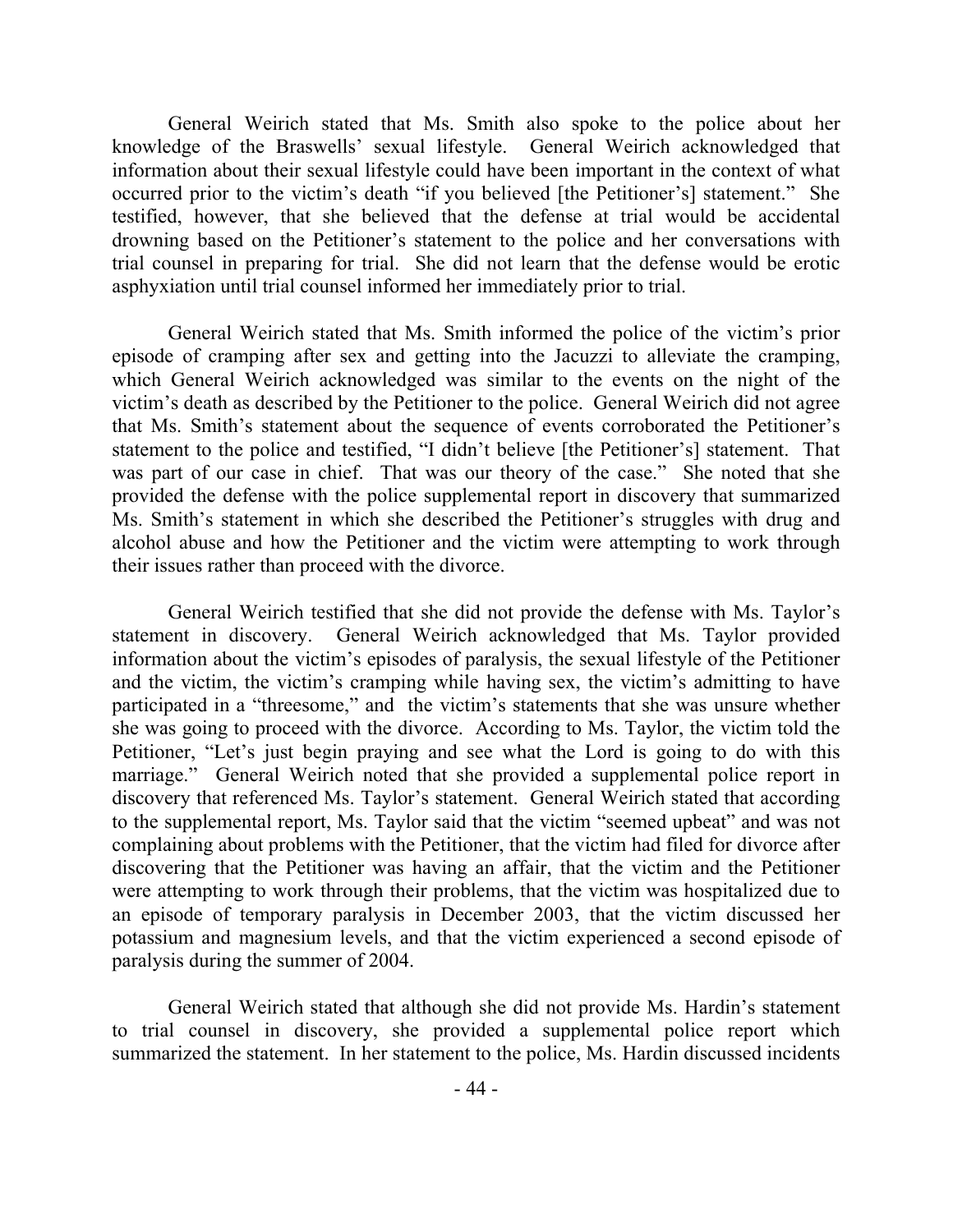of abuse by the Petitioner against the victim, including choking, slapping, and shoving the victim, the victim's restraining order against the Petitioner, the victim's episodes of paralysis, and the sexual lifestyle of the victim and the Petitioner. Ms. Hardin stated that the victim never told her that the Petitioner strangled or attempted to strangle her.

General Weirich did not provide Mr. James's statement to trial counsel in discovery. Numerous times throughout Mr. James's statement, he described the Petitioner as distraught, crying, and screaming after the victim died. General Weirich stated that she provided trial counsel with a supplemental police report which included a summary of Ms. James's statement in which he described the Petitioner's distraught state when the paramedics and police officers arrived following the victim's death.

General Weirich did not provide Lieutenant Fred Jackson's statement to trial counsel in discovery. Lieutenant Jackson informed police officers that he had to console the Petitioner and that the Petitioner was distressed about what he would do without his wife and what his children would do without their mother. General Weirich believed that she provided trial counsel with a police supplemental report that included a summary of Lieutenant Jackson's statement.

General Weirich said that while she did not provide Ms. Renee Welch's statement to trial counsel in discovery, she provided a supplemental police report that summarized Ms. Welch's statement. General Weirich acknowledged Ms. Welch informed police officers about the victim's prior episodes of paralysis after having sex that were similar to the episode described by the Petitioner in his statement to the police.

On cross-examination, General Weirich testified that she was not the prosecutor at the general sessions level and that she first saw the State's file when the Petitioner was arraigned in April 2005. She said that on occasion, witnesses or a victim's family members may bring items to court at the general sessions level and give them to the prosecution. She also said that it would not be unusual for the prosecutor to place any documents given to them at the general sessions level in a manila envelope and then attach it to the State's file. She noted that after the case proceeds through the general sessions level and the prosecutor's office receives the State report, the material, generally, is placed in a manila, legal-sized file. General Weirich stated that once she receives a file, she typically removes any items in a manila envelope and places them in the file so that she knows where the documents are located, and she retains the manila envelope. She also stated that she would have placed the typewritten documents from the victim and the Petitioner in a folder, such as the folder in Exhibit 6, and labeled them as "[i]tems not turned over." Others who had access to the State's file included General Wiseman, the division secretary, the investigator, the victim/witness coordinator, and any other assistant attorney general assigned to the division. General Weirich was unaware of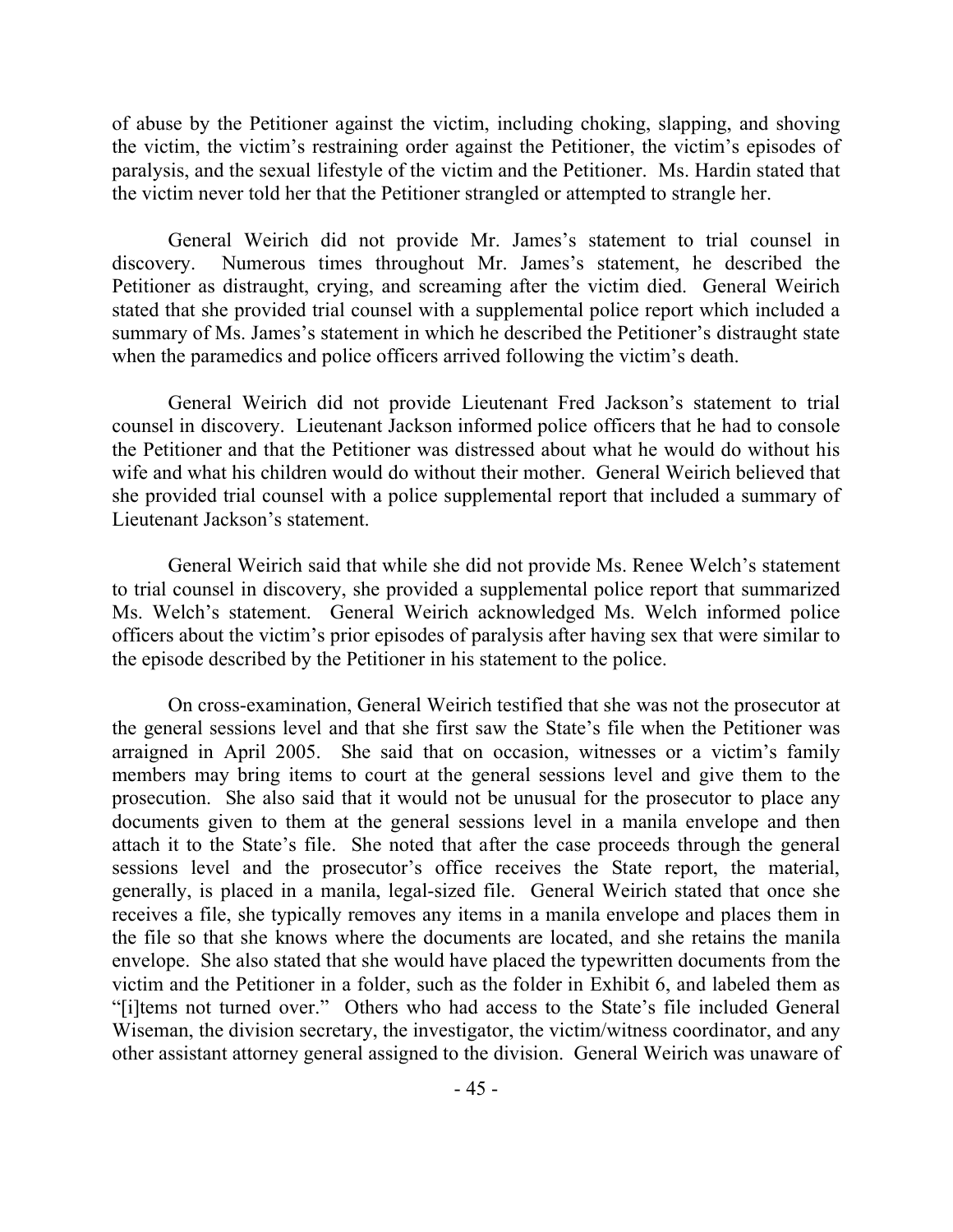who had reviewed the State's file since the Petitioner's trial. She said she had no contact with the State's file following the hearing on the motion for new trial in May 2006 and up until "very recent times."

General Weirich testified that once a post-conviction petition is filed, the case is not assigned to the prosecutor who tried the case but is assigned to an assistant district attorney general assigned to the courtroom where the petition will be heard. General Weirich stated that she reassigns prosecutors to courtrooms on a yearly basis. She acknowledged that prosecutors usually do not spend a great amount of time on postconviction cases until a hearing is set because they have many other pending cases and trials. The prosecutor assigned to a post-conviction case also engages in a discovery process and reviews the file with post-conviction counsel.

General Weirich did not recall what items she provided to trial counsel in discovery and said she retained a copy of the materials that she provided in discovery in a folder labeled "discovery." Unless a witness's statement includes exculpatory information, General Weirich generally does not provide the statement to the defense until after the witness testifies. If General Weirich does not call the witness at trial, she places the nontestifying witness's statement in a folder labeled "Not turned over to Defense." She said she often turns over *Jencks* material during the trial without defense counsel asking because it becomes part of the trial process. If the defense attorney requests *Jencks* material on multiple occasions, she provides the attorney the material without the attorney requesting it.

General Weirich stated that it appeared that she turned over all of the supplemental police reports in discovery even though the reports are specifically excluded under Tennessee Rule of Criminal Procedure 16. She acknowledged that the supplemental police reports included all of the information about the victim's paralysis, those to whom the Petitioner spoke following the victim's death, the Petitioner's prior instances of violence, the reconciliation of the marriage of the Petitioner and the victim, and their sexual lifestyle. General Weirich noted that none of the witnesses who provided statements reported that the Petitioner and the victim engaged in physical violence during sex and that each witness who was asked about strangulation during sex denied that the victim ever mentioned strangulation.

During the trial, General Weirich informed the trial court that trial counsel had been made aware of the existence of the recordings of the Petitioner's calls from the jail and that trial counsel failed to bring her a compact disc on which to copy the recordings. General Weirich testified that the prosecutor's office could not afford to provide compact discs to each defense attorney and that the office policy was to provide defense attorneys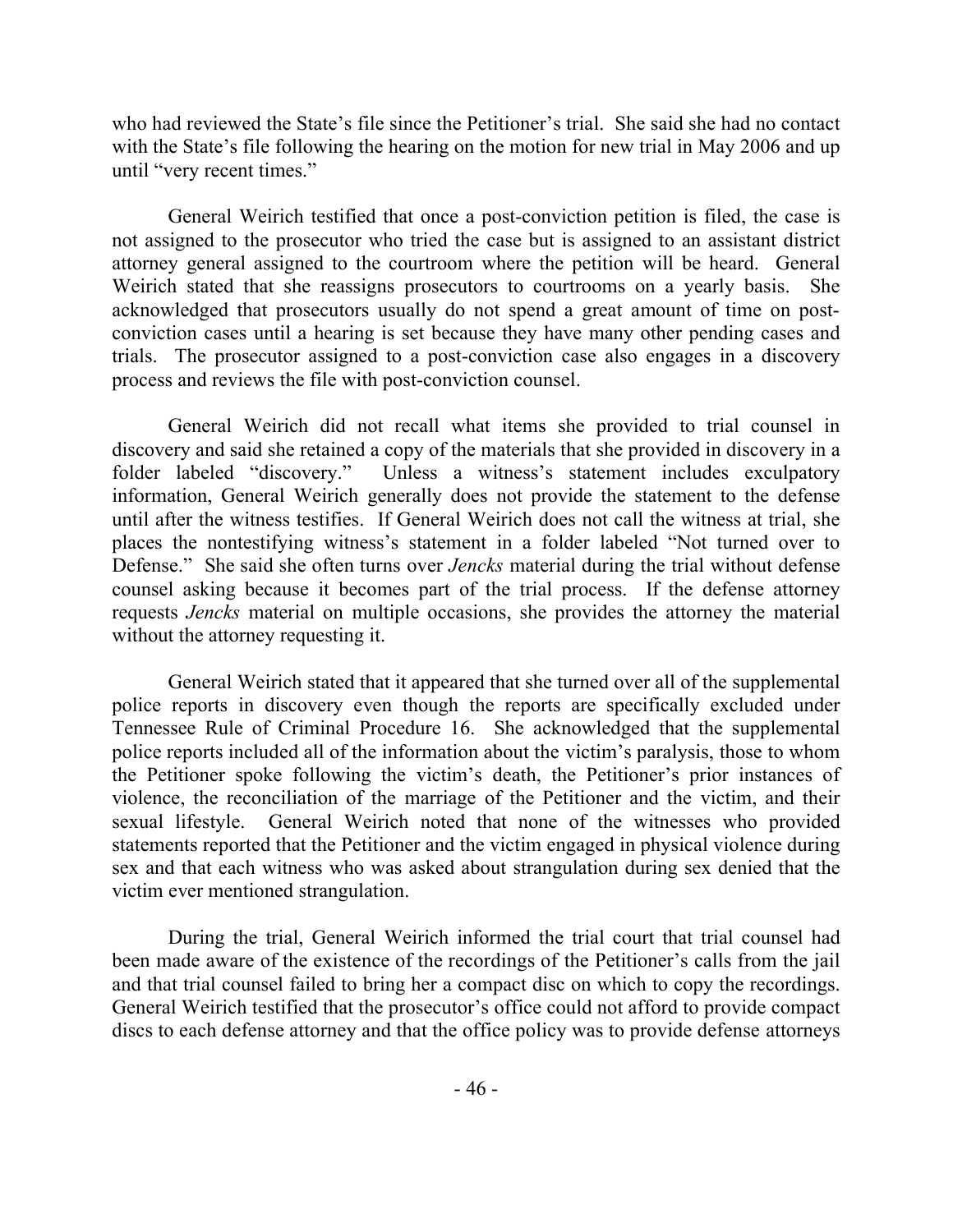with the option of either listening to the recordings at the prosecutor's office or providing a compact disc on which the prosecutor may copy the recordings.

General Weirich testified that the victim's handwritten journal, her typewritten letter to the Petitioner, and the Petitioner's typewritten letter did not relate to the facts of the case or the incident that led to the victim's death but constituted a discussion of their marital environment at the time that the letters were written. General Weirich did not believe that the documents constituted relevant statements of a defendant under Rule 16. She also did not believe that there were any means by which to establish where the letters were found or that the letters were admissible at trial. She agreed that the letters clearly established that the Petitioner and the victim were not engaged in a sexual relationship during the time period in which the letters were written and that she would have liked to have admitted them at trial.

General Weirich agreed that until a motion regarding prior bad acts is filed under Tennessee Rule of Evidence 404(b), much of the information pertaining to the prior bad acts is not discoverable because the information does not relate to the actual charged offense. She agreed that information relating to the Petitioner's prior bad acts would have been provided to trial counsel during the hearing and that trial counsel would have demanded the information had General Weirich not provided it to him. General Weirich maintained that her opening statements regarding the Petitioner's prior behavior did not relate to propensity but related to the State's claim of lack of mistake or accident. She said the trial court allowed her to discuss the Petitioner's prior bad acts during voir dire, her opening statements, and the State's case-in-chief.

On redirect examination, General Weirich testified that she could not say that she gave every supplemental police report to trial counsel in discovery. She acknowledged that the victim wrote the letter to the Petitioner discussing their marriage during the same year in which she died and that part of the proof that the State presented at trial was that the marriage between the Petitioner and the victim had "its ups and downs." With regard to the Petitioner's calls from the jail, General Weirich stated that many of the calls were between the Petitioner and trial counsel and that the Petitioner was aware of the content of the calls since he made them.

General Weirich testified that if she located a sealed envelope in the State's file, she would have opened it and likely filed and labeled the information in the envelope. She did not know anyone else with the initials "A.P.W." who had access to the State's file prior to, during, or after the trial. She stated that evidence is not supposed to be removed from the State's file at the post-conviction stage and that post-conviction counsel is allowed to review all of the evidence in the State's file.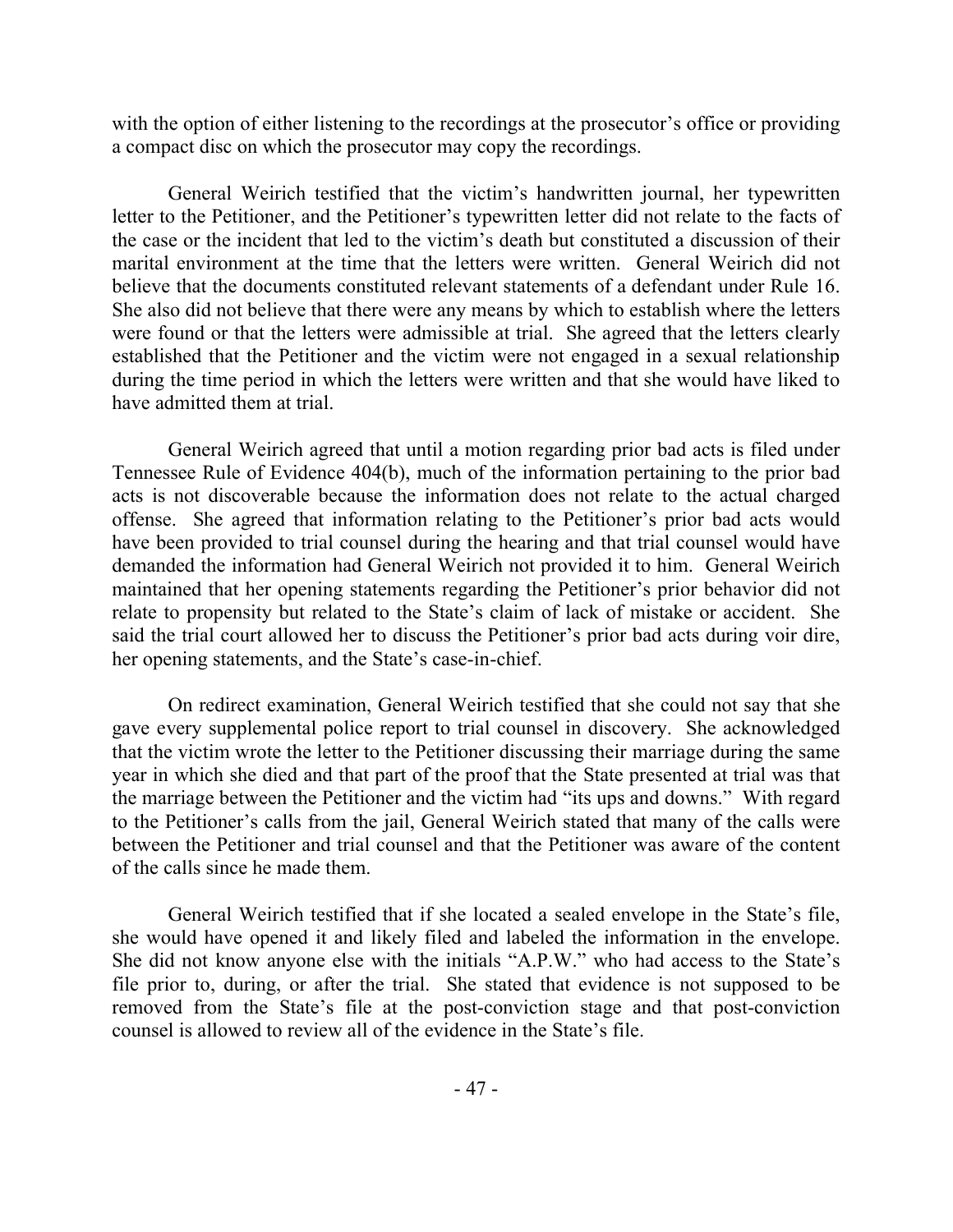General Weirich did not recall General Carriker sending her an email on March 25, 2011, asking to meet with her about the Petitioner's post-conviction case. She said she and General Carriker met on a prior occasion and discussed the envelope. She told General Carriker that she had no knowledge of the envelope. She could not recall whether her meeting with General Carriker occurred before a hearing was set or before General Carriker testified at the post-conviction hearing. General Weirich did not recall attaching a note stating, "Do not show Defense" to a file in any case. She said her typical practice was to use language such as "Items not turned over," "Not being turned over to Defense at this time," or "To be turned over to Defense at a later date."

Sergeant William Merritt testified that in 2004, he was employed with the Memphis Police Department and was the case coordinator for the investigation into the victim's death. At the time of the post-conviction hearing, he was a criminal investigator for the Shelby County District Attorney General's Office. Sergeant Merritt ordered that the recordings of the Petitioner's calls from the jail be turned over to him as part of the investigation. He acknowledged that some calls were between the Petitioner and his attorney and that some calls were three-way calls where the Petitioner called someone else who then called trial counsel. Sergeant Merritt listened to some of the recordings and prepared a summary of them. He said that calls directly from an inmate to counsel or from counsel to an inmate were generally deleted but that he listened to the three-way calls between the Petitioner, a third person, and trial counsel.

Sergeant Merritt testified that he interviewed Ms. Smith, recorded her formal statement, and prepared a summary of Ms. Smith's statement as part of his supplemental report. He asked Ms. Smith whether the victim mentioned that the Petitioner strangled her or pretended to strangle her during any of their sexual encounters, and Ms. Smith replied that the victim never mentioned it to her. Sergeant Merritt explained that he asked the question because the victim died from strangulation and that he had heard of people being strangled during sex. He was anticipating that the issue could arise later, and he wanted to know whether the Petitioner and the victim engaged in the practice.

Ms. Smith also informed Sergeant Merritt that the victim complained of cramps on the night before she died, which Sergeant Merritt stated was consistent with the Petitioner's statement to police. Ms. Smith provided him with additional information about the victim's prior episodes of paralysis and cramping following sex. Sergeant Merritt noted that the victim's records indicated that she had a magnesium and potassium deficiency. Ms. Smith told Sergeant Merritt about seeing the Petitioner at a display at a conference. When she told the victim, the victim replied, "I should have known that he was somewhere like that." Sergeant Merritt learned that the victim had filed for divorce from the Petitioner, and Ms. Smith told him that the victim decided against proceeding with the divorce.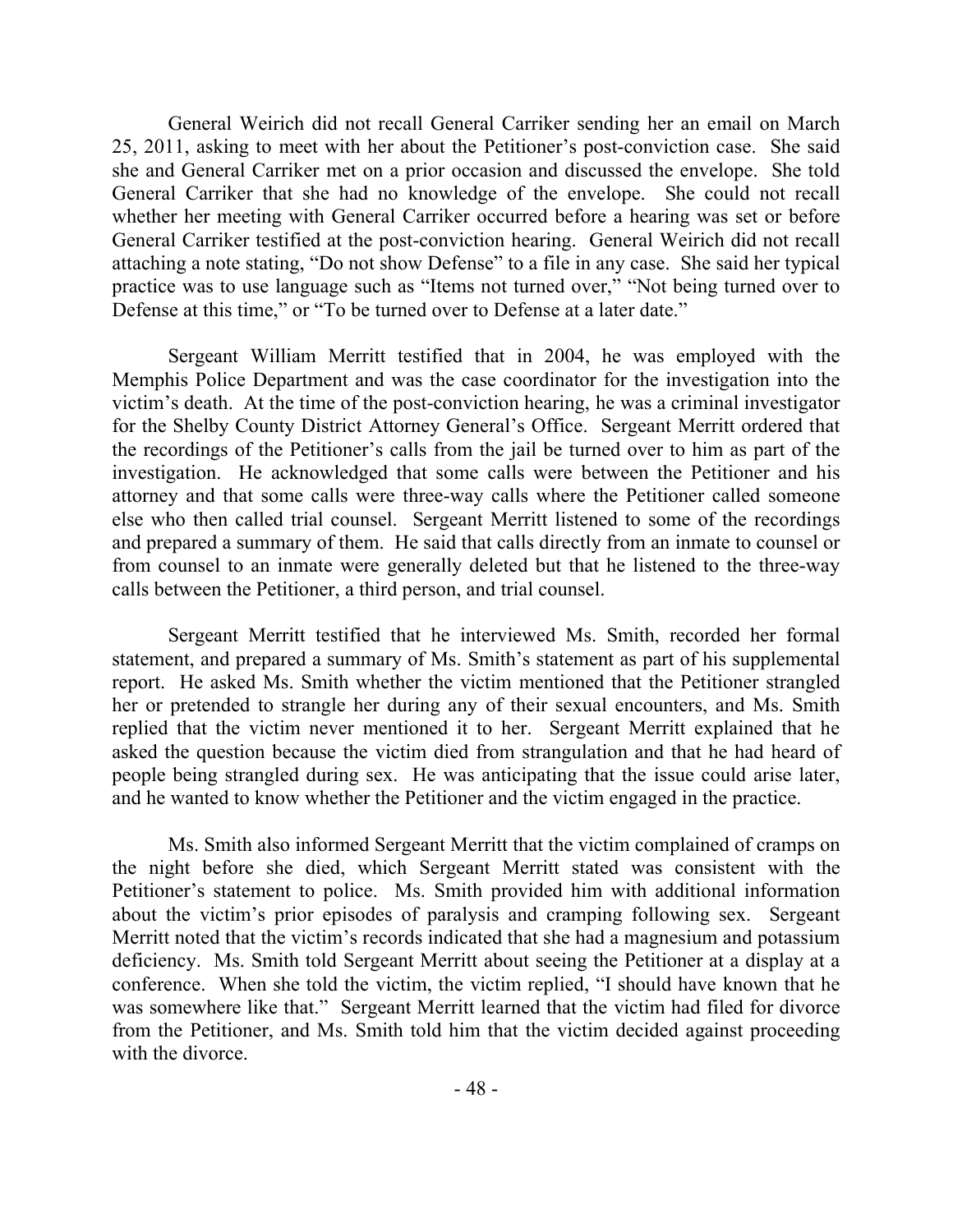Sergeant Merritt also interviewed Ms. Taylor, who discussed the Braswells' engaging in sexual activities with another woman. Ms. Taylor did not identify the other woman, and Sergeant Merritt did not have any information to determine the woman's identity. Sergeant Merritt stated that he would have interviewed the woman if she had engaged in erotic asphyxiation with the Petitioner and the victim. Ms. Taylor also informed him of the victim's prior episodes of paralysis, one of which was similar to the episode that the Petitioner said the victim experienced on the night of her death.

Ms. Hardin provided Sergeant Merritt with similar information regarding the sexual lifestyle of the Petitioner and the victim and the victim's prior episodes of paralysis. Sergeant Merritt noted that each witness denied that the victim participated in choking during sex. He also noted that according to the statements of the witnesses, the victim engaged in some activities only because the Petitioner wanted her to do so and not because she enjoyed them.

On cross-examination, Sergeant Merritt acknowledged that Ms. Taylor informed him that the victim stated that the Petitioner wanted her to engage in the "threesome" but that she did not want to do it. The victim told Ms. Taylor that she came home one day to find a woman there and that the victim eventually decided to do it. The victim called Ms. Taylor and told her of the decision after it occurred. The victim never told Ms. Taylor that she was engaging in erotic asphyxiation.

Dr. George Riley Nichols, II, a forensic pathologist, was accepted by the postconviction court as an expert in pathology. He testified that on October 18, 2005, trial counsel contacted him about assisting in the evaluation of the cause of the victim's death, and Dr. Nichols agreed to help. Trial counsel provided Dr. Nichols with the autopsy report, the autopsy photographs, and a compact disc labeled "Braswell photos" that also included the autopsy photographs. Dr. Nichols said trial counsel did not provide him with any other information about the case. Dr. Nichols issued a report in which he agreed with Dr. Carter's findings that the victim's cause of death was manual strangulation. Dr. Nichols maintained that after he rendered his opinion, trial counsel did not pay him and never contacted him again.

Dr. Nichols stated that trial counsel never told him that he intended to present erotic asphyxiation as a theory of defense at trial and failed to provide him with sufficient information to properly analyze the cause and manner of the victim's death in the context of the defense of erotic asphyxiation. Dr. Nichols stated that trial counsel failed to provide him with witness statements, the victim's medical history, the personal and social history of the victim and the Petitioner, the police reports, photographs and sketches from the crime scene, and the Brawells' sexual history.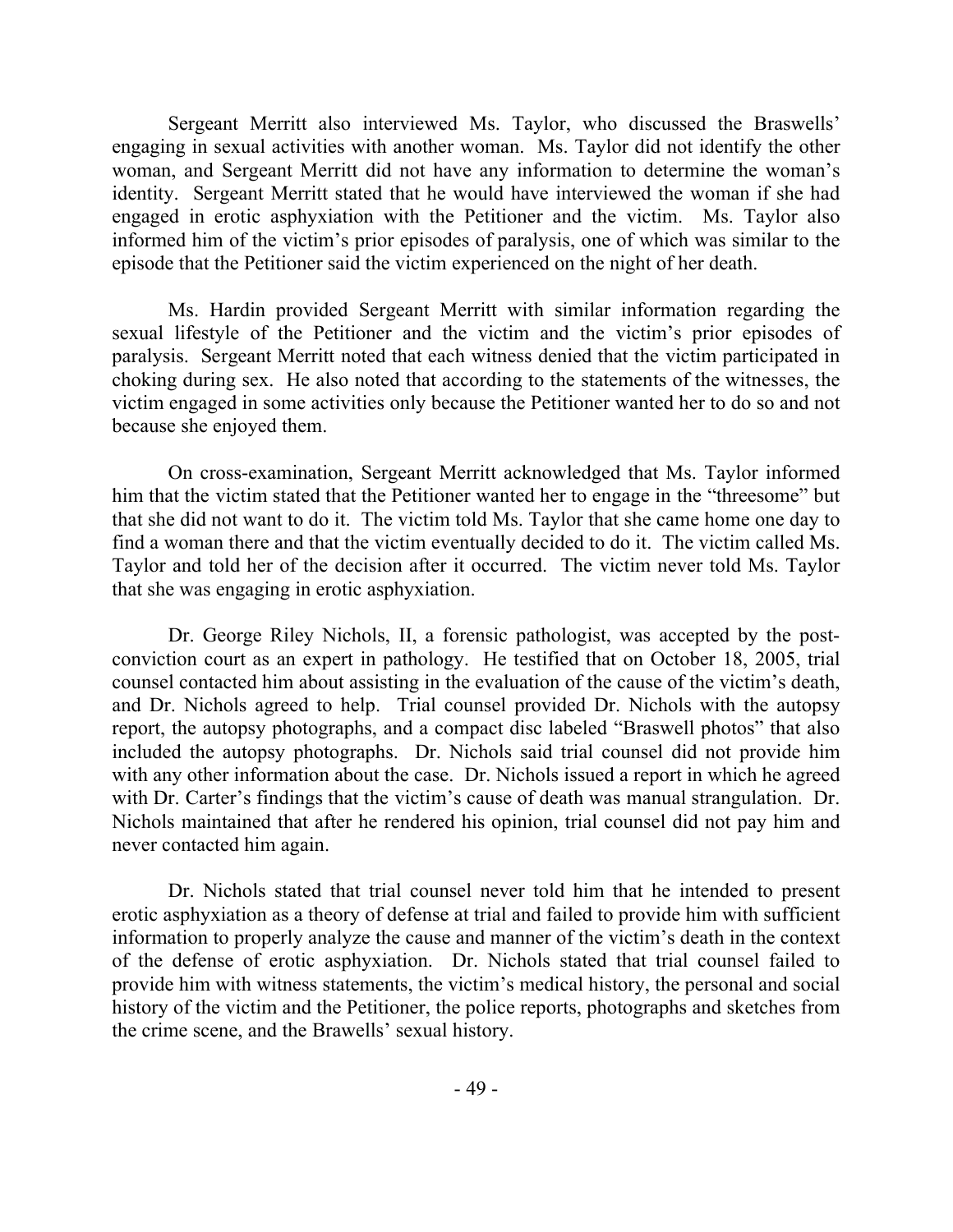Dr. Nichols testified that based on the additional evidence that he had since reviewed, his initial opinion that the victim died due to manual strangulation did not change. He noted that erotic asphyxiation can involve manual strangulation, is potentially lethal, and could result in an accidental death. Dr. Nichols had been involved in five prior cases where the deaths occurred due to erotic asphyxiation. He said deaths due to erotic asphyxiation were characterized by petechial hemorrhages in the eyes, the lack of visible outward injuries, and hemorrhaging within the tissue of the neck. He also said the lack of visible outward injuries occurred when an item was placed between the ligature or hand and the person's neck to protect the neck from bruising. However, bruising occurred in those instances where nothing separated the ligature and the person's neck. He concluded that based on the additional evidence that he reviewed, the victim's death could have been consistent with erotic asphyxiation.

Dr. Nichols explained that the victim's jugular veins were compressed, causing an increase in blood pressure within the vascular system of the head, including the face and eyes, and resulted in petechial hemorrhages. The hyoid bone was not fractured, and there was a hemorrhage in the strap muscle along the left jugular vein. There was some hemorrhaging in the structures of the neck, within both the musculature and the hyoid bone. Dr. Nichols testified that had trial counsel provided him with information regarding the defense of erotic asphyxiation, he would have viewed the hemorrhaging in the victim's neck differently. He stated that based on his experience, finding evident fingertip bruising and fingernail markings on a decedent was atypical.

Dr. Nichols noted that the carotid arteries were not compressed and explained that less pressure was required to compress and obstruct blood flow through the jugular vein than through the arteries. He said the injuries to the victim's face were the result of the compression and obstruction of the veins and not the arteries. He also said the compression of the jugular veins would cause lack of blood flow to the brain and result in unconsciousness and anoxic injury to the brain if unrelieved. He testified that even when enough pressure is applied to create petechial hemorrhaging and hemorrhaging in the neck, the event is survivable. He stated that based on the amount of petechiae present, the compression occurred for thirty seconds or longer.

Dr. Nichols testified that an examination of defense wounds, such as scratches on a person's neck where she attempted to remove the chokehold or ligature or injuries to her hands where she attempted to inflict injury on another, was relevant in determining whether a person's death resulted from homicide or erotic asphyxiation. He noted that the victim had acrylic fingernails and that there was no evidence of injuries to the victim's hands or fingernails or any other defensive injuries that he would expect to find on a person who is being choked. He also noted that according to a photograph of the victim's body, an intact chain was discovered around the victim's neck.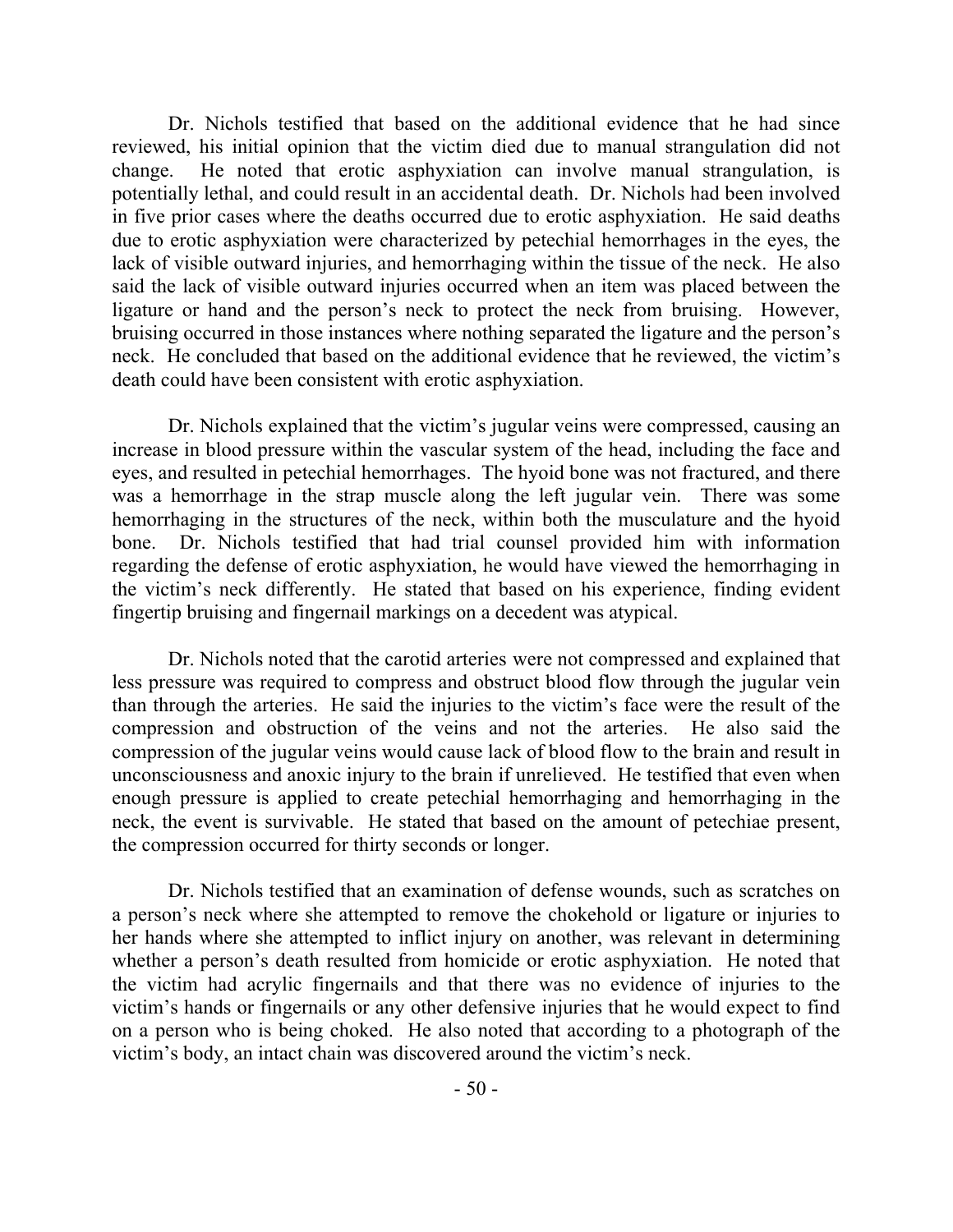Dr. Nichols testified that statement of those corroborating instances of erotic asphyxiation between the victim and the Petitioner would have been important in establishing that they had previously engaged in the activity but had survived. He said he was not provided with any information about sex toys in the home, which he stated could have been relevant to his examination.

Dr. Nichols identified acute injuries where white blood cells had not been brought into the area as an inflammatory response. He explained that white blood cells generally appear in the area of an injury or infection approximately six hours from the injury. He stated that based on the lack of white blood cells in areas of acute hemorrhaging, the injury likely occurred six hours or less from the time of the victim's death. He also stated that due to the assessment of the time frame, a review of the basic timeline of the Petitioner's version of the events would have been important.

 Dr. Nichols stated that according to records from the emergency medical technician ("EMT"), the victim was in full rigor mortis when the EMT arrived. He noted that the victim was in a Jacuzzi bathtub where the water temperature was greater than the room temperature, which would have hastened the formation of stiffness in the muscle or rigor mortis. Dr. Nichols did not know the amount of time that the hot water hastened rigor mortis.

Dr. Nichols testified that information about the actual temperature of the water in the Jacuzzi bathtub could have affected his assessment. He said that a person immersed in hot water can overheat or experience hyperthermia which can result in death and that the hotter the water, the less amount of time that a person can withstand immersion without injury. He also said the heat in the water would have transferred to the victim if she was submerged in the water. Measurement of the victim's core temperature would have been necessary to determine whether hyperthermia had occurred.

Dr. Nichols noted that one of the photographs from the crime scene showed white foam in the victim's mouth, which could have indicated a narcotic overdose, acute heart failure, or inhalation of water or other material. He stated that while the victim's lungs were heavier than normal, they were not as heavy as he would have expected in drowning cases. He noted that water can drain out of a deceased person's body if the person is moved to his or her side. He said that information about whether the victim had been turned on her side for an extended period of time would have been important but that he was not provided with such information. Dr. Nichols stated that it would have been important for him to know whether the victim experienced previous episodes of paralysis that required hospitalization because it may have explained why the victim did not or was not able to get out of the bathtub prior to her death.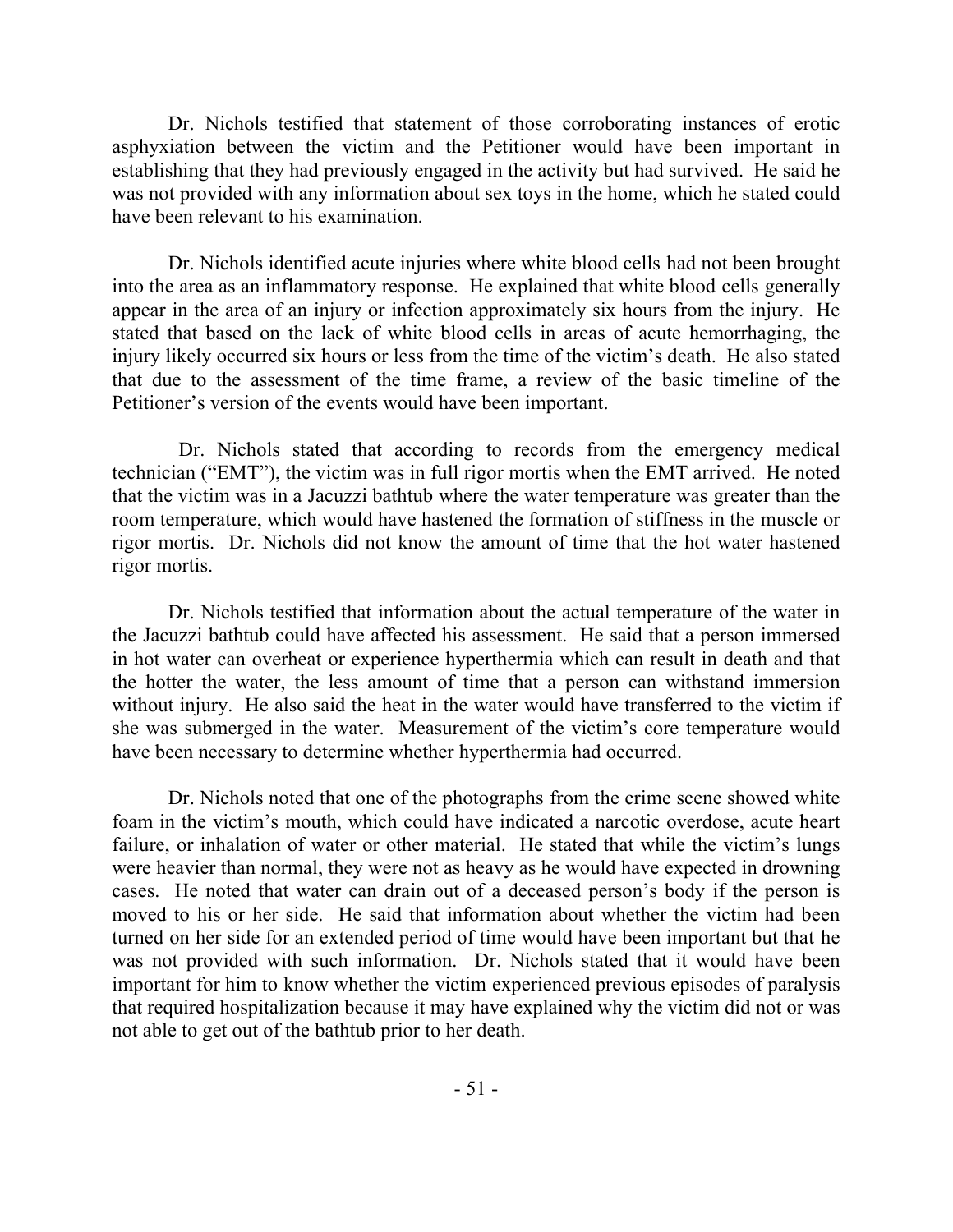On cross-examination, Dr. Nichols testified that he received the materials from trial counsel on October 18, 2005, and that trial counsel initially contacted him sometime prior to that date. Trial counsel informed him that he was representing someone charged with a homicide in Memphis and asked Dr. Nichols to review some materials and provide an opinion. Dr. Nichols said he instructed trial counsel to "send [him] everything." Dr. Nichols stated that when he first received the materials from trial counsel, he believed that the cause of the victim's death was manual strangulation and the manner of her death was likely homicide because he did not know anything about the details surrounding her death. He explained that at the time, he believed he did not have sufficient information to render an opinion but that he issued a report because trial counsel informed his office that a report was necessary due to a pending trial date. Dr. Nichols did not contact trial counsel and tell him that he needed more information. Dr. Nichols testified that in retrospect, he probably should not have sent the report but should have called trial counsel and "yelled at him." Dr. Nichols acknowledged that in his letter to trial counsel dated October 24, 2005, he did not inform trial counsel that the information he received was insufficient to reach a conclusion and that his failure to do so was error. Dr. Nichols's opinions stated in the letter were consistent with Dr. Carter's conclusions. Following the letter, Dr. Nichols had no further communication with trial counsel.

Dr. Nichols testified that had trial counsel provided him with additional information, it could have affected his opinion. He explained that rather than concluding that the manner of death was homicide, the manner of death could be either accidental or "not determined." He said, "From everything I know so far today, I think it's probably not determined, which means it's a jury question." In preparing for his testimony at the post-conviction hearing, Dr. Nichols reviewed the materials originally submitted to him by trial counsel, the police reports, the EMT reports, a transcript of Dr. Carter's testimony at the preliminary hearing, and the crime scene photographs. He did not review the witness statements.

Dr. Nichols quoted trial counsel a retainer fee of \$2,500 when trial counsel first contacted him. Dr. Nichols maintained that his office sent an invoice to trial counsel but that trial counsel never paid him.

On redirect examination, Dr. Nichols testified that based on the information that he had since reviewed, he would have testified at trial that the cause of the victim's death was asphyxia due to manual strangulation and that the evidence could have been consistent with erotic asphyxiation. He clarified that his opinion regarding the manner of the victim's death, and not the cause of the victim's death, had changed. He explained that the manner of the victim's death was inconclusive because it could be considered either homicide or accidental. He stated that since becoming aware of what other additional information was available prior to the trial, he believed he did not have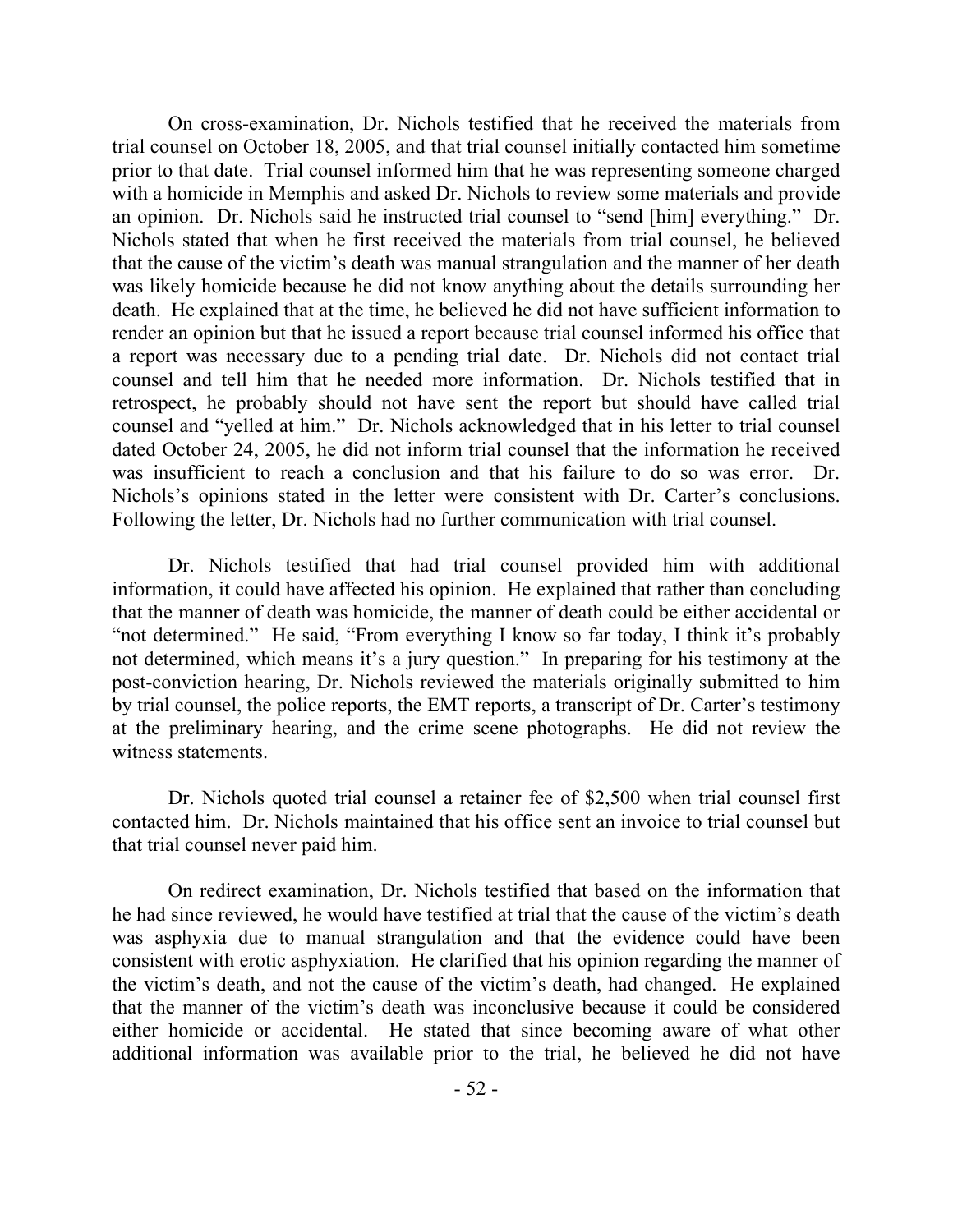sufficient information to make an informed decision in 2005 and that he should not have sent the letter to trial counsel stating his conclusions.

Ms. Emmaleisha Monique Lane testified that she and the victim engaged in sexual acts in the Petitioner's presence and went to strip clubs together as a couple. Her relationship with the Petitioner and the victim lasted approximately two years. Ms. Lane said that during her sexual encounters with the Petitioner and the victim, they used sex toys and blindfolds and engaged in dominatrix style sexual activity. She stated that the victim and the Petitioner engaged in choking during which they utilized "safe words" and that the victim enjoyed it as a sexual act. After the Petitioner and the victim engaged in choking, Ms. Lane observed bruises and marks resulting from bites and spankings on the victim. Ms. Lane did not witness any violence that was not intended as a sexual act. She testified that she was contacted by someone and gave a statement about the Petitioner's case. She believed she gave the statement after the Petitioner's trial. She was never called to testify at trial.

On cross-examination, Ms. Lane testified that the choking involved hands around the neck and that no ligatures were used. She said that the relationship faded and that she had not been intimate with the Petitioner and the victim for approximately one year prior to the victim's death. She acknowledged that the victim did not want anyone to know about the relationship.

Mr. Dennis Small testified that in 2005, he was working as an armed guard at several clubs in Memphis, including a strip club. Mr. Small had known the Petitioner and the victim for several years and saw them at some of the clubs where he worked. Mr. Small recalled one occasion when he saw the victim at the strip club with another woman. He called the Petitioner and told him that the victim was at the strip club, and the Petitioner said he was aware of it and that he would be there shortly. After the Petitioner arrived, he left with the victim and the other woman about an hour later. Mr. Small stated that the Petitioner told him that it was his birthday and that the other woman was a "gift" from the victim. Mr. Small was aware that the Petitioner and the victim engaged in a "swinger type lifestyle."

Mr. Small testified that he spoke to the Petitioner on the telephone on the day of the victim's death and that the Petitioner was crying and saying that "she was gone." He recalled that the Petitioner was at a little league football game with his son and that the Petitioner had taken his son to the game because he wanted his sons to lead a normal life. Mr. Small was not contacted prior to trial and did not testify at trial.

Ms. Cheryl Wallace, the Petitioner's sister, testified that she was actively involved in assisting trial counsel in preparing the Petitioner's defense. She stated that she wrote a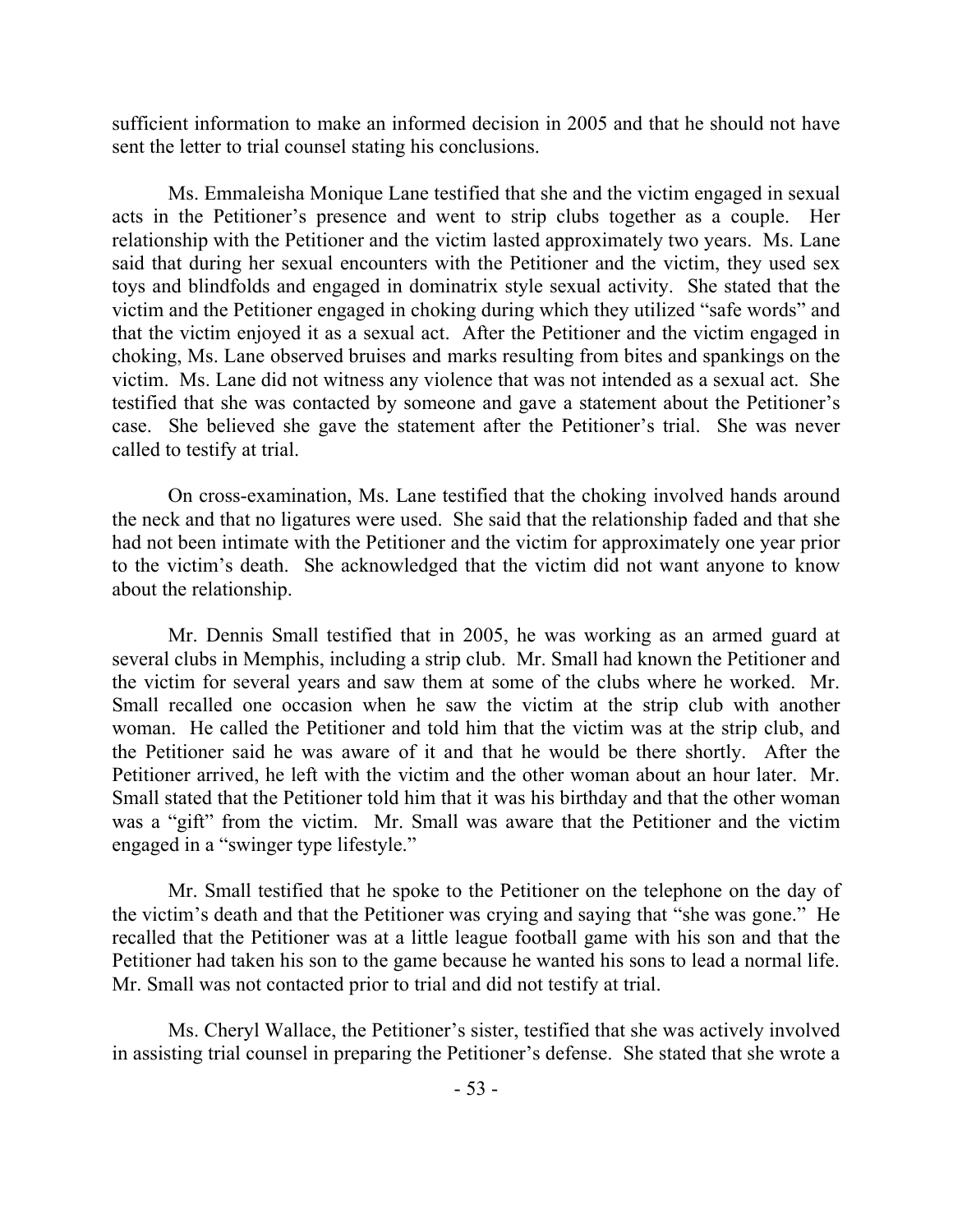check in the amount of \$2,800 to trial counsel for Dr. Nichols's fees and that the check cleared her bank. After writing the check, Ms. Wallace did not hear anything further from trial counsel about Dr. Nichols, and Dr. Nichols did not testify at trial.

To pay for the Petitioner's defense, Ms. Wallace took out a \$60,000 loan against her home, and the Petitioner and his mother each withdrew money from their retirement accounts. Ms. Wallace and her mother also paid the bills at the Petitioner's home for one year. The house eventually went into foreclosure.

Ms. Wallace hired Ms. Mikki Jackson to clean the Petitioner's home following his arrest. After Ms. Jackson cleaned the home, Ms. Wallace learned that a large amount of hair was found in the jets of the Jacuzzi. Ms. Wallace asked trial counsel to come to the home and have someone examine the Jacuzzi. She said that although trial counsel promised he would come to the home, he never visited the home or sent someone to examine the Jacuzzi.

Ms. Wallace testified that she informed trial counsel about the Braswells' sexual lifestyle. Ms. Wallace recalled taking a family trip to Texas with the victim and the Petitioner sometime near the Petitioner's birthday. During the trip, the victim purchased "stripper pole shoes" and told Ms. Wallace that she was going to dance for the Petitioner and that she would do whatever the Petitioner wanted. Ms. Wallace said that trial counsel never called her as a witness at trial.

On cross-examination, Ms. Wallace testified to her understanding that the Petitioner and the victim were "swingers." She said that she asked trial counsel to visit a club where the Petitioner and the victim were members.

Ms. Wallace stated that Ms. Jackson cleaned the Petitioner's home approximately one month after the victim's death. Ms. Wallace and her mother visited the home often to move items into storage during the month prior to Ms. Jackson's visit. On redirect examination, Ms. Wallace testified that no one had lived in the house during the month between the victim's death and Ms. Jackson's cleaning the house and that no one should have used the Jacuzzi during that time period. Ms. Wallace stated that she requested that trial counsel speak to Mr. Patrick Taliaferro, who performed heating and air conditioning repairs, and to have Mr. Taliaferro test the water in the Jacuzzi.

In 2014, Ms. Wallace contacted the Tennessee Board of Professional Responsibility ("BPR") and the Lawyer Fund for Client Protections due to trial counsel's nonpayment of expert fees. She said she received a response from the BPR that included a notice dated April 26, 2012, that trial counsel had been disbarred.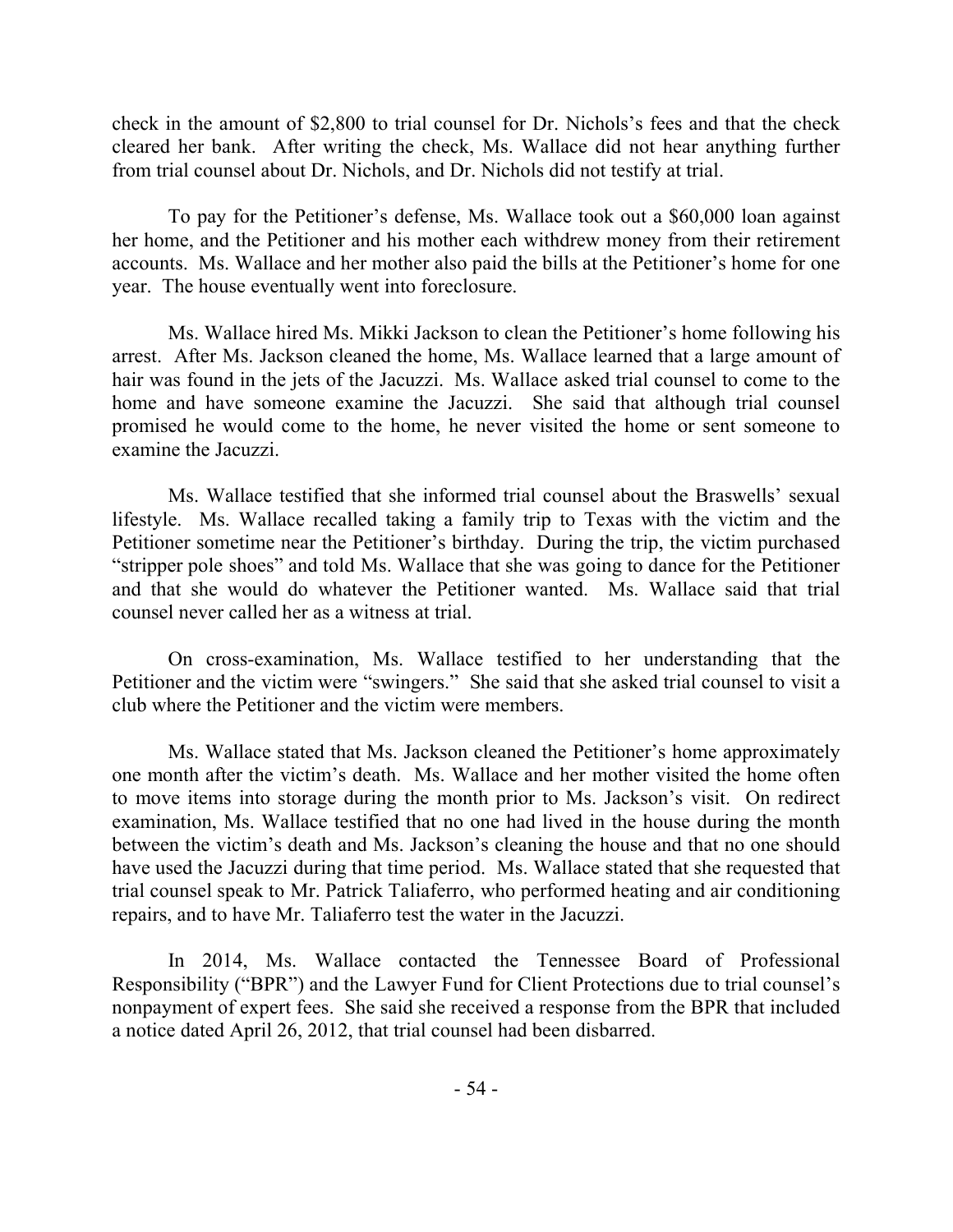Ms. Mikki Jackson testified that she was hired to clean the Petitioner's home following the victim's death. She did not know how long after the victim's death that she cleaned the home but estimated that it was within a few days of the victim's death because there was food on the table that had not molded. Ms. Jackson stated that while cleaning the bathroom, she checked to see whether the Jacuzzi was working properly. She filled it up with water and discovered that the jets were not working. After draining the water, she removed from the suctions "lots of gobs" of shoulder-length, black hair that appeared to match the victim's hair. She threw the hair away and cleaned out the Jacuzzi, which then began working properly. She said that she initially did not tell anyone about the hair because she did not believe it was important and that she believed she later discussed her discovery with the Petitioner's sister. Ms. Jackson said she was contacted about making a statement regarding the hair but could not recall whether she was contacted before or after trial. She did not testify at trial but stated that she would have testified had she been requested to do so.

Mr. Patrick Taliaferro, who performed heating, ventilation, and air conditioning repairs, testified that he examined the Petitioner's water heater and Jacuzzi on August 14, 2005. He stated that the Petitioner's water heater had two electric heaters inside of it, that the thermostats could be manually set, and that both thermostats were set at 160 degrees. Mr. Taliaferro measured the water temperature based on the 160-degree setting and determined that the water was 147 degrees. He stated that the hottest temperature setting for the model of the Petitioner's water heater was 170 degrees, that the temperature for a water heater in a residence is supposed to be around 120 degrees, and that the standard temperature of water that a body can withstand is 120 degrees. Mr. Taliaferro stated that he provided the information to either the Petitioner or the Petitioner's sister and that trial counsel did not contact him or call him to testify at trial.

The Petitioner testified that following his arrest, he spoke to attorneys Mr. Jerry Stokes, Mr. Lee Wilson, and Mr. Wright and informed them that he and the victim engaged in erotic asphyxiation on the night of her death. The Petitioner retained them that day and said his family retained Mr. Ballin without his knowledge. Mr. Ballin and Mr. Wright both appeared in court on the Petitioner's first appearance date, and the Petitioner and his family elected to proceed with Mr. Ballin as counsel. The Petitioner also retained trial counsel, and both Mr. Ballin and trial counsel represented the Petitioner at the preliminary hearing. The Petitioner maintained that trial counsel met with him on the day following his arrest and that he informed trial counsel that he and the victim had engaged in erotic asphyxiation. The Petitioner recalled that during a jury-out hearing at trial, trial counsel called Mr. Wright to testify about the Petitioner informing him at the time of arrest that the Petitioner and the victim engaged in erotic asphyxiation. However, trial counsel never recalled Mr. Wright to present his testimony in front of the jury.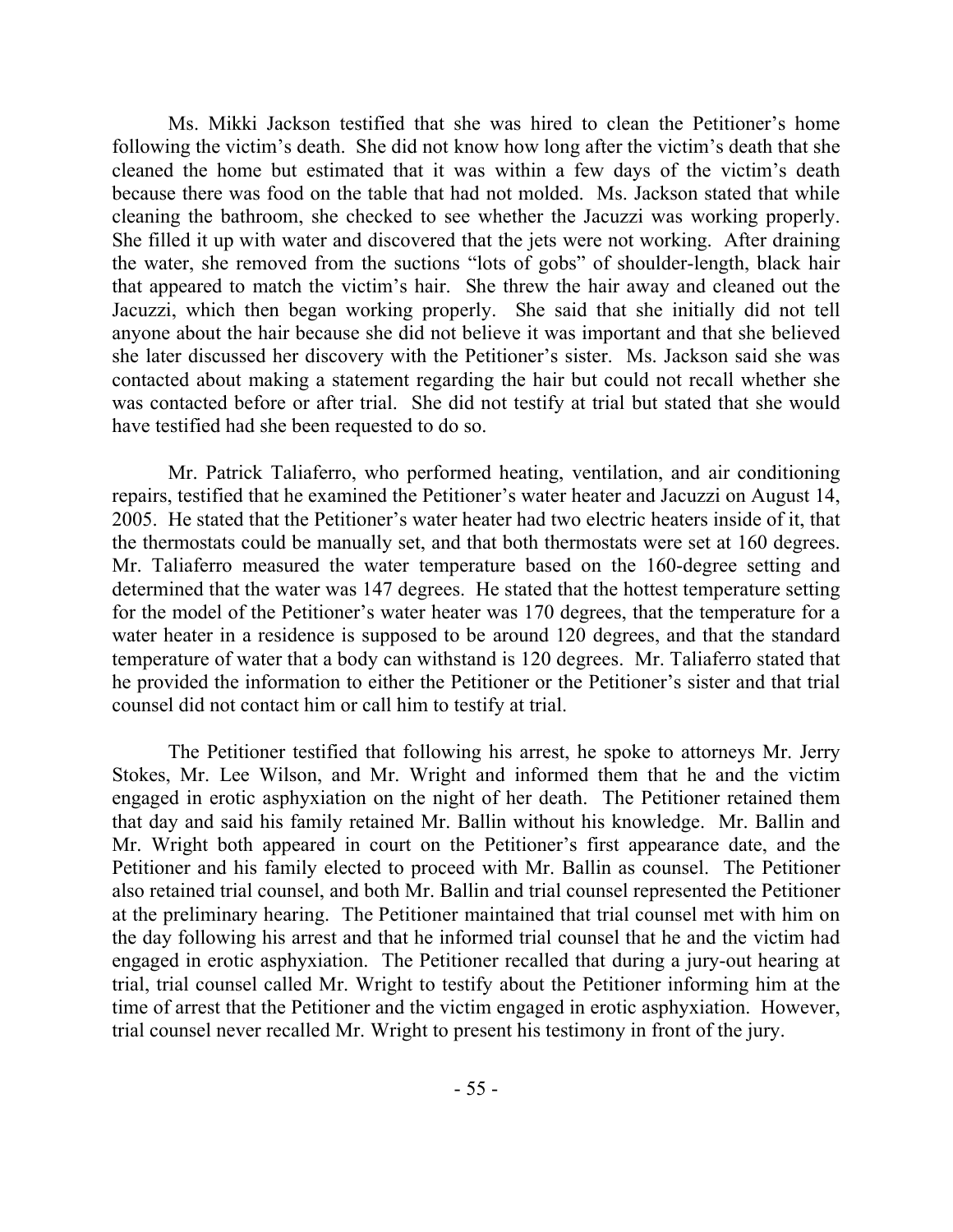The Petitioner and his family actively researched issues during the pretrial phase and learned of allegations involving Dr. Carter's prior job performance. The Petitioner noted that in the whistleblower lawsuits, Dr. Carter was accused of asking someone to make inaccurate entries on autopsy reports, falsifying autopsy reports, and firing a subordinate whose conclusions did not match those of a prosecutor. The Petitioner also noted that in some cases, Dr. Carter disregarded the toxicology report and made determinations without reviewing the necessary body organs. The Petitioner maintained that he and a member of his family provided the information to trial counsel. Mr. Ballin questioned Dr. Carter about the allegations during the preliminary hearing, but Dr. Carter denied the allegations. The Petitioner stated that trial counsel failed to present the information at trial or bring forth any evidence to discredit Dr. Carter's prior testimony in which she denied the allegations.

The Petitioner testified that he informed trial counsel that the victim had potassium and magnesium deficiencies and that a few months prior to her death, she had episodes of paralysis in the Jacuzzi after drinking alcohol that were similar to the scenario that occurred on the night of her death. The Petitioner said he identified to trial counsel others who were aware of the episodes of paralysis and informed him that the episodes were mentioned in a police supplemental report. The Petitioner stated that trial counsel failed to obtain the victim's medical records or present the information to the jury at trial.

The Petitioner stated that shortly after his arrest in November 2004, he informed trial counsel that Mr. Taliaferro prepared a report regarding the temperature of the Petitioner's water heater. The Petitioner complained that trial counsel did not interview Mr. Taliaferro and that to his knowledge, trial counsel never went to his home and inspected the water heater or had anyone else inspect the water heater. When Mr. Burton testified at trial that all water heaters were set at 120 degrees, the Petitioner reminded trial counsel that his water heater was set at 160 degrees. Trial counsel did not present any witnesses to contradict Mr. Burton's testimony.

The Petitioner said that he learned that the victim informed Ms. Wallace of the "proclivities" of the Petitioner and the victim and that the Petitioner and Ms. Wallace shared this information with trial counsel. The Petitioner believed that trial counsel waited until the night before trial began to obtain some of the "adult items" used by the Petitioner and the victim. The Petitioner complained that trial counsel neither called Ms. Wallace to testify at trial nor otherwise presented the information possessed by her.

The Petitioner testified that he informed trial counsel about Ms. Jackson discovering hair entangled in the suctions of the Jacuzzi. The Petitioner believed that the information was important because it explained why he was unable to get the victim out of the Jacuzzi upon discovering her and that it would have corroborated his testimony at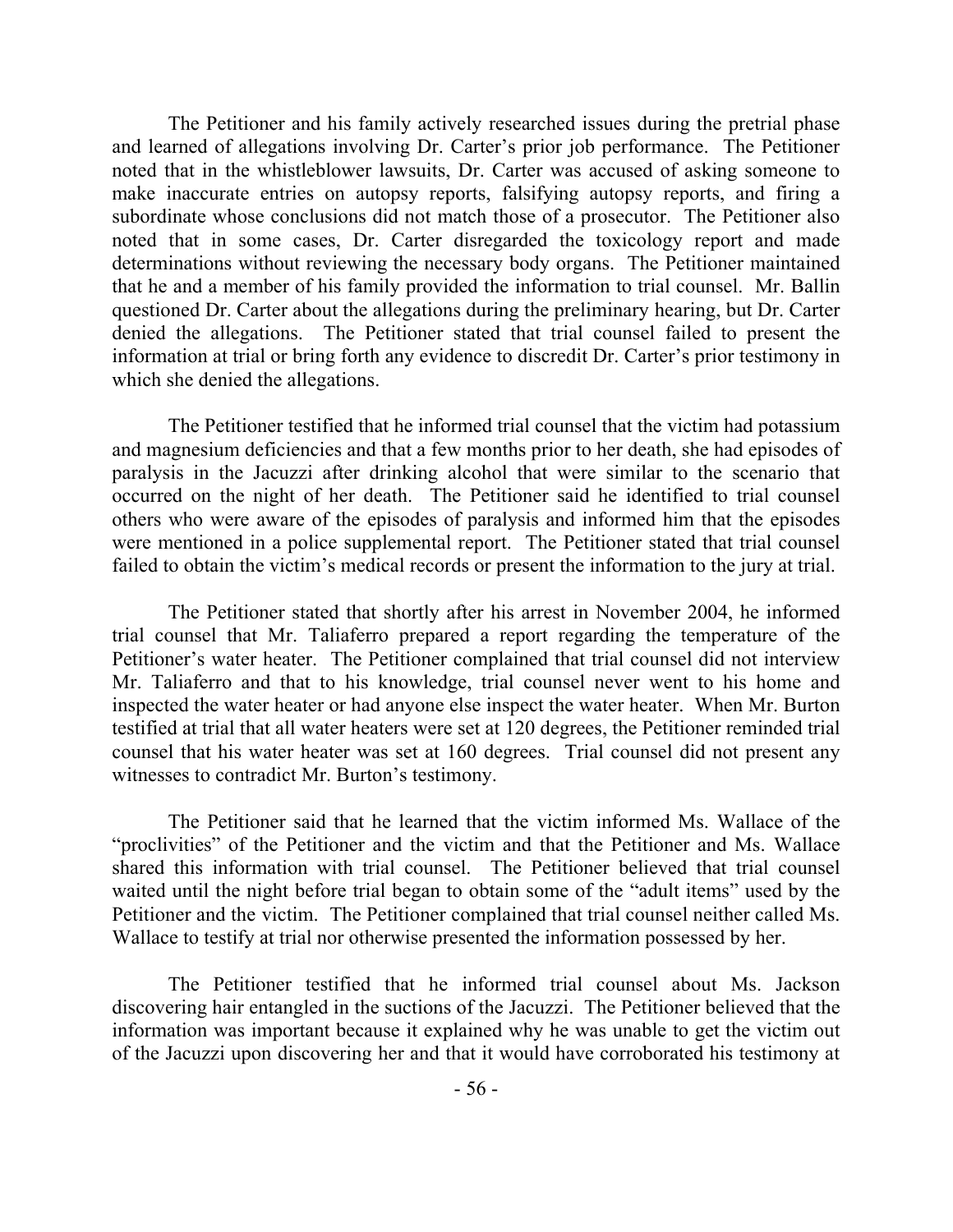trial and rebutted the State's argument that his claims that he was unable to get the victim out of the Jacuzzi were false. The Petitioner did not believe that trial counsel interviewed Ms. Jackson or otherwise followed up on the information.

The Petitioner stated that he informed trial counsel that Mr. Small, a security guard at a strip club, saw the victim and the Petitioner there on numerous occasions, including one occasion during which the victim was accompanied by another woman. The Petitioner maintained that trial counsel did not interview Mr. Small or otherwise follow up on the information and did not present Mr. Small as a witness at trial. The Petitioner also maintained that trial counsel did not present any of the information at trial through independent witnesses.

The Petitioner testified that in May or June of 2005, he told trial counsel that he and the victim had an intimate relationship with Ms. Lane and that Ms. Lane had firsthand knowledge of the Braswells' engaging in erotic asphyxiation. To the Petitioner's knowledge, trial counsel did not interview Ms. Lane or follow up on the information. The Petitioner said Ms. Lane's testimony would have contradicted the State's position that erotic asphyxiation was a newly fabricated defense and would have corroborated his testimony. The Petitioner noted that during closing arguments, the prosecutor argued that if the victim could walk through the doors, she would deny the Petitioner's allegations regarding their sexual lifestyle.

The Petitioner complained that trial counsel never had him declared indigent. He was incarcerated following his arrest and never made a bond. He said that because he believed he was going to be released on bond, he withdrew approximately \$10,000 out of his retirement to pay for attorney's fees and other bills. The remaining money was donated, borrowed by his family, or was "scrape[d] up" by him. The Petitioner said his residence was to be sold to help fund his defense, but his home went into foreclosure. He also sold a motorcycle to obtain funds. He noted that at the time of trial, trial counsel had not been paid all of his fees. He maintained that in June 2005, trial counsel obtained \$10,000 from his family, of which \$2,000 or \$3,000 was to pay for an investigator and that trial counsel never informed him that someone from his office served as an investigator.

The Petitioner testified that trial counsel approached him about retaining Dr. Nichols and that they discussed the importance of presenting expert testimony to contradict Dr. Carter's findings. The Petitioner stated that his family paid between \$2,800 and \$3,000 to retain Dr. Nichols. However, Dr. Nichols did not testify at trial, and trial counsel did not explain why he was not using Dr. Nichols. Rather, trial counsel only mentioned that he wanted to go in a different direction. Around the time that the Petitioner filed his petition for post-conviction relief, he wrote a letter to Dr. Nichols,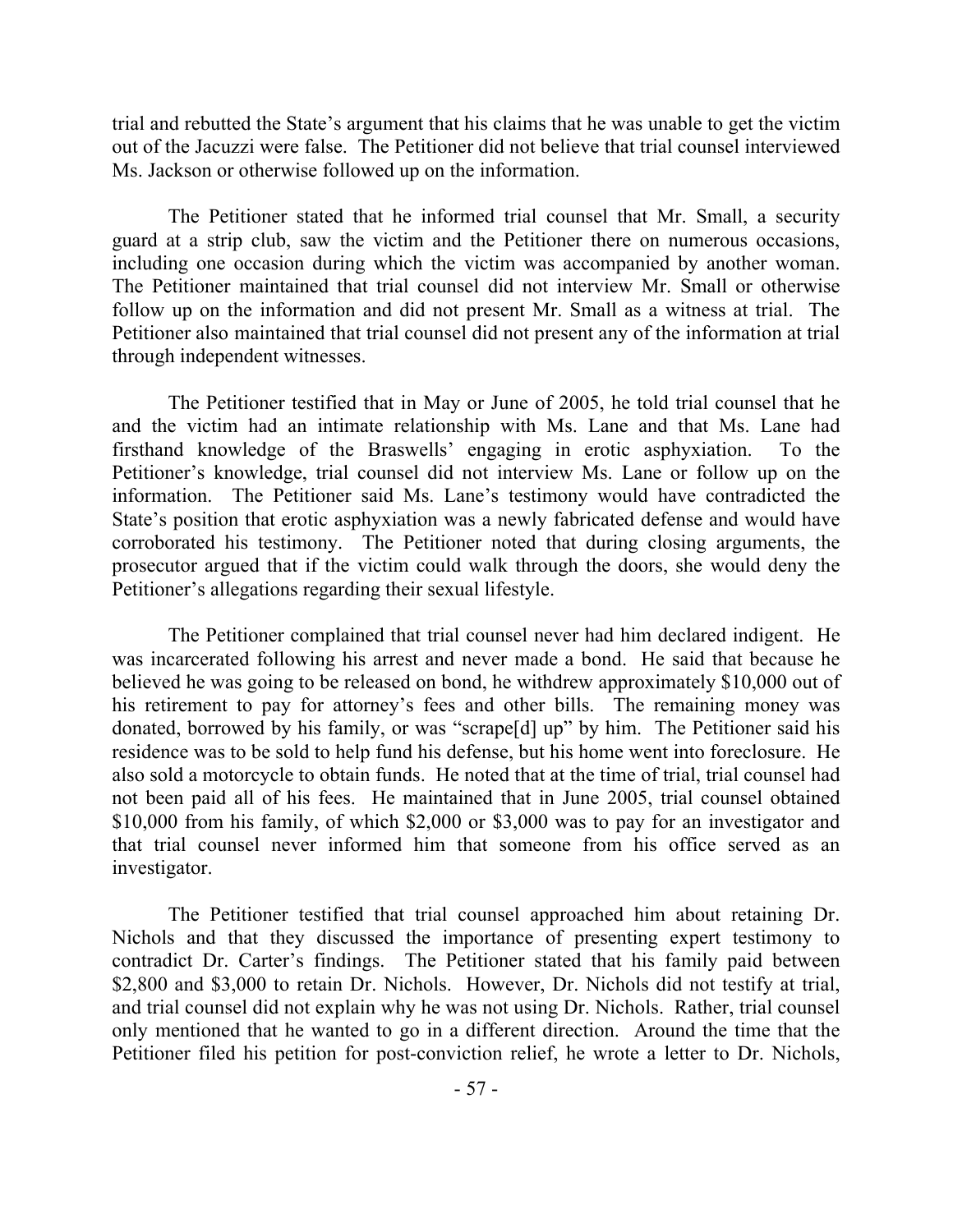including what he believed to be pertinent information about the case. The Petitioner stated that Dr. Nichols said that he was unaware of the information that the Petitioner had provided him, that he had only been provided photographs and a brief letter, and that he was unaware of any information regarding erotic asphyxiation. Ms. Eskridge sent Dr. Nichols additional information, and trial counsel learned that Dr. Nichols changed his opinion to one that was favorable to the defense. The Petitioner complained that trial counsel failed to call a medical doctor at trial to counter Dr. Carter's testimony.

The Petitioner testified that on the night before trial began, trial counsel informed him of locating an expert that trial counsel planned to use if the Petitioner's family would pay the expert's fee. The Petitioner stated that he met with Dr. Schwartz for thirty to forty-five minutes on the night before Dr. Schwartz testified and that he did not have an opportunity to fully explain his relationship with the victim to Dr. Schwartz. The Petitioner also stated that while Dr. Schwartz testified at trial about erotic asphyxiation from a theoretical perspective, he did not discuss erotic asphyxiation as it related to the relationship between the Petitioner and the victim.

The Petitioner maintained that trial counsel did not discuss with him the presentation of the proof, the State's presentation of evidence of his prior bad acts, or the repercussions of any attempts to introduce evidence of his good character. The Petitioner did not believe that trial counsel was successful in attempting to present evidence of his good character and complained that trial counsel failed to present evidence that the Petitioner's acts of domestic violence against the victim occurred before he became sober.

While the Petitioner never saw Ms. Taylor's statement to the police, he believed it included information about the relationship between him, the victim, and Ms. Lane. He did not know whether trial counsel had the opportunity to follow up on the information. While reviewing a police supplement following his conviction, he noticed that when Sergeant Merritt interviewed Ms. Smith, he asked her "out of the blue" about whether the Petitioner and the victim engaged in choking during sex.

The Petitioner stated that the victim filed for divorce in May or June of 2004 and decided to dismiss the divorce in early August 2004. He said that he and the victim wrote letters to each other and that the letters were "somewhere in our personal effects, at home, or our office." He was unaware that the State had the letters and said he never received a copy of the letters prior to trial.

The Petitioner did not listen to the recordings of his telephone calls from the jail before they were played at trial, and to his knowledge, trial counsel did not review the recordings before trial. The recordings included the Petitioner's conversations with trial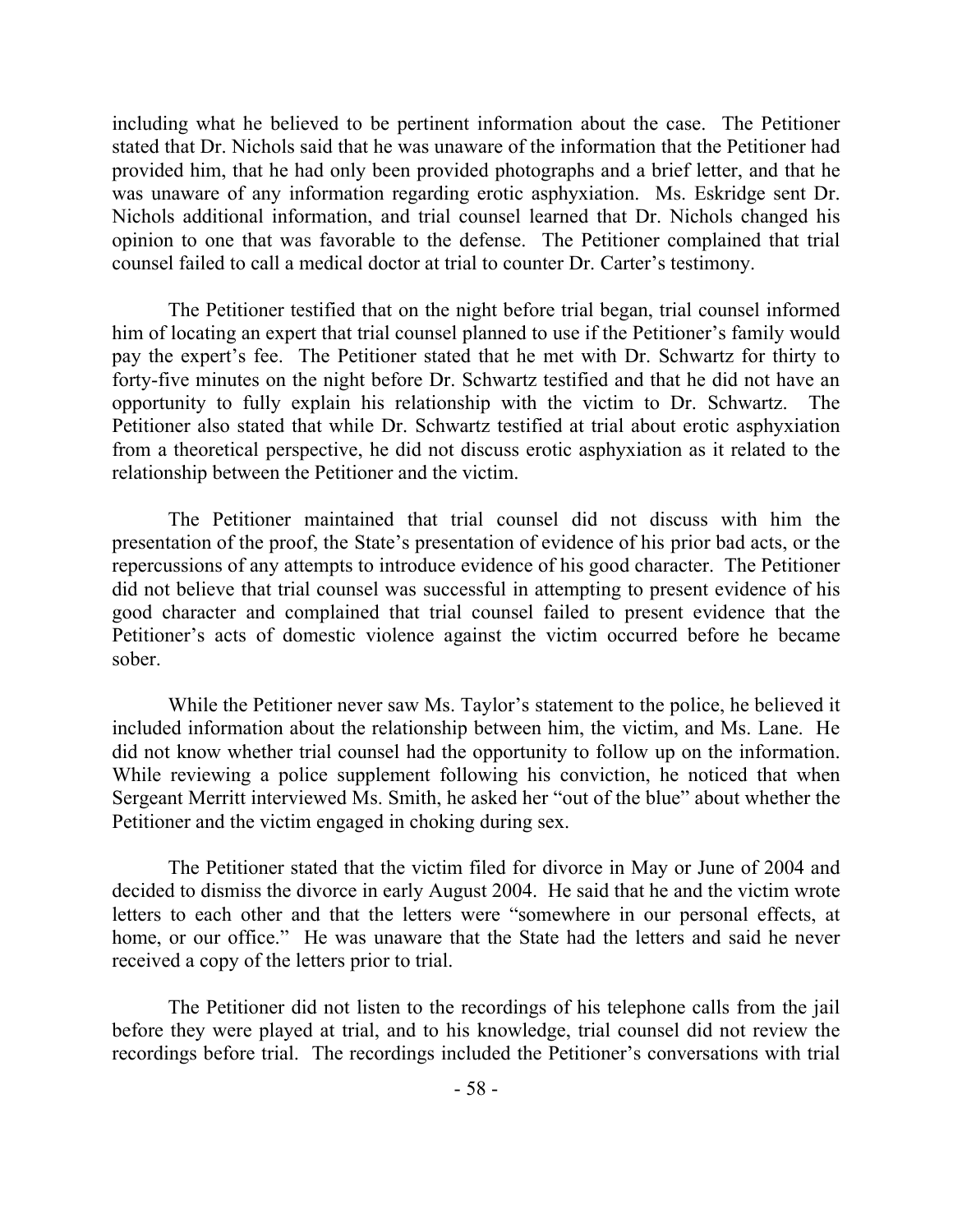counsel. The Petitioner stated that trial counsel never stopped him from talking during the calls and did not tell him that the calls were being recorded. The Petitioner said that although a recording at the beginning of the call informed him that the call was being recorded, he believed his conversations with trial counsel were safe "to some extent." The Petitioner complained that trial counsel never explained to him that the calls to him were not protected and that trial counsel never presented a witness at trial to testify about whether inmates had access to a separate telephone line at the jail in which to contact attorneys.

The Petitioner was aware that a sealed manila envelope with a note on the front was located at some point during the pendency of the post-conviction proceedings. He stated that to his knowledge, the State never turned over the contents of the envelope to his post-conviction counsel.

On cross-examination, the Petitioner testified that Ms. Eskridge told him about the sealed envelope during the late spring or early summer of 2011 near the end of her representation. He said Ms. Eskridge essentially told him that she discovered an envelope and was attempting to learn of its contents.

The Petitioner acknowledged that according to his statement to the police, the victim got into the Jacuzzi between 1:30 and 1:40 a.m., and he did not find her until 3:40 a.m. He agreed that the timeline of the victim being left unattended in the Jacuzzi changed substantially during his testimony at trial. At trial, the Petitioner testified that the victim was not left unattended from 1:30 or 1:40 a.m. and that he and the victim returned to the Jacuzzi at 3:00 a.m. The Petitioner testified that when he found the victim, she was on her side with her head approximately three-quarters of the way under water. Her mouth was submerged, but some portions of her head, such as her ear, were not. When the Petitioner called 9-1-1, he reported that he was unable to get the victim out of the water. He stated that when the paramedics arrived, the upper portions of the victim's torso, her shoulders, and her head were out of the Jacuzzi. He also stated that while he could have gotten the victim out of the Jacuzzi, he began to hear the sirens once he was able to get the upper portion of her body out of the water and stopped to make sure that the first responders could locate his home.

The Petitioner did not believe that trial counsel ever visited his home, viewed the Jacuzzi, or took measurements of it. The Petitioner testified that the temperature on the hot water heater was higher to prevent the water from getting cold in the Jacuzzi. He explained that the victim would turn on the hot water and have it continue to trickle or pour into the Jacuzzi as she soaked.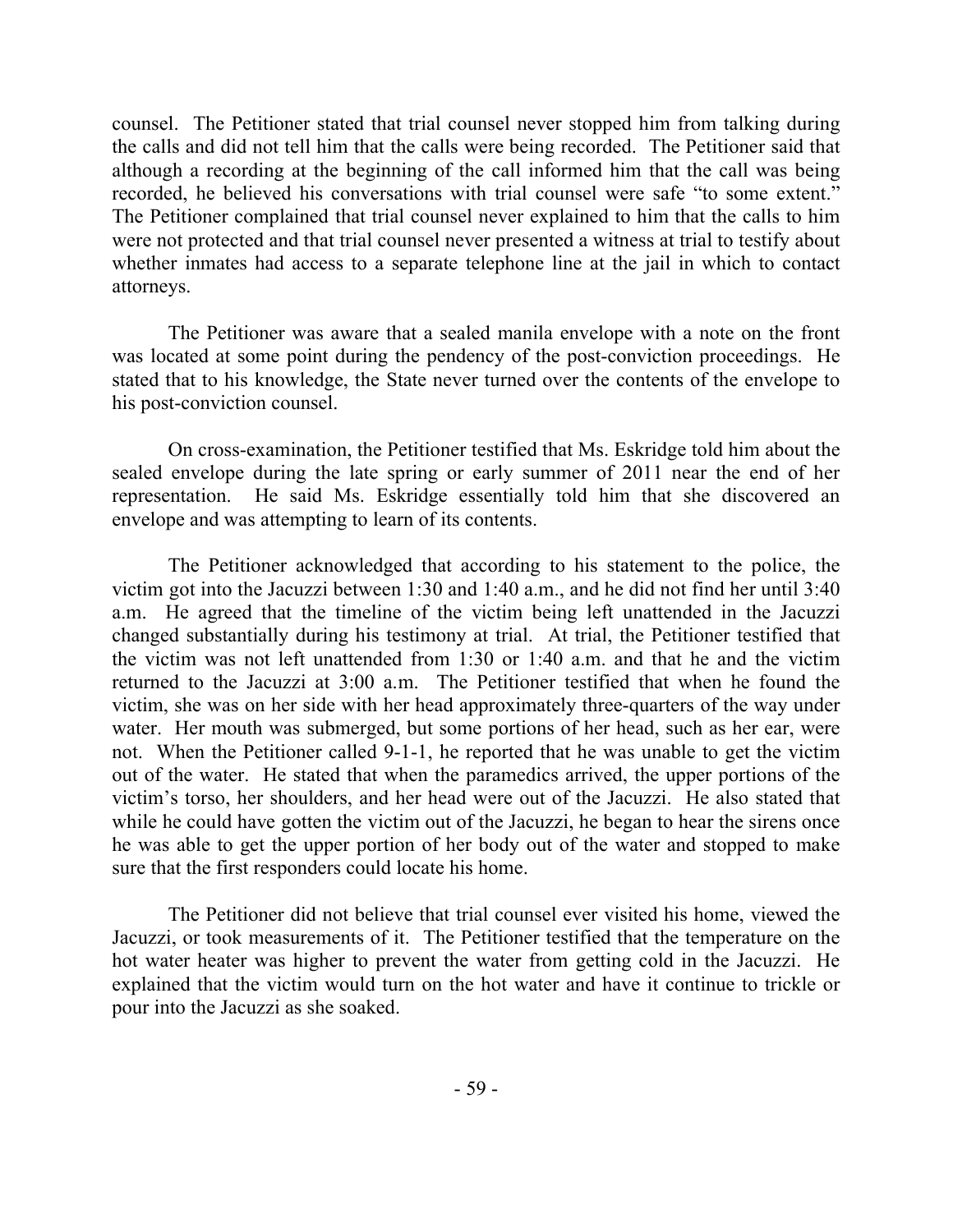The Petitioner believed that had Dr. Schwartz spent more time with him and gathered more historical information, Dr. Schwartz would have been better able to explain the proclivities in the Braswells' relationship. The Petitioner said Dr. Schwartz could have obtained the information from him and other sources. The Petitioner believed that the trial court's decision limiting Dr. Schwartz's testimony at trial was based on the fact that Dr. Schwartz was not disclosed until the "last minute."

The Petitioner did not recall when he last saw the letters that he and the victim wrote to each other but believed they were somewhere in his bedroom. He then stated that he did not know where they were inside his home. He did not know whether the victim gathered the letters to take them to her divorce attorney.

The Petitioner believed that the telephone calls with trial counsel that were admitted at trial were three-way calls where he called a family member, who then called trial counsel. During one of the calls entered into evidence at trial, the Petitioner shared with trial counsel his concerns about Mr. Ballin's representation based on information that trial counsel had shared. Trial counsel informed him that he was charged with strangling the victim, and the Petitioner denied the accusation several times. The Petitioner noted that the other telephone conversations with trial counsel that were entered into evidence involved whether trial counsel had completed tasks for him. The Petitioner believed that the recordings of three or four telephone calls were played to the jury. He acknowledged that during one of the calls to another person, he included "code" language about Ms. Woods.

On redirect examination, the Petitioner testified that he and his family provided trial counsel with funds to retain an expert but that they were unaware of what happened to the expert or where the money went. According to the Petitioner, trial counsel went to his brother and mother on the eve of trial and told them that if they did not pay for another expert, no expert would testify at trial and that the Petitioner would likely be convicted of the charges. The Petitioner stated that trial counsel retained Dr. Schwartz on the Sunday night before trial began and did not prepare Dr. Schwartz to testify, which showed when he was cross-examined by the State.

The Petitioner stated that while he was provided with summaries of his telephone calls from the jail in discovery, the summaries did not prepare him for the recordings that were entered into evidence and played for the jury at trial. He recalled that after giving his initial statement to the police, he decided that he wanted to give another statement. He informed the officer that he wished to give another statement but that he wanted his attorney present. He explained that he did not give a second statement because his attorneys instructed him against it.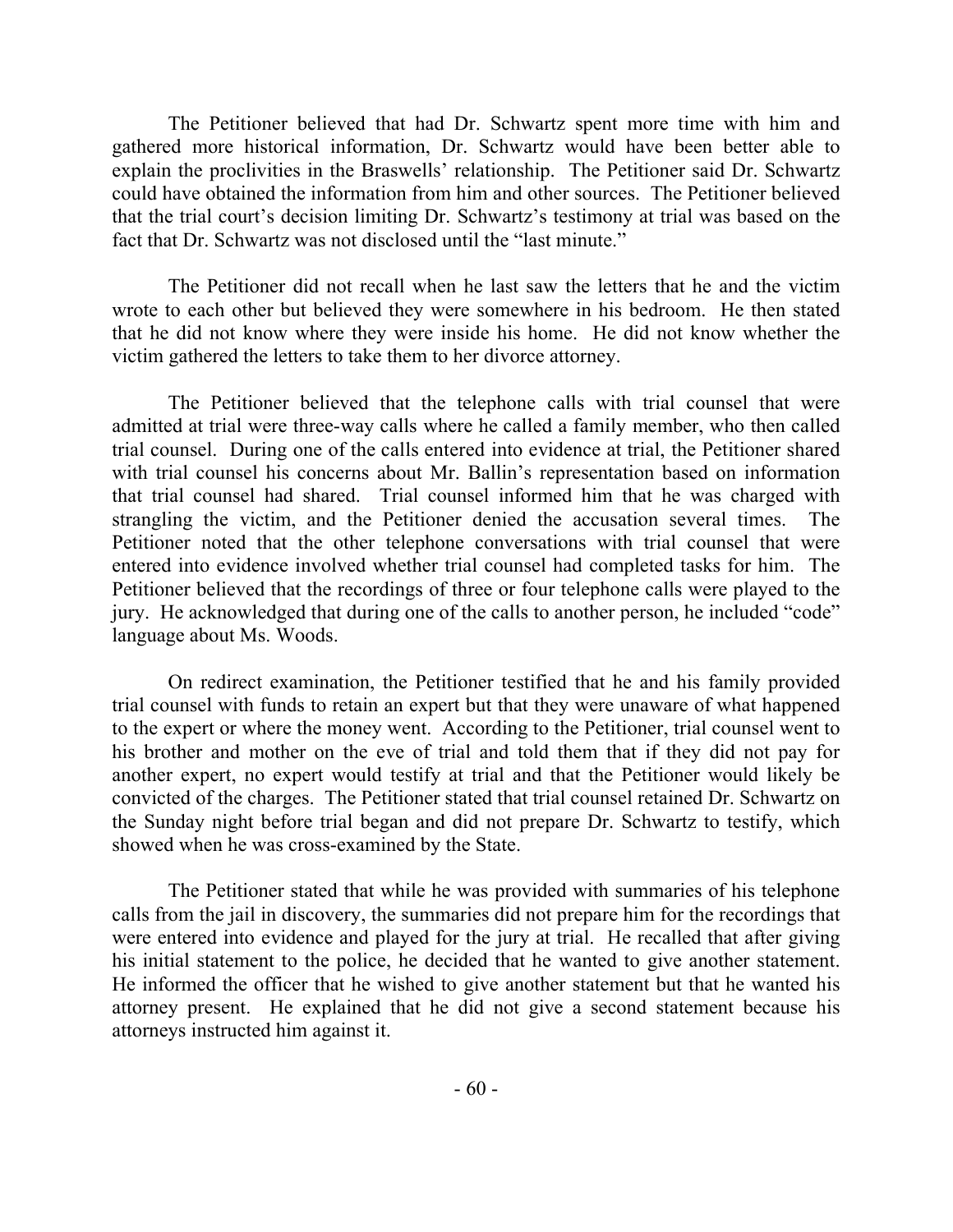The Petitioner explained that he did not mention erotic asphyxiation to the police due to "[s]hame" and said he did not believe that it had anything to do with the victim's death at that time. He affirmed that during opening statements, co-counsel stated that he intended to establish a pattern of choking as part of the Petitioner's sexual lifestyle. The Petitioner complained that trial counsel and co-counsel failed to establish such a pattern at trial. The Petitioner said that during closing arguments, his counsel stated that a pattern was established and that one of the jurors looked "extremely skeptical" and shook his head. The Petitioner disagreed that co-counsel was alluding to the Petitioner's testimony at trial to establish a pattern of choking.

### **The State's Proof**

Assistant District Attorney General Glen Baity testified that he was assigned as division leader in the post-conviction court's courtroom for one year in 2011. At that time, General Carriker was an assistant in the division. General Baity did not recall General Carriker informing him of locating a folder or an envelope marked "not turned over to defense." General Baity stated that he would have remembered the conversation had it occurred. He also did not recall a defense attorney approaching him about an envelope or a discussion in open court about a problem with discovery in a postconviction case. On cross-examination, General Baity testified that he did not recall any conversations with General Carriker about the Petitioner's case.

Assistant District Attorney General Betsy Wiseman testified that she served as cocounsel for the State during the Petitioner's trial and that she was the division leader in the post-conviction court's courtroom from January 2008 through December 2010. General Carriker was assigned to the division while General Wiseman was division leader. She did not recall any conversations with General Carriker about the Petitioner's post-conviction case and did not recall him approaching her with any problems with the case. She said that while she received an email from General Carriker about the case on March 25, 2011, nothing in the email indicated that there were any problems with the case, and General Carriker did not include questions regarding how to proceed with any issues that had arisen.

General Wiseman testified that she had never known General Weirich to seal items inside an envelope and did not recall her doing so in the Petitioner's case. General Wiseman stated that items that could have been received in manila envelopes included autopsy reports, documents received while the case was in general sessions court, and additional information received by law enforcement after the officers submitted their official State report. General Wiseman understood the folder labeled "items not turned over" in Exhibit 6 was an effort to maintain a record of those items that were not discoverable and, therefore, not provided to the defense. She denied hiding or destroying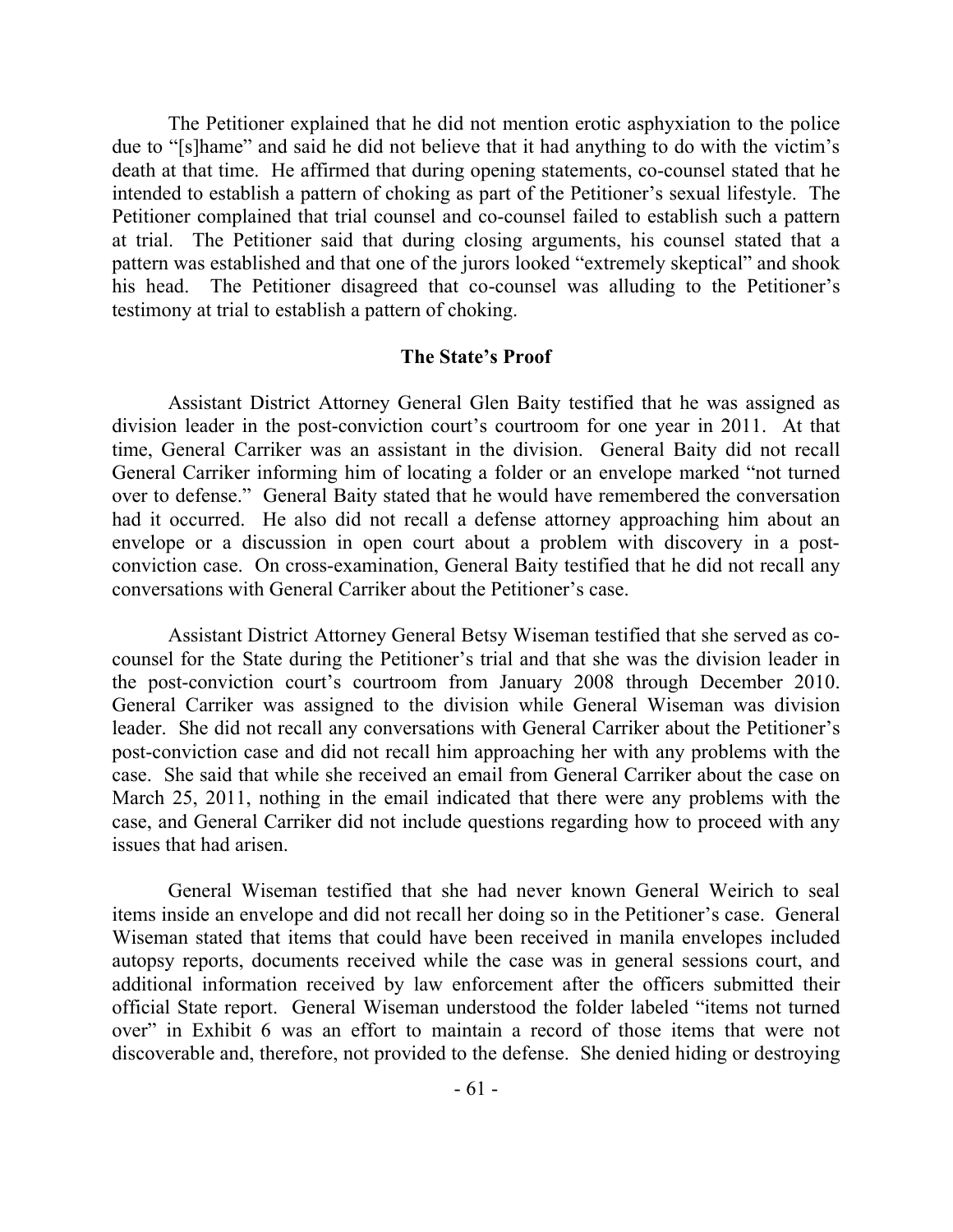information in the file and said that if she wanted to hide something from the defense, she would not have placed it in an envelope in the file with a note that said, "do not give to defense."

General Wiseman recalled that up until the beginning of trial, she and General Weirich believed that the defense theory would be that the victim drowned while bathing. She said that the first indication that the defense theory would not be drowning was when trial counsel informed them of the defense expert on the morning of trial.

On cross-examination, General Wiseman testified that she did not believe that she placed the documents in Exhibit 6 in the folder because General Weirich's handwriting was on the note that was on the folder. General Wiseman believed General Weirich selected which documents to place inside the folder. General Wiseman stated that if anything was sealed inside a manila envelope, she would not have been the person who did so and that she would have recalled if any items were sealed in a manila envelope because such a practice was "highly unusual." General Wiseman stated that if she had come across a sealed envelope in preparing for trial, she would have spoken to General Weirich about it and opened the envelope. General Wiseman did not recall this occurring. She acknowledged that something could have been placed in the State's file after the case was closed.

General Wiseman testified that she prepared a written summary of the Petitioner's telephone calls from jail and believed she provided trial counsel with both the summary and a compact disc that included the recordings. However, following her testimony, the State agreed that trial counsel did not have a copy of the recordings. General Wiseman then testified that trial counsel was made aware of the recordings and never requested a copy of them.

Assistant Attorney General Marques Young testified that he represented the State during the Petitioner's post-conviction proceedings until he left the Shelby County District Attorney General's Office to be a federal prosecutor. He was assigned the case during the summer of 2012, replacing General Cox. He stated that at that time, he did not take any action in the case because he was waiting on the Petitioner to file an amended petition. As a result, the file remained in General Cox's office until 2013.

General Young first reviewed the State's file in 2013 after General Carriker came into his office and informed him about a discussion with post-conviction counsel about an envelope that General Carriker and Ms. Eskridge found while reviewing the State's file. General Carriker advised General Young that the envelope had a note on it that mentioned items that were not provided to the defense. General Young maintained that this was the first time that he had heard of the issue. He did not have the file in his office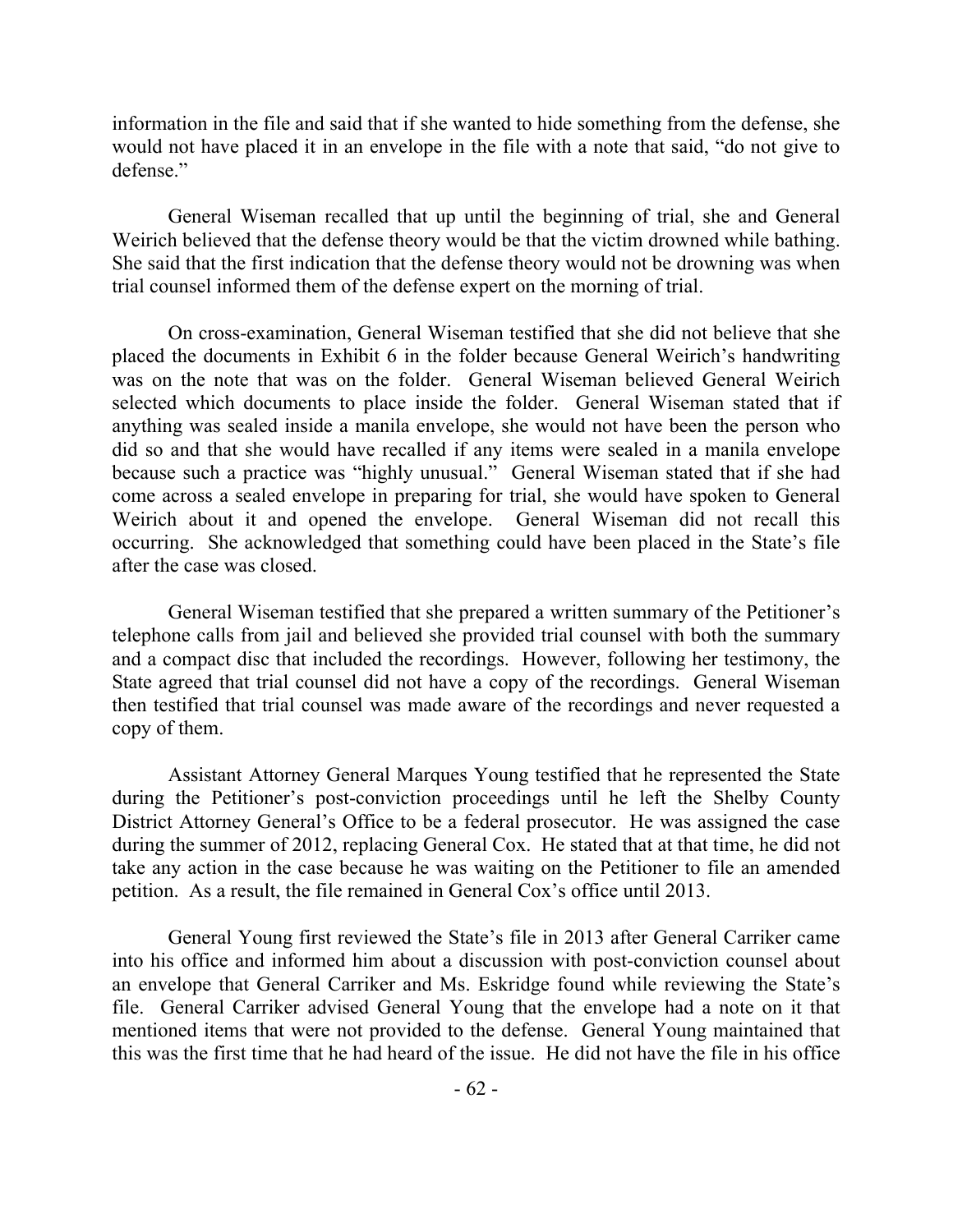at that time. Upon retrieving the file, General Carriker searched it but was unable to locate the envelope.

General Carriker returned to General Young's office approximately one week later during which time they both searched the State's file, which had remained in General Young's office. While searching the file, General Carriker used an email exchange between him and Ms. Eskridge to refresh his memory. On April 4, 2011, General Carriker sent an email to Ms. Eskridge stating that he enjoyed meeting with her that day and asking her to forward a copy of the final amended petition because he did not have a copy. Ms. Eskridge responded in an email,

Please find attached a list of requested items from [the Petitioner]. The list was drafted by [the Petitioner] and a copy sent to [the post-conviction court]. However, he neglected to send you a copy. I will also send a copy of the petition. I was unable to come back to see you last week. Let me know how your conversation went with Carnas Dale [sic] regarding items not provided to the defense in discovery. Also, let me know what items you are able to secure. Thanks, I'll touch base again with you soon.

Attached to Ms. Eskridge's email was a four-page list of items. General Young stated that a number of the items would not have been in the State's file and that none of the items would have been difficult to secure.

General Young testified that while reviewing the file, General Carriker located a manila folder with a note on it that appeared to be the folder entered as Exhibit 6 during the post-conviction hearing. General Young said that once General Carriker located the folder, General Carriker appeared relieved and said he was "pretty sure this was it."

On cross-examination, General Young testified that while he believed that he did not speak to post-conviction counsel about the envelope until General Carriker brought the issue to his attention, he could have been mistaken. He acknowledged that General Carriker testified during the post-conviction hearing that he was unsure whether Exhibit 6 was the envelope that he saw during his meeting with Ms. Eskridge.

Assistant District Attorney General Byron Winsett, the chief prosecutor of the public corruption and economic crime unit, testified that he began an investigation that involved trial counsel in June 2013. Trial counsel's attorney presented an offer of preindictment settlement on trial counsel's behalf, which the State accepted. General Winsett recalled that the proposal involved the payment of money and that the State had been promised that payment was forthcoming. Trial counsel's attorney later informed General Winsett that he was withdrawing from representing trial counsel and that he did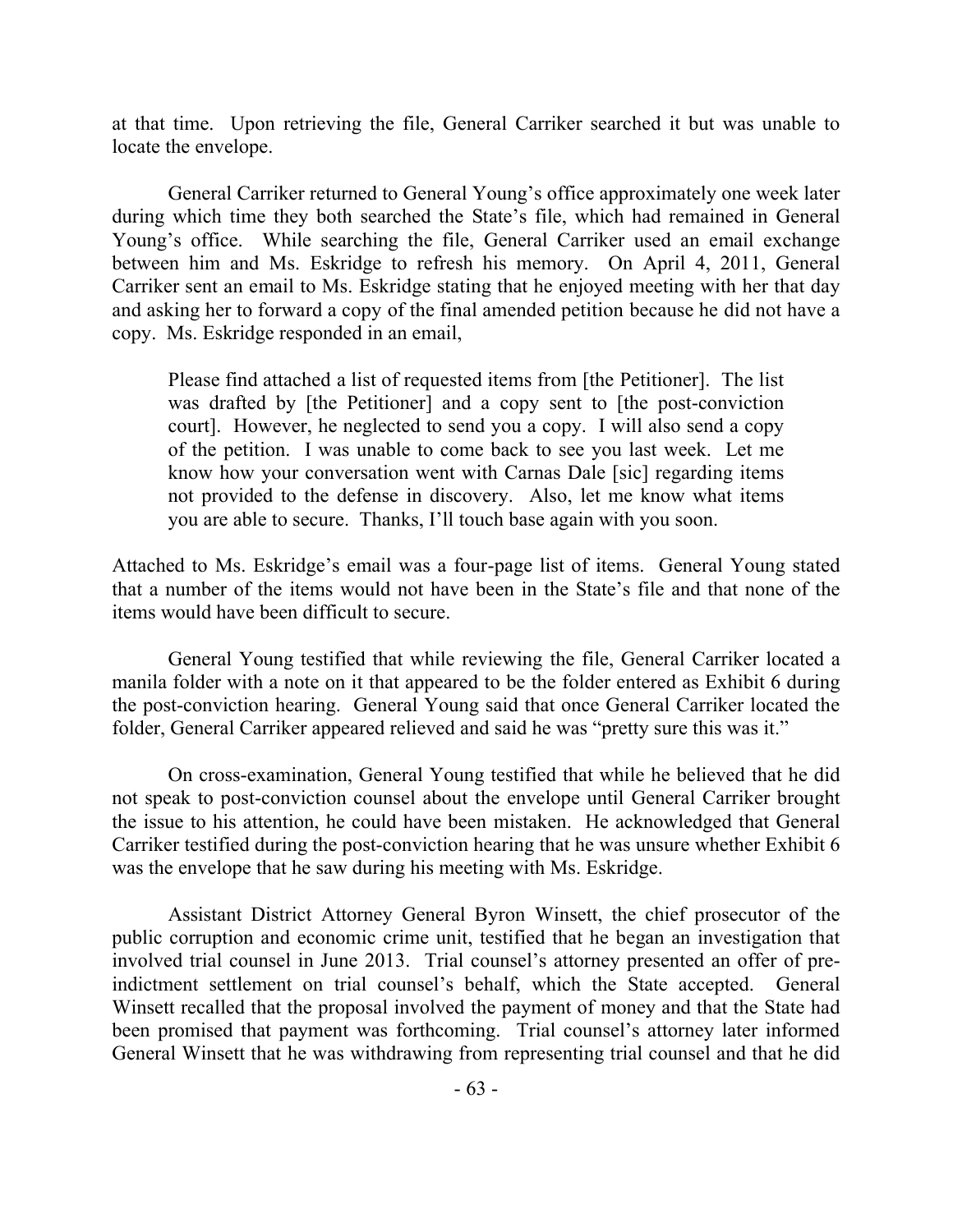not believe that the money would ever be paid. General Winsett stated that had trial counsel paid the money and met other stipulations, the State would not have sought an indictment, and the case would have been concluded. General Winsett testified that the case could still be prosecuted.

At the conclusion of the proceedings, the post-conviction court entered an 81-page order denying the Petitioner's claims of ineffective assistance of counsel and prosecutorial misconduct. The Petitioner filed a timely notice of appeal.

#### **ANALYSIS**

The Post-Conviction Procedure Act provides for relief when a petitioner's "conviction or sentence is void or voidable because of the abridgement of any right guaranteed by the Constitution of Tennessee or the Constitution of the United States." T.C.A. § 40-30-103. The burden of proving allegations of fact by clear and convincing evidence falls to the petitioner seeking relief. T.C.A. § 40-30-110(f). The postconviction court's findings of fact are binding on the appellate court unless the evidence preponderates against them. *Kendrick v. State*, 454 S.W.3d 450, 457 (Tenn. 2015). Accordingly, the reviewing court defers to the post-conviction court's findings regarding the credibility of witnesses, the weight and value of witness testimony, and the resolution of factual issues. *Id*. Questions of law and mixed questions of law and fact are reviewed de novo. *Id*.

#### **I. Ineffective Assistance of Counsel**

The Petitioner contends that he received ineffective assistance of counsel at trial due to trial counsel's failure (1) to conduct a complete investigation and to interview witnesses, (2) to have the Petitioner declared indigent, (3) to retain the necessary experts and provide experts with the necessary information, (4) to object to evidence entered at trial, (5) to properly cross-examine witnesses, (6) to rehabilitate witnesses, (7) to adhere to his fiduciary duty, and (8) to fulfill his promise to the jury during opening statements.

Under the Sixth Amendment to the United States Constitution and article I, section 9 of the Tennessee Constitution, the accused is guaranteed the right to effective assistance of counsel. *Moore v. State*, 485 S.W.3d 411, 418 (Tenn. 2016). To prevail on a claim that he was denied his constitutional right to effective assistance of counsel, a petitioner must prove both that counsel's performance was deficient and that the deficient performance caused prejudice to the defense. *Kendrick*, 454 S.W.3d at 457 (citing *Strickland v. Washington*, 466 U.S. 668, 687 (1984)). A claim may be denied for failure to establish either deficiency or prejudice, and the reviewing court need not address both components if a petitioner has failed to establish one. *Goad v. State*, 938 S.W.2d 363,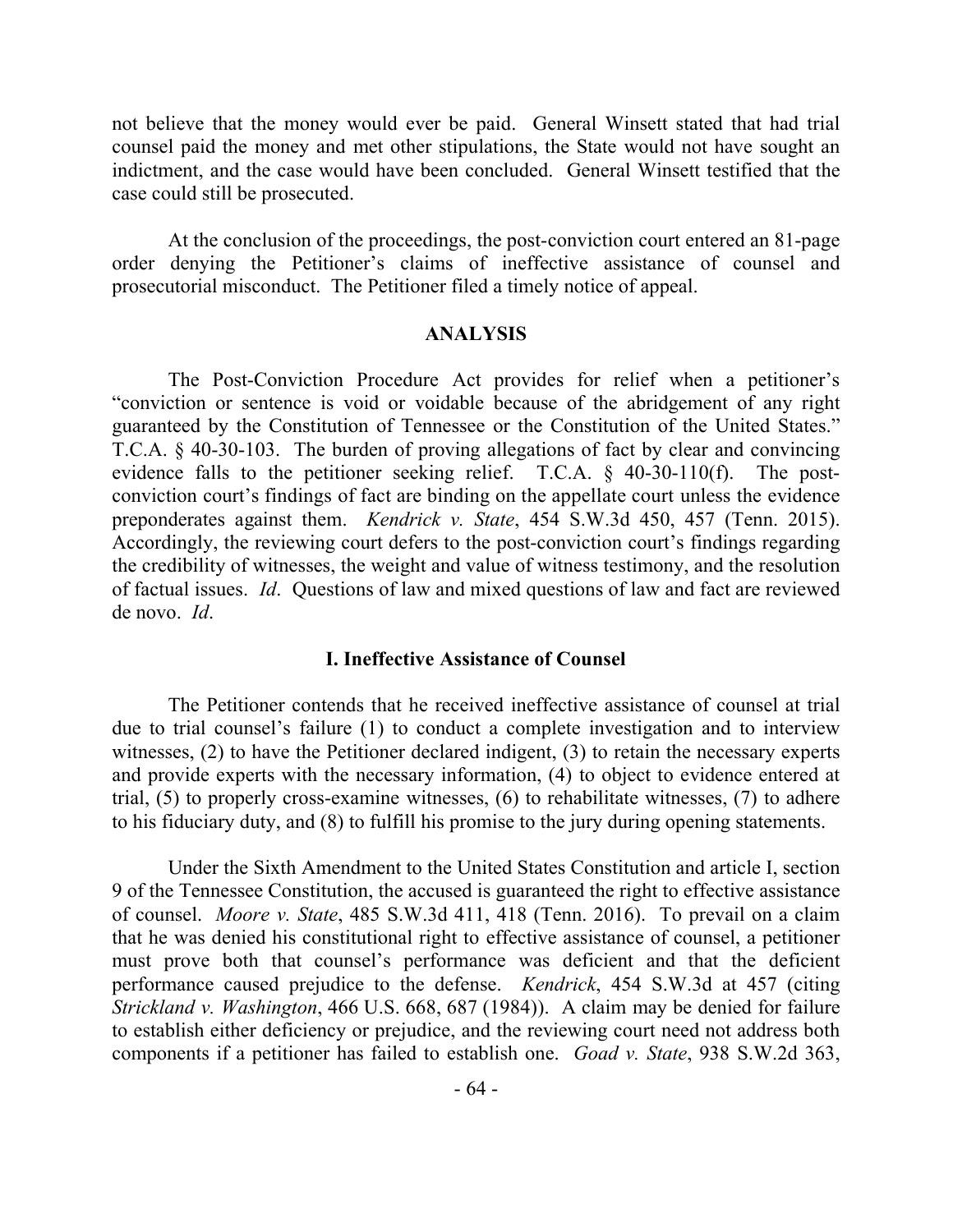370 (Tenn. 1996). Each element of a claim of ineffective assistance of counsel is a mixed question of fact and law reviewed de novo. *Kendrick*, 454 S.W.3d at 457.

"Establishing deficient performance requires showing 'that counsel's representation fell below an objective standard of reasonableness,' which standard is measured by 'professional norms' prevailing at the time of the representation." *Garcia v. State*, 425 S.W.3d 248, 256-57 (Tenn. 2013) (quoting *Strickland*, 466 U.S. at 688). So long as counsel's representation was "within the range of competence demanded of attorneys in criminal cases,'" counsel will not be deemed to have performed deficiently. *Felts v. State*, 354 S.W.3d 266, 276 (Tenn. 2011) (quoting *Baxter v. Rose*, 523 S.W.2d 930, 936 (Tenn. 1975)). Deficient performance requires a showing of errors so serious that "'counsel was not functioning as the "counsel" guaranteed the defendant by the Sixth Amendment.'" *Id*. (quoting *Strickland*, 466 U.S. at 687).

The reviewing court should not second-guess strategic choices or measure counsel's performance by "'20-20 hindsight.'" *Henley v. State*, 960 S.W.2d 572, 579 (Tenn. 1997) (quoting *Hellard v. State*, 629 S.W.2d 4, 9 (Tenn. 1982)). In reviewing counsel's professional decisions, a "'fair assessment ... requires that every effort be made to eliminate the distorting effects of hindsight, to reconstruct the circumstances of counsel's challenged conduct, and to evaluate the conduct from counsel's perspective at the time.'" *Goad*, 938 S.W.2d at 369 (quoting *Strickland*, 466 U.S. at 689). Strategic decisions based on a thorough investigation of law and relevant facts are virtually unchallengeable. *Felts*, 354 S.W.3d at 277. However, deference is only given to strategic decisions which "are informed ones based upon adequate preparation." *Moore*, 485 S.W.3d at 419.

In determining prejudice, the reviewing court must decide if there is "a reasonable probability that, but for counsel's unprofessional errors, the result of the proceeding would have been different.'" *Calvert v. State*, 342 S.W.3d 477, 486 (Tenn. 2011) (quoting S*trickland*, 466 U.S. at 694). A reasonable probability is "'a probability sufficient to undermine confidence in the outcome.'" *Id*. (quoting *Strickland*, 466 U.S. at 694).

# **A. Failure to Investigate and Interview Witnesses**

The Petitioner asserts that trial counsel failed to properly investigate and interview witnesses regarding the amount of hair found in the Jacuzzi, the temperature setting of the hot water heater, and the Braswells' sexual lifestyle. The Petitioner also challenges trial counsel's failure to obtain and review a copy of the recordings of the Petitioner's telephone calls from the jail prior to trial and his failure to retain an investigator.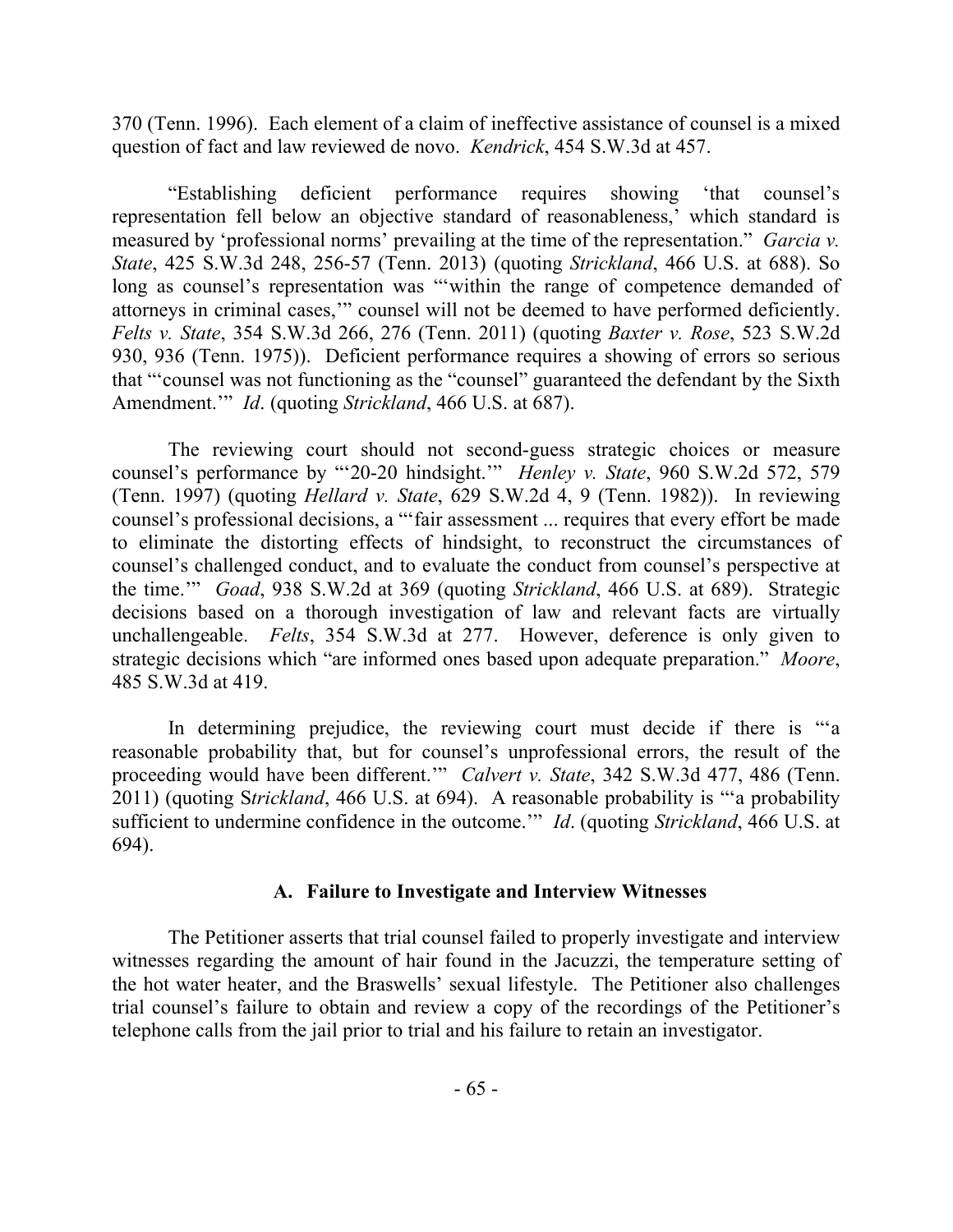Although trial counsel does not have an absolute duty to investigate particular facts or a certain line of defense, counsel has a duty to conduct a reasonable investigation or make a reasonable decision rendering a particular investigation unnecessary. *Strickland*, 466 U.S. at 691. Furthermore,

[n]o particular set of detailed rules for counsel's conduct can satisfactorily take account of the variety of circumstances faced by defense counsel. Rather, courts must judge the reasonableness of counsel's challenged conduct on the facts of the particular case, viewed as of the time of counsel's conduct, and judicial scrutiny of counsel's performance must be highly deferential.

*Roe v. Flores-Ortega*, 528 U.S. 470, 477 (2000) (internal citations and quotations omitted). There are "'countless ways to provide effective assistance in any given case. Even the best criminal defense attorneys would not defend a particular client in the same way.'" *Harrington v. Richter*, 562 U.S. 86, 106 (2011) (quoting *Strickland*, 466 U.S. at 689). Cases rarely exist in which the "'wide latitude counsel must have in making tactical decisions' will be limited to any one technique or approach." *Id*. (quoting *Strickland*, 466 U.S. at 689).

A reasonable investigation does not require counsel to "'leave no stone unturned.'" *Robert Faulkner v. State*, No. W2012-00612-CCA-R3-PD, 2014 WL 4267460, at \*87 (Tenn. Crim. App. Aug. 29, 2014) (quoting *Perry Anthony Cribbs v. State*, No. W2006-01381-CCA-R3-PD, 2009 WL 1905454, at \*48 (Tenn. Crim. App. July 1, 2009)). "'Reasonableness should be guided by the circumstances of the case, including information provided by the defendant, conversations with the defendant, and consideration of readily available resources.'" *Id*. (quoting *Perry Anthony Cribs*, 2009 WL 1905454, at \*48). The "inquiry into counsel's conversations with the defendant may be critical to a proper assessment of counsel's investigation decisions, just as it may be critical to a proper assessment of counsel's other litigation decisions." *Strickland*, 466 U.S. at 691.

Following the victim's death on November 5, 2004, the Petitioner gave a statement to the police in which he provided a version of events suggesting that the victim drowned. The Petitioner was arrested on November 6, 2004. The preliminary hearing was held in December 2004; the Petitioner was indicted in May 2005; and the trial was held in December 2005. Accordingly, trial counsel represented the Petitioner for approximately one year prior to the trial.

During this time period, trial counsel's initial investigation focused on a defense theory of accidental drowning. Based on his investigation, he concluded that the defense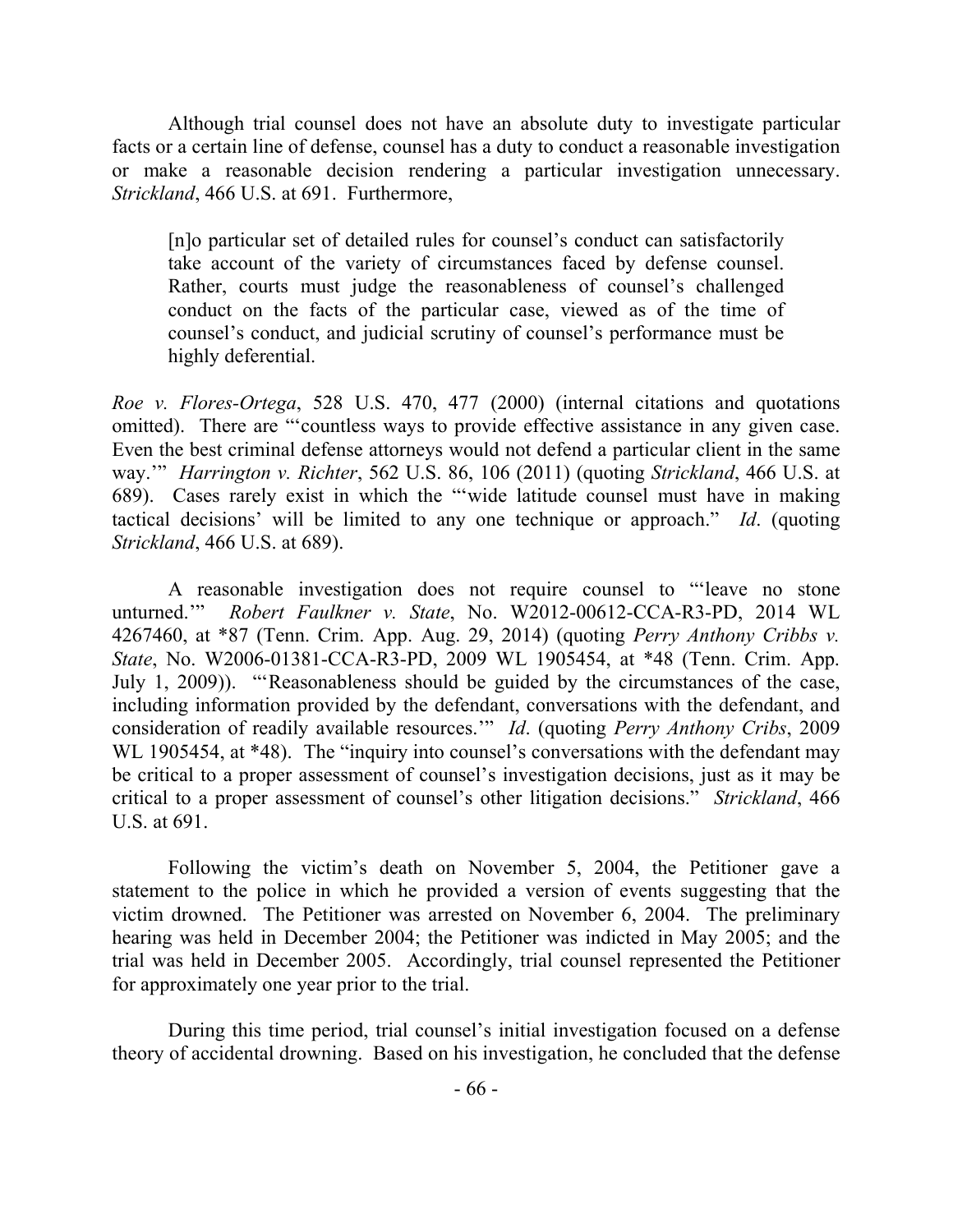could not be supported and decided to attempt to create reasonable doubt as a defense. Shortly before trial, trial counsel decided to present a defense theory of accidental death from erotic asphyxiation and testified during the post-conviction hearing that this decision was based on the Petitioner's revelation that he and the victim engaged in erotic asphyxiation on the night of her death.

While the Petitioner claims that trial counsel was deficient in failing to investigate various areas in relation of the victim's death, the Petitioner does not allege that trial counsel should have pursued and presented a different defense theory at trial. Thus, this court will view the reasonableness of trial counsel's conduct in light of the defense of erotic asphyxiation that was presented at trial.

### **1. Hair Found in the Jacuzzi**

The Petitioner asserts that trial counsel was ineffective in his investigation of hair found in the suctions of the Jacuzzi by Ms. Mikki Jackson while cleaning the Jacuzzi sometime after the victim's death. The Petitioner specifically alleges that trial counsel failed to visit the Petitioner's home and view the scene, failed to follow up on information provided by Ms. Cheryl Wallace regarding Ms. Jackson's discovery, and failed to interview Ms. Jackson. The Petitioner argues that this evidence could have been presented at trial to establish that the victim's hair was caught in the suctions, thus, explaining why the Petitioner was unable to get the victim out of the Jacuzzi upon discovering her there.

As found by the post-conviction court, however, trial counsel investigated the possibility that the victim's hair became entangled in the Jacuzzi's suctions. Trial counsel acknowledged that the Petitioner stated that the victim's hair had been stuck in the Jacuzzi's suctions, and trial counsel was aware that another witness discovered hair in the Jacuzzi and a nipple ring. Trial counsel visited the Petitioner's home to view the Jacuzzi and observed screens over the suctions, researched the pressure asserted from the suction systems, interviewed two plumbers who installed the devices about the mechanics of the Jacuzzi, obtained a manual on the Jacuzzi, and researched civil suits involving similar allegations of a defect in the Jacuzzi.

The post-conviction court credited trial counsel's testimony that he decided not to focus on the hair because the evidence could also suggest that an altercation occurred between the Petitioner and the victim. Trial counsel explained that any witness who testified about the discovery of the hair in the suctions would have to acknowledge that he or she did not know how the hair got into the suction system and that the hair may have been in the water before it was sucked into the suction system. Trial counsel noted that the scenario of the Petitioner's attempts to get the victim out of the Jacuzzi being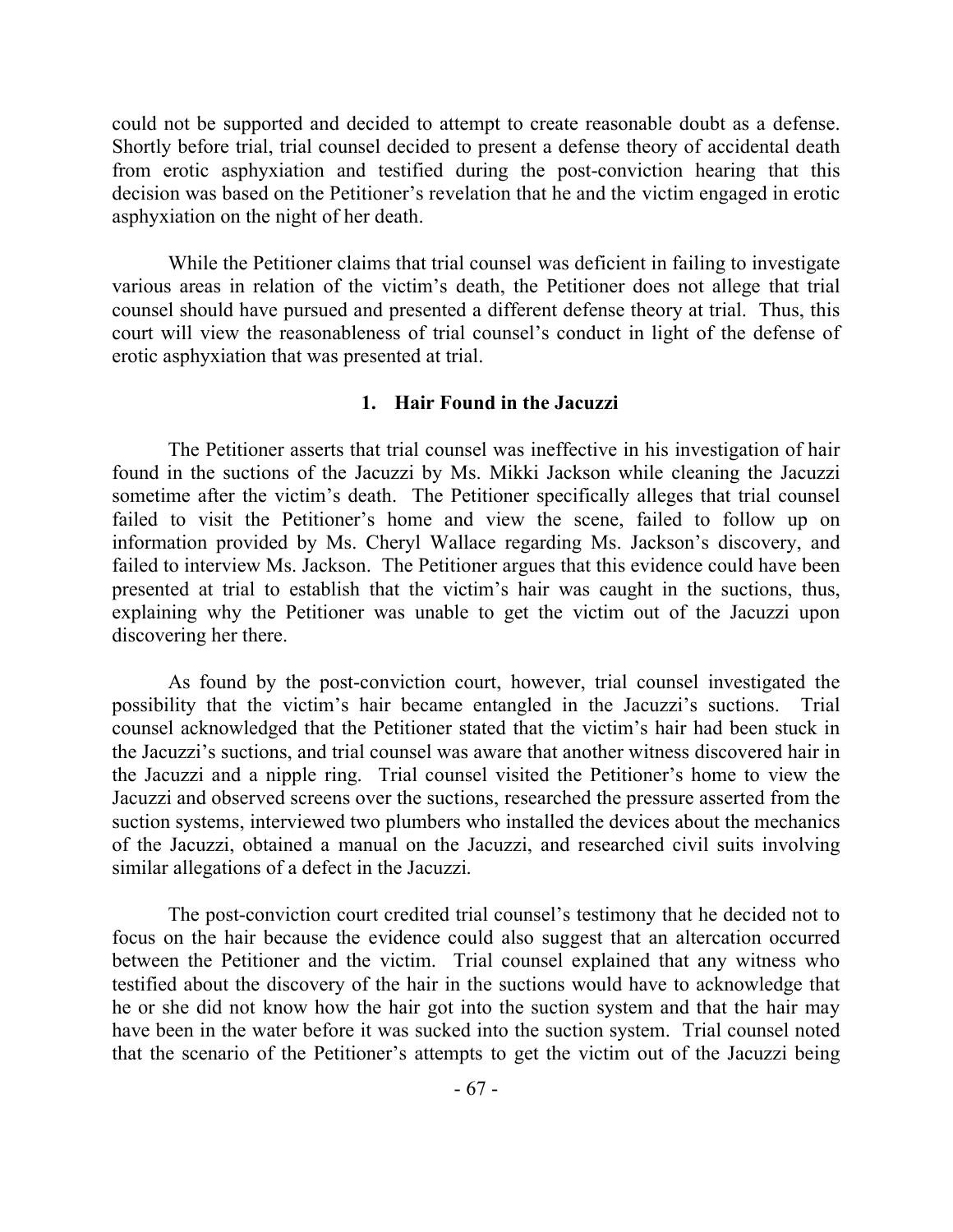thwarted by the victim's hair stuck in the suctions raised questions as to why the Petitioner did not simply drain the water from the Jacuzzi and turn off the jets. As a result, trial counsel chose to proceed with caution to avoid a scenario whereby the jury would question the Petitioner's veracity. We conclude that trial counsel made a reasonable strategic decision based on an adequate investigation and that trial counsel was not deficient in this regard. *See Felts*, 354 S.W.3d at 277.

## **2. Temperature of the Water**

The Petitioner maintains that trial counsel failed to conduct a proper investigation into the temperature of the water in the Jacuzzi as it related to the temperature setting of the hot water heater. The Petitioner complains that trial counsel failed to interview Mr. Patrick Taliaferro or retain an expert in residential water heaters. According to the Petitioner, evidence that the temperature of his hot water heater was set at a higher temperature, which resulted in hotter water flowing into the Jacuzzi, would have rebutted Mr. Burton's testimony at trial and the prosecution's claims that the Petitioner staged the crime scene by adding hot water to the Jacuzzi prior to the arrival of law enforcement.

However, as the post-conviction court found, trial counsel conducted research and consulted with others about the mechanics of Jacuzzis. He reviewed Mr. Taliaferro's report and spoke to an investigating officer about the temperature of the water in the Jacuzzi. The post-conviction court noted trial counsel's testimony that he decided against further pursuing the information because he wanted to focus on presenting a defense on how the death occurred rather than simply attempting to raise reasonable doubt. We conclude that trial counsel made a reasonable, strategic decision against continuing to focus his investigation on the water temperature and that, therefore, trial counsel was not deficient.

# **3. Sexual Lifestyle**

The Petitioner contends that trial counsel was ineffective in investigating the Braswells' sexual lifestyle by failing to follow up on information provided by Ms. Wallace and by failing to interview Mr. Dennis Small and Ms. Monique Lane. The postconviction court found that the testimony of Ms. Lane and Mr. Small would have demonstrated that the Petitioner and the victim had a history of deviant sexual activity, supporting the Petitioner's defense of consensual erotic asphyxiation. The postconviction court found that trial counsel, however, was unable to locate Mr. Small once his place of business closed. Finally, the post-conviction court found that trial counsel's failure to interview and present Ms. Lane as a witness at trial did not result in prejudice because evidence of the Braswells' practice of engaging in erotic asphyxiation was presented through the Petitioner's testimony.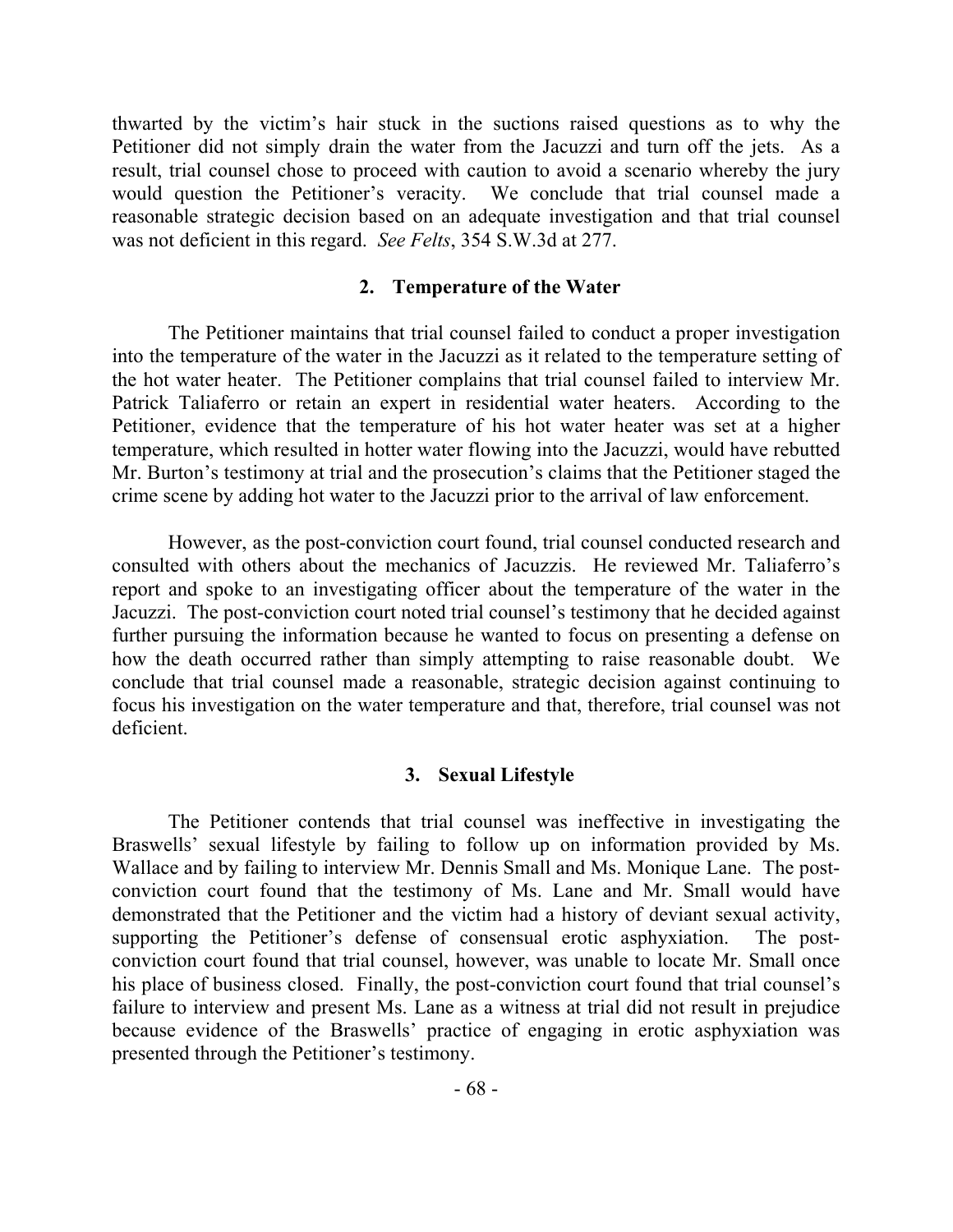Contrary to the post-conviction court's findings, it was a former officer who owned a "swinger's club" and not Mr. Small with whom trial counsel lost contact once the business closed. Trial counsel testified that he did not recall the Petitioner informing him of Mr. Small. Nevertheless, trial counsel was aware that the Petitioner and the victim frequented strip clubs, and trial counsel had information from multiple sources, including discovery provided by the State, about the Braswells' sexual lifestyle. Trial counsel explained that he wanted testimony about the Braswells' sexual relationship to come from the Petitioner because the Petitioner was the only person who had firsthand knowledge of the relationship and because the prosecutors would not be able to effectively cross-examine the Petitioner about the relationship. Trial counsel also obtained various sexual toys used by the Braswells and introduced them at trial. Moreover, neither Ms. Wallace nor Mr. Small witnessed the Petitioner and the victim engaging in sexual acts, including erotic asphyxiation. Accordingly, we conclude that trial counsel was not deficient in declining to present the testimony of Ms. Wallace and Mr. Small at trial.

Trial counsel, however, acknowledged that the Petitioner identified Ms. Lane as someone with whom the Braswells had been involved in a sexual relationship and that trial counsel failed to interview her. Trial counsel offered inconsistent testimony during the post-conviction hearing regarding whether he would have called Ms. Lane as a witness at trial had he interviewed her. Nevertheless, we conclude that trial counsel was deficient in failing to interview Ms. Lane, as she had firsthand knowledge of the sexual activities in which the Petitioner and the victim engaged, including erotic asphyxiation.

However, we cannot conclude that there is a reasonable probability that the verdict would have been different had trial counsel presented Ms. Lane's testimony at trial. *See Calvert*, 342 S.W.3d at 486. The evidence presented at trial supporting the Petitioner's guilt was strong. Although the Petitioner testified that he and the victim engaged in erotic asphyxiation on three occasions on the night of the victim's death, his statements to the police, his friends, and multiple other witnesses following the victim's death differed from his testimony at trial. The Petitioner described the erotic asphyxiation as involving the use of a choke hold. Dr. Carter, however, disagreed that the victim's injuries were consistent with the application of a choke hold and stated that placing the victim in a choke hold by using the forearm would have inflicted a wider distribution of pressurerelated injuries rather than the individual areas of injury found on the victim's body. Following the victim's death, the Petitioner continued his relationship with Ms. Woods and attempted to hide her from the police. While Ms. Lane previously witnessed the Braswells engaging in erotic asphyxiation, her relationship with them ended approximately one year before the victim's death, and she could not offer any testimony about the events that occurred on the night of the victim's death. Accordingly, trial counsel's deficiency did not result in prejudice.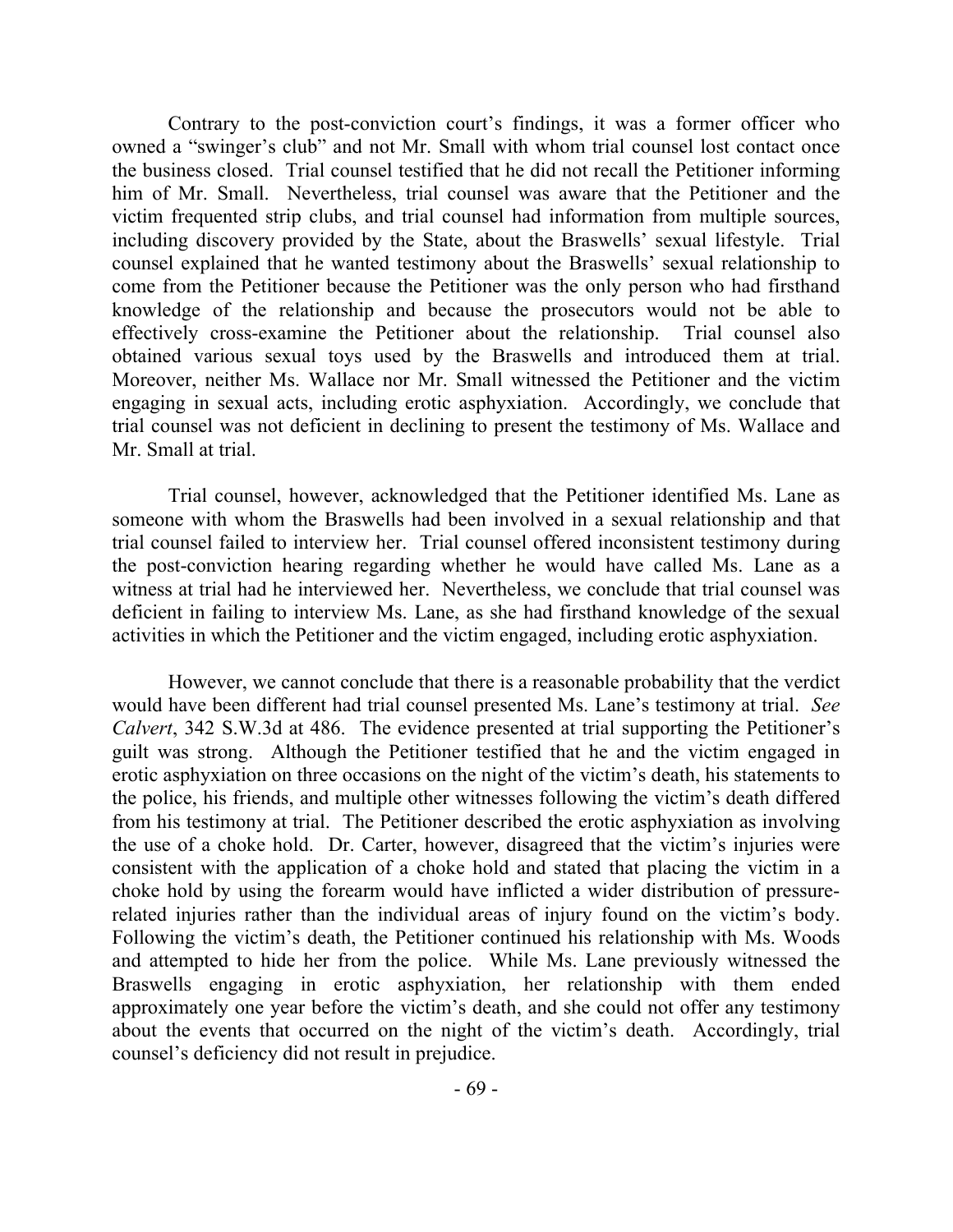### **4. Recordings of the Petitioner's Calls from Jail**

The Petitioner maintains that trial counsel was ineffective in failing to obtain and review the recordings of the Petitioner's telephone calls from the jail prior to trial. Trial counsel should have been aware of the existence of the recordings because the State provided in discovery a listing of the calls, which included a brief summary of some of the calls. Trial counsel, however, failed to listen to the recordings prior to trial and was not prepared to challenge the admission of the recordings at trial. The post-conviction court found, and we agree, that trial counsel was deficient.

At trial, trial counsel objected to the admission of the recordings of the telephone conversations between counsel and the Petitioner on the basis of attorney-client privilege. The calls occurred when the Petitioner called a third party who then called trial counsel and allowed the Petitioner and trial counsel to speak. The trial court found that the attorney-client privilege had been waived and admitted the recordings into evidence. Trial counsel did not object to the admission of the recordings on any other basis at trial. The Petitioner has failed to identity what portions of the recordings that trial counsel could have successfully excluded had he listened to the recordings prior to trial or the basis upon which those portions were excludable. Accordingly, the Petitioner has failed to establish that trial counsel's deficiency resulted in prejudice.

#### **5. Failure to Retain an Investigator**

The Petitioner contends that trial counsel was ineffective in failing to retain a private investigator. There is no rule requiring defense counsel to retain an investigator in every case. *See e.g., Tyrone Chalmers v. State*, No. W2006-00424-CCA-R3-PD, 2008 WL 2521224, at \*28 (Tenn. Crim. App. June 25, 2008) (holding that defense counsel was not ineffective in failing to retain an investigator in the defendant's capital case). As noted by the post-conviction court, trial counsel chose to utilize attorneys and other employees in his office with investigative experience to conduct the investigation. They interviewed witnesses, consulted multiple experts, conducted research, and reviewed the physical evidence. The Petitioner has failed to establish that trial counsel was deficient or that any deficiency resulted in prejudice.

#### **B. Failure to Have the Petitioner Declared Indigent**

The Petitioner contends that trial counsel was ineffective in failing to request that the trial court declare the Petitioner indigent for purposes of obtaining expert services. The Petitioner, however, failed to include any argument in his brief to support his claim. It is well-established that "[i]ssues which are not supported by argument, citation to authorities, or appropriate references to the record will be treated as waived in this court."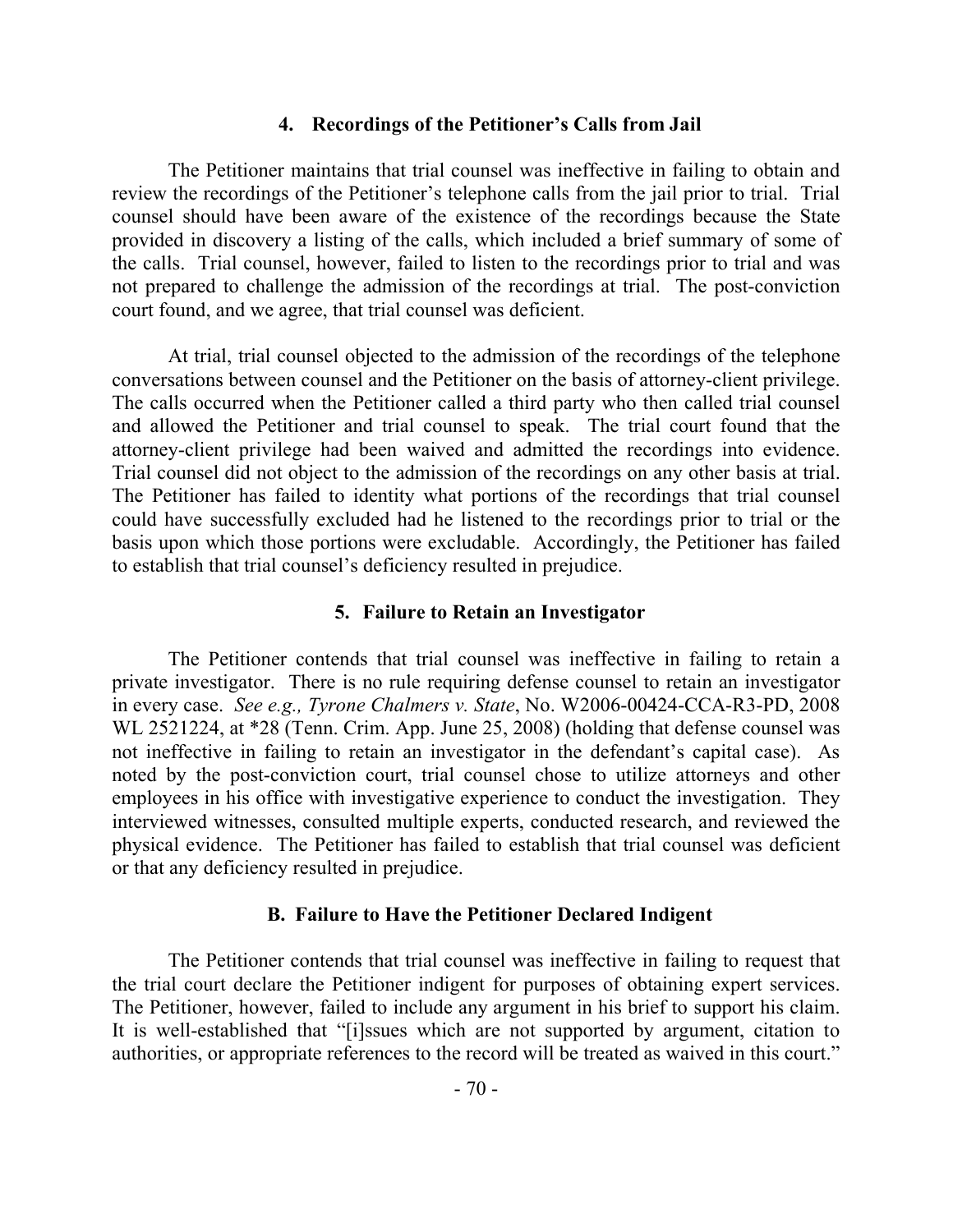*See* Tenn. Ct. Crim. App. R. 10(b); *see also* Tenn. R. App. P. 27(a)(7) (A brief shall contain "[a]n argument ... setting forth the contentions of the appellant with respect to the issues presented, and the reasons therefor, including the reasons why the contentions require appellate relief, with citations to the authorities and appropriate references to the record ... relied on."). Accordingly, this issue is waived. Notwithstanding waiver, the Petitioner has failed to establish that he was indigent at the time of the trial, and, therefore, he has not shown that trial counsel was deficient in failing to request that the trial court declare the Petitioner indigent.

### **C. Failure to Utilize Experts**

The Petitioner contends that trial counsel was ineffective in failing to properly utilize Dr. Nichols and provide him with all of the information necessary to render an opinion. The Petitioner also contends that trial counsel was ineffective in waiting until shortly before trial to retain Dr. Schwartz.

The Tennessee Supreme Court recently recognized that in most cases, "the decision to select an expert, or which expert to select, constitutes one of the 'strategic' defense decisions that *Strickland v. Washington* shields from scrutiny." *Kendrick*, 454 S.W.3d at 475. "The selection of an expert witness is a paradigmatic example of the type of 'strategic choic[e]' that, when made 'after thorough investigation of [the] law and facts,' is 'virtually unchallengeable.'" *Hinton v. Alabama*, 571 U.S. \_\_, 134 S. Ct. 1081, 1089 (2014) (quoting *Strickland*, 466 U.S. at 690); *see Kendrick*, 454 S.W.3d at 474.

The post-conviction court found that trial counsel intended to utilize Dr. Nichols as a consulting expert rather than an expert who would testify at trial. Trial counsel explained that at the time he retained Dr. Nichols, trial counsel was pursuing a defense of accidental drowning, and trial counsel had concerns regarding the validity of Dr. Carter's findings based upon his interactions with Dr. Carter and his knowledge of her prior history. Dr. Nichols issued an opinion agreeing with Dr. Carter's findings. While Dr. Nichols testified that he should not have rendered an opinion based upon the information that trial counsel provided, Dr. Nichols acknowledged that he never communicated this to trial counsel.

Once trial counsel decided to pursue a defense theory of erotic asphyxiation, he consulted with Dr. Chancellor, the Shelby County Medical Examiner; Dr. Smith, a former medical examiner; and Dr. Brooks, a physician. The post-conviction court noted that trial counsel's testimony that he believed Dr. Chancellor would be an unbiased witness even though she had approved the victim's autopsy report. None of these medical experts could offer findings that were consistent with the Petitioner's testimony at trial. Trial counsel decided to call Dr. Chancellor as a witness at trial because she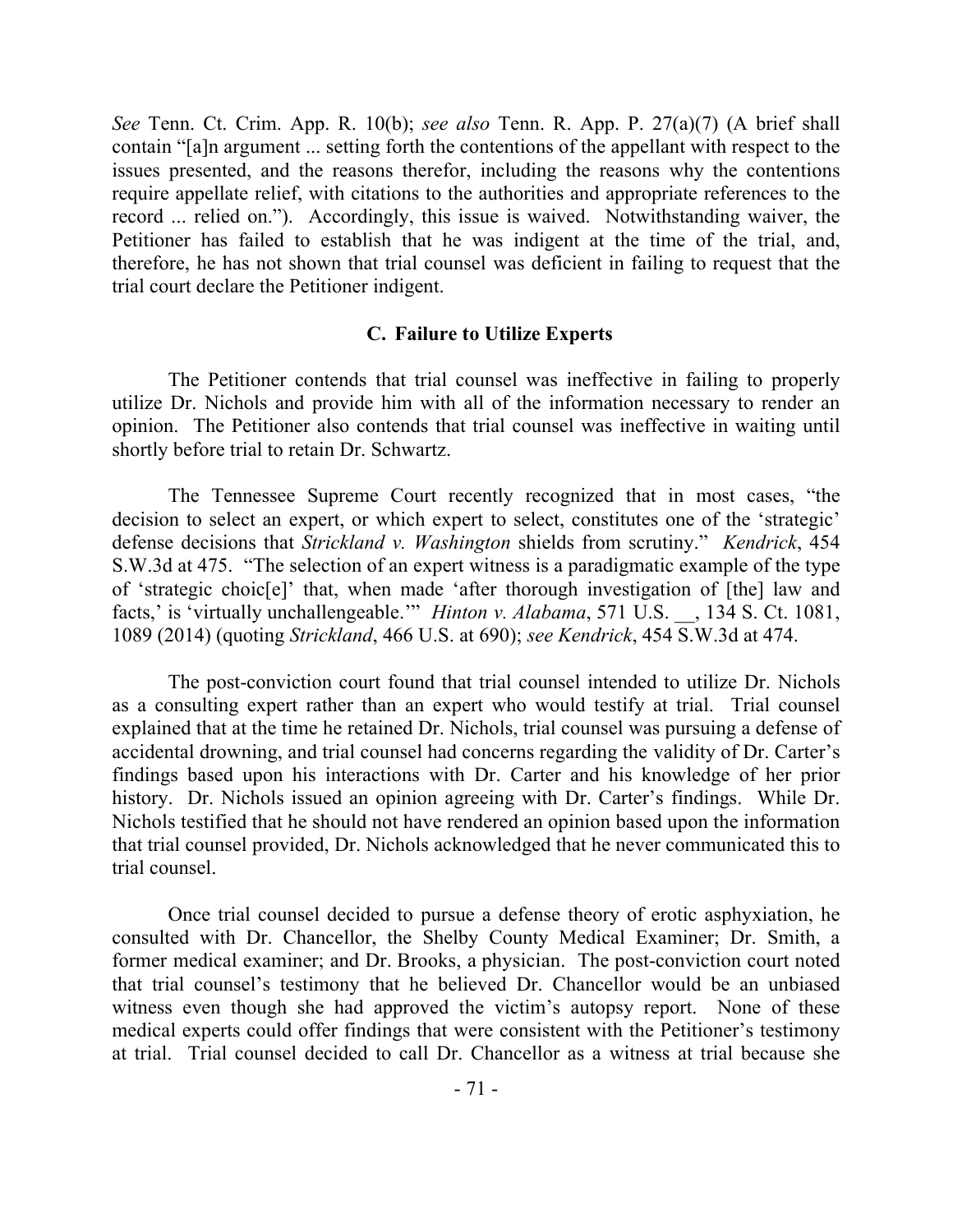made some findings that were favorable to the defense. However, during the trial, Dr. Chancellor informed trial counsel that she believed the Petitioner would have had to continue choking the victim for several minutes after the victim passed out. As a result, trial counsel decided not to call Dr. Chancellor as a witness. A defense attorney "is not required to question a diagnosis put forth by a professional expert in the field." *Christa Gail Pike v. State*, No. E2009-00016-CCA-R3-PD, 2011 WL 1544207, at \*54 (Tenn. Crim. App. Apr. 25, 2011). Once trial counsel consulted with these three medical professionals, he was not required to continue to shop for other medical experts who might agree with the Petitioner's version of the events. We conclude that trial counsel was not deficient in his utilization of medical experts during his investigation.

With regard to trial counsel's retention of Dr. Schwartz shortly before trial, we note that the post-conviction court did not make any findings as to when the Petitioner informed trial counsel that he and the victim engaged in erotic asphyxiation the night of the victim's death. Rather, the post-conviction court found that although Dr. Schwartz was retained "at the last minute," he based his opinion on the autopsy, crime scene photographs, his examination of the Braswells' sex toys, and an interview with the Petitioner during which he learned about the safety signals utilized by the Braswells. The post-conviction court concluded that Dr. Schwartz's testimony was likely credible to the jury and was not impaired by any appearance of lack of preparation.

The Petitioner has presented no evidence regarding how Dr. Schwartz's testimony would have differed had trial counsel retained him sooner. We conclude that based on the evidence presented at trial, there is not a reasonable probability that the verdict would have been different had Dr. Schwartz been retained at an earlier date. Accordingly, even if trial counsel was deficient, such deficiency did not result in prejudice.

# **D. Failure to Object to Evidence Presented at Trial**

The Petitioner contends that trial counsel rendered ineffective assistance of counsel by failing to object to the prosecutor's improper statements during opening statements and evidence that was inadmissible under Tennessee Rule of Evidence 404(b), improper lay opinions, and inadmissible hearsay.

### **1. The Prosecutor's Opening Statement**

Prior to trial, the State filed a notice of its intent to present evidence of other crimes, wrongs and acts, listing two assaults that the Petitioner committed against Ms. Woods in 2004 and an assault that the Petitioner committed against the victim in 1996. The notice did not include another assault that the Petitioner committed against the victim in 1995, which was later admitted at trial. The Petitioner filed a motion in limine,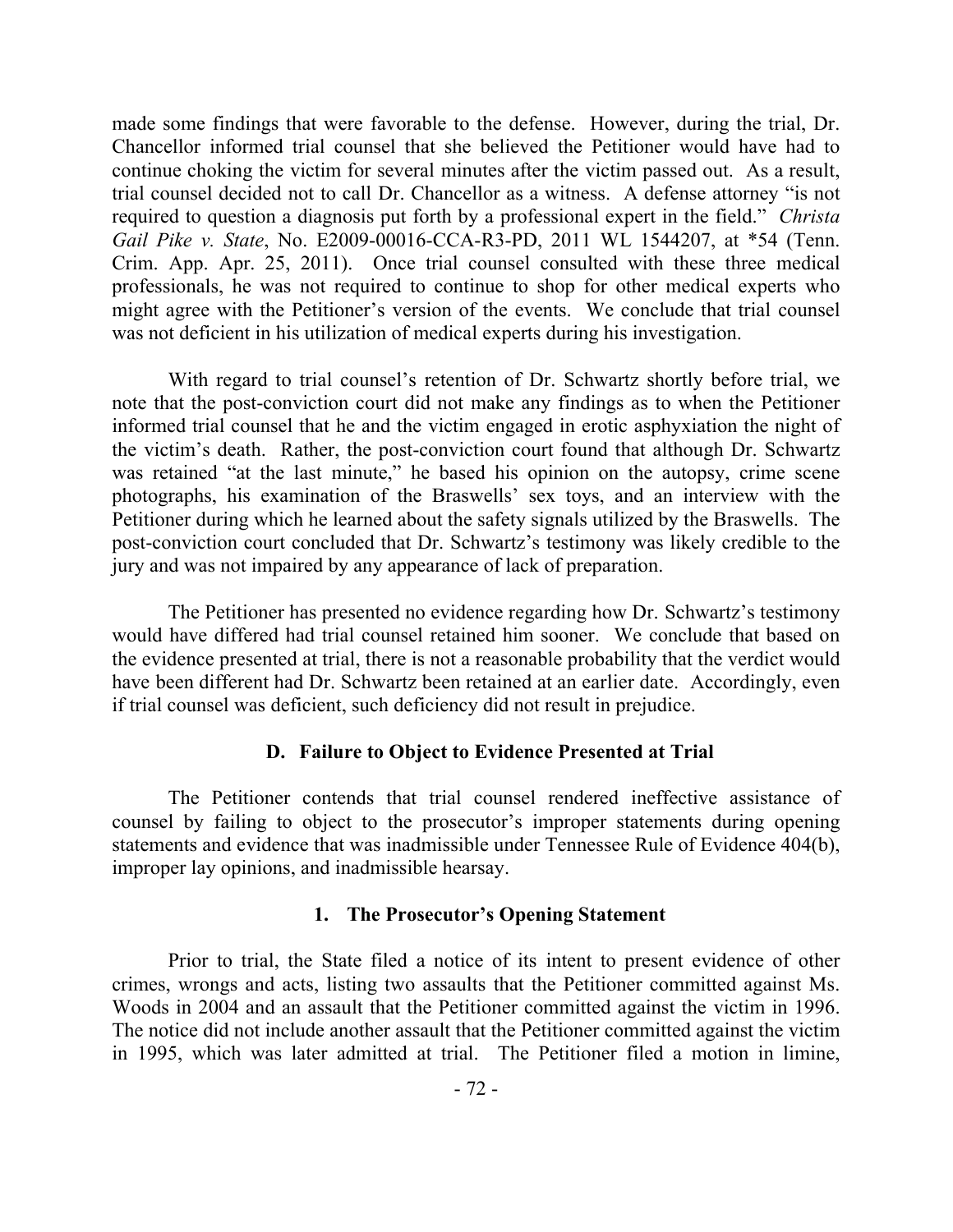requesting that the trial court exclude the evidence of the prior bad acts and arguing that the evidence was highly prejudicial and that the danger of unfair prejudice outweighed its probative value. *See* Tenn. R. Evid. 404(b). During a hearing prior to the beginning of the trial, the trial court found that the evidence was relevant to establish intent and the absence of mistake but limited the State's presentation of the evidence to rebuttal. *See State v. Shropshire*, 45 S.W.3d 64, 75 (Tenn. Crim. App. 2000) (providing that while evidence of a prior crime, wrong, or act is not admissible to prove that a defendant had the propensity to commit the crime charged, it may be relevant and admissible to prove other issues such as identity, intent, motive, opportunity, or absence of mistake or accident). After co-counsel informed the trial court that he would like to question jurors about erotic asphyxiation during voir dire, the trial court allowed the State to present the evidence of the Defendant's prior assaults in its case-in-chief. During voir dire, cocounsel informed prospective jurors that they would hear about erotic asphyxiation and the Braswells' sexual practices.

The Petitioner contends that during opening statements, the prosecutor made statements utilizing the evidence of prior bad acts as propensity evidence in violation of Tennessee Rule of Evidence 404(b) and that trial counsel was ineffective in failing to object to the statements. The Petitioner challenges the following statements by the prosecutor:

And you'll hear that just like the morning of November 5th, 2004, when he squeezed her neck as long and as hard as he needed to, to kill her, he had done it before in 1996 when they lived in Millington. Police were called. Pictures were taken. He got mad at Sheila Braswell and choked her.

And you'll hear from Kristie Woods that in June of 2004, about September/October 2004, he got mad at her, too. And on both those occasions, he put his hands around her neck and choked her to get the message across.

Both the State and the defendant are entitled to make opening statements at the outset of the trial. T.C.A. § 20-9-301. The purpose of opening statements is "merely to inform the trial judge and the jury, in a general way, of the nature of the case and to outline, generally, the facts each party intends to prove." *State v. Sexton*, 368 S.W.3d 371, 415 (Tenn. 2012) (quoting *State v. Stout*, 46 S.W.3d 689, 713 (Tenn. 2001) (appendix), *superseded by statute on other grounds as recognized in State v. Odom*, 137 S.W.3d 572, 580 (Tenn. 2004)). These statements "must be predicated on evidence introduced during the trial of the case." *Id*. (quoting *State v. Sutton*, 562 S.W.2d 820, 823 (Tenn. 1978)). In order to measure the prejudicial impact of any prosecutorial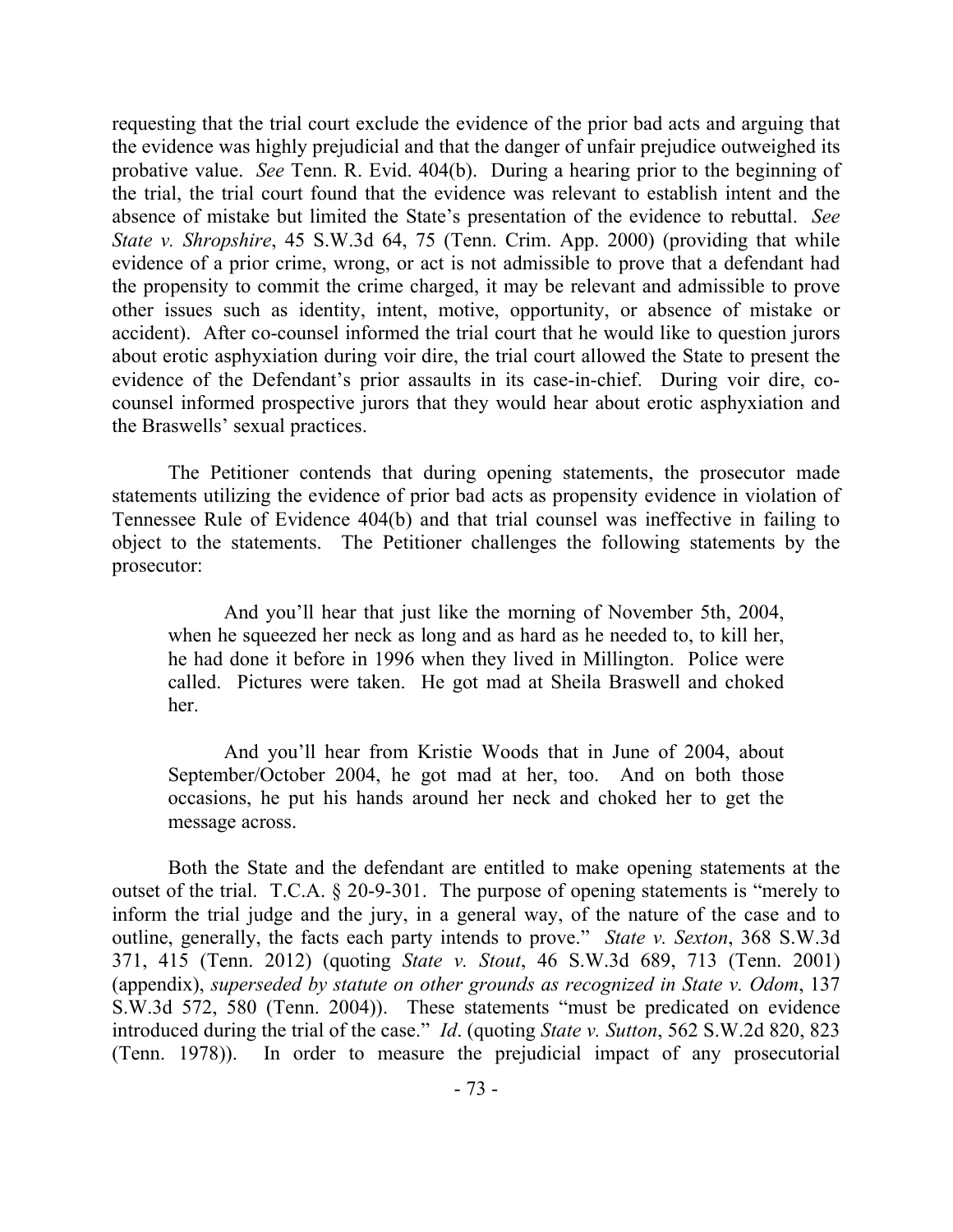misconduct, this court should consider: (1) the conduct in light of the facts and circumstances of the case; (2) any curative measures undertaken by the court and the prosecutor; (3) the intent of the prosecution; (4) the cumulative effect of the improper conduct and any other errors in the record; and (5) the relative strength or weakness of the case. *Judge v. State*, 539 S.W.2d 340, 344 (Tenn. Crim. App. 1976).

The post-conviction court found that the prosecutor's statements were "highly inappropriate," and we agree. Although the trial court found that the Petitioner's prior incidents of violence against the victim and Ms. Woods were admissible to establish intent and the absence of mistake, the prosecutor did not argue that these prior bad acts established the Petitioner's intent to kill the victim or the absence of mistake. Rather, the prosecutor's statements constituted a blatant attempt to show the Petitioner's propensity to commit intentional, premeditated murder of the victim through manual strangulation based upon his prior conduct in choking the victim and Ms. Woods when he became angry. Tennessee Rule of Evidence 404(b) clearly prohibits the admission of evidence of prior bad acts to establish a defendant's propensity to commit the charged offense, and the prosecutor's argument to the jurors that they may consider the Petitioner's prior bad acts for this purpose was extremely improper. Trial counsel testified that he did not object to the prosecutor's argument because he believed that the argument was not improper, a belief that was clearly erroneous. Therefore, trial counsel was deficient in failing to object to the prosecutor's remarks during her opening statement.

Nevertheless, we cannot conclude that trial counsel's deficiency resulted in prejudice. We note that the prosecutor made these improper comments during opening statements of a week-long trial in support of her claim that the Petitioner committed intentional and premeditated murder. The jury, however, rejected the prosecutor's assertion that the victim's murder was intentional and premeditated and, instead, convicted the Petitioner of second degree murder. The evidence presented to support the conviction for second degree murder was overwhelming. We reiterate that the prosecutor's comments during opening statements were a blatant violation of both the trial court's ruling regarding the purposes for which the evidence was to be presented and Tennessee Rule of Evidence 404(b). While we do not condone the prosecutor's actions, we must conclude that in light of the jury's rejection of the State's claim that the murder was intentional and premeditated and the strength of the evidence supporting second degree murder, trial counsel's deficiency in failing to object to the improper statements did not result in prejudice.

## **2. Evidence of Prior Bad Acts**

The Petitioner also contends that trial counsel was ineffective in failing to renew his objection to Ms. Woods's testimony about the Petitioner's two prior assaults against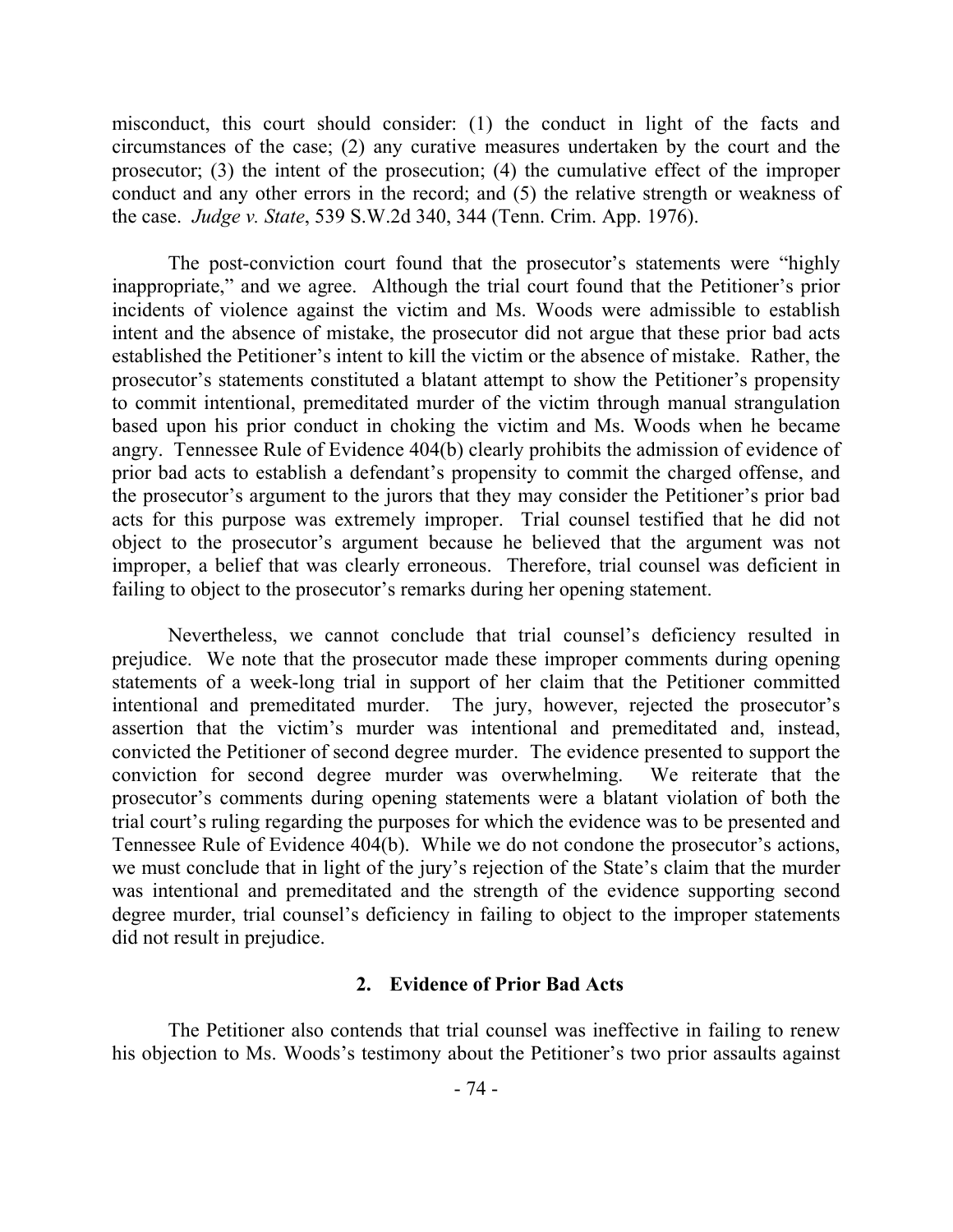her and in failing to renew his objection to "404(b) information" included in the order of protection that was admitted into evidence. The Petitioner failed to explain in his brief how trial counsel was deficient in not renewing his objections and failed to demonstrate that the renewal of the objections would have resulted in the exclusion of the evidence. On direct appeal, this court upheld the trial court's finding that the evidence of the Petitioner's prior assault against Ms. Woods was admissible under Rule 404(b). *See Vern Braswell*, 2008 WL 238014, at \*14-16. The Petitioner is not entitled to relief with regard to this issue.

### **3. Lay Opinions and Hearsay**

The Petitioner argues that trial counsel failed to object to improper lay opinions from Mr. Burton, Sergeant Merritt, and Sergeant Kjellin. In his brief, the Petitioner fails to identify what testimony that he alleges was improper and how the testimony is improper and fails to cite to the record in support of his claim. *See* Tenn. Ct. Crim. App. R. 10(b); Tenn. R. App. P. 27(a)(7). The Petitioner also argues that trial counsel failed to object to "hearsay contained within the jail phone calls, including his own statements," "several instances of hearsay testimony that was also 404(b) information," and "questioning of [the Petitioner] about statements made by [the victim]." The Petitioner fails to specify in his brief those statements which he maintains were hearsay and fails to cite to the record in support of his claim. *See* Tenn. Ct. Crim. App. R. 10(b); Tenn. R. App. P. 27(a)(7). Accordingly, these issues are waived.

#### **E. Failure to Effectively Cross-Examine Witnesses**

The Petitioner asserts that trial counsel should have cross-examined Dr. Carter about her "questionable work history," Ms. Woods about her harassing the victim and a pattern of erotic asphyxiation in the sexual relationship between the Petitioner and Ms. Woods, and Ms. Magra Hardin about her knowledge of the victim's affair while the Petitioner was in a rehabilitation facility. As this court has previously recognized, however, "cross-examination is a strategic and tactical decision of trial counsel, which is not to be measured by hindsight." *State v. Kerley*, 820 S.W.2d 753, 756 (Tenn. Crim. App. 1991). "Counsel has some discretion in conducting the defense and is entitled to use his best judgment in matters of trial strategy or tactics." *Gregory G. Kilgore v. State*, No. M2012-01296-CCA-R3-PC, 2013 WL 3326663, at \*7 (Tenn. Crim. App. June 27, 2013) (citing *McBee v. State*, 655 S.W.2d 191, 193 (Tenn. Crim. App. 1983)).

We note that although co-counsel cross-examined Dr. Carter at trial, co-counsel did not testify at the post-conviction hearing and, therefore, was not questioned about his reasons for not asking certain questions on cross-examination. Nevertheless, trial counsel testified at the post-conviction hearing that he and co-counsel knew that the trial court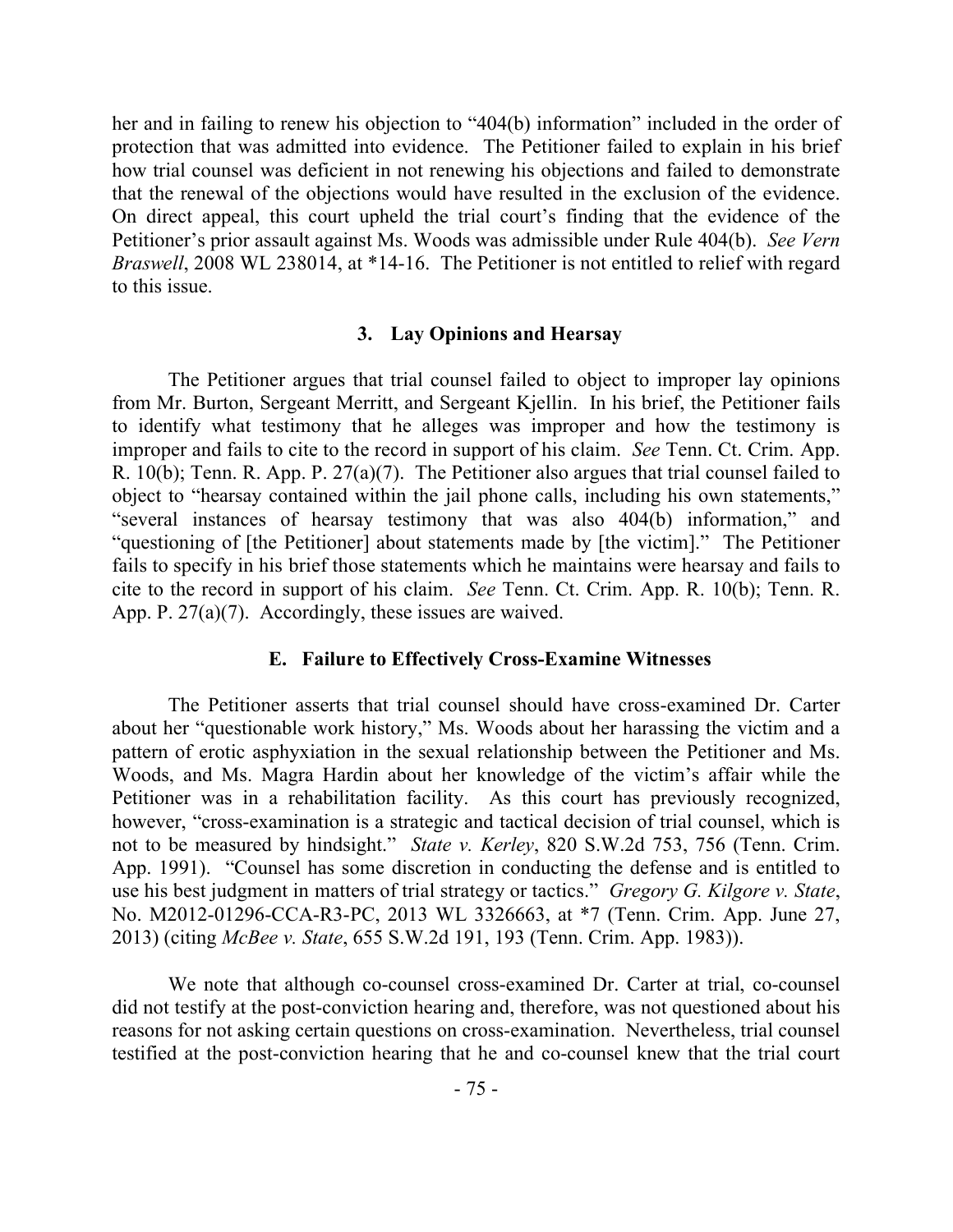would accept Dr. Carter as an expert regardless of the allegations and believed that the trial court would not allow them to question her about the allegations on the front end. Trial counsel explained that they believed the better approach was to attempt to have Dr. Carter open the door to questioning about the allegations. However, there is nothing in the record suggesting that Dr. Carter ever opened the door to questioning about the allegations at trial. Furthermore, as noted by the post-conviction court, co-counsel elicited many favorable admissions from Dr. Carter, including that the victim's body had no defensive wounds and that the necklace that the victim was wearing likely would have been pulled apart had a struggle occurred. Dr. Carter also made admissions regarding erotic asphyxiation and signs that a death occurred from erotic asphyxiation that were favorable to the defense. Accordingly, we conclude that co-counsel was not deficient. Furthermore, if there had been a deficiency, it would not have resulted in prejudice.

Co-counsel also conducted the cross-examination of Ms. Hardin at trial. Nevertheless, trial counsel testified that while he was aware that the victim was accused of having an affair while the Petitioner was enrolled in a rehabilitation program, the defense did not present the evidence at trial because he believed that the evidence would be hearsay, he did not want to demonize the victim, and he did not want to open the door to evidence of all of the victim's good deeds. We conclude that co-counsel was not deficient in his cross-examination of Ms. Hardin.

Trial counsel testified regarding the caution he had to employ in questioning Ms. Woods on cross-examination. On the night prior to testifying at trial, Ms. Woods informed trial counsel that the Petitioner called her on the night of the victim's death and asked her whether she was ready to be "number one." Trial counsel believed that if this information came out at trial, the Petitioner would have been convicted of first degree murder. After briefly questioning Ms. Woods about her conversation with the Petitioner following the victim's death, trial counsel attempted to push Ms. Woods in a different direction by asking her about the Petitioner's community involvement. Moreover, Ms. Woods admitted on direct examination to slashing the tires on the victim's car after she became angry at the victim, and she denied that she and the Petitioner engaged in choking while having sex. We conclude that trial counsel applied a reasonable strategy in his cross-examination of Ms. Woods.

### **F. Failure to Recall Mr. Wright as a Witness at Trial**

At trial, trial counsel called Mr. Wright, who testified that he initially represented the Petitioner and visited him at the Homicide Office in the Memphis Police Department shortly after the Petitioner's arrest. When trial counsel asked Mr. Wright whether he asked the Petitioner what had occurred, the State objected on the basis of hearsay. During a bench conference, trial counsel explained that the State had argued that the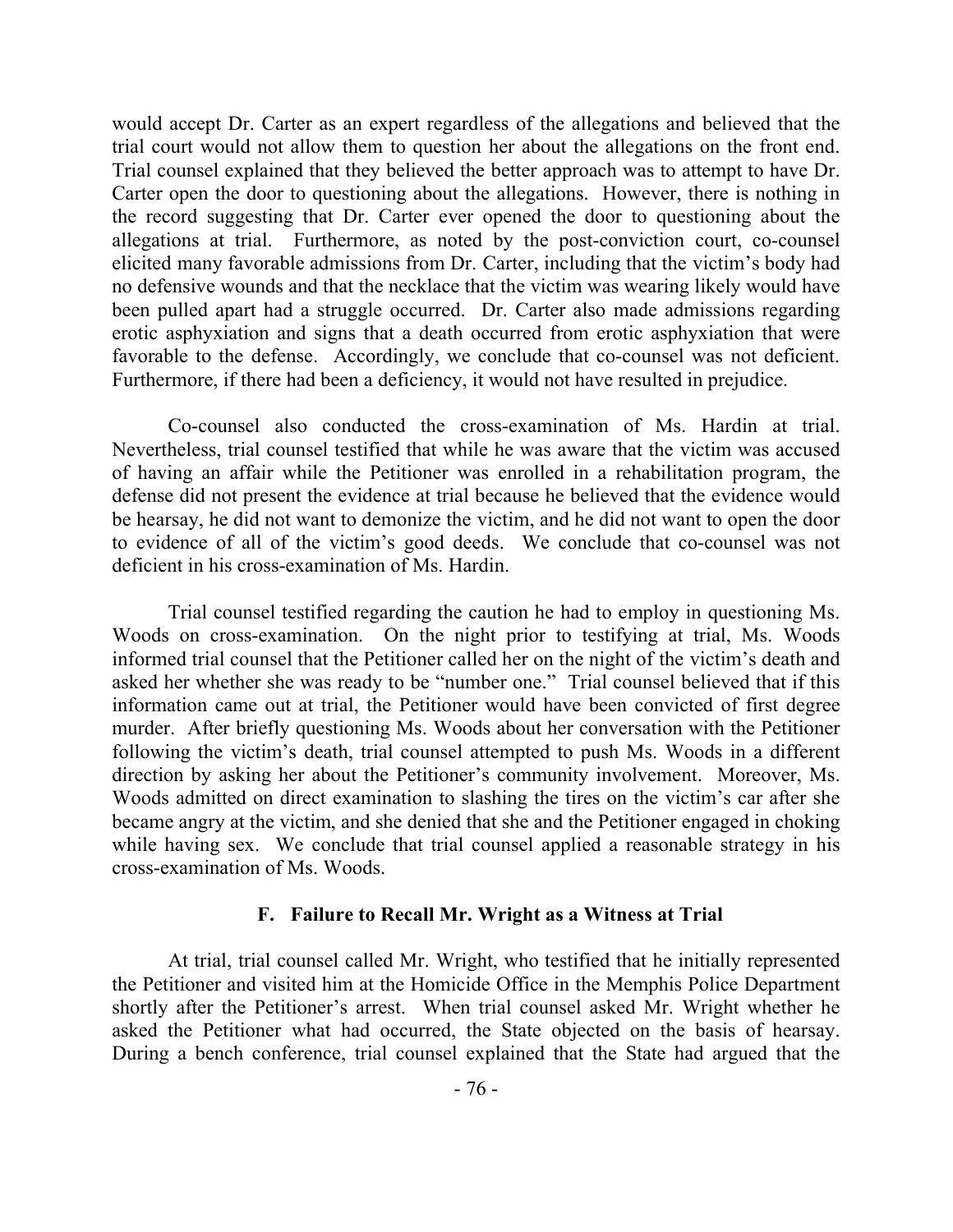Petitioner had not told anyone about engaging in erotic asphyxiation with the victim on the night of her death until shortly before trial, that Mr. Wright would testify that the Petitioner informed him about the erotic asphyxiation, and that Mr. Wright instructed the Petitioner to not make any other statements to the police. Trial counsel and co-counsel argued that the statements were not hearsay because they were not being offered for the truth of the matter asserted but to rebut the State's argument that the Petitioner's claim of erotic asphyxiation was recently fabricated. The trial court found that the proposed testimony was hearsay and that the Petitioner's statement would be self-serving and sustained the State's objection. The trial court stated that it might revisit the issue after the Petitioner testified. Trial counsel did not recall Mr. Wright following the Petitioner's testimony at trial.

The Petitioner contends that trial counsel was ineffective in failing to recall Mr. Wright to testify at the trial. We note that the trial court erred in ruling that the proposed testimony was inadmissible hearsay. Testimony that the Petitioner informed Mr. Wright that he engaged in erotic asphyxiation with the victim prior to the death and that Mr. Wright advised the Petitioner against making an additional statement to the police to include this information was not hearsay because it was not being offered for the truth of the matter asserted but was being offered to rebut the State's claim on a concocted defense. *See* Tenn. R. Evid. 801(c) ("'Hearsay' is a statement, other than one made by the declarant while testifying at the trial or hearing, offered in evidence to prove the truth of the matter asserted."). Nevertheless, trial counsel testified that he did not wish to present additional testimony from Mr. Wright because he did not want the State to present evidence in rebuttal to establish that the Petitioner did not mention erotic asphyxiation to the paramedics, police officers, and others with whom he had spoken following the victim's death. Moreover, as noted by the post-conviction court, the Petitioner testified at trial that he wanted to make an additional statement to the police admitting to engaging in erotic asphyxiation with the victim prior to her death but that Mr. Wright advised him against it. We conclude that trial counsel was not deficient and that any deficiency did not result in prejudice.

# **G. Breach of Fiduciary Duty**

The Petitioner asserts that trial counsel breached his fiduciary duties by failing to pay Dr. Nichols from funds provided by the Petitioner's family. However, the postconviction court credited trial counsel's testimony that he was certain co-counsel paid Dr. Nichols. The Petitioner did not call co-counsel to testify at the post-conviction hearing. Accordingly, the Petitioner has failed to establish by clear and convincing evidence that trial counsel neglected to pay Dr. Nichols for his services.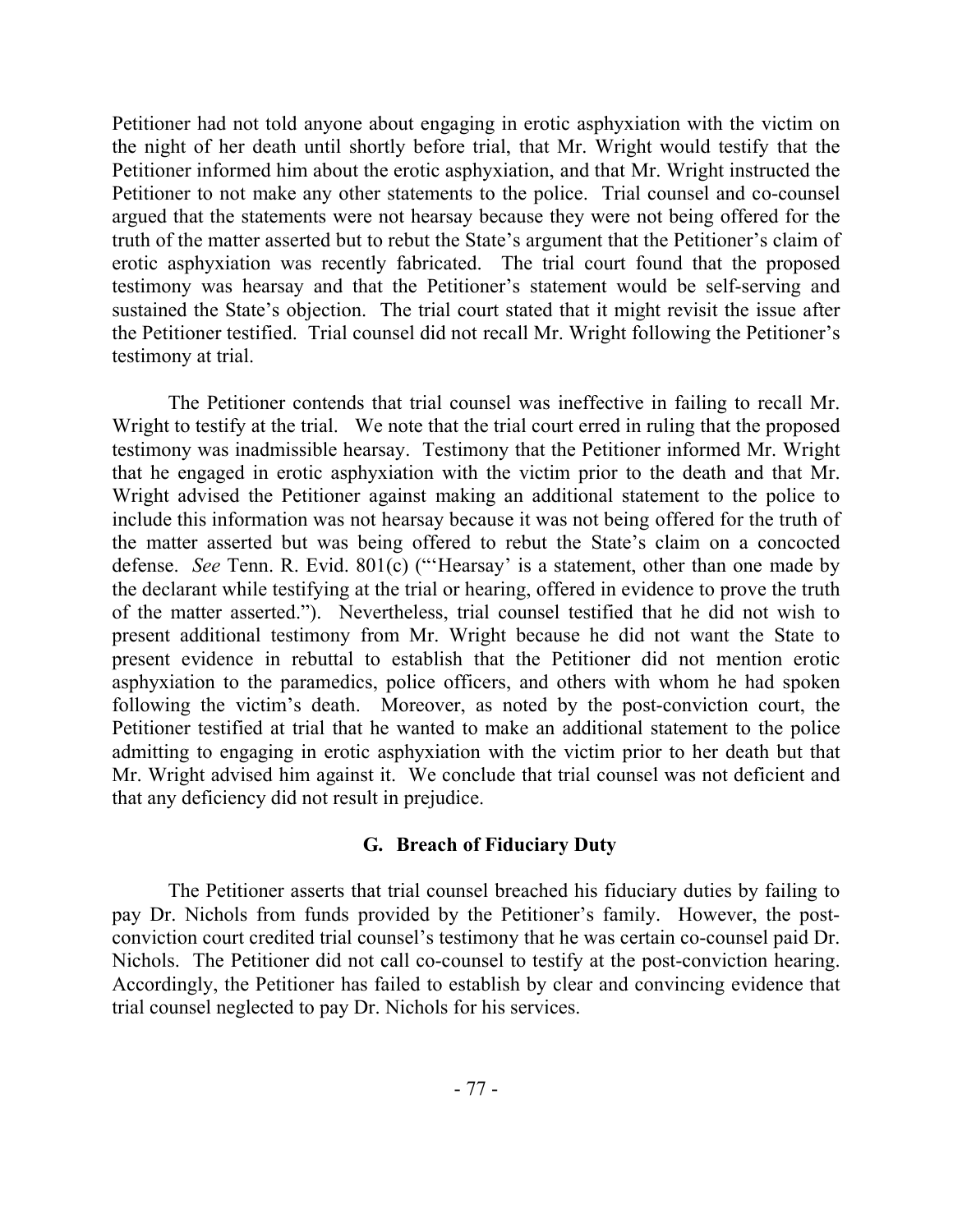#### **H. Failure to Fulfill a Promise Made During Opening Statements**

The Petitioner contends that co-counsel promised the jury during opening statements that the evidence would show a pattern of erotic asphyxiation and that trial counsel failed to establish this pattern through Ms. Woods. The Petitioner, however, failed to specify what statements from co-counsel's opening statement amounted to a promise to establish a pattern of erotic asphyxiation and failed to include citations to the record to support his claim. *See* Tenn. Ct. Crim. App. R. 10(b); Tenn. R. App. P.  $27(a)(7)$ .

Regardless, the Petitioner is not entitled to relief. In certain circumstances, the failure to present evidence promised during the opening statement constitutes ineffective assistance of counsel. *State v. Zimmerman*, 823 S.W.2d 220, 225-26 (Tenn. Crim. App. 1991). "'The trial attorney should only inform the jury of the evidence that he is sure he can prove.... His failure to keep [a] promise [to the jury] impairs his personal credibility.'" *Id*. at 225 (quoting Patrick L. McCloskey, *Criminal Law Desk Book*, § 1506(3)(O) (Matthew Bender, 1990)). During the opening statements, co-counsel informed the jury that the Petitioner and the victim had been engaging in erotic asphyxiation for a number of years and that the Petitioner and Ms. Woods also engaged in erotic asphyxiation. Trial counsel testified that the defense intended to establish the pattern of erotic asphyxiation through the Petitioner's testimony. While Ms. Woods testified that she did not know what the term "erotic asphyxia" meant before the trial, she acknowledged that the Petitioner sometimes placed his forearm against her neck and applied pressure while they had sexual intercourse. The Petitioner testified at trial that he and the victim had been engaging in erotic asphyxiation for a number of years and that the position in which they engaged was the position described by Ms. Woods in her testimony. We conclude that the defense did not fail to fulfill a promise made to the jury during opening statements and that the Petitioner is not entitled to relief regarding this issue.

### **II. Prosecutorial Misconduct**

The Petitioner contends that the State committed prosecutorial misconduct by failing to provide trial counsel prior to trial with the contents of the sealed envelope, multiple statements of witnesses, and items taken from the Petitioner's home. The Petitioner maintains that the State's failure to provide these items violated *Brady v. Maryland*, 373 U.S. 83, 87 (1963).

In *Brady*, the United States Supreme Court held that "suppression by the prosecution of evidence favorable to an accused upon request violates due process where the evidence is material either to guilt or to punishment, irrespective of the good faith or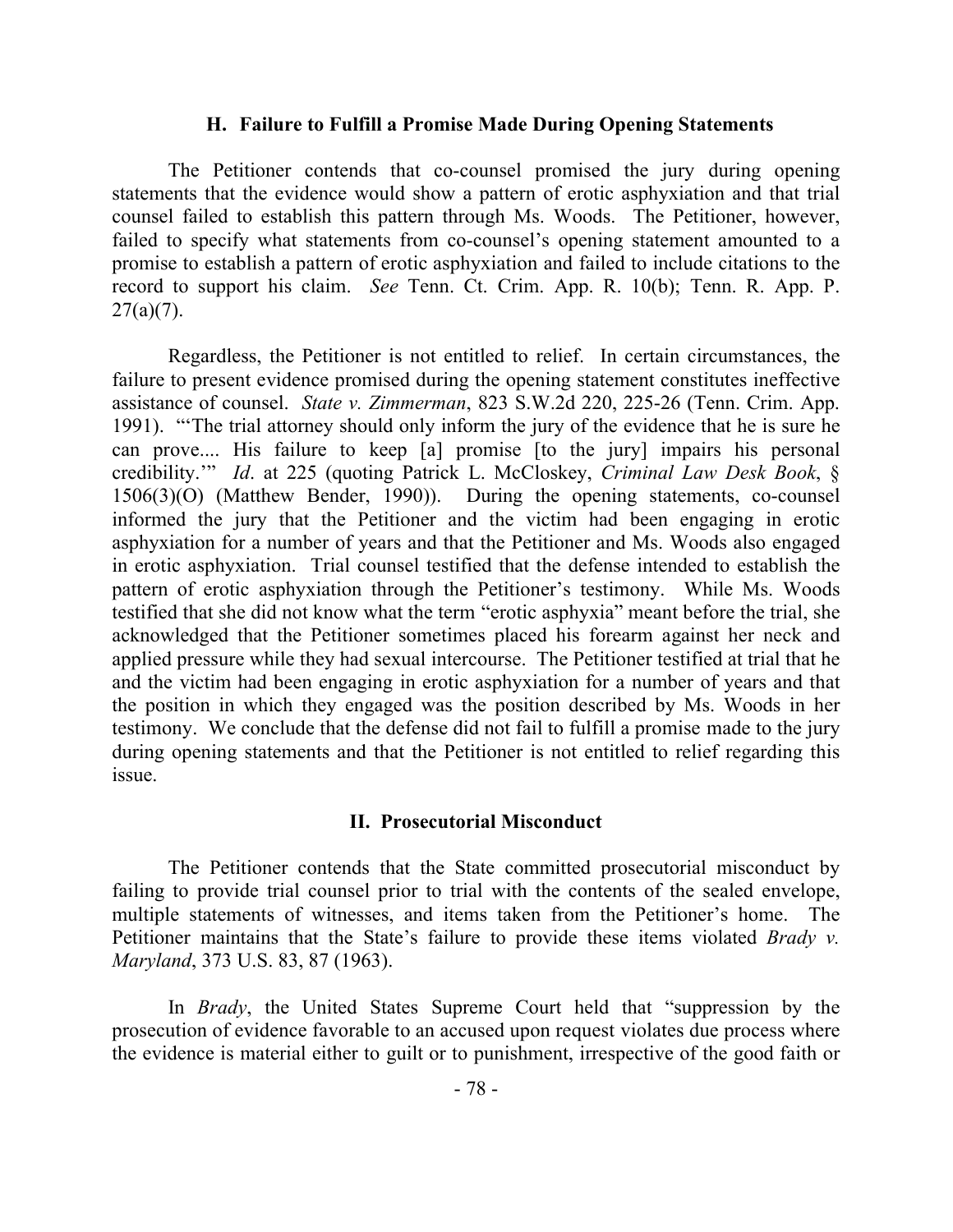bad faith of the prosecution." 373 U.S. at 87. In order to establish a *Brady* claim, a defendant must establish the following:

1. The defendant must have requested the information (unless the evidence is obviously exculpatory, in which case the State is bound to release the information, whether requested or not);

2. The State must have suppressed the information;

3. The information must have been favorable to the accused; and

4. The information must have been material.

*State v. Edgin*, 902 S.W.2d 387, 389 (Tenn. 1995).

Evidence is "favorable" if it is deemed to be exculpatory in nature or could be used to impeach the State's witnesses. *Johnson v. State*, 38 S.W.3d 52, 55-56 (Tenn. 2001). "'[E]vidence which provides some significant aid to the defendant's case, whether it furnishes corroboration of the defendant's story, calls into question a material, although not indispensable, element of the prosecution's version of the events, or challenges the credibility of a key prosecution witness'" falls within the *Brady* disclosure requirement. *State v. Jackson*, 444 S.W.3d 554, 593 (Tenn. 2014) (quoting *Johnson*, 38 S.W.3d at 56-57). The State's duty to disclose extends to all favorable evidence regardless of whether the evidence is admissible at trial. *Brady*, 373 U.S. at 87. *Brady*  applies to both evidence in the prosecution's file and "any favorable evidence known to others acting on the government's behalf in the case, including the police." *Jackson*, 444 S.W.3d at 594 (citations omitted). The State's duty to disclose does not extend to information the defendant already possesses or is able to obtain or to information not in the possession of the prosecution or another governmental agency. *State v. Marshall*, 845 S.W.2d 228, 233 (Tenn. Crim. App. 1992).

Evidence is "material" if "there is a reasonable probability that, had the evidence been disclosed to the defense, the result of the proceedings would have been different." *United States v. Bagley*, 473 U.S. 667, 682 (1985). "The question is not whether the defendant would more likely than not have received a different verdict with the evidence, but whether in its absence he received a fair trial, understood as a trial resulting in a verdict worthy of confidence." *Kyles v. Whitley*, 514 U.S. 419, 434 (1995). Accordingly, a "reasonable probability" of a different result is established when "the government's evidentiary suppression 'undermines confidence in the outcome of the trial.'" *Id.* (quoting *Bagley*, 473 U.S. at 678). Materiality requires a "showing that the favorable evidence could reasonably be taken to put the whole case in such a different light as to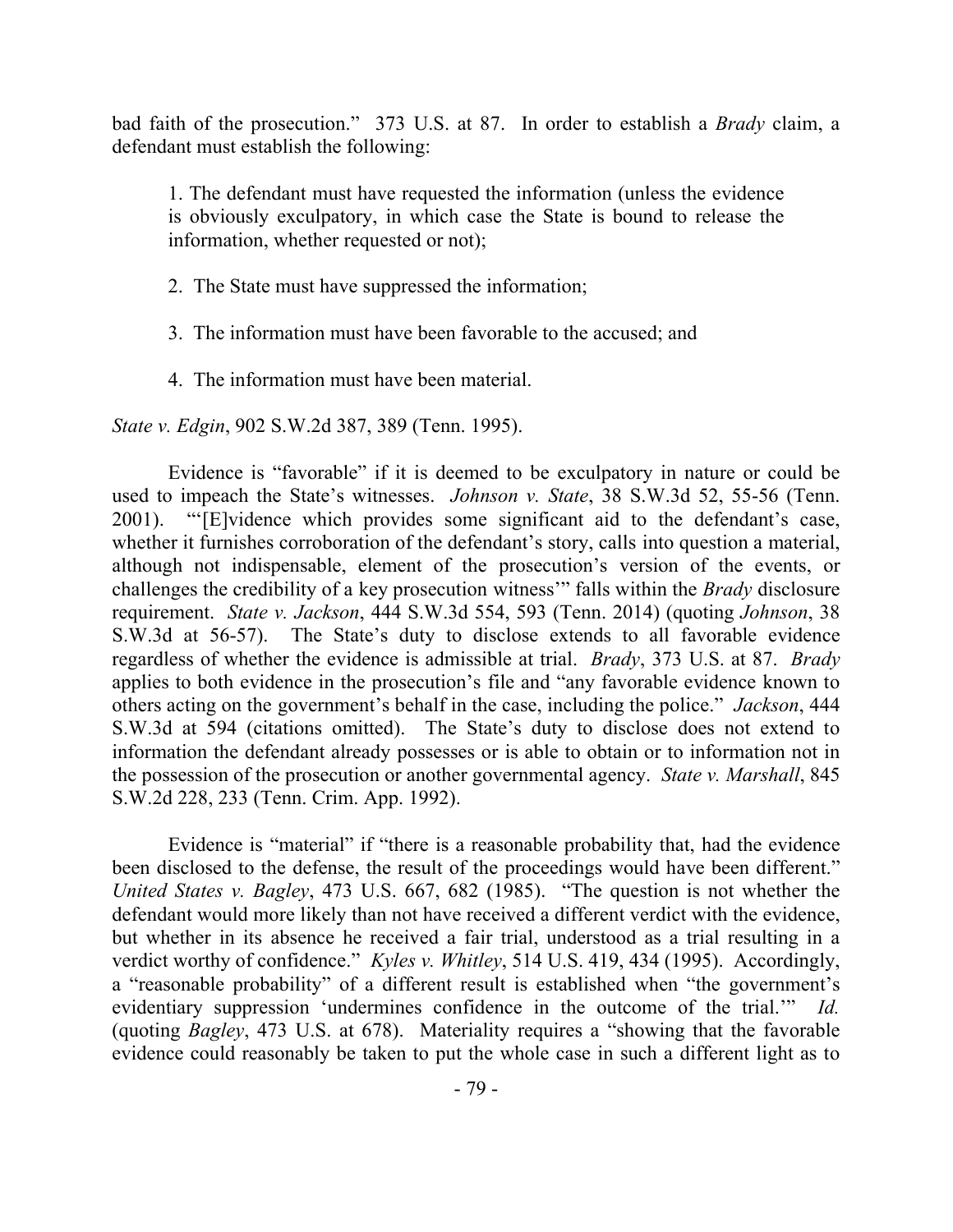undermine confidence in the verdict." *Id.* at 435. In determining whether the evidence is material, the suppressed evidence must be "considered collectively, not item by item." *Id.* at 436.

Whether a petitioner is entitled to a new trial based upon a *Brady* violation "presents a mixed question of law and fact." *Cauthern v. State*, 145 S.W.3d 571, 599 (Tenn. Crim. App. 2004).

The lower court's findings of fact, such as whether the defendant requested the information or whether the state withheld the information, are reviewed on appeal *de novo* with a presumption that the findings are correct unless the evidence preponderates otherwise. The lower court's conclusions of law, however, such as whether the information was favorable or material, are reviewed under a purely *de novo* standard with no presumption of correctness.

*Id.*

#### **A. Statements of Witnesses**

The Petitioner contends that the State violated *Brady* by failing to provide trial counsel with the statements of Ms. Sheronda Smith, Ms. Magra Hardin, Lieutenant Fred Jackson, Mr. Brian James, Ms. Renee Welch, and Ms. Karen Taylor prior to trial. The Petitioner requested the statements of witnesses and all exculpatory information in a motion filed prior to trial. *See Edgin*, 902 S.W.2d at 389. The State, however, responds that the prosecution did not suppress the information included in the statements. We agree with the State.

The Petitioner notes that (1) information regarding the victim's decision to terminate the divorce proceedings was included in the statements of Ms. Smith and Ms. Taylor; (2) information regarding the Braswells' sexual lifestyle was included in the statements of Ms. Smith, Ms. Taylor, and Ms. Welch; (3) information regarding the victim's prior episodes of paralysis was included in the statements of Ms. Smith, Ms. Taylor, Ms. Hardin, and Ms. Welch; (4) information regarding hair found in the Jacuzzi following the victim's death was included in the statements of Ms. Smith and Ms. Taylor; and (5) information regarding the Petitioner's emotional state following the victim's death was included in the statements of Mr. James and Lieutenant Jackson.

The evidence presented at the post-conviction hearing, however, established that the State provided the information to trial counsel in discovery in a different form or that trial counsel learned of the information through his own investigation. The State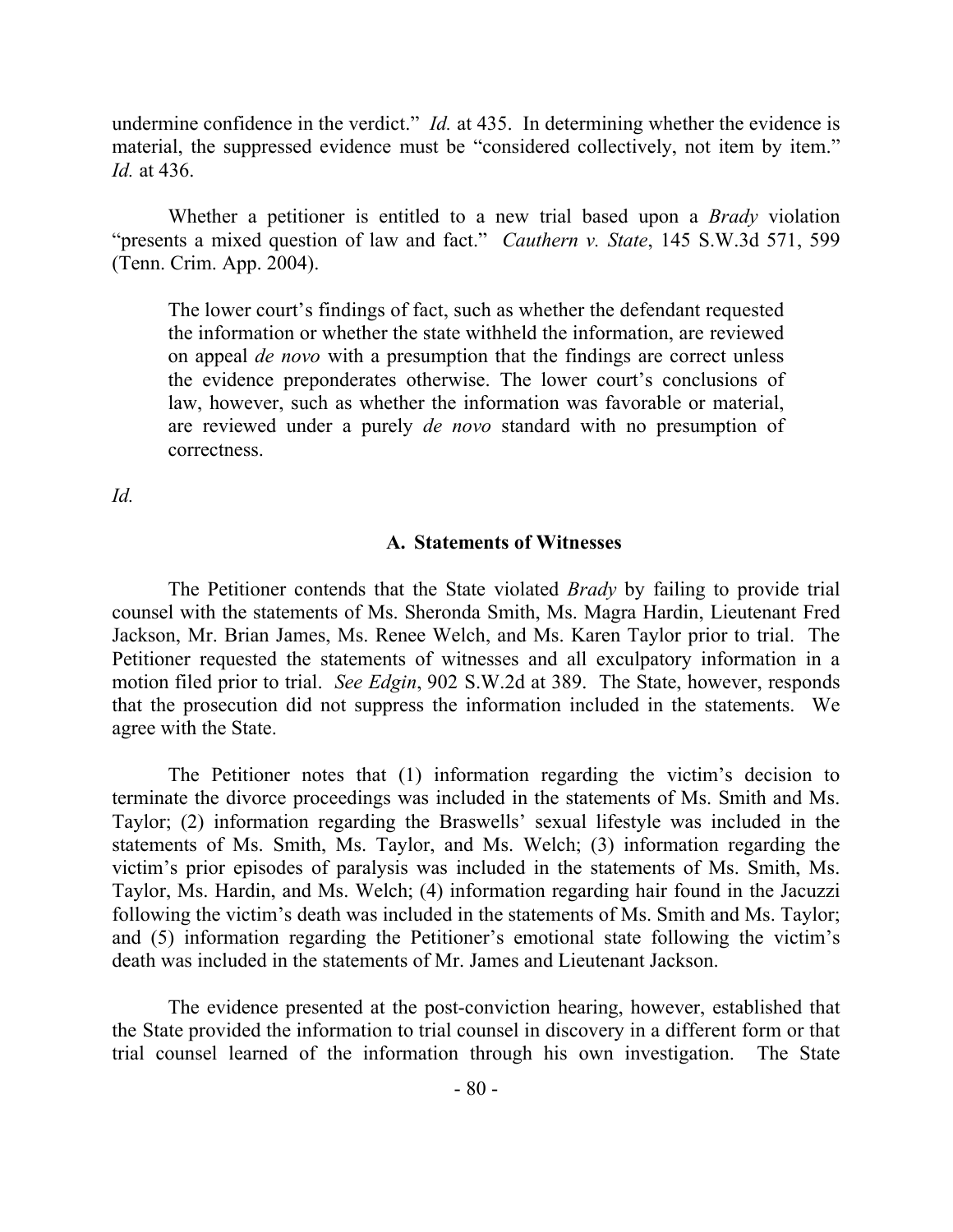included the victim's statement that although she had filed for divorce, she and the Petitioner were trying to work through their problems in a supplemental police report that summarized an officer's conversation with Ms. Taylor a few days before her formal statement. The State provided trial counsel with information regarding the Braswells' sexual lifestyle in a supplemental police report summarizing an officer's conversation with Ms. Smith a few days before her formal statement. Trial counsel was aware of the Braswells' sexual lifestyle and interviewed multiple witnesses regarding this lifestyle in preparing for trial. The State included information regarding the victim's prior episodes of paralysis in supplemental police reports summarizing officers' conversations with the victim's prior employer, a friend of the victim, and Ms. Taylor and Ms. Welch a few days before their formal statements. Trial counsel also obtained the victim's medical records, which included the information, and investigated the prior episodes in preparing for trial. He was also aware of the discovery of the victim's hair in the Jacuzzi following her death and decided against pursuing the issue at trial. The State provided trial counsel with a transcript of the preliminary hearing during which Sergeant Merritt testified regarding the Petitioner's emotional state following the victim's death and supplemental police reports summarizing conversations with the victim's brother and the Petitioner's neighbor during which they discussed the Petitioner's emotional state.

Moreover, Ms. Smith, Ms. Hardin, and Lieutenant Jackson testified at trial, and the post-conviction court credited trial counsel's testimony that he received the statements of each witness who testified at trial following their testimony on direct examination. "[D]elayed disclosure requires an inquiry into whether the delay prevented the defense from using the disclosed material effectively in preparing and presenting the defendant's case." *State v. Caughron*, 855 S.W.2d 526, 548 (Tenn. 1993) (citing *United States v. Ingraldi*, 793 F.2d 408 (1st Cir. 1986)); see *State v. Joan Elizabeth Hall*, No. 01C01-9710-CC-00503, 1999 WL 34782, at \*9 (Tenn. Crim. App. Jan. 28, 1999), *perm. app. denied* (Tenn. July 12, 1999) ("[I]f there is only a delayed disclosure of information, in contrast to a complete failure to disclose exculpatory information, *Brady* normally does not apply, unless the delay itself causes prejudice."). The Petitioner has failed to establish that the State's delay in providing the statements of Ms. Smith, Ms. Hardin, and Lieutenant Jackson to trial counsel prevented him from using the evidence in presenting and preparing the Petitioner's case for trial. The Petitioner is not entitled to relief regarding this issue.

#### **B. Items Taken from the Petitioner's Home**

The Petitioner asserts that the State violated *Brady* by failing to provide in discovery various items taken from his home. While the Petitioner did not identify the items in his brief, post-conviction counsel clarified during oral argument that the items included a document that appeared to be the victim's handwritten journal and two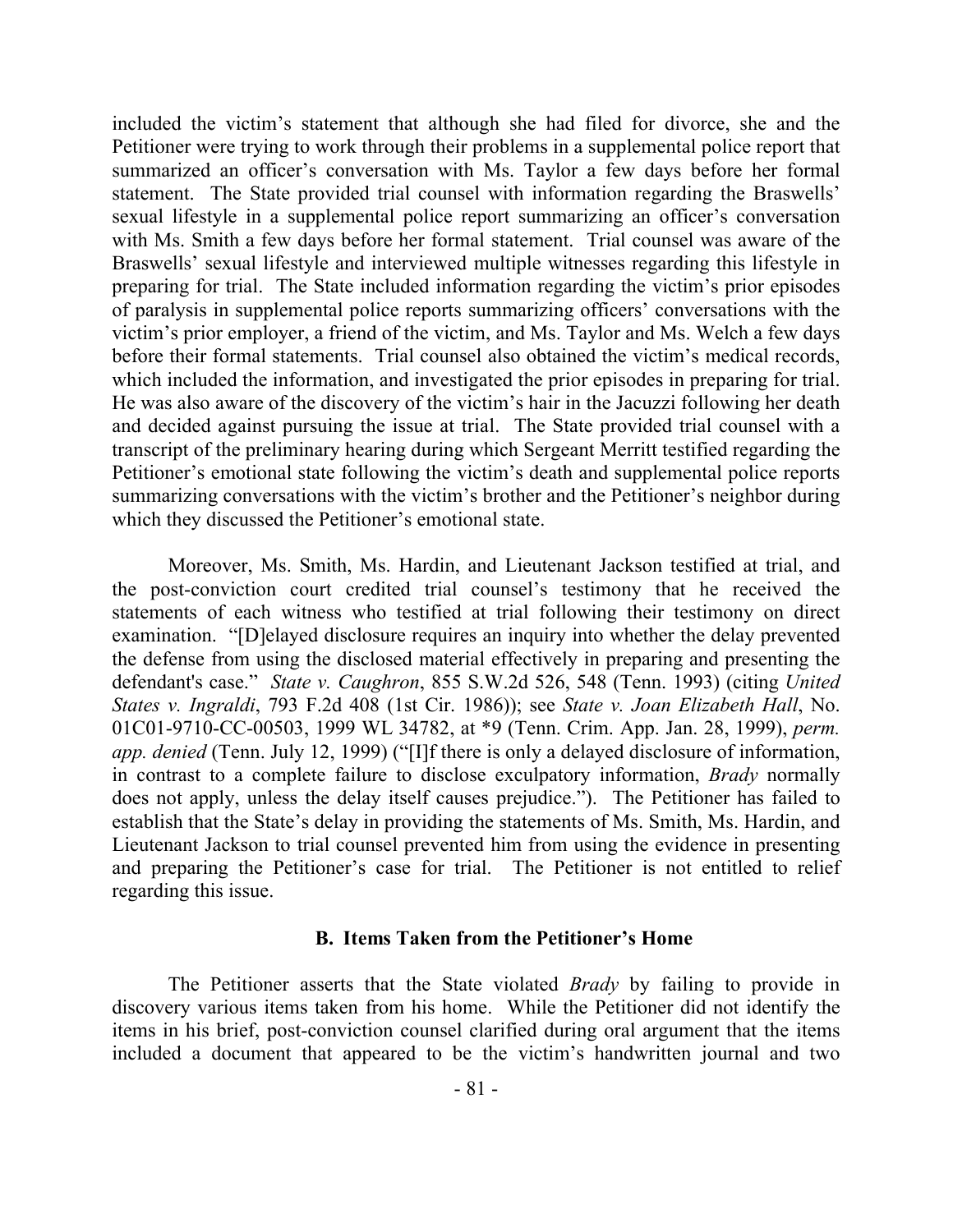typewritten letters between the Petitioner and the victim. During oral argument, the State argued that the Petitioner raised the issue in his post-conviction petition as a violation of Tennessee Rule of Criminal Procedure 16 and not as a *Brady* violation and that as a result, the Petitioner waived the issue for purposes of appeal. However, upon reviewing the Petitioner's fourth amended petition, we conclude that while not a model of clarity, the petition fairly raised the issue as a violation of *Brady*, and, therefore, we will address the merits of the Petitioner's claim.

In rejecting the Petitioner's claim, the post-conviction court found that the documents were not exculpatory. The victim's handwritten journal was dated approximately two years before the victim's death, and her letter to the Petitioner was dated approximately eight months prior to her death. The journal and both letters discuss the marital discord between the Braswells and do not include any information that was favorable to the defense. *See Brady*, 373 U.S. at 87; *Jackson*, 444 S.W.3d at 593. Accordingly, the State's nondisclosure of the documents does not violate *Brady*.

# **C. The Missing Envelope**

The Petitioner maintains that the State violated *Brady* and *State v. Ferguson*, 2 S.W.3d 912 (Tenn. 1999), by failing to disclose to the defense items that were included in a sealed envelope that has since gone missing. The State responds that "it is clear the post-conviction court credited the testimony of the district attorneys and considered the contents of the manila folder marked as Exhibit 6 to be the same as the contents of the supposedly missing envelope, if there ever was a missing envelope." We disagree with the State's characterization of the post-conviction court's findings.

In its findings of fact, the post-conviction court stated:

Petitioner alleges that the [S]tate should have disclosed the contents of a folder located by [General Carriker] in October 2013. At the hearing for post-conviction relief, General Carriker testified that on top of the folder, he saw a sticky note dated August 22, 2005, and initialed by General Weirich. The folder [General] Carriker located had a tab inscribed "items not turned over." There was a sticky note on the front of the folder dated August 22, 2005, with General Weirich's initials, stating "I am NOT giving these items in discovery." The sticky note also contains an inscription which appears to be in different handwriting dated December 6, 2005, indicating that *Jencks* statements of witnesses were turned over to the defense at the appropriate time. General Weirich testified that she wrote the December 6 inscription.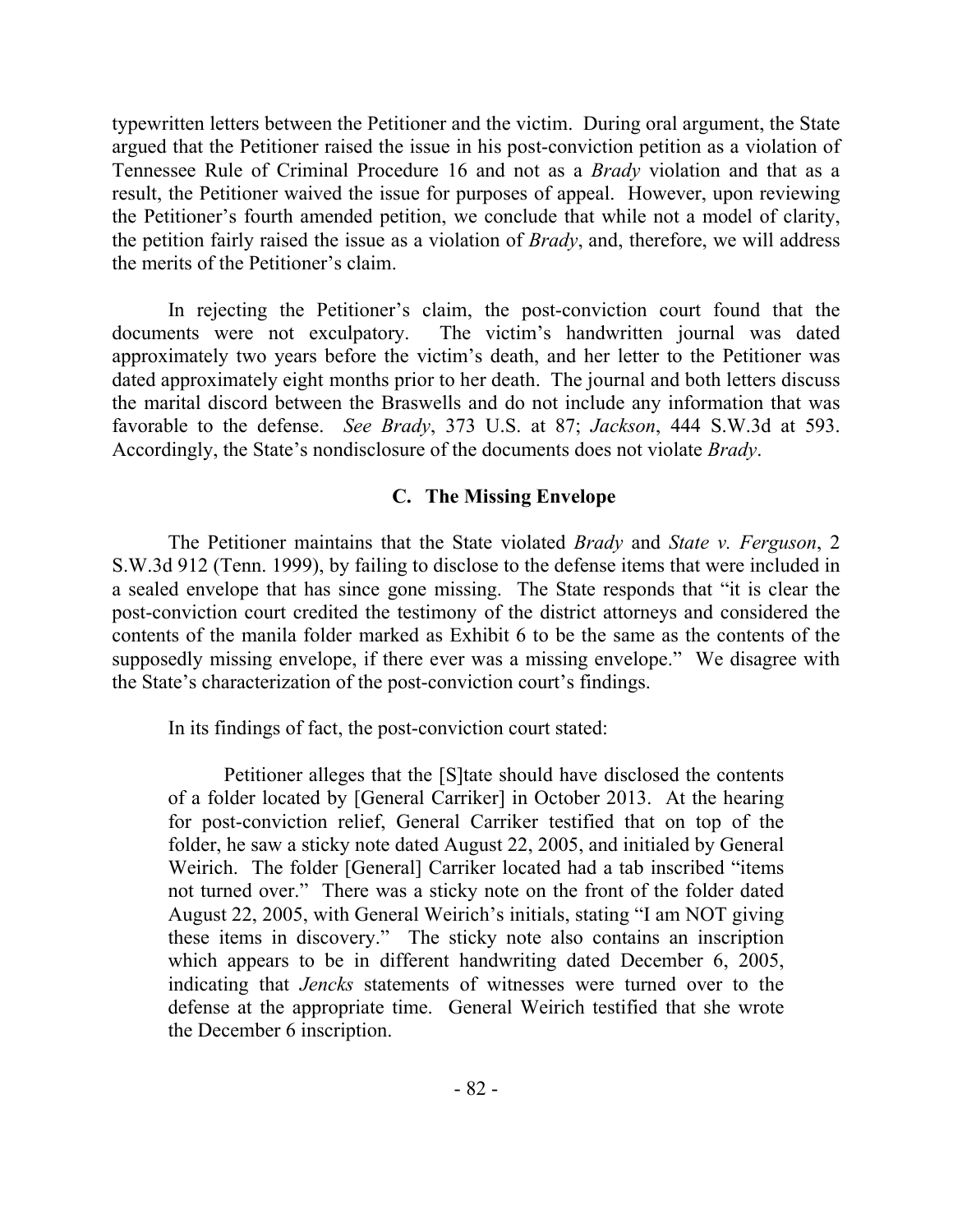General Carriker believed that the contents of the folder have previously been in a sealed manila envelope, and that the original envelope had been lost. General Weirich testified at the hearing for post-conviction relief that she did not know anything about the envelope or folder prior to a conversation with General Carriker in 2011 during the pendency of these proceedings. She testified that it was possible that the manila envelope contained items provided by the victim's family which were added to the case file while the case was still in General Sessions Court.

(Internal citations omitted.) The post-conviction court summarized General Weirich's testimony that although she did not provide the statements of witnesses in discovery, she provided supplemental police reports to defense counsel that provided a summary of the witnesses' testimony. The post-conviction court further found:

[General] Weirich testified that it was her routine practice to keep a separate copy of items she had not yet turned over to the defense, particular[ly] *Jencks* statements, so she would remember to turn the materials over at the appropriate time. General [Wiseman], who was the division leader in charge of this case in 2011, confirmed that it was standard procedure to keep copies of *Jencks* statements in a separate folder with a sticker indicating that the statements should not be turned over to the defense during discovery. [General Wiseman] testified that the purpose of this organizational system is to ensure that *Jencks* statements are disclosed after the direct testimony of each respective witness.

(Internal citations omitted.)

However, the post-conviction court's factual findings do not accurately reflect General Carriker's testimony at the post-conviction hearing. General Carriker did not testify that he believed that the contents of the folder had been in a sealed manila envelope and that the original envelope had been lost. Rather, he testified that he located a sealed manila envelope that was approximately one-half of an inch thick and appeared to contain between one and one hundred pages. He stated that the outside of the manila envelope had a four-inch by four-inch "yellow sticky pad note" with language similar to "not turned over or do not turn over to defense" and General Weirich's initials at the bottom with a date of "2005 or so."

General Carriker testified that after he learned that the envelope could not be located during the pendency of the post-conviction proceedings, he went to General Young's office to search the State's file and located a folder that was later entered into evidence as Exhibit 6. He stated that the manila envelope was a darker color than the file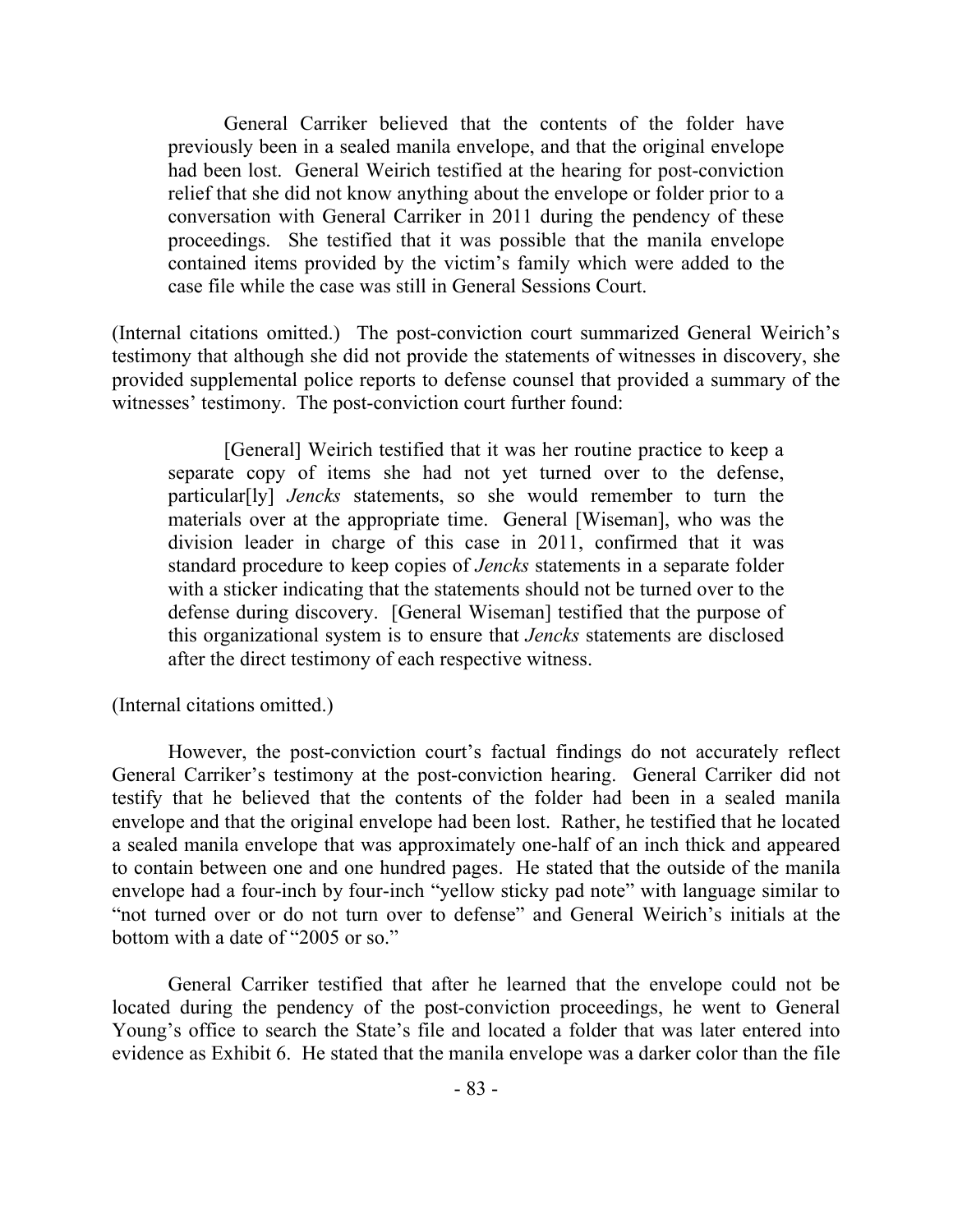folder and that the manila envelope was standard-sized for letter-sized paper, while the folder was a legal-sized file. General Carriker also described the seal on the envelope. He stated that the pages in the folder were "close to the thickness" of the envelope and that the language on the note that was on the folder was similar to the language on the note that was on the envelope. He acknowledged that he was uncertain whether the note on the folder was the same note that was on the envelope.

The Petitioner argued in the post-conviction court that the State's failure to provide the defense with the contents of the missing envelope violated *Brady*. However, the post-conviction court analyzed whether the State violated *Brady* by failing to provide the defense with the documents in Exhibit 6 without expressly finding that the missing envelope was actually the file folder that was entered as Exhibit 6. The post-conviction court found that the

Petitioner has failed to show by clear and convincing evidence that the information contained in Exhibit 6 was improperly withheld, that it was favorable to Petitioner, or that it was relevant and material to the preparation of Petitioner's defense. This Court finds that Petitioner's theory of intentional non-disclosure is less plausible than the [S]tate's reasonable explanation that the documents contained in Exhibit 6 were either witness statements turned over to the defense at trial under *Jencks* or products of the [S]tate's investigation not subject to discovery.

The post-conviction court also found that "[a]lthough the folder that is now Exhibit 6 may have been misplaced during the lengthy course of these post-conviction proceedings, the unavailability of these documents did not likely prejudice [the] Petitioner's ability to present a defense because he either received the documents at the appropriate time or was never entitled to disclosure of the documents."

Regardless of the shortcomings of the post-conviction court's findings, no proof was presented at the post-conviction hearing that could lead to the conclusion that the documents later found in an open file folder which became Exhibit 6 were the contents of the missing envelope. Only two witnesses, Ms. Eskridge and General Carriker, acknowledged that they saw the sealed manila envelope, and they both testified that they never viewed the contents of the now missing sealed manila envelope. While the State appears to suggest in its brief that the missing sealed envelope never existed, the testimony of Ms. Eskridge and General Carriker, their discussions with the postconviction court during hearings prior to the evidentiary hearing, and the post-conviction court's findings belie the State's claim.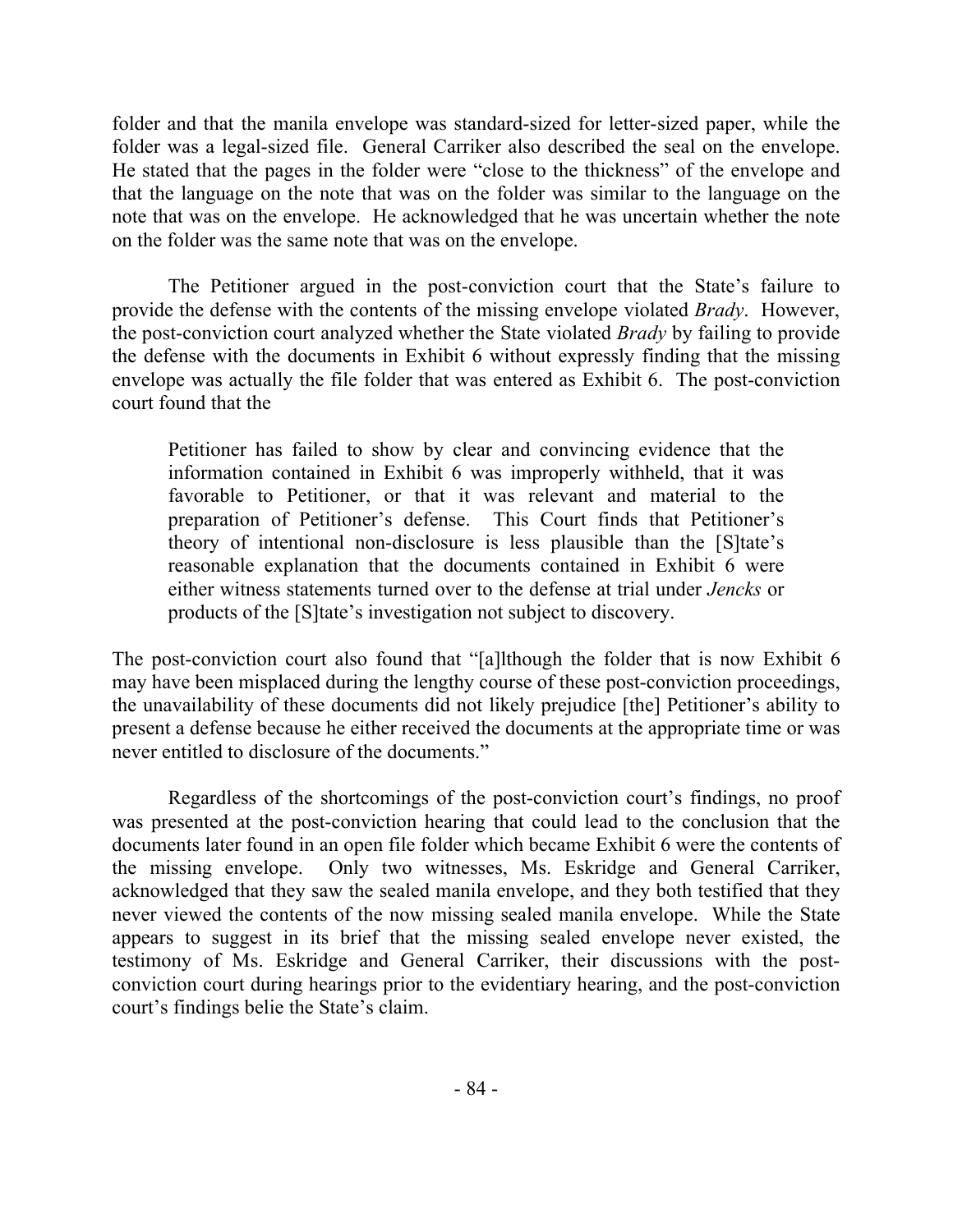Some of the most disturbing circumstantial evidence from the post-conviction hearing is Ms. Eskridge's testimony that the State failed for more than one year to schedule an opportunity for her to review the State's file as discovery in the postconviction case. She was told that no one knew where the file was located; she was given different reasons why she could not have access to the file; and she was even told by General Davis that the file was in *California*. It was not until General Carriker was assigned the post-conviction case that Ms. Eskridge was granted access to the State's file. The olfactory perception of the missing sealed manila envelope is not pleasant.

Nevertheless, there appears to be no way to determine the contents of the missing sealed manila envelope by even a preponderance of the evidence standard, much less by a clear and convincing standard. Because there is no evidence as to the contents of the missing envelope, there also is no evidence that the contents included *Brady* material.

The Petitioner urges this Court to apply *State v. Ferguson*, 2 S.W.3d 912, 917 (Tenn. 1999), which stands for the proposition that the loss or destruction of potentially exculpatory evidence may violate a defendant's right to a fair trial. "[T]he State's duty to preserve evidence is limited to constitutionally material evidence described as 'evidence that might be expected to play a significant role in the suspect's defense.'" *State v. Merriman*, 410 S.W.3d 779, 785 (Tenn. 2013) (quoting *Ferguson*, 2 S.W.3d at 917). If the State fails in its duty, the trial court must examine (1) the degree of negligence involved; (2) the significance of the destroyed evidence in light of the probative value and reliability of the secondary or substitute evidence that remains available, and (3) the sufficiency of the other evidence used at trial to support the conviction in order to determine whether the trial conducted without the missing or destroyed evidence would be fundamentally fair. *Id.*

As this court has recognized, it is unclear whether *Ferguson*, which discusses remedies for the State's failure to preserve evidence prior to trial, even applies in the post-conviction context. *See Tommy Nunley v. State*, No. W2014-01776-CCA-R3-PC, 2015 WL 1650233, at \*3 (Tenn. Crim. App. Apr. 13, 2015); *Tommy Nunley v. State*, No. W2003-02940-CCA-R3-PC, 2006 WL 44380, at \*6 n.3 (Tenn. Crim. App. Jan. 6, 2006); *Edward Thompson v. State*, No. E2003-01089-CCA-R3-PC, 2004 WL 911279, at \*2 (Tenn. Crim. App. Apr. 29, 2004). Both the United States and Tennessee Supreme Courts have held that the full scope of due process protections does not extend to postconviction proceedings. *Pennsylvania v. Finley*, 481 U.S. 551, 554-55 (1987); *Stokes v. State*, 146 S.W.3d 56, 60 (Tenn. 2004). "All that due process requires in the postconviction setting is that the defendant have 'the opportunity to be heard at a meaningful time and in a meaningful manner.'" *Stokes*, 146 S.W.3d at 61 (quoting *House v. State*, 911 S.W.2d 705, 711 (Tenn. 1995)).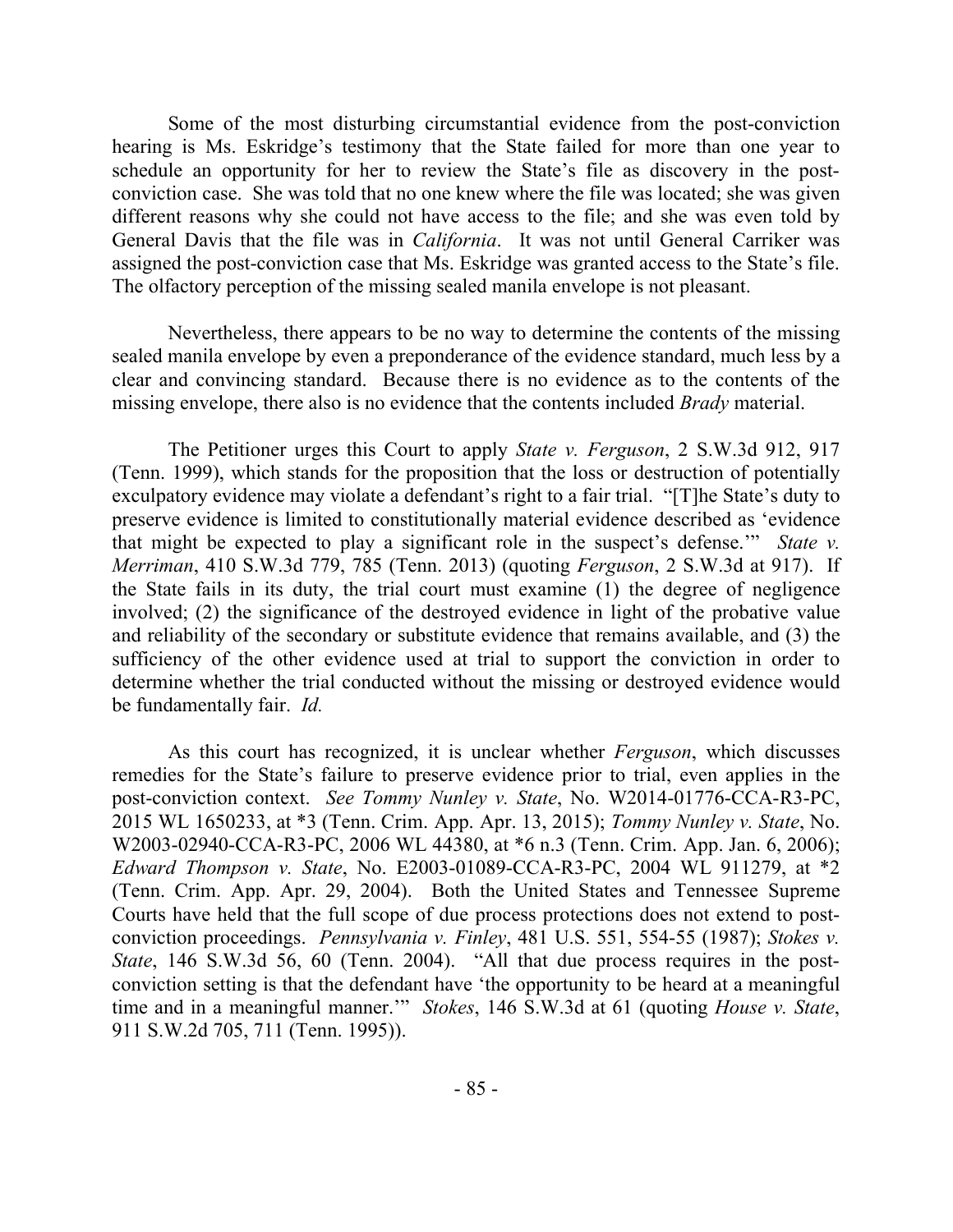Even if *Ferguson* applied to post-conviction proceedings, the Petitioner's claim under *Ferguson* fails for the same reason that his *Brady* claim fails, that is, the lack of evidence as to the contents of the missing envelope. For example, we cannot determine whether the evidence was destroyed or the significance of any destroyed evidence in light of the probative value and reliability of the secondary or substitute evidence that remains available. The Petitioner, who has the burden of proof in post-conviction cases, failed to meet his burden to present clear and convincing evidence to support his claims.

Ms. Eskridge testified that she trusted General Carriker to obtain permission to unseal the envelope and show her the contents. From the record, there is absolutely nothing to indicate that her trust was misplaced. It is unfortunate to conclude that, in retrospect, Ms. Eskridge should have taken additional steps, such as taking multiple photographs with a cellular phone of the now missing sealed manila envelope and the note and attaching the photographs to a promptly filed motion for a protective order requiring the State to preserve the sealed envelope in its then current condition.

We are left with evidence that a sealed manila envelope, which was approximately one-half-inch thick and had a yellow note with language that it should not be turned over to the defense, was discovered in the State's file and that the sealed envelope went missing from the State's file while in the State's possession without the State ever revealing the contents of the envelope to the Petitioner or the post-conviction court. However, the Petitioner bears the burden of proof in this post-conviction case. Through absolutely no fault of the Petitioner or his post-conviction counsel, there is no evidence that any *Brady* material was inside the now missing sealed envelope. Accordingly, we must conclude that the Petitioner is not entitled to relief.

# **III. Cumulative Error**

The Petitioner argues that the cumulative effect of the errors of trial counsel and the State entitles him to relief. The cumulative error doctrine recognizes that in some cases there may be multiple errors committed during the trial proceedings, which standing alone constitute harmless error; however, considered in the aggregate, these errors undermined the fairness of the trial and require a reversal. *State v. Hester*, 324 S.W.3d 1, 76 (Tenn. 2010). We have concluded that trial counsel was deficient in failing to interview Ms. Lane, review the recordings of the Petitioner's telephone conversations from jail prior to trial, and object to the prosecutor's improper remarks during opening statements. However, we cannot conclude that such deficiencies when considered individually or together resulted in prejudice in light of the strong evidence supporting the Petitioner's conviction for second degree murder.